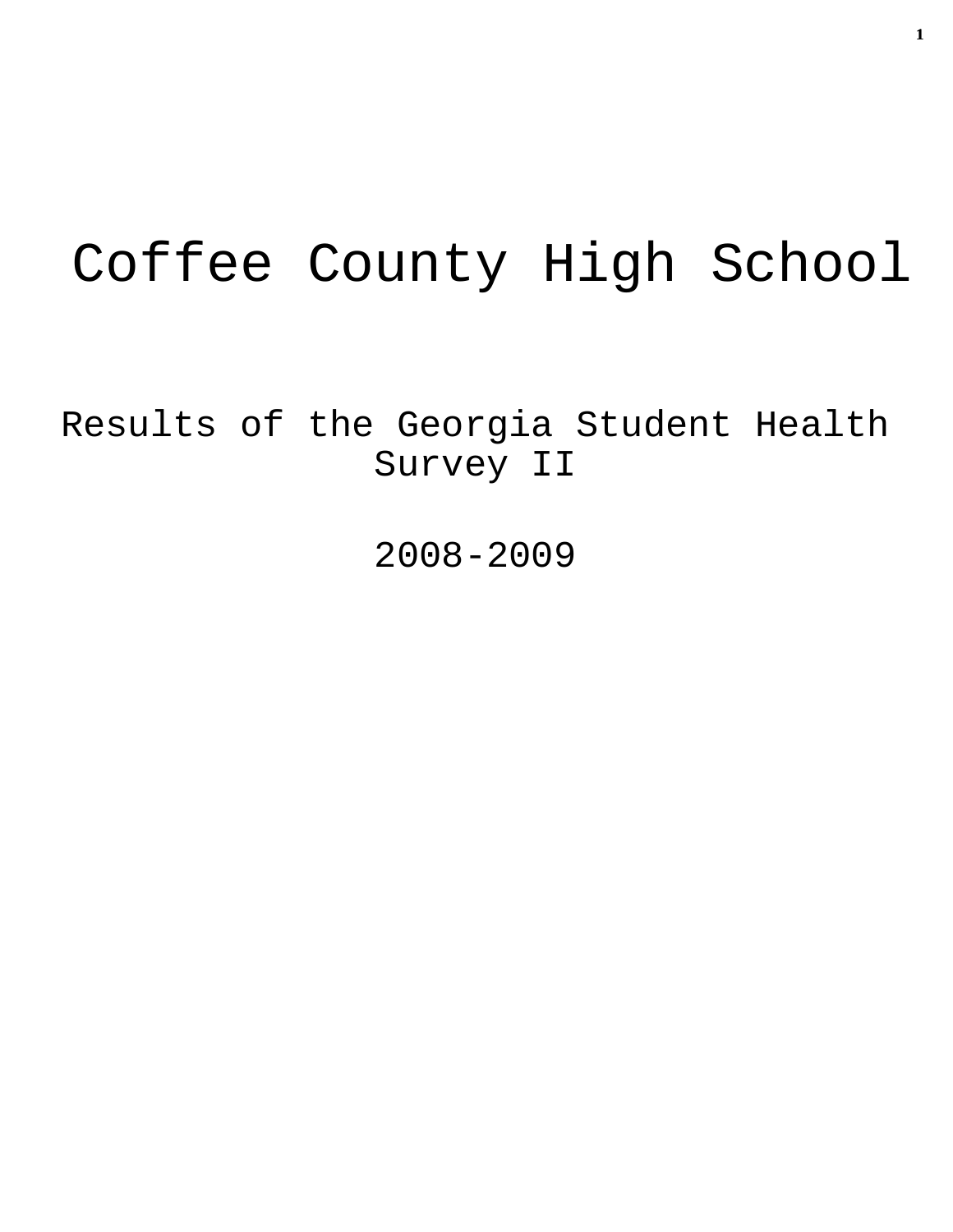# *Demographics* **2**

| Grade                    |     |  |  |
|--------------------------|-----|--|--|
| <b>Grade   Frequency</b> |     |  |  |
| 10                       | 161 |  |  |
| 12                       | 89  |  |  |

| <b>Frequency</b> | <b>Table of Gender by Grade</b> |              |             |              |  |
|------------------|---------------------------------|--------------|-------------|--------------|--|
| <b>Col Pct</b>   |                                 | Grade(Grade) |             |              |  |
|                  | Gender(Gender)                  | 10           | 12          | <b>Total</b> |  |
|                  | <b>Female</b>                   | 95<br>59.01  | 49<br>55.06 | 144          |  |
|                  | <b>Male</b>                     | 66<br>40.99  | 40<br>44.94 | 106          |  |
|                  | <b>Total</b>                    | 161          | 89          | 250          |  |

| <b>Frequency</b> |  |
|------------------|--|
| <b>Col Pct</b>   |  |

| <b>Table of Ethnicity by Grade</b> |              |             |              |  |  |  |
|------------------------------------|--------------|-------------|--------------|--|--|--|
|                                    | Grade(Grade) |             |              |  |  |  |
| <b>Ethnicity</b> (Ethnicity)       | 10           | 12          | <b>Total</b> |  |  |  |
| <b>Black</b>                       | 49<br>30.43  | 29<br>32.58 | 78           |  |  |  |
| <b>Hispanic</b>                    | 22<br>13.66  | 3<br>3.37   | 25           |  |  |  |
| <b>White</b>                       | 84<br>52.17  | 57<br>64.04 | 141          |  |  |  |
| <b>Asian</b>                       | 2<br>1.24    | 0<br>0.00   | 2            |  |  |  |
| <b>Other</b>                       | 4<br>2.48    | 0<br>0.00   | 4            |  |  |  |
| <b>Total</b>                       | 161          | 89          | 250          |  |  |  |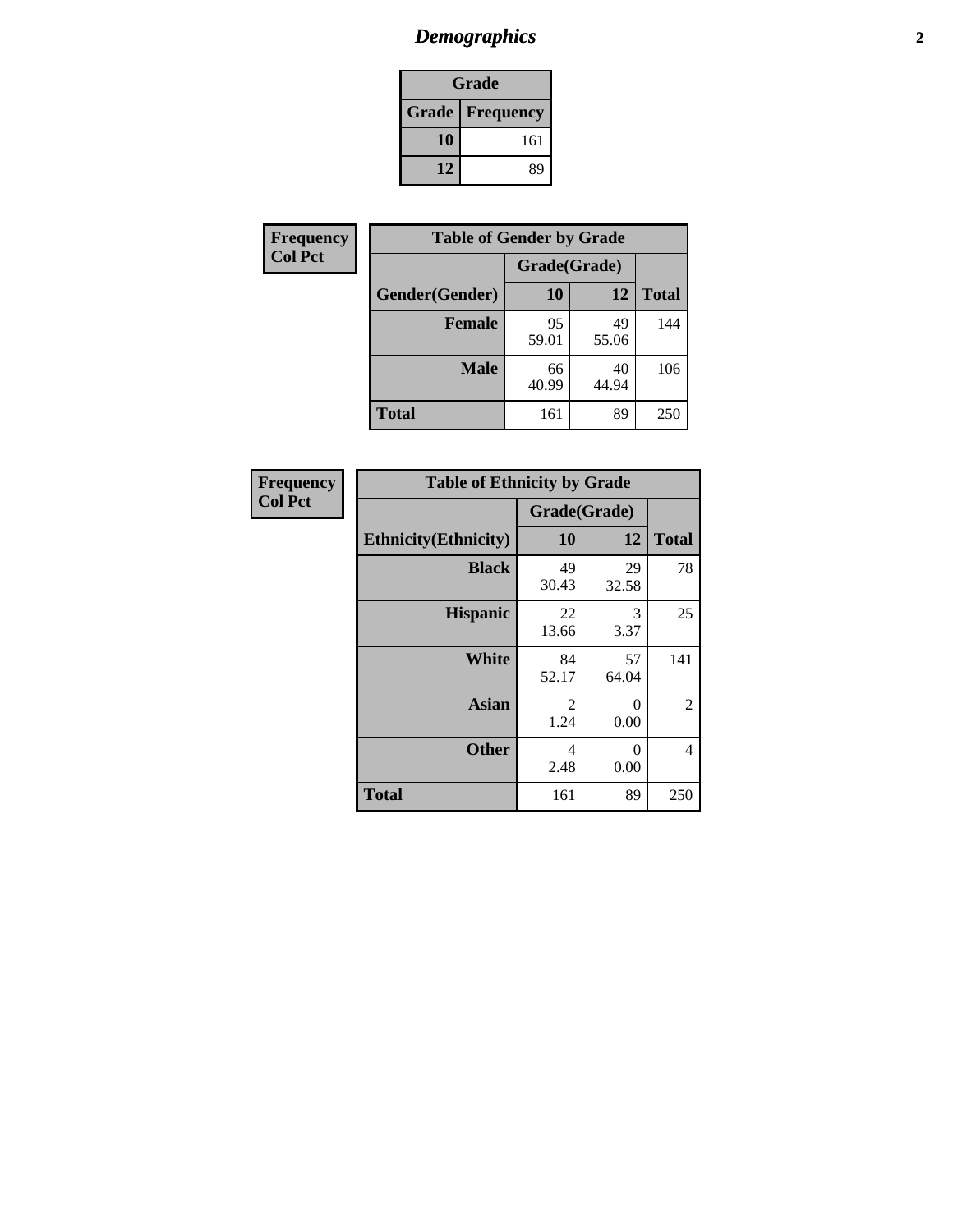#### *Title IV, Part A, Schedule A* **3** *Goal 1: Ensure that all schools are drug-free Baseline Data: Year 2008-2009 Prevalence of Drug Use*

| Frequency<br><b>Col Pct</b> | <b>Table of AlcoholAlt by Grade</b> |              |             |              |  |  |
|-----------------------------|-------------------------------------|--------------|-------------|--------------|--|--|
|                             | AlcoholAlt(Alcohol                  | Grade(Grade) |             |              |  |  |
|                             | use, past 30 days)                  | <b>10</b>    | 12          | <b>Total</b> |  |  |
|                             | Yes                                 | 33<br>20.50  | 29<br>32.58 | 62           |  |  |
|                             | N <sub>0</sub>                      | 128<br>79.50 | 60<br>67.42 | 188          |  |  |
|                             | Total                               | 161          | 89          | 250          |  |  |

| Frequency      | <b>Table of TobaccoAny by Grade</b> |              |             |              |  |
|----------------|-------------------------------------|--------------|-------------|--------------|--|
| <b>Col Pct</b> | TobaccoAny(Tobacco                  | Grade(Grade) |             |              |  |
|                | use, past 30 days)                  | <b>10</b>    | 12          | <b>Total</b> |  |
|                | Yes                                 | 27<br>16.77  | 29<br>32.58 | 56           |  |
|                | N <sub>0</sub>                      | 134<br>83.23 | 60<br>67.42 | 194          |  |
|                | Total                               | 161          | 89          | 250          |  |

| Frequency<br><b>Col Pct</b> | <b>Table of MarijuanaAlt by Grade</b> |              |             |              |  |
|-----------------------------|---------------------------------------|--------------|-------------|--------------|--|
|                             | MarijuanaAlt(Marijuana                | Grade(Grade) |             |              |  |
|                             | use, past 30 days)                    | 10           | 12          | <b>Total</b> |  |
|                             | <b>Yes</b>                            | 14<br>8.70   | 12<br>13.48 | 26           |  |
|                             | N <sub>0</sub>                        | 147<br>91.30 | 77<br>86.52 | 224          |  |
|                             | <b>Total</b>                          | 161          | 89          | 250          |  |

| Frequency<br><b>Col Pct</b> | <b>Table of OtherDrugAny by Grade</b>  |              |             |              |  |
|-----------------------------|----------------------------------------|--------------|-------------|--------------|--|
|                             | <b>OtherDrugAny(Other</b><br>drug use, | Grade(Grade) |             |              |  |
|                             | past 30 days)                          | 10           | 12          | <b>Total</b> |  |
|                             | Yes                                    | 10<br>6.21   | 5<br>5.62   | 15           |  |
|                             | N <sub>0</sub>                         | 151<br>93.79 | 84<br>94.38 | 235          |  |
|                             | <b>Total</b>                           | 161          | 89          | 250          |  |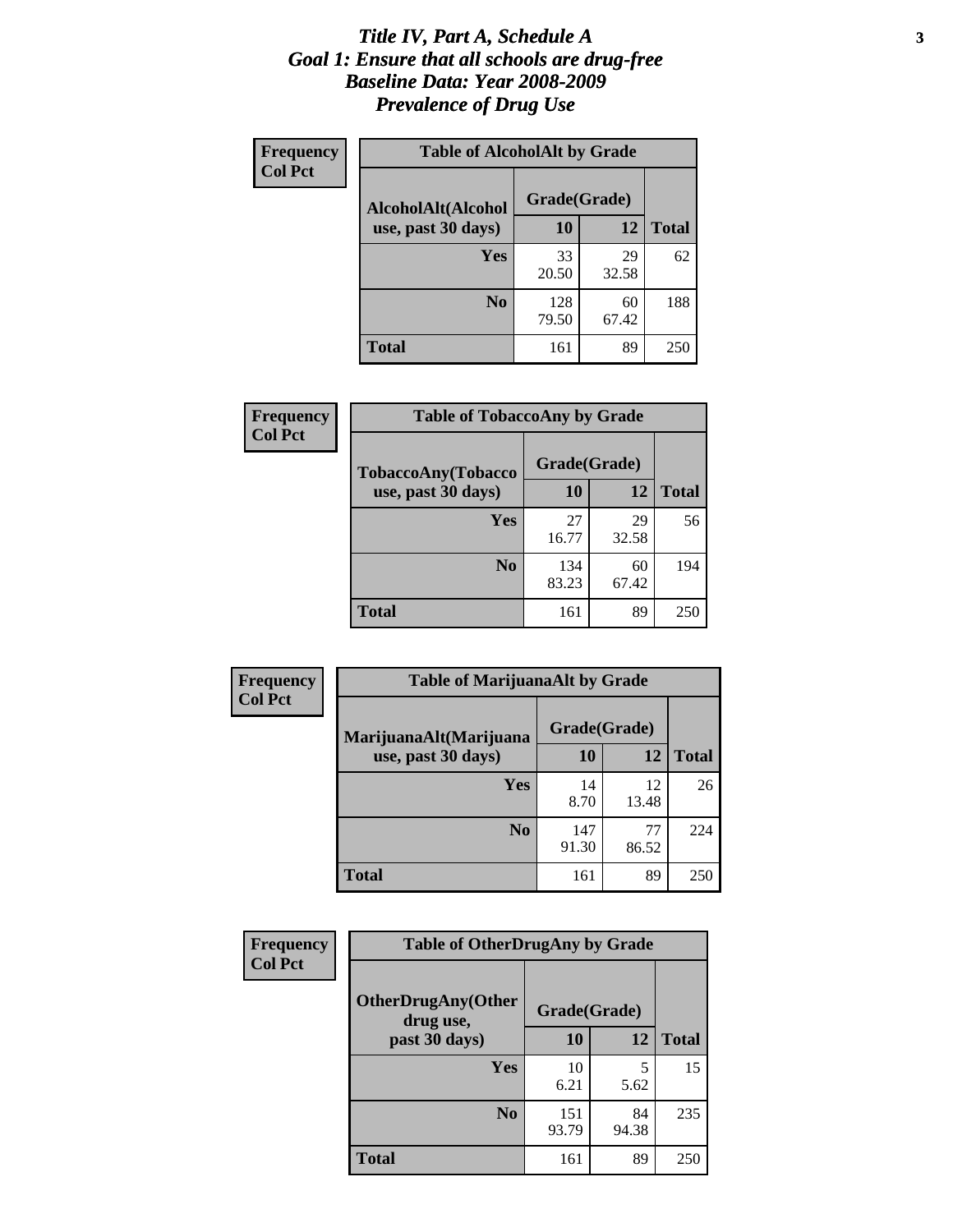#### *Average Age of Onset of Use* **4** *Results for "Average Age of Onset of Use" questions exclude students who said they did not use that substance*

| <b>Variable</b>    | Label                                                              | <b>Mean</b> |
|--------------------|--------------------------------------------------------------------|-------------|
| Alcoholinit2       | I started using alcohol when I was                                 | 14.54       |
| Cigarettesinit2    | I started smoking tobacco when I was                               | 14.39       |
| Smokelessinit2     | I started chewing tobacco when I was                               | 13.73       |
| Marijuanainit2     | I started using marijuana when I was                               | 14.84       |
| Cocaineinit2       | I started using cocaine when I was                                 | 13.00       |
| Inhalantsinit2     | I started using inhalants when I was                               | 10.60       |
| Steroidsinit2      | I started using steroids when I was                                | 13.00       |
| Ecstasyinit2       | I started using ecstasy when I was                                 | 15.20       |
| Methinit2          | I started using methamphetamines when I was                        | 14.00       |
| Hallucinogensinit2 | I started using hallucinogens when I was                           | 16.00       |
| Prescriptioninit2  | I started using prescription drugs not prescribed to me when I was | 14.00       |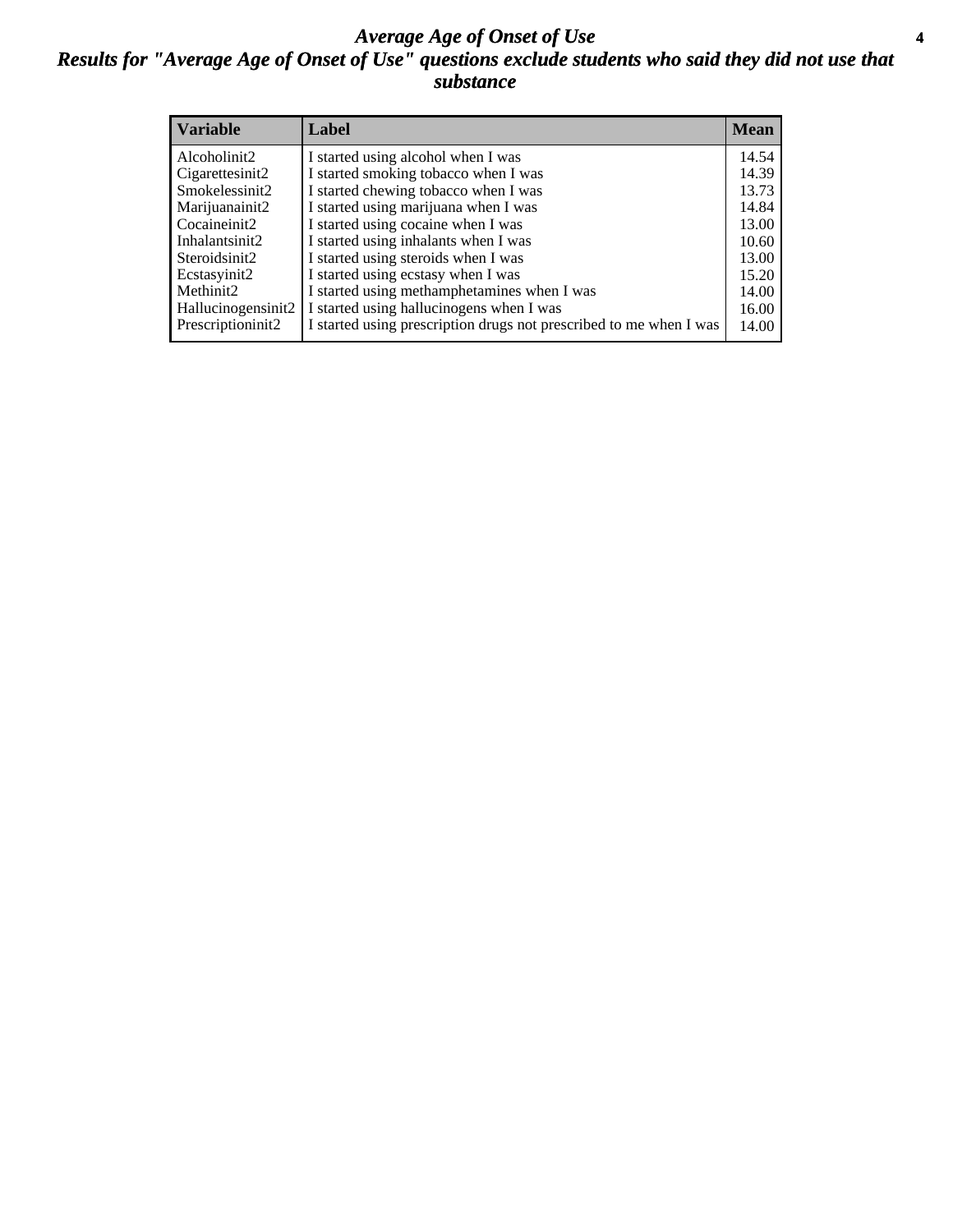# *Perception of Health Risk* **5**

| Frequency      | <b>Table of Alcoholharmdich by Grade</b> |              |             |              |  |
|----------------|------------------------------------------|--------------|-------------|--------------|--|
| <b>Col Pct</b> | Alcoholharmdich(I<br>think alcohol is    | Grade(Grade) |             |              |  |
|                | harmful)                                 | 10           | 12          | <b>Total</b> |  |
|                | Yes                                      | 135<br>83.85 | 71<br>79.78 | 206          |  |
|                | N <sub>0</sub>                           | 26<br>16.15  | 18<br>20.22 | 44           |  |
|                | <b>Total</b>                             | 161          | 89          | 250          |  |

| Frequency      | <b>Table of Tobaccoharmdich by Grade</b> |              |             |              |  |
|----------------|------------------------------------------|--------------|-------------|--------------|--|
| <b>Col Pct</b> | Tobaccoharmdich(I<br>think tobacco is    | Grade(Grade) |             |              |  |
|                | harmful)                                 | 10           | 12          | <b>Total</b> |  |
|                | Yes                                      | 152<br>94.41 | 85<br>95.51 | 237          |  |
|                | N <sub>0</sub>                           | q<br>5.59    | 4<br>4.49   | 13           |  |
|                | <b>Total</b>                             | 161          | 89          | 250          |  |

| Frequency      | <b>Table of Marijuanaharmdich by Grade</b> |              |             |              |  |
|----------------|--------------------------------------------|--------------|-------------|--------------|--|
| <b>Col Pct</b> | Marijuanaharmdich(I<br>think marijuana is  | Grade(Grade) |             |              |  |
|                | harmful)                                   | 10           | 12          | <b>Total</b> |  |
|                | Yes                                        | 137<br>85.09 | 75<br>84.27 | 212          |  |
|                | N <sub>0</sub>                             | 24<br>14.91  | 14<br>15.73 | 38           |  |
|                | <b>Total</b>                               | 161          | 89          | 250          |  |

| Frequency      | <b>Table of Otherdrugharmdich by Grade</b>   |              |             |              |  |  |  |
|----------------|----------------------------------------------|--------------|-------------|--------------|--|--|--|
| <b>Col Pct</b> | Otherdrugharmdich(I<br>think other drugs are | Grade(Grade) |             |              |  |  |  |
|                | harmful)                                     |              | 12          | <b>Total</b> |  |  |  |
|                | <b>Yes</b>                                   | 154<br>95.65 | 88<br>98.88 | 242          |  |  |  |
|                | N <sub>0</sub>                               | 4.35         | 1.12        | 8            |  |  |  |
|                | <b>Total</b>                                 | 161          | 89          | 250          |  |  |  |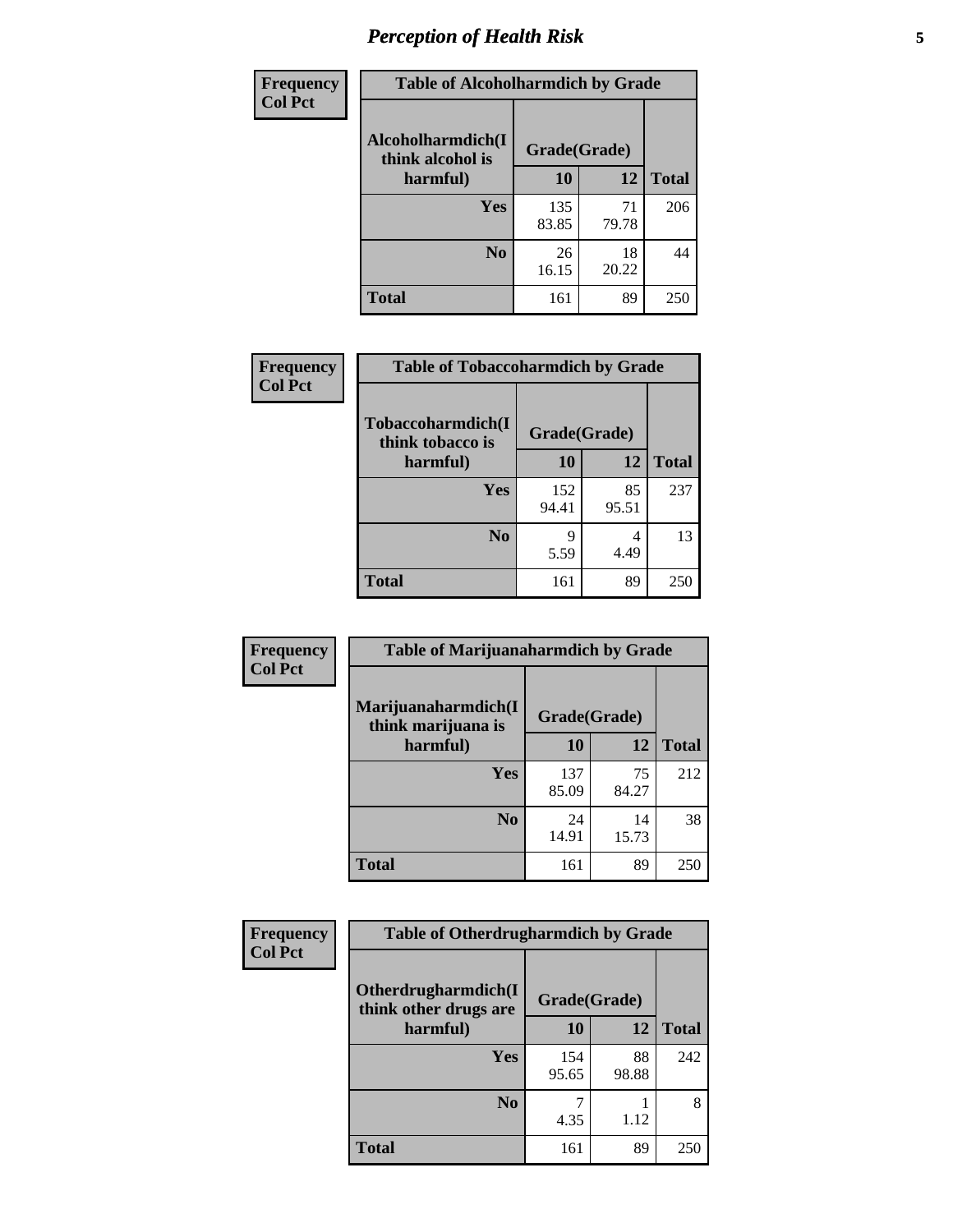# *Social Disapproval* **6**

| Frequency      | <b>Table of Alcoholpeerdich by Grade</b>                    |              |             |              |
|----------------|-------------------------------------------------------------|--------------|-------------|--------------|
| <b>Col Pct</b> | Alcoholpeerdich(My<br>friends would<br>disapprove if I used | Grade(Grade) |             |              |
|                | alcohol)                                                    | 10           | 12          | <b>Total</b> |
|                | <b>Yes</b>                                                  | 86<br>53.42  | 35<br>39.33 | 121          |
|                | N <sub>0</sub>                                              | 75<br>46.58  | 54<br>60.67 | 129          |
|                | <b>Total</b>                                                | 161          | 89          | 250          |

| <b>Frequency</b> |
|------------------|
| <b>Col Pct</b>   |

| <b>Table of Tobaccopeerdich by Grade</b>                    |              |             |              |  |  |  |
|-------------------------------------------------------------|--------------|-------------|--------------|--|--|--|
| Tobaccopeerdich(My<br>friends would<br>disapprove if I used | Grade(Grade) |             |              |  |  |  |
| tobacco)                                                    | 10           | 12          | <b>Total</b> |  |  |  |
| Yes                                                         | 103<br>63.98 | 42<br>47.19 | 145          |  |  |  |
| N <sub>0</sub>                                              | 58<br>36.02  | 47<br>52.81 | 105          |  |  |  |
| <b>Total</b>                                                | 161          | 89          | 250          |  |  |  |

| Frequency      | <b>Table of Marijuanapeerdich by Grade</b>                    |              |              |              |  |  |  |
|----------------|---------------------------------------------------------------|--------------|--------------|--------------|--|--|--|
| <b>Col Pct</b> | Marijuanapeerdich(My<br>friends would<br>disapprove if I used |              | Grade(Grade) |              |  |  |  |
|                | marijuana)                                                    | 10           | 12           | <b>Total</b> |  |  |  |
|                | <b>Yes</b>                                                    | 112<br>69.57 | 55<br>61.80  | 167          |  |  |  |
|                | N <sub>0</sub>                                                | 49<br>30.43  | 34<br>38.20  | 83           |  |  |  |
|                | <b>Total</b>                                                  | 161          | 89           | 250          |  |  |  |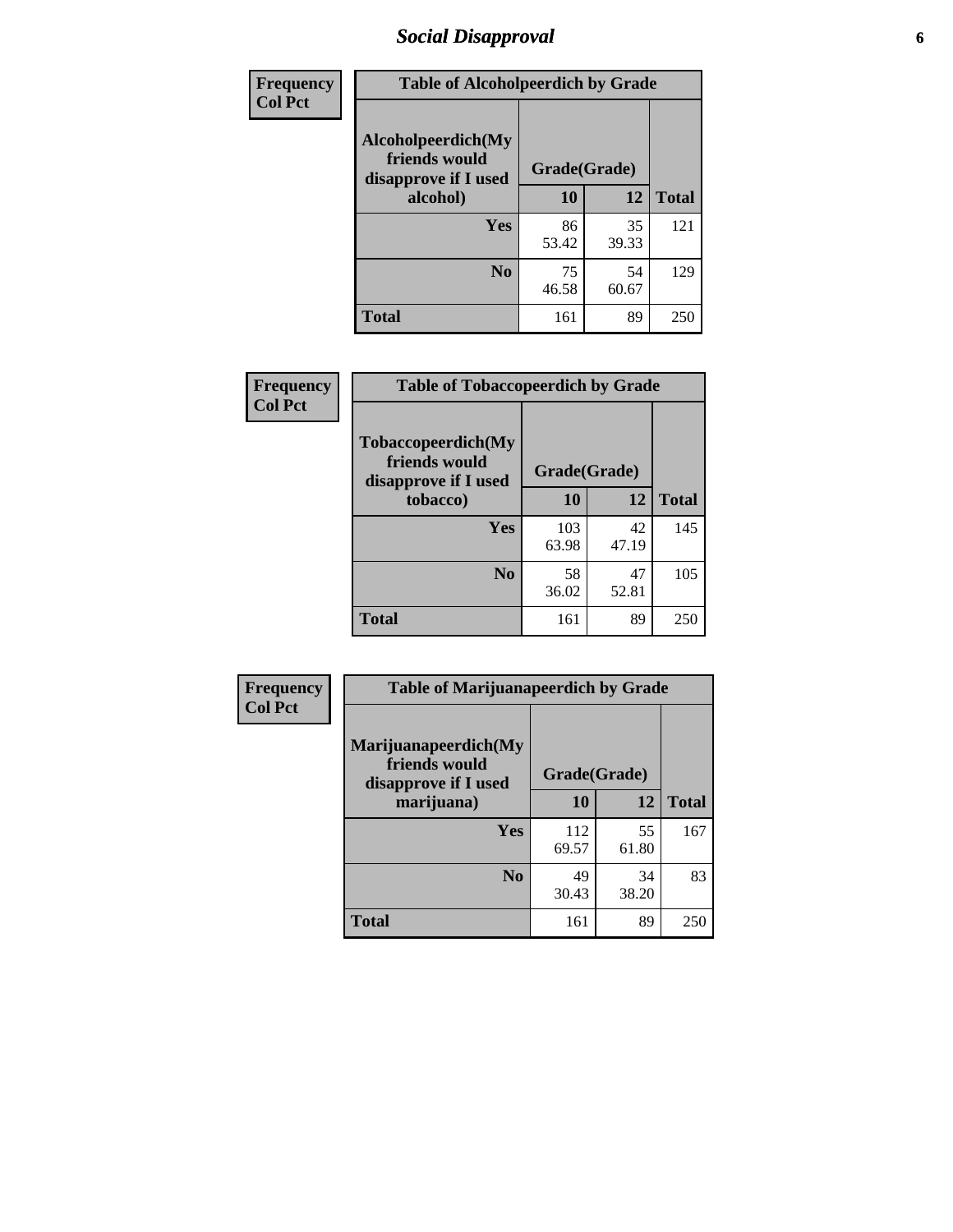# *Social Disapproval* **7**

| Frequency      | <b>Table of Otherdrugpeerdich by Grade</b>                    |              |             |              |  |  |  |
|----------------|---------------------------------------------------------------|--------------|-------------|--------------|--|--|--|
| <b>Col Pct</b> | Otherdrugpeerdich(My<br>friends would<br>disapprove if I used | Grade(Grade) |             |              |  |  |  |
|                | other drugs)                                                  | 10           | 12          | <b>Total</b> |  |  |  |
|                | Yes                                                           | 130<br>80.75 | 70<br>78.65 | 200          |  |  |  |
|                | N <sub>0</sub>                                                | 31<br>19.25  | 19<br>21.35 | 50           |  |  |  |
|                | <b>Total</b>                                                  | 161          | 89          | 250          |  |  |  |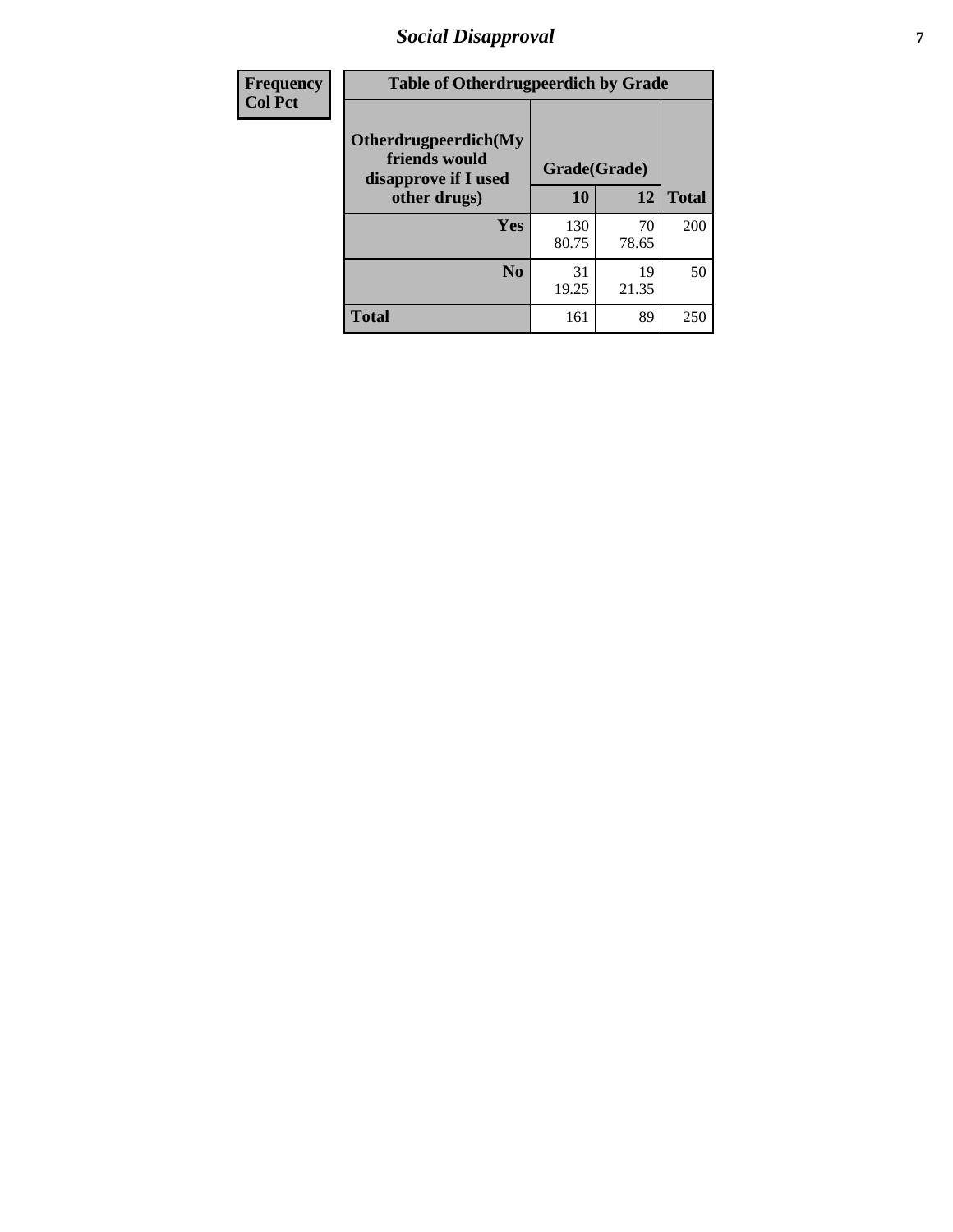#### Title IV, Part A, Schedule A **8** *Goal 2: To help ensure that all schools are safe and disciplined Baseline Data: Year 2008-2009 Student Involvement in Gang Activity*

| Frequency      |                                                                                                   | <b>Table of Gangself by Grade</b> |                  |              |
|----------------|---------------------------------------------------------------------------------------------------|-----------------------------------|------------------|--------------|
| <b>Col Pct</b> | Gangself(I<br>have<br>participated<br>in illegal<br>gang<br>activities in<br>the past 30<br>days) | Grade(Grade)<br>10                | 12               | <b>Total</b> |
|                | Yes                                                                                               | 2<br>1.24                         | $\theta$<br>0.00 | 2            |
|                | N <sub>0</sub>                                                                                    | 159<br>98.76                      | 89<br>100.00     | 248          |
|                | <b>Total</b>                                                                                      | 161                               | 89               | 250          |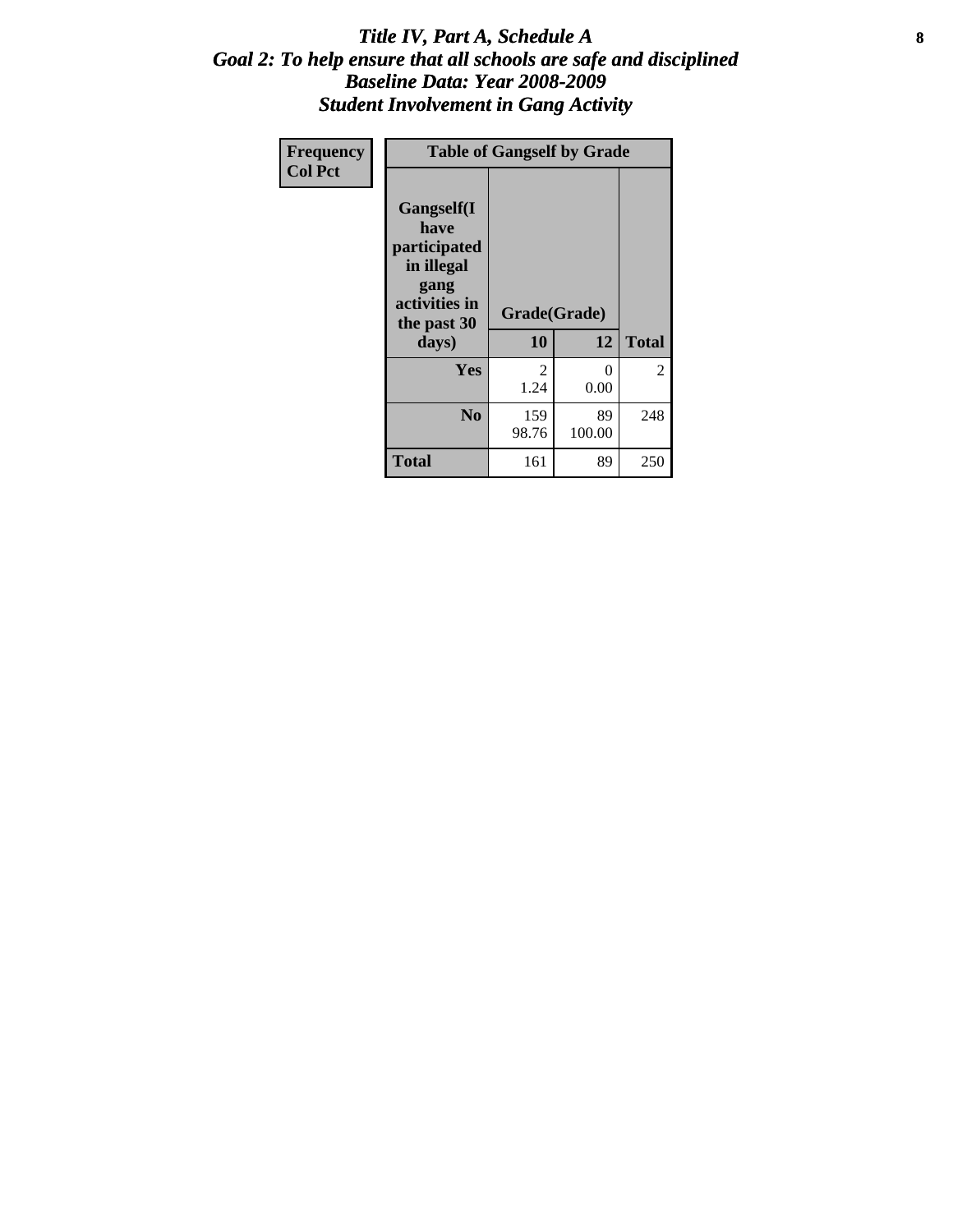# *Student Perception of School Safety* **9**

| <b>Frequency</b><br>Row Pct |
|-----------------------------|
|                             |

| <b>Table of Grade by Safeschool</b> |                                                        |                     |                             |                                    |              |  |  |
|-------------------------------------|--------------------------------------------------------|---------------------|-----------------------------|------------------------------------|--------------|--|--|
|                                     | Safeschool (School is a place at which I feel<br>safe) |                     |                             |                                    |              |  |  |
| Grade(Grade)                        | <b>Strongly</b><br>Agree                               | Somewhat  <br>Agree | Somewhat<br><b>Disagree</b> | <b>Strongly</b><br><b>Disagree</b> | <b>Total</b> |  |  |
| 10                                  | 26<br>16.15                                            | 76<br>47.20         | 45<br>27.95                 | 14<br>8.70                         | 161          |  |  |
| 12                                  | 10<br>11.24                                            | 56<br>62.92         | 13<br>14.61                 | 10<br>11.24                        | 89           |  |  |
| <b>Total</b>                        | 36                                                     | 132                 | 58                          | 24                                 | 250          |  |  |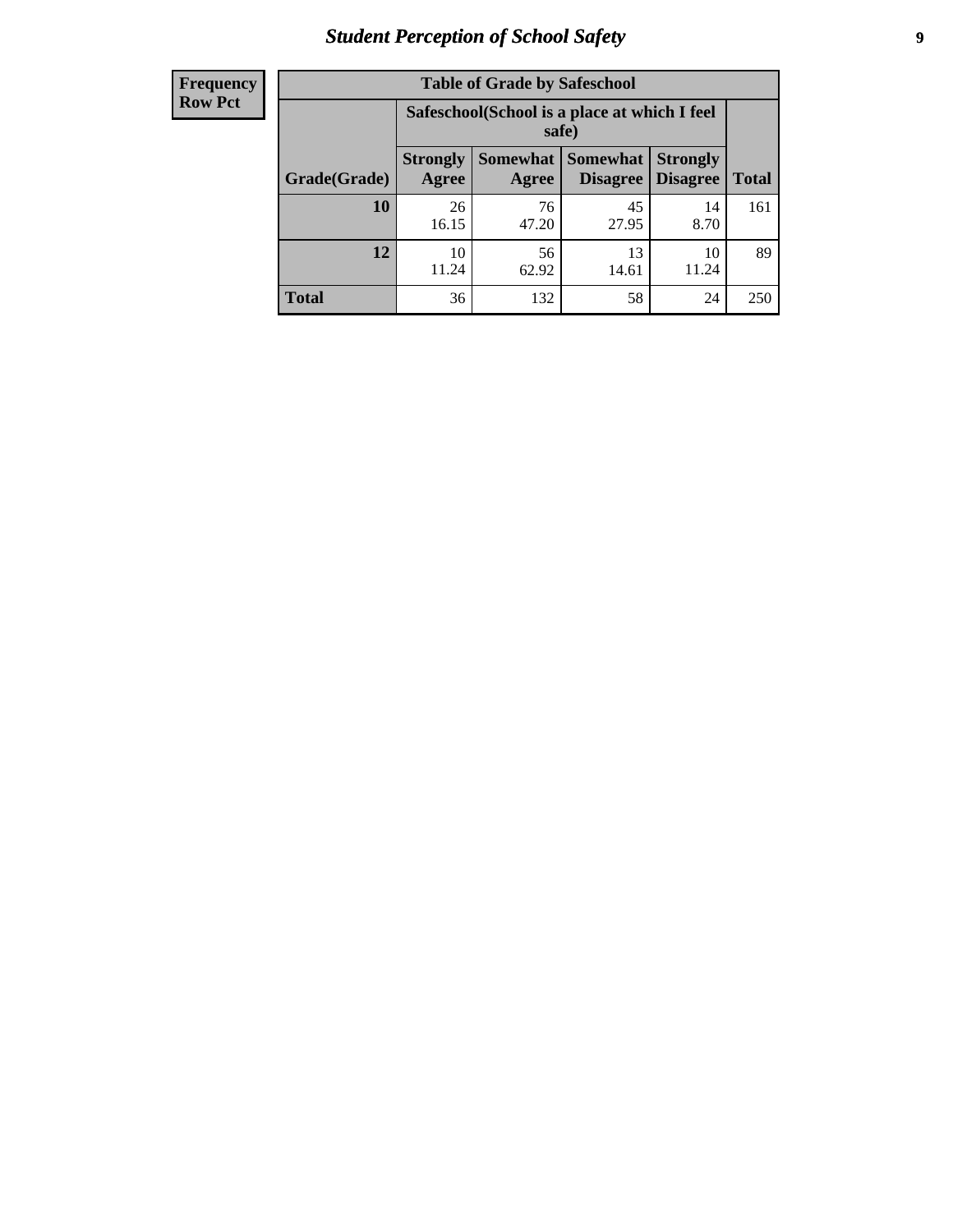### *Students Who Have Been Bullied* **10**

#### **Frequency Row Pct**

| <b>Table of Grade by Bullied</b> |                  |                                                                               |                              |                   |                               |                               |                   |              |
|----------------------------------|------------------|-------------------------------------------------------------------------------|------------------------------|-------------------|-------------------------------|-------------------------------|-------------------|--------------|
|                                  |                  | <b>Bullied</b> (I have been bullied by other<br>students in the past 30 days) |                              |                   |                               |                               |                   |              |
| Grade(Grade)                     | 0<br><b>Days</b> | 1 or<br>days                                                                  | 3 <sub>to</sub><br>5<br>days | 6 to<br>9<br>days | <b>10</b><br>to<br>19<br>days | <b>20</b><br>to<br>29<br>days | All<br>30<br>days | <b>Total</b> |
| 10                               | 142<br>88.20     | 8<br>4.97                                                                     | 3<br>1.86                    | 0.62              | $\mathfrak{D}$<br>1.24        | 2<br>1.24                     | 3<br>1.86         | 161          |
| 12                               | 80<br>89.89      | 4<br>4.49                                                                     | 2<br>2.25                    | 1.12              | 1.12                          | $\theta$<br>0.00              | 1.12              | 89           |
| <b>Total</b>                     | 222              | 12                                                                            | 5                            | $\overline{2}$    | 3                             | $\overline{2}$                | 4                 | 250          |

 $\blacksquare$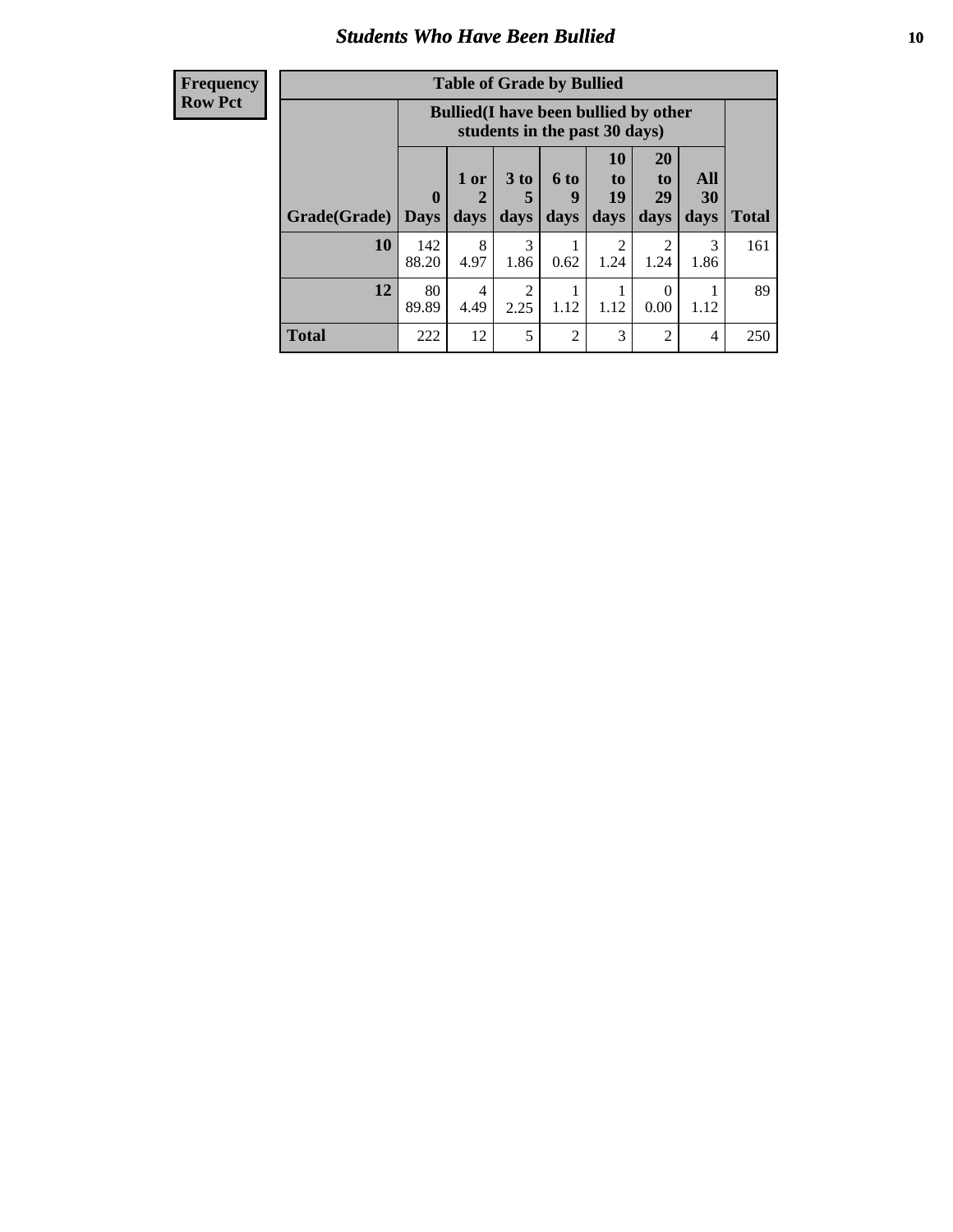### *School Climate* **11**

| Frequency      | <b>Table of SchoolClimate1 by Grade</b> |                    |             |              |  |  |
|----------------|-----------------------------------------|--------------------|-------------|--------------|--|--|
| <b>Col Pct</b> | SchoolClimate1(I<br>like school)        | Grade(Grade)<br>10 | 12          | <b>Total</b> |  |  |
|                | <b>Strongly Agree</b>                   | 20<br>12.42        | 14<br>15.73 | 34           |  |  |
|                | <b>Somewhat Agree</b>                   | 106<br>65.84       | 58<br>65.17 | 164          |  |  |
|                | <b>Somewhat Disagree</b>                | 27<br>16.77        | 10<br>11.24 | 37           |  |  |
|                | <b>Strongly Disagree</b>                | 8<br>4.97          | 7.87        | 15           |  |  |
|                | <b>Total</b>                            | 161                | 89          | 250          |  |  |

| <b>Frequency</b> |  |
|------------------|--|
| <b>Col Pct</b>   |  |

| <b>Table of SchoolClimate2 by Grade</b>           |                        |                        |              |  |  |
|---------------------------------------------------|------------------------|------------------------|--------------|--|--|
| SchoolClimate2(I<br>feel successful at<br>school) | Grade(Grade)<br>10     | 12                     | <b>Total</b> |  |  |
| <b>Strongly Agree</b>                             | 62<br>38.51            | 40<br>44.94            | 102          |  |  |
| <b>Somewhat Agree</b>                             | 86<br>53.42            | 44<br>49.44            | 130          |  |  |
| <b>Somewhat Disagree</b>                          | 11<br>6.83             | 3<br>3.37              | 14           |  |  |
| <b>Strongly Disagree</b>                          | $\mathfrak{D}$<br>1.24 | $\mathfrak{D}$<br>2.25 | 4            |  |  |
| <b>Total</b>                                      | 161                    | 89                     | 250          |  |  |

| Frequency      |                                                                              | <b>Table of SchoolClimate3 by Grade</b> |             |              |
|----------------|------------------------------------------------------------------------------|-----------------------------------------|-------------|--------------|
| <b>Col Pct</b> | <b>SchoolClimate3(My</b><br>school has high<br>standards for<br>achievement) | Grade(Grade)<br>10                      | 12          | <b>Total</b> |
|                | <b>Strongly Agree</b>                                                        | 49<br>30.43                             | 14<br>15.73 | 63           |
|                | <b>Somewhat Agree</b>                                                        | 91<br>56.52                             | 56<br>62.92 | 147          |
|                | <b>Somewhat Disagree</b>                                                     | 14<br>8.70                              | 13<br>14.61 | 27           |
|                | <b>Strongly Disagree</b>                                                     | 4.35                                    | 6<br>6.74   | 13           |
|                | Total                                                                        | 161                                     | 89          | 250          |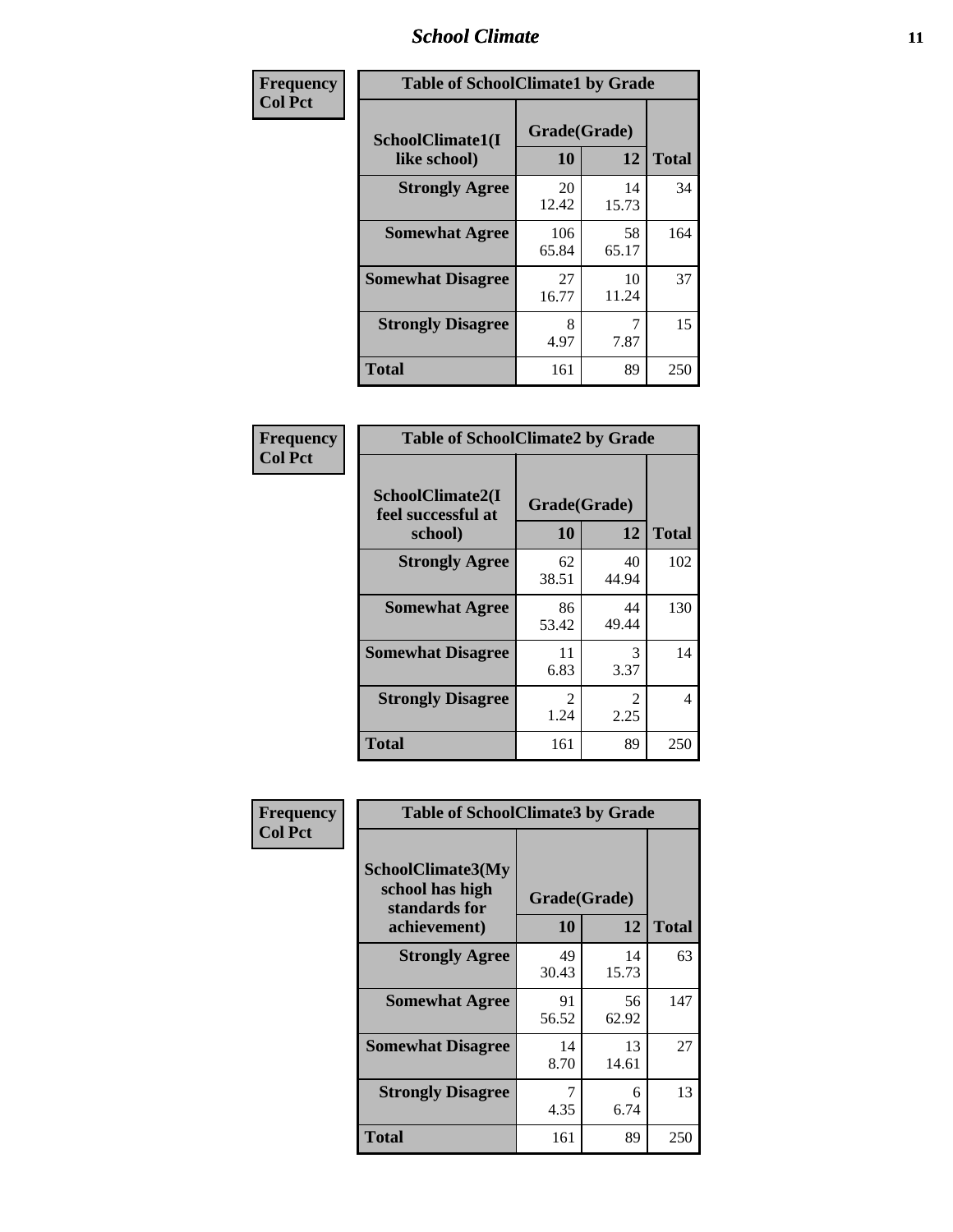### *School Climate* **12**

| Frequency      | <b>Table of SchoolClimate4 by Grade</b>                              |                    |             |              |
|----------------|----------------------------------------------------------------------|--------------------|-------------|--------------|
| <b>Col Pct</b> | <b>SchoolClimate4(My</b><br>school sets clear<br>rules for behavior) | Grade(Grade)<br>10 | 12          | <b>Total</b> |
|                | <b>Strongly Agree</b>                                                | 78<br>48.45        | 40<br>44.94 | 118          |
|                | <b>Somewhat Agree</b>                                                | 60<br>37.27        | 25<br>28.09 | 85           |
|                | <b>Somewhat Disagree</b>                                             | 22<br>13.66        | 17<br>19.10 | 39           |
|                | <b>Strongly Disagree</b>                                             | 0.62               | 7.87        | 8            |
|                | <b>Total</b>                                                         | 161                | 89          | 250          |

| <b>Table of SchoolClimate5 by Grade</b>                              |                    |              |     |  |
|----------------------------------------------------------------------|--------------------|--------------|-----|--|
| SchoolClimate5(I<br>know what to do in<br>an emergency at<br>school) | Grade(Grade)<br>10 | <b>Total</b> |     |  |
| <b>Strongly Agree</b>                                                | 90<br>55.90        | 42<br>47.19  | 132 |  |
| <b>Somewhat Agree</b>                                                | 45<br>27.95        | 38<br>42.70  | 83  |  |
| <b>Somewhat Disagree</b>                                             | 19<br>11.80        | 9<br>10.11   | 28  |  |
| <b>Strongly Disagree</b>                                             | 4.35               | 0<br>0.00    | 7   |  |
| <b>Total</b>                                                         | 161                | 89           | 250 |  |

| Frequency      | <b>Table of SchoolClimate6 by Grade</b>                  |                    |             |              |
|----------------|----------------------------------------------------------|--------------------|-------------|--------------|
| <b>Col Pct</b> | <b>SchoolClimate6(Teachers</b><br>treat me with respect) | Grade(Grade)<br>10 | 12          | <b>Total</b> |
|                | <b>Strongly Agree</b>                                    | 71<br>44.10        | 26<br>29.21 | 97           |
|                | <b>Somewhat Agree</b>                                    | 55<br>34.16        | 44<br>49.44 | 99           |
|                | <b>Somewhat Disagree</b>                                 | 27<br>16.77        | 16<br>17.98 | 43           |
|                | <b>Strongly Disagree</b>                                 | 8<br>4.97          | 3<br>3.37   | 11           |
|                | <b>Total</b>                                             | 161                | 89          | 250          |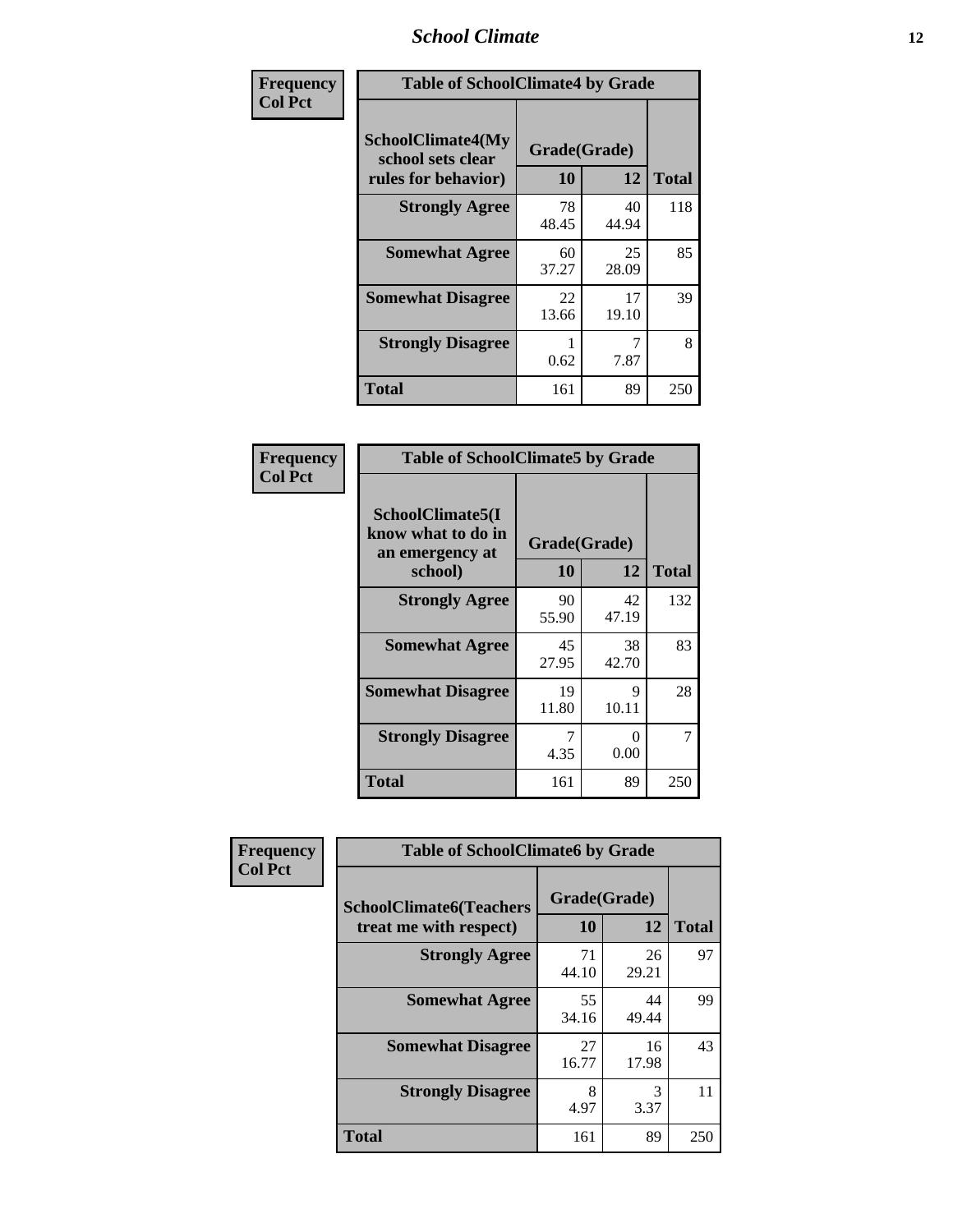### *School Climate* **13**

| Frequency      | <b>Table of SchoolClimate7 by Grade</b>                                       |                           |             |              |
|----------------|-------------------------------------------------------------------------------|---------------------------|-------------|--------------|
| <b>Col Pct</b> | <b>SchoolClimate7(Behaviors</b><br>in my class allow the<br>teacher to teach) | Grade(Grade)<br><b>10</b> | 12          | <b>Total</b> |
|                | <b>Strongly Agree</b>                                                         | 45<br>27.95               | 14<br>15.73 | 59           |
|                | <b>Somewhat Agree</b>                                                         | 76<br>47.20               | 52<br>58.43 | 128          |
|                | <b>Somewhat Disagree</b>                                                      | 31<br>19.25               | 15<br>16.85 | 46           |
|                | <b>Strongly Disagree</b>                                                      | 9<br>5.59                 | 8<br>8.99   | 17           |
|                | <b>Total</b>                                                                  | 161                       | 89          | 250          |

| Frequency      | <b>Table of SchoolClimate8 by Grade</b>                                              |                    |             |              |
|----------------|--------------------------------------------------------------------------------------|--------------------|-------------|--------------|
| <b>Col Pct</b> | <b>SchoolClimate8(Students</b><br>are frequently<br>recognized for good<br>behavior) | Grade(Grade)<br>10 | 12          | <b>Total</b> |
|                | <b>Strongly Agree</b>                                                                | 30<br>18.63        | 9<br>10.11  | 39           |
|                | <b>Somewhat Agree</b>                                                                | 49<br>30.43        | 30<br>33.71 | 79           |
|                | <b>Somewhat Disagree</b>                                                             | 56<br>34.78        | 30<br>33.71 | 86           |
|                | <b>Strongly Disagree</b>                                                             | 26<br>16.15        | 20<br>22.47 | 46           |
|                | <b>Total</b>                                                                         | 161                | 89          | 250          |

| Frequency      | <b>Table of SchoolClimate9 by Grade</b>                                           |                    |             |              |
|----------------|-----------------------------------------------------------------------------------|--------------------|-------------|--------------|
| <b>Col Pct</b> | SchoolClimate9(School<br>counselor would be<br>helpful if I needed<br>assistance) | Grade(Grade)<br>10 | 12          | <b>Total</b> |
|                | <b>Strongly Agree</b>                                                             | 87<br>54.04        | 58<br>65.17 | 145          |
|                | <b>Somewhat Agree</b>                                                             | 52<br>32.30        | 25<br>28.09 | 77           |
|                | <b>Somewhat Disagree</b>                                                          | 15<br>9.32         | 5<br>5.62   | 20           |
|                | <b>Strongly Disagree</b>                                                          | 4.35               | 1.12        | 8            |
|                | Total                                                                             | 161                | 89          | 250          |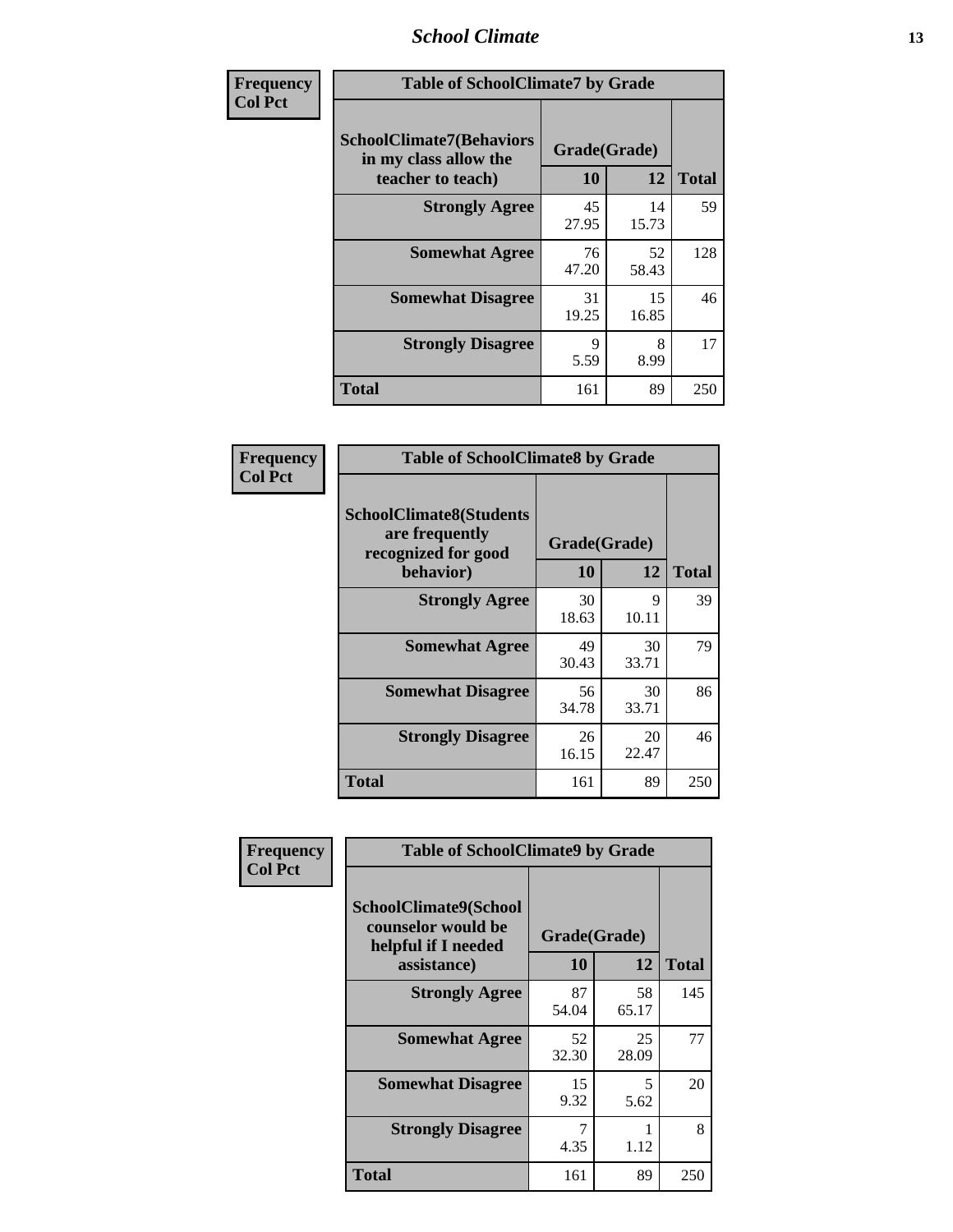### *Reasons for Dropping Out* **14**

| <b>Frequency</b> | <b>Table of Dropoutreason by Grade</b>                                   |                    |             |              |
|------------------|--------------------------------------------------------------------------|--------------------|-------------|--------------|
| <b>Col Pct</b>   | Dropoutreason(If<br>I dropped out the<br>reason would<br>most likely be) | Grade(Grade)<br>10 | 12          | <b>Total</b> |
|                  | <b>Won't Drop out</b>                                                    | 100<br>62.11       | 58<br>65.17 | 158          |
|                  | <b>Bored</b>                                                             | 19<br>11.80        | 12<br>13.48 | 31           |
|                  | <b>Family Reasons</b>                                                    | 21<br>13.04        | 5<br>5.62   | 26           |
|                  | <b>Being Bullied</b>                                                     | 0.62               | 0<br>0.00   | 1            |
|                  | <b>Other</b>                                                             | 20<br>12.42        | 14<br>15.73 | 34           |
|                  | Total                                                                    | 161                | 89          | 250          |

| Frequency      | <b>Table of Dropout by Grade</b>                                       |                          |             |              |  |
|----------------|------------------------------------------------------------------------|--------------------------|-------------|--------------|--|
| <b>Col Pct</b> | Dropout(I<br>have<br>thought<br>about<br>dropping<br>out of<br>school) | Grade(Grade)<br>10<br>12 |             | <b>Total</b> |  |
|                | Yes                                                                    | 46<br>28.57              | 25<br>28.09 | 71           |  |
|                | N <sub>0</sub>                                                         | 115<br>71.43             | 64<br>71.91 | 179          |  |
|                | <b>Total</b>                                                           | 161                      | 89          | 250          |  |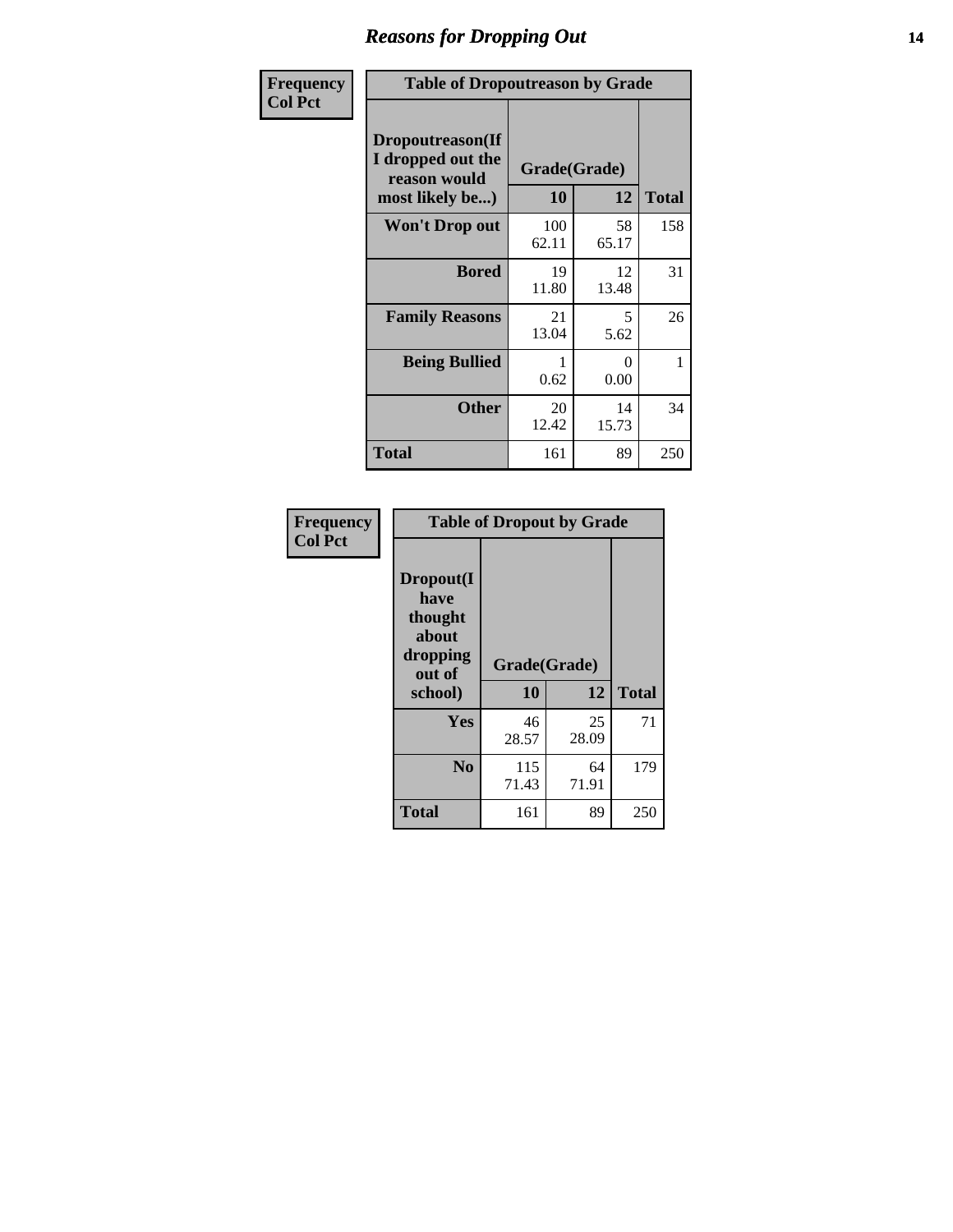*School Safety* **15**

| Frequency      | <b>Table of Gangself by Grade</b>                                                                 |                       |              |              |
|----------------|---------------------------------------------------------------------------------------------------|-----------------------|--------------|--------------|
| <b>Col Pct</b> | Gangself(I<br>have<br>participated<br>in illegal<br>gang<br>activities in<br>the past 30<br>days) | Grade(Grade)<br>10    | 12           | <b>Total</b> |
|                | Yes                                                                                               | $\mathcal{L}$<br>1.24 | 0<br>0.00    | 2            |
|                | N <sub>0</sub>                                                                                    | 159<br>98.76          | 89<br>100.00 | 248          |
|                | <b>Total</b>                                                                                      | 161                   | 89           | 250          |

| Frequency<br><b>Col Pct</b> | <b>Table of Gangpeers by Grade</b>                                                                                             |                    |             |              |
|-----------------------------|--------------------------------------------------------------------------------------------------------------------------------|--------------------|-------------|--------------|
|                             | <b>Gangpeers</b> (I<br>have friends<br>who have<br>participated<br>in illegal<br>gang<br>activities in<br>the past 30<br>days) | Grade(Grade)<br>10 | 12          | <b>Total</b> |
|                             | Yes                                                                                                                            | 32<br>19.88        | 8<br>8.99   | 40           |
|                             | N <sub>0</sub>                                                                                                                 | 129<br>80.12       | 81<br>91.01 | 210          |
|                             | Total                                                                                                                          | 161                | 89          | 250          |

| Frequency      | <b>Table of Pickedon by Grade</b>                                                        |                    |             |              |  |  |  |  |  |  |  |
|----------------|------------------------------------------------------------------------------------------|--------------------|-------------|--------------|--|--|--|--|--|--|--|
| <b>Col Pct</b> | <b>Pickedon</b> (I have<br>been picked on or<br>teased at school in<br>the past 30 days) | Grade(Grade)<br>10 | 12          | <b>Total</b> |  |  |  |  |  |  |  |
|                | <b>Strongly Agree</b>                                                                    | 16<br>9.94         | 4<br>4.49   | 20           |  |  |  |  |  |  |  |
|                | <b>Somewhat Agree</b>                                                                    | 36<br>22.36        | 18<br>20.22 | 54           |  |  |  |  |  |  |  |
|                | <b>Somewhat Disagree</b>                                                                 | 21<br>13.04        | 16<br>17.98 | 37           |  |  |  |  |  |  |  |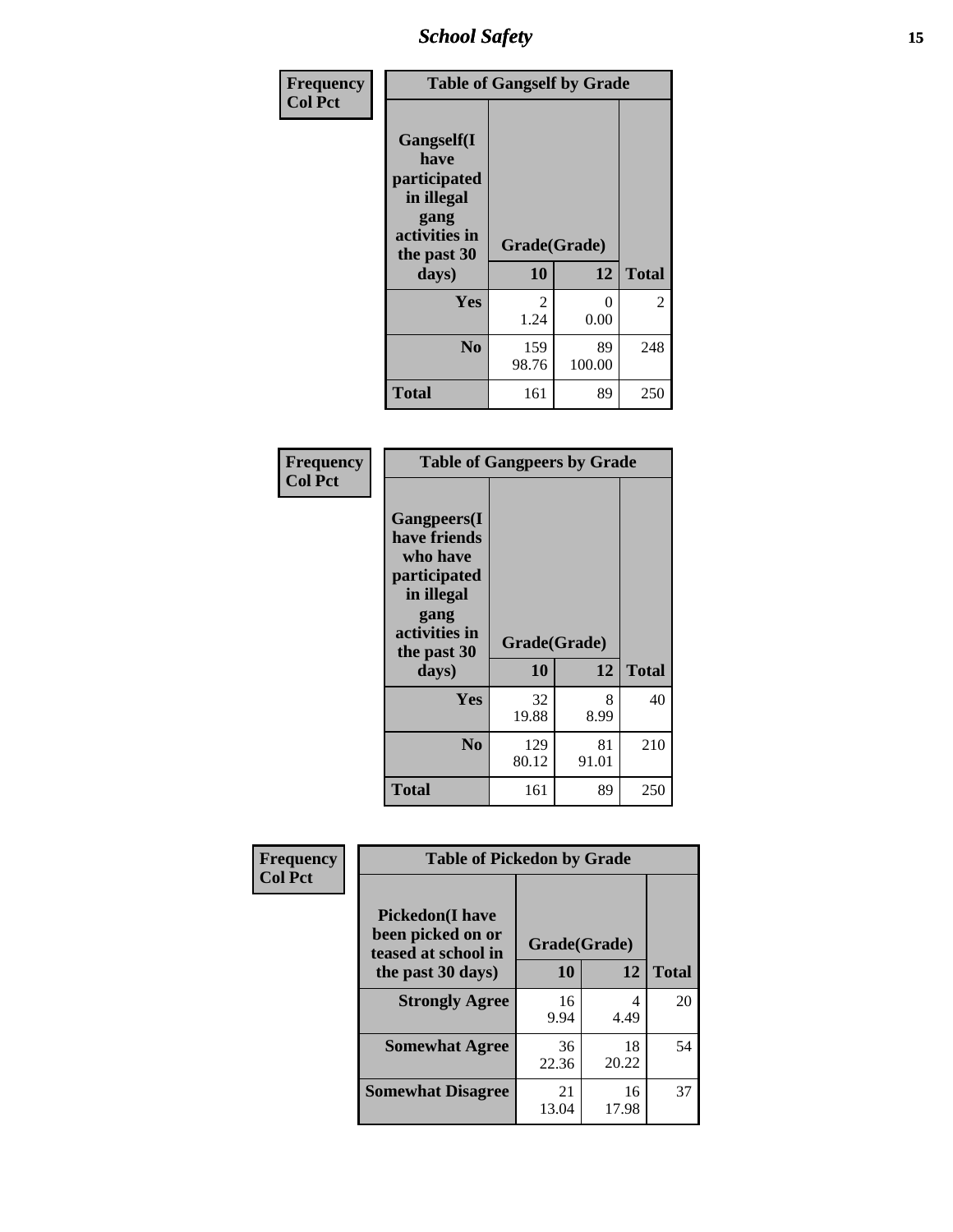# *School Safety* **16**

| <b>Frequency</b> | <b>Table of Pickedon by Grade</b>                                                        |                    |             |              |
|------------------|------------------------------------------------------------------------------------------|--------------------|-------------|--------------|
| <b>Col Pct</b>   | <b>Pickedon</b> (I have<br>been picked on or<br>teased at school in<br>the past 30 days) | Grade(Grade)<br>10 | 12          | <b>Total</b> |
|                  | <b>Strongly Disagree</b>                                                                 | 88<br>54.66        | 51<br>57.30 | 139          |
|                  | Total                                                                                    | 161                | 89          | 25           |

| Frequency      |                                                          | <b>Table of Safeschool by Grade</b> |              |     |  |  |  |  |  |  |  |
|----------------|----------------------------------------------------------|-------------------------------------|--------------|-----|--|--|--|--|--|--|--|
| <b>Col Pct</b> | Safeschool(School<br>is a place at which I<br>feel safe) | Grade(Grade)<br>10                  | <b>Total</b> |     |  |  |  |  |  |  |  |
|                | <b>Strongly Agree</b>                                    | 26<br>16.15                         | 10<br>11.24  | 36  |  |  |  |  |  |  |  |
|                | <b>Somewhat Agree</b>                                    | 76<br>47.20                         | 56<br>62.92  | 132 |  |  |  |  |  |  |  |
|                | <b>Somewhat Disagree</b>                                 | 45<br>27.95                         | 13<br>14.61  | 58  |  |  |  |  |  |  |  |
|                | <b>Strongly Disagree</b>                                 | 14<br>8.70                          | 10<br>11.24  | 24  |  |  |  |  |  |  |  |
|                | Total                                                    | 161                                 | 89           | 250 |  |  |  |  |  |  |  |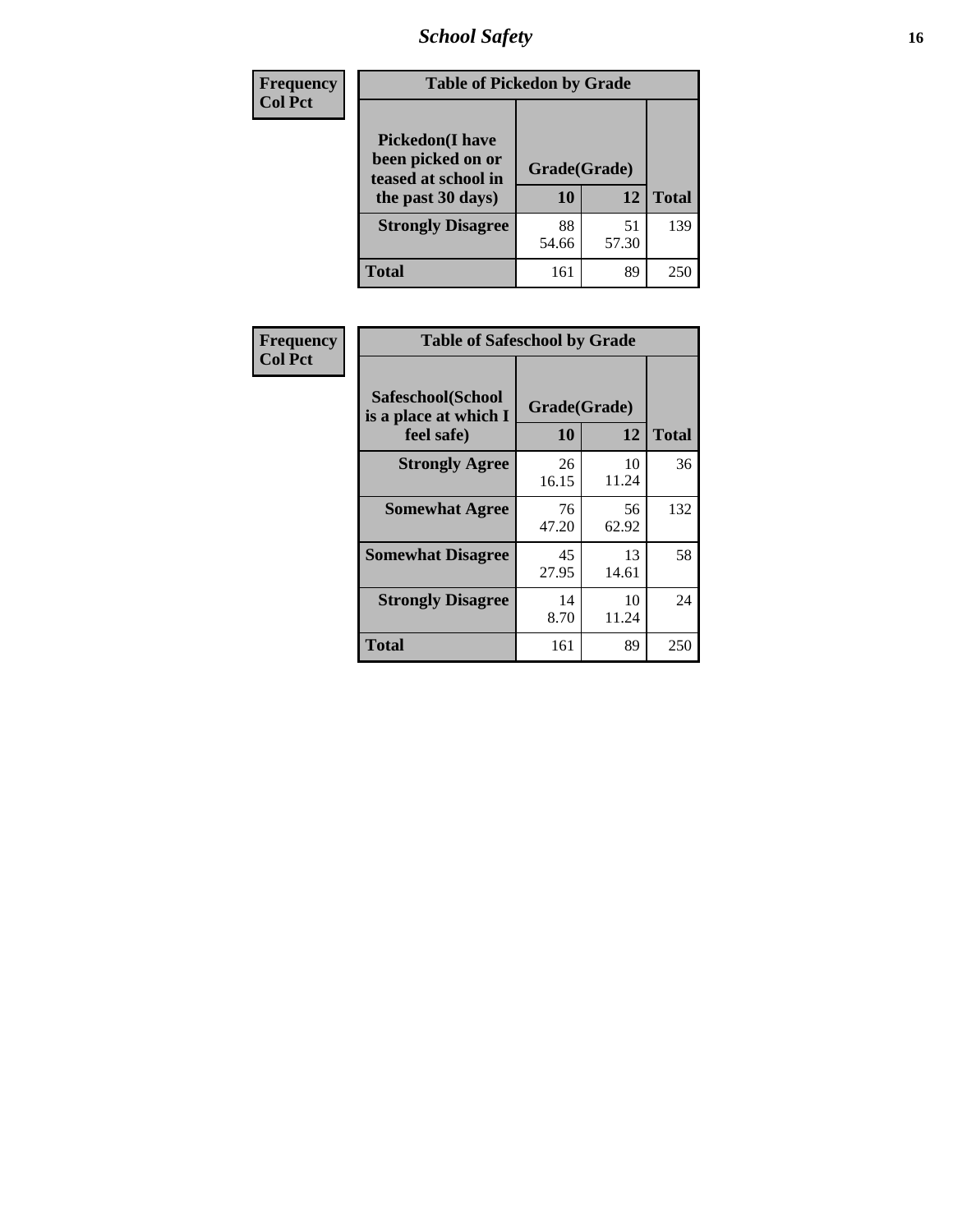*School Safety* **17**

**Frequency Row Pct**

| <b>Table of Grade by Bullied</b> |                             |                                                                               |                              |                   |                        |                               |                          |              |  |  |  |
|----------------------------------|-----------------------------|-------------------------------------------------------------------------------|------------------------------|-------------------|------------------------|-------------------------------|--------------------------|--------------|--|--|--|
|                                  |                             | <b>Bullied</b> (I have been bullied by other<br>students in the past 30 days) |                              |                   |                        |                               |                          |              |  |  |  |
| Grade(Grade)                     | $\mathbf{0}$<br><b>Days</b> | 1 or<br>days                                                                  | 3 <sub>to</sub><br>5<br>days | 6 to<br>g<br>days | 10<br>to<br>19<br>days | <b>20</b><br>to<br>29<br>days | All<br><b>30</b><br>days | <b>Total</b> |  |  |  |
| 10                               | 142<br>88.20                | 8<br>4.97                                                                     | 3<br>1.86                    | 0.62              | 2<br>1.24              | 1.24                          | 3<br>1.86                | 161          |  |  |  |
| 12                               | 80<br>89.89                 | 4<br>4.49                                                                     | 2<br>2.25                    | 1.12              | 1.12                   | 0<br>0.00                     | 1.12                     | 89           |  |  |  |
| Total                            | 222                         | 12                                                                            | 5                            | $\overline{c}$    | 3                      | 2                             | 4                        | 250          |  |  |  |

| Frequency      |              | <b>Table of Grade by Bulliedothers</b>                         |                          |                   |                               |                          |              |
|----------------|--------------|----------------------------------------------------------------|--------------------------|-------------------|-------------------------------|--------------------------|--------------|
| <b>Row Pct</b> |              | <b>Bulliedothers</b> (I bullied others<br>in the past 30 days) |                          |                   |                               |                          |              |
|                | Grade(Grade) | $\bf{0}$<br><b>Days</b>                                        | 1 or<br>days             | 3 to<br>5<br>days | <b>20</b><br>to<br>29<br>days | All<br><b>30</b><br>days | <b>Total</b> |
|                | 10           | 156<br>96.89                                                   | $\overline{2}$<br>1.24   | 0.62              | 0.62                          | 0.62                     | 161          |
|                | 12           | 83<br>93.26                                                    | 2<br>2.25                | 3<br>3.37         | ∩<br>0.00                     | 1.12                     | 89           |
|                | <b>Total</b> | 239                                                            | $\overline{\mathcal{A}}$ | $\overline{4}$    |                               | 2                        | 250          |

| <b>Frequency</b> |              | <b>Table of Grade by Weaponschool</b> |                                                                                |                        |                               |                   |              |  |
|------------------|--------------|---------------------------------------|--------------------------------------------------------------------------------|------------------------|-------------------------------|-------------------|--------------|--|
| <b>Row Pct</b>   |              |                                       | Weaponschool (I brought a<br>weapon to school in the past<br>$30 \text{ days}$ |                        |                               |                   |              |  |
|                  | Grade(Grade) | $\mathbf{0}$<br><b>Days</b>           | 1 or<br>$\mathcal{D}_{\cdot}$<br>days                                          | 10<br>to<br>19<br>days | <b>20</b><br>to<br>29<br>days | All<br>30<br>days | <b>Total</b> |  |
|                  | 10           | 159<br>98.76                          | $\theta$<br>0.00                                                               | 0.62                   | 0<br>0.00                     | 0.62              | 161          |  |
|                  | 12           | 85<br>95.51                           | 1.12                                                                           | $\Omega$<br>0.00       | 1.12                          | 2<br>2.25         | 89           |  |
|                  | <b>Total</b> | 244                                   | 1                                                                              | 1                      |                               | 3                 | 250          |  |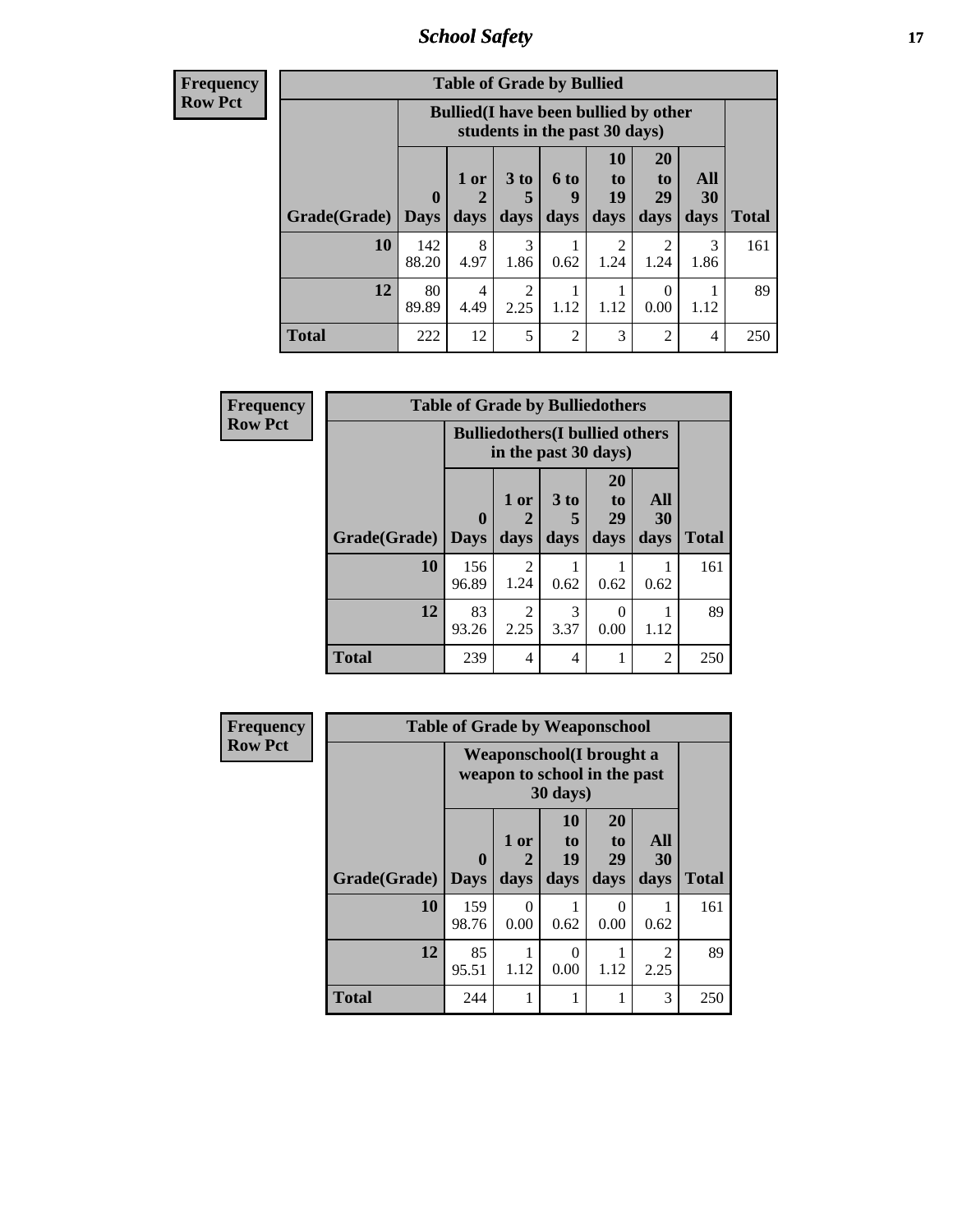*School Safety* **18**

| <b>Frequency</b> | <b>Table of Grade by Absentunsafe</b> |                                                                           |                   |                              |                        |                                    |                   |              |  |  |
|------------------|---------------------------------------|---------------------------------------------------------------------------|-------------------|------------------------------|------------------------|------------------------------------|-------------------|--------------|--|--|
| <b>Row Pct</b>   |                                       | Absentunsafe(I have missed school<br>because I felt unsafe in the past 30 |                   |                              |                        |                                    |                   |              |  |  |
|                  | Grade(Grade)                          | $\bf{0}$<br><b>Days</b>                                                   | 1 or<br>2<br>days | 3 <sub>to</sub><br>5<br>days | 6 to<br>9<br>days      | 10<br>t <sub>0</sub><br>19<br>days | All<br>30<br>days | <b>Total</b> |  |  |
|                  | 10                                    | 153<br>95.03                                                              | 3<br>1.86         | 0<br>0.00                    | $\mathfrak{D}$<br>1.24 | 0.62                               | 2<br>1.24         | 161          |  |  |
|                  | 12                                    | 88<br>98.88                                                               | $\Omega$<br>0.00  | 1.12                         | 0<br>0.00              | $\Omega$<br>0.00                   | $\Omega$<br>0.00  | 89           |  |  |
|                  | <b>Total</b>                          | 241                                                                       | 3                 |                              | $\overline{c}$         |                                    | $\overline{2}$    | 250          |  |  |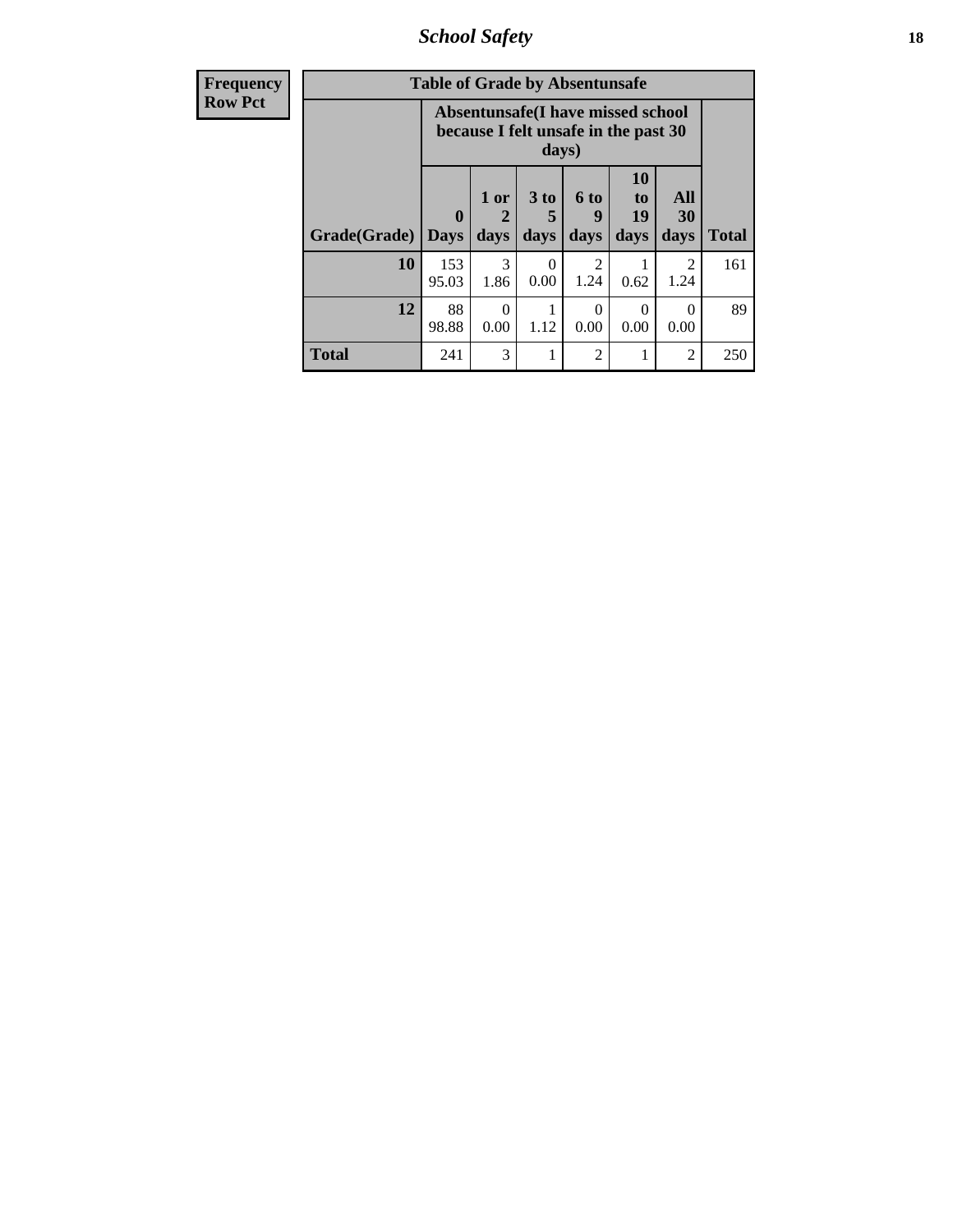# *Drug Use During Last 30 Days* **19**

#### **Frequency Row Pct**

| <b>Table of Grade by Alcohol</b> |                          |                                    |                 |               |                 |               |                     |              |  |  |  |
|----------------------------------|--------------------------|------------------------------------|-----------------|---------------|-----------------|---------------|---------------------|--------------|--|--|--|
|                                  |                          | Alcohol(Alcohol use, past 30 days) |                 |               |                 |               |                     |              |  |  |  |
| Grade(Grade)                     | <b>Did</b><br>not<br>use | $1 - 2$<br>days                    | $3 - 5$<br>days | $6-9$<br>days | $10-19$<br>days | 20-29<br>days | <b>Every</b><br>day | <b>Total</b> |  |  |  |
| 10                               | 128<br>79.50             | 7<br>4.35                          | 6<br>3.73       | 3<br>1.86     | 6<br>3.73       | 4<br>2.48     | 7<br>4.35           | 161          |  |  |  |
| 12                               | 60<br>67.42              | $\overline{4}$<br>4.49             | 10<br>11.24     | 4<br>4.49     | 5<br>5.62       | 3<br>3.37     | 3<br>3.37           | 89           |  |  |  |
| <b>Total</b>                     | 188                      | 11                                 | 16              | 7             | 11              | 7             | 10                  | 250          |  |  |  |

#### **Frequency Row Pct**

| <b>Table of Grade by Cigarettes</b> |                                 |                                                          |                 |                        |                 |               |                     |       |  |  |  |
|-------------------------------------|---------------------------------|----------------------------------------------------------|-----------------|------------------------|-----------------|---------------|---------------------|-------|--|--|--|
|                                     |                                 | <b>Cigarettes (Smoking tobacco use,</b><br>past 30 days) |                 |                        |                 |               |                     |       |  |  |  |
| Grade(Grade)                        | <b>Did</b><br>not<br><b>use</b> | $1 - 2$<br>days                                          | $3 - 5$<br>days | $6-9$<br>days          | $10-19$<br>days | 20-29<br>days | <b>Every</b><br>day | Total |  |  |  |
| 10                                  | 140<br>86.96                    | 12<br>7.45                                               | 0<br>0.00       | $\overline{2}$<br>1.24 | 4<br>2.48       | 0.62          | 2<br>1.24           | 161   |  |  |  |
| 12                                  | 61<br>68.54                     | 3<br>3.37                                                | 2<br>2.25       | 4<br>4.49              | 5<br>5.62       | 3<br>3.37     | 11<br>12.36         | 89    |  |  |  |
| <b>Total</b>                        | 201                             | 15                                                       | $\overline{2}$  | 6                      | 9               | 4             | 13                  | 250   |  |  |  |

| Frequency      |              | <b>Table of Grade by Smokeless</b>    |                 |                  |               |                        |              |  |  |  |  |
|----------------|--------------|---------------------------------------|-----------------|------------------|---------------|------------------------|--------------|--|--|--|--|
| <b>Row Pct</b> |              | <b>Smokeless</b> (Chewing tobaccouse, |                 |                  |               |                        |              |  |  |  |  |
|                | Grade(Grade) | <b>Did</b><br>not<br><b>use</b>       | $1 - 2$<br>days | $10-19$<br>days  | 20-29<br>days | <b>Every</b><br>day    | <b>Total</b> |  |  |  |  |
|                | 10           | 150<br>93.17                          | 8<br>4.97       | $\Omega$<br>0.00 | 0.62          | $\overline{2}$<br>1.24 | 161          |  |  |  |  |
|                | 12           | 80<br>89.89                           | 3<br>3.37       | 1.12             | ◠<br>2.25     | 3<br>3.37              | 89           |  |  |  |  |
|                | <b>Total</b> | 230                                   | 11              |                  | 3             | 5                      | 250          |  |  |  |  |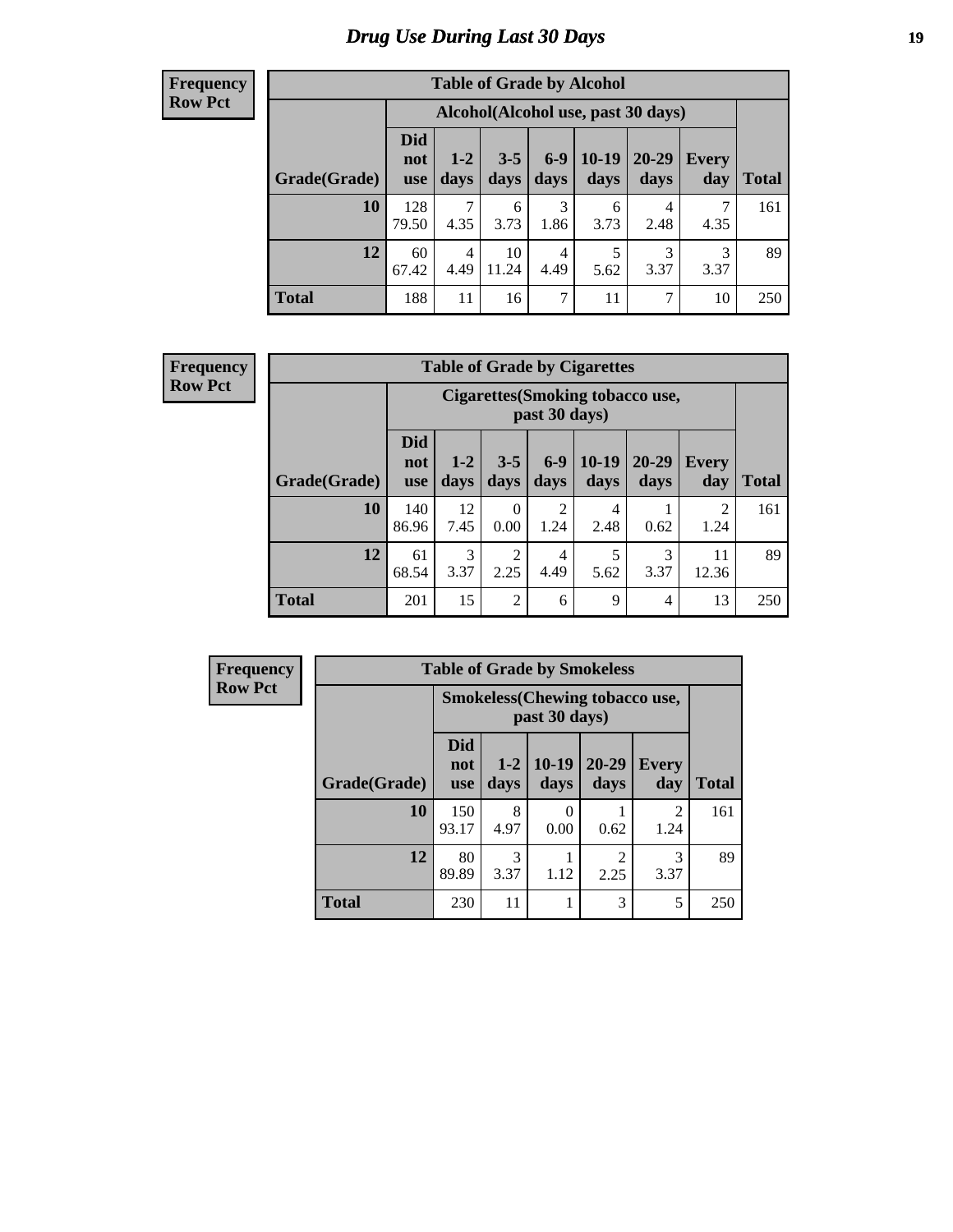#### **Frequency Row Pct**

| <b>Table of Grade by Marijuana</b> |                                 |                                         |                 |                        |                  |               |              |       |  |  |  |  |
|------------------------------------|---------------------------------|-----------------------------------------|-----------------|------------------------|------------------|---------------|--------------|-------|--|--|--|--|
|                                    |                                 | Marijuana (Marijuana use, past 30 days) |                 |                        |                  |               |              |       |  |  |  |  |
| Grade(Grade)                       | <b>Did</b><br>not<br><b>use</b> | $1 - 2$<br>days                         | $3 - 5$<br>days | $6-9$<br>days          | $10-19$<br>days  | 20-29<br>days | Every<br>day | Total |  |  |  |  |
| 10                                 | 147<br>91.30                    | 3<br>1.86                               | 2<br>1.24       | $\overline{2}$<br>1.24 | 0.62             | റ<br>1.24     | 4<br>2.48    | 161   |  |  |  |  |
| 12                                 | 77<br>86.52                     | 6<br>6.74                               | 1.12            | 1.12                   | $\theta$<br>0.00 | ↑<br>2.25     | 2<br>2.25    | 89    |  |  |  |  |
| <b>Total</b>                       | 224                             | 9                                       | 3               | 3                      |                  | 4             | 6            | 250   |  |  |  |  |

| Frequency      | <b>Table of Grade by Cocaine</b> |                                 |                                               |                     |              |  |  |  |  |  |  |
|----------------|----------------------------------|---------------------------------|-----------------------------------------------|---------------------|--------------|--|--|--|--|--|--|
| <b>Row Pct</b> |                                  |                                 | <b>Cocaine</b> (Cocaine<br>use, past 30 days) |                     |              |  |  |  |  |  |  |
|                | Grade(Grade)                     | <b>Did</b><br>not<br><b>use</b> | 10-19<br>days                                 | <b>Every</b><br>day | <b>Total</b> |  |  |  |  |  |  |
|                | 10                               | 160<br>99.38                    | 0<br>0.00                                     | 0.62                | 161          |  |  |  |  |  |  |
|                | 12                               | 88<br>98.88                     | 1.12                                          | 0<br>0.00           | 89           |  |  |  |  |  |  |
|                | <b>Total</b>                     | 248                             | 1                                             | 1                   | 250          |  |  |  |  |  |  |

| <b>Frequency</b> | <b>Table of Grade by Inhalants</b> |                                 |                  |               |              |              |  |
|------------------|------------------------------------|---------------------------------|------------------|---------------|--------------|--------------|--|
| <b>Row Pct</b>   |                                    | <b>Inhalants</b> (Inhalant use, |                  |               |              |              |  |
|                  | Grade(Grade)                       | <b>Did</b><br>not<br><b>use</b> | $1 - 2$<br>days  | $6-9$<br>days | Every<br>day | <b>Total</b> |  |
|                  | 10                                 | 159<br>98.76                    | 0.62             | 0.00          | 0.62         | 161          |  |
|                  | 12                                 | 88<br>98.88                     | $\Omega$<br>0.00 | 1.12          | 0<br>0.00    | 89           |  |
|                  | <b>Total</b>                       | 247                             |                  |               | 1            | 250          |  |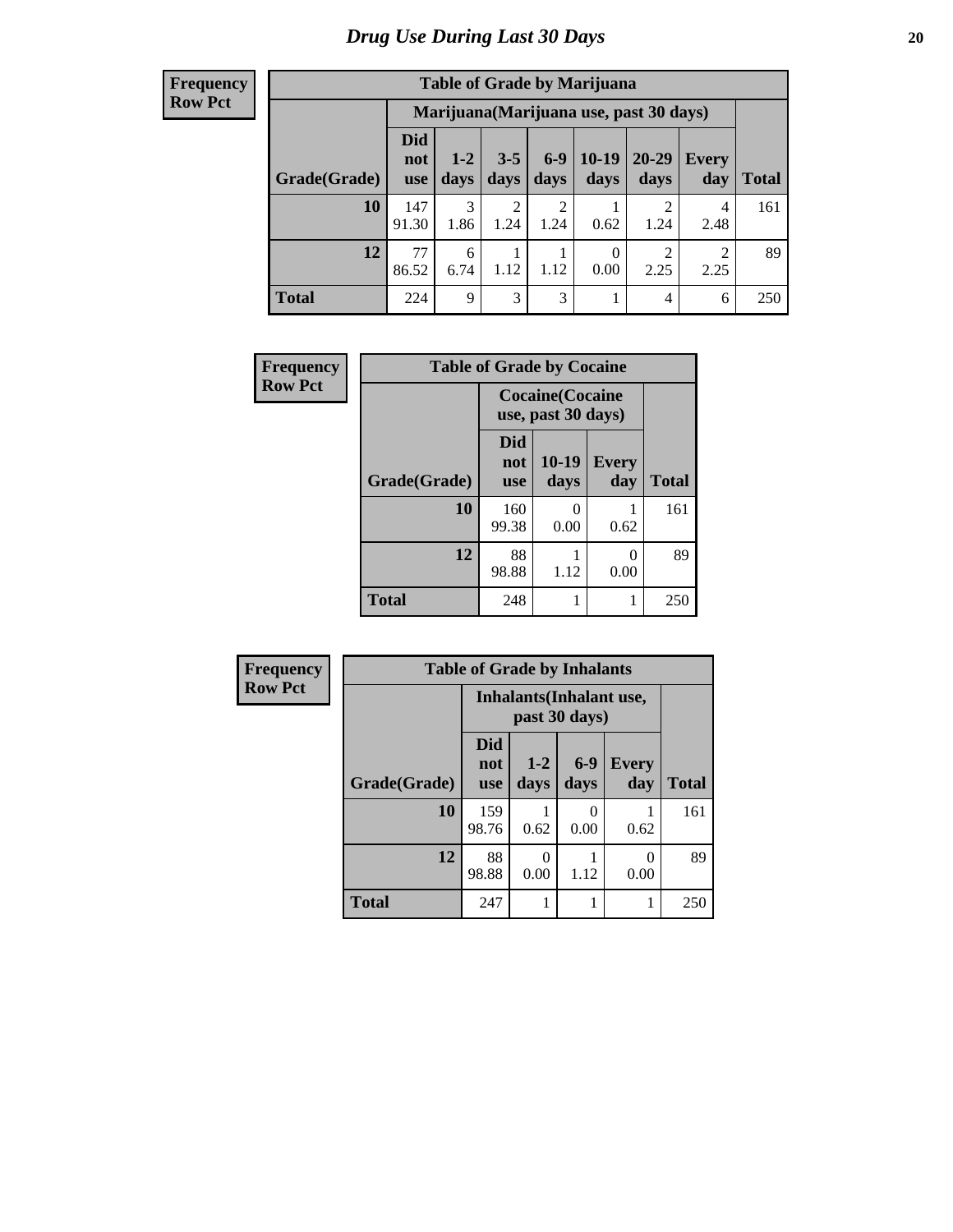| <b>Frequency</b> | <b>Table of Grade by Steroids</b> |                                                |                     |              |  |  |
|------------------|-----------------------------------|------------------------------------------------|---------------------|--------------|--|--|
| <b>Row Pct</b>   |                                   | <b>Steroids</b> (Steroid<br>use, past 30 days) |                     |              |  |  |
|                  | Grade(Grade)                      | Did not<br><b>use</b>                          | <b>Every</b><br>day | <b>Total</b> |  |  |
|                  | <b>10</b>                         | 159<br>98.76                                   | 2<br>1.24           | 161          |  |  |
|                  | 12                                | 88<br>98.88                                    | 1.12                | 89           |  |  |
|                  | <b>Total</b>                      | 247                                            | 3                   | 250          |  |  |

| Frequency      | <b>Table of Grade by Ecstasy</b> |                                        |                  |                  |              |              |  |
|----------------|----------------------------------|----------------------------------------|------------------|------------------|--------------|--------------|--|
| <b>Row Pct</b> |                                  | Ecstasy (Ecstasy use,<br>past 30 days) |                  |                  |              |              |  |
|                | Grade(Grade)                     | <b>Did</b><br>not<br><b>use</b>        | $10-19$<br>days  | 20-29<br>days    | Every<br>day | <b>Total</b> |  |
|                | 10                               | 159<br>98.76                           | 0.62             | $\Omega$<br>0.00 | 0.62         | 161          |  |
|                | 12                               | 88<br>98.88                            | $\Omega$<br>0.00 | 1.12             | 0<br>0.00    | 89           |  |
|                | <b>Total</b>                     | 247                                    |                  |                  |              | 250          |  |

| <b>Frequency</b> | <b>Table of Grade by Meth</b>                      |                       |                 |                     |              |  |  |
|------------------|----------------------------------------------------|-----------------------|-----------------|---------------------|--------------|--|--|
| <b>Row Pct</b>   | <b>Meth</b> (Methamphetamine<br>use, past 30 days) |                       |                 |                     |              |  |  |
|                  | Grade(Grade)                                       | Did not<br><b>use</b> | $10-19$<br>days | <b>Every</b><br>day | <b>Total</b> |  |  |
|                  | 10                                                 | 160<br>99.38          | 0.00            | 0.62                | 161          |  |  |
|                  | 12                                                 | 88<br>98.88           | 1.12            | 0.00                | 89           |  |  |
|                  | <b>Total</b>                                       | 248                   |                 |                     | 250          |  |  |

| <b>Frequency</b> | <b>Table of Grade by Hallucinogens</b> |                                                   |                 |                       |              |  |  |
|------------------|----------------------------------------|---------------------------------------------------|-----------------|-----------------------|--------------|--|--|
| <b>Row Pct</b>   |                                        | Hallucinogens (Hallucinogen<br>use, past 30 days) |                 |                       |              |  |  |
|                  | Grade(Grade)                           | Did not<br><b>use</b>                             | $10-19$<br>days | <b>Every</b><br>day   | <b>Total</b> |  |  |
|                  | 10                                     | 160<br>99.38                                      | 0.00            | 0.62                  | 161          |  |  |
|                  | 12                                     | 88<br>98.88                                       | 1.12            | $\mathcal{O}$<br>0.00 | 89           |  |  |
|                  | <b>Total</b>                           | 248                                               |                 |                       | 250          |  |  |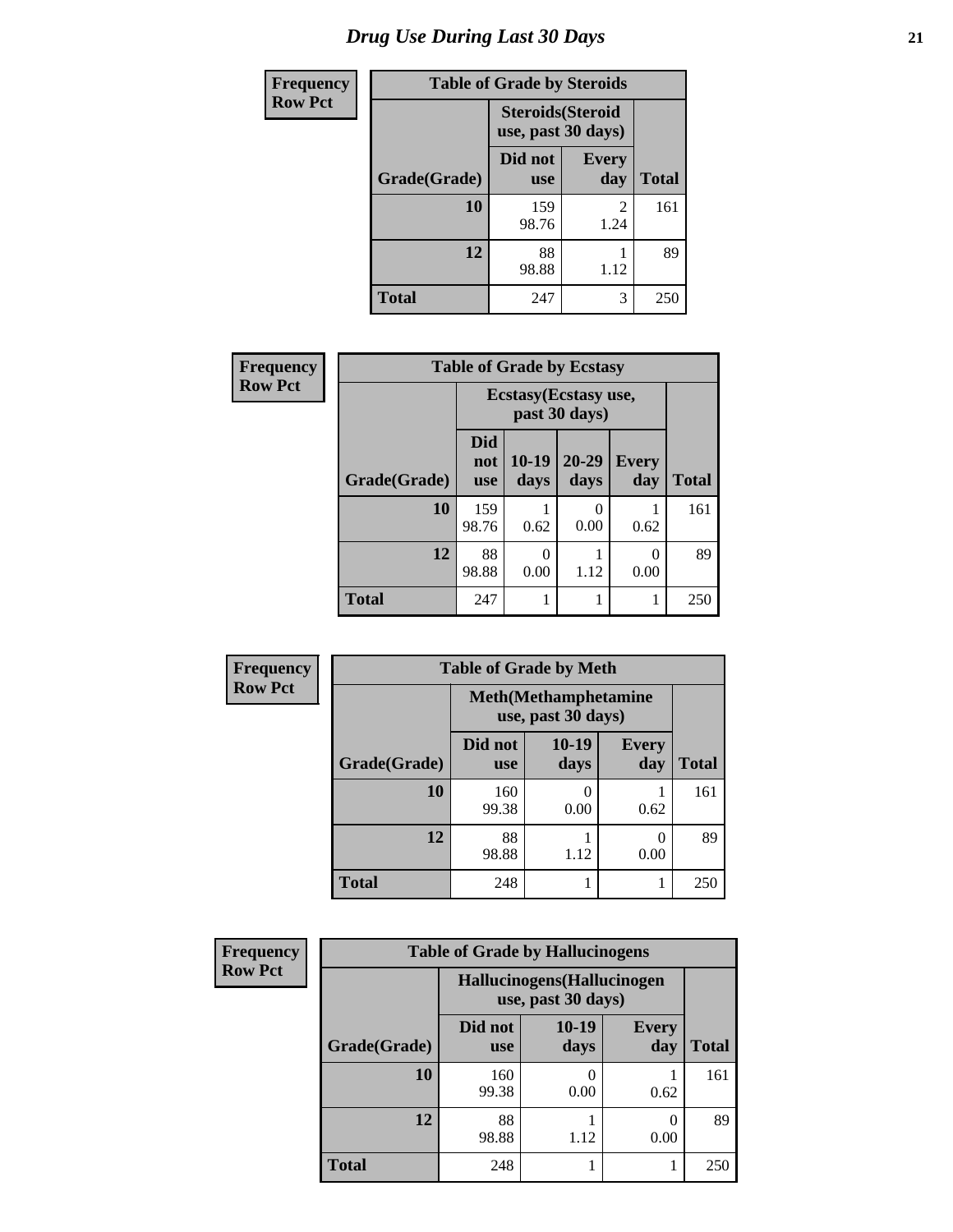#### **Frequency Row Pct**

| <b>Table of Grade by Prescription</b> |                                 |                                                                                |                 |                        |                   |                        |              |
|---------------------------------------|---------------------------------|--------------------------------------------------------------------------------|-----------------|------------------------|-------------------|------------------------|--------------|
|                                       |                                 | <b>Prescription</b> (Prescription drugs not<br>prescribed to me, past 30 days) |                 |                        |                   |                        |              |
| Grade(Grade)                          | <b>Did</b><br>not<br><b>use</b> | $1 - 2$<br>days                                                                | $3 - 5$<br>days | $10-19$<br>days        | $20 - 29$<br>days | <b>Every</b><br>day    | <b>Total</b> |
| 10                                    | 154<br>95.65                    | 3<br>1.86                                                                      | 0.00            | $\mathfrak{D}$<br>1.24 | 0<br>0.00         | $\mathfrak{D}$<br>1.24 | 161          |
| 12                                    | 84<br>94.38                     | 3<br>3.37                                                                      | 1.12            | 0.00                   | 1.12              | 0<br>0.00              | 89           |
| <b>Total</b>                          | 238                             | 6                                                                              |                 | $\mathfrak{D}$         |                   | $\overline{2}$         | 250          |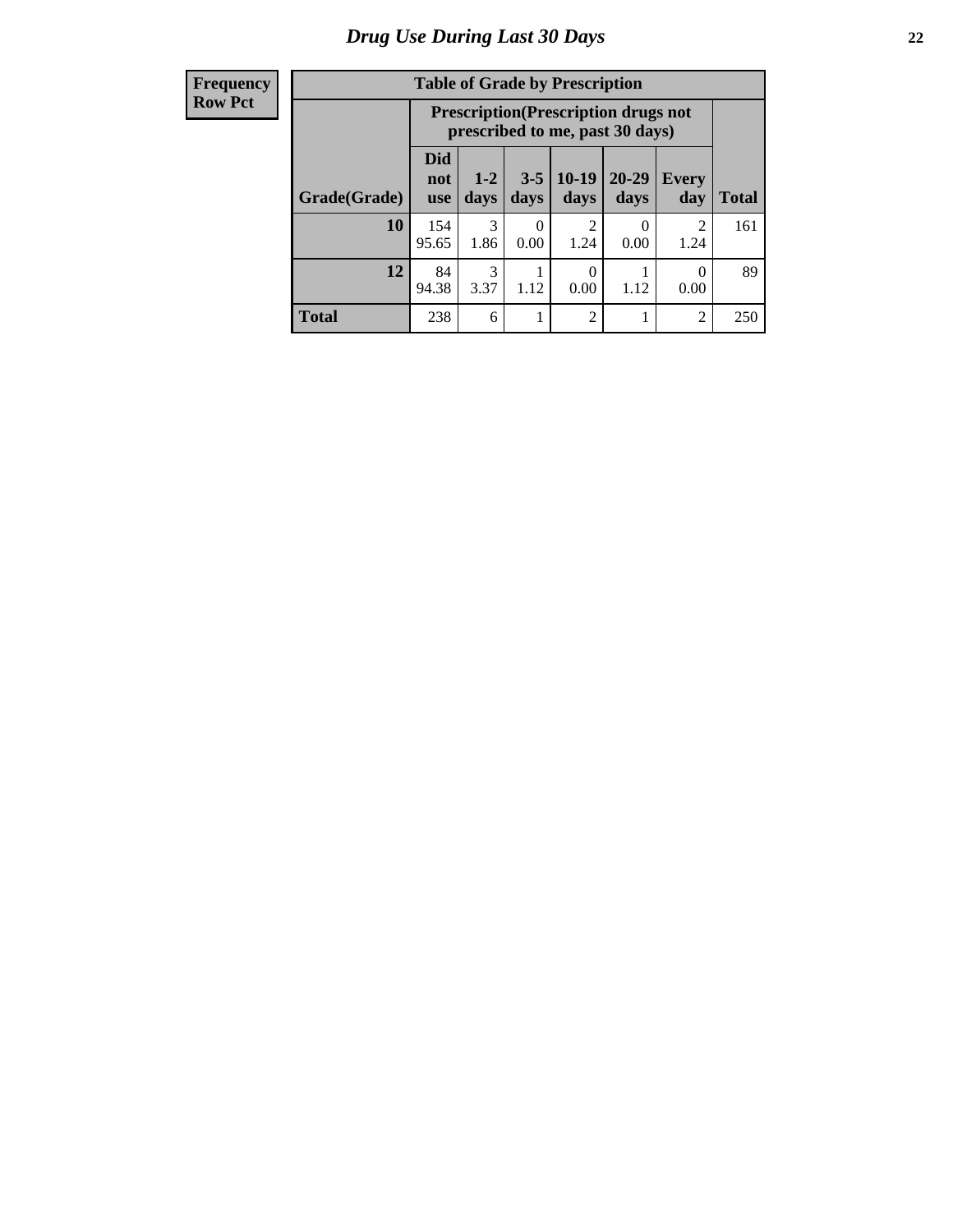| Frequency      | <b>Table of Alcoholease by Grade</b>                                    |             |             |              |  |  |
|----------------|-------------------------------------------------------------------------|-------------|-------------|--------------|--|--|
| <b>Col Pct</b> | Grade(Grade)<br><b>Alcoholease</b> (It is<br>10<br>easy to get alcohol) |             | 12          | <b>Total</b> |  |  |
|                | <b>Strongly Agree</b>                                                   | 43<br>26.71 | 44<br>49.44 | 87           |  |  |
|                | <b>Somewhat Agree</b>                                                   | 60<br>37.27 | 27<br>30.34 | 87           |  |  |
|                | <b>Somewhat Disagree</b>                                                | 22<br>13.66 | 4<br>4.49   | 26           |  |  |
|                | <b>Strongly Disagree</b>                                                | 36<br>22.36 | 14<br>15.73 | 50           |  |  |
|                | <b>Total</b>                                                            | 161         | 89          | 250          |  |  |

| Frequency      | <b>Table of Cigarettesease by Grade</b>                 |                    |             |              |  |
|----------------|---------------------------------------------------------|--------------------|-------------|--------------|--|
| <b>Col Pct</b> | Cigarettesease(It is<br>easy to get smoking<br>tobacco) | Grade(Grade)<br>10 | 12          | <b>Total</b> |  |
|                | <b>Strongly Agree</b>                                   | 63<br>39.13        | 52<br>58.43 | 115          |  |
|                | <b>Somewhat Agree</b>                                   | 37<br>22.98        | 24<br>26.97 | 61           |  |
|                | <b>Somewhat Disagree</b>                                | 23<br>14.29        | 1.12        | 24           |  |
|                | <b>Strongly Disagree</b>                                | 38<br>23.60        | 12<br>13.48 | 50           |  |
|                | <b>Total</b>                                            | 161                | 89          | 250          |  |

| Frequency      | <b>Table of Smokelessease by Grade</b>             |              |             |              |  |  |
|----------------|----------------------------------------------------|--------------|-------------|--------------|--|--|
| <b>Col Pct</b> | <b>Smokelessease</b> (It is<br>easy to get chewing | Grade(Grade) |             |              |  |  |
|                | tobacco)                                           | 10           | 12          | <b>Total</b> |  |  |
|                | <b>Strongly Agree</b>                              | 61<br>37.89  | 55<br>61.80 | 116          |  |  |
|                | <b>Somewhat Agree</b>                              | 40<br>24.84  | 15<br>16.85 | 55           |  |  |
|                | <b>Somewhat Disagree</b>                           | 20<br>12.42  | 4<br>4.49   | 24           |  |  |
|                | <b>Strongly Disagree</b>                           | 40<br>24.84  | 15<br>16.85 | 55           |  |  |
|                | <b>Total</b>                                       | 161          | 89          | 250          |  |  |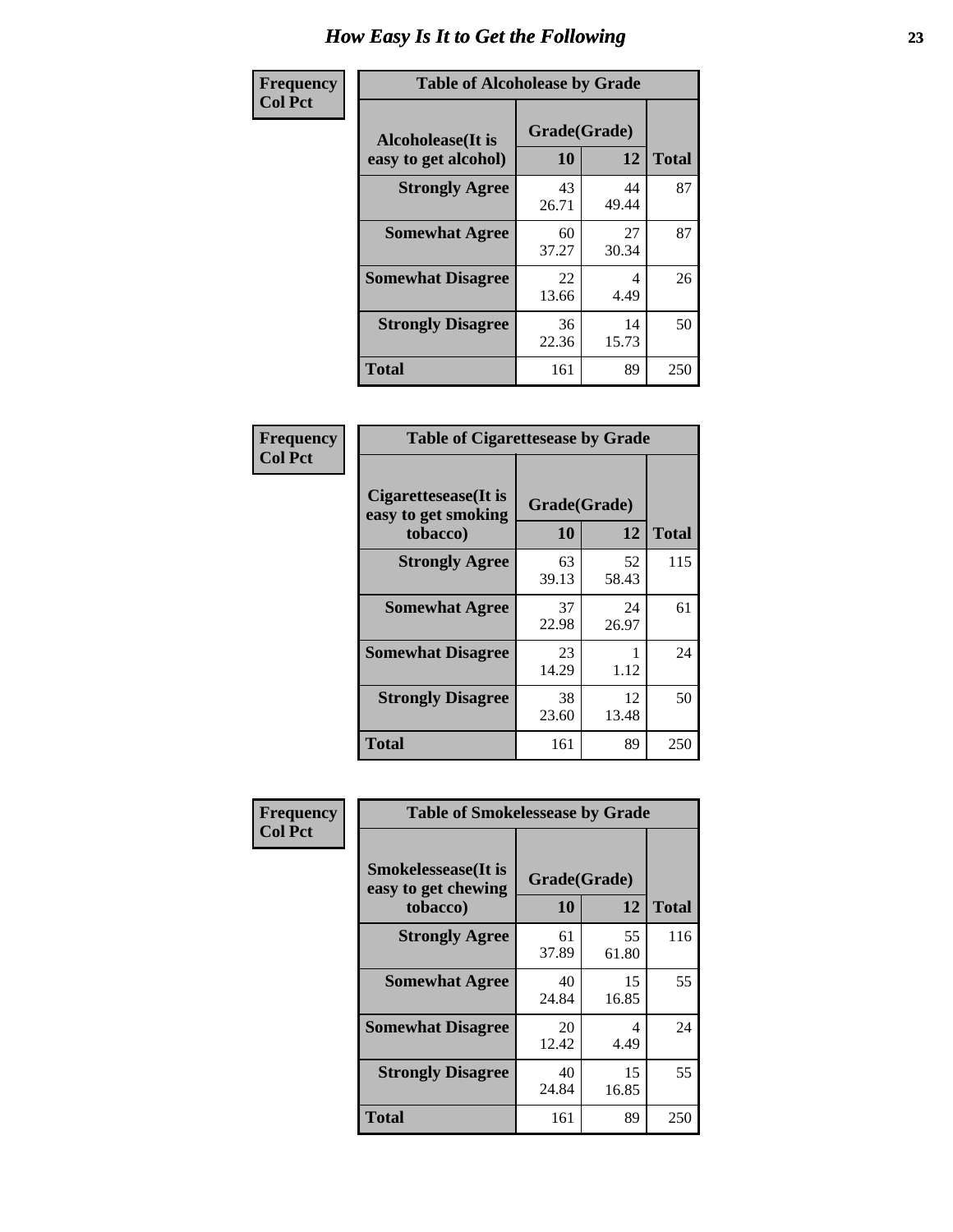| Frequency      | <b>Table of Marijuanaease by Grade</b>           |                           |             |              |  |  |
|----------------|--------------------------------------------------|---------------------------|-------------|--------------|--|--|
| <b>Col Pct</b> | Marijuanaease(It is<br>easy to get<br>marijuana) | Grade(Grade)<br><b>10</b> | 12          | <b>Total</b> |  |  |
|                | <b>Strongly Agree</b>                            | 41<br>25.47               | 36<br>40.45 | 77           |  |  |
|                | <b>Somewhat Agree</b>                            | 47<br>29.19               | 29<br>32.58 | 76           |  |  |
|                | <b>Somewhat Disagree</b>                         | 21<br>13.04               | 12<br>13.48 | 33           |  |  |
|                | <b>Strongly Disagree</b>                         | 52<br>32.30               | 12<br>13.48 | 64           |  |  |
|                | <b>Total</b>                                     | 161                       | 89          | 250          |  |  |

| <b>Table of Cocaineease by Grade</b>              |                    |              |     |  |  |  |  |
|---------------------------------------------------|--------------------|--------------|-----|--|--|--|--|
| <b>Cocaineease</b> (It is<br>easy to get cocaine) | Grade(Grade)<br>10 | <b>Total</b> |     |  |  |  |  |
|                                                   |                    | 12           |     |  |  |  |  |
| <b>Strongly Agree</b>                             | 19<br>11.80        | 14<br>15.73  | 33  |  |  |  |  |
| <b>Somewhat Agree</b>                             | 30<br>18.63        | 28<br>31.46  | 58  |  |  |  |  |
| <b>Somewhat Disagree</b>                          | 35<br>21.74        | 19<br>21.35  | 54  |  |  |  |  |
| <b>Strongly Disagree</b>                          | 77<br>47.83        | 28<br>31.46  | 105 |  |  |  |  |
| <b>Total</b>                                      | 161                | 89           | 250 |  |  |  |  |

| Frequency      | <b>Table of Inhalantsease by Grade</b>                   |                    |             |              |  |  |  |
|----------------|----------------------------------------------------------|--------------------|-------------|--------------|--|--|--|
| <b>Col Pct</b> | <b>Inhalantsease</b> (It is<br>easy to get<br>inhalants) | Grade(Grade)<br>10 | 12          | <b>Total</b> |  |  |  |
|                | <b>Strongly Agree</b>                                    | 48<br>29.81        | 28<br>31.46 | 76           |  |  |  |
|                | <b>Somewhat Agree</b>                                    | 32<br>19.88        | 32<br>35.96 | 64           |  |  |  |
|                | <b>Somewhat Disagree</b>                                 | 20<br>12.42        | 8<br>8.99   | 28           |  |  |  |
|                | <b>Strongly Disagree</b>                                 | 61<br>37.89        | 21<br>23.60 | 82           |  |  |  |
|                | <b>Total</b>                                             | 161                | 89          | 250          |  |  |  |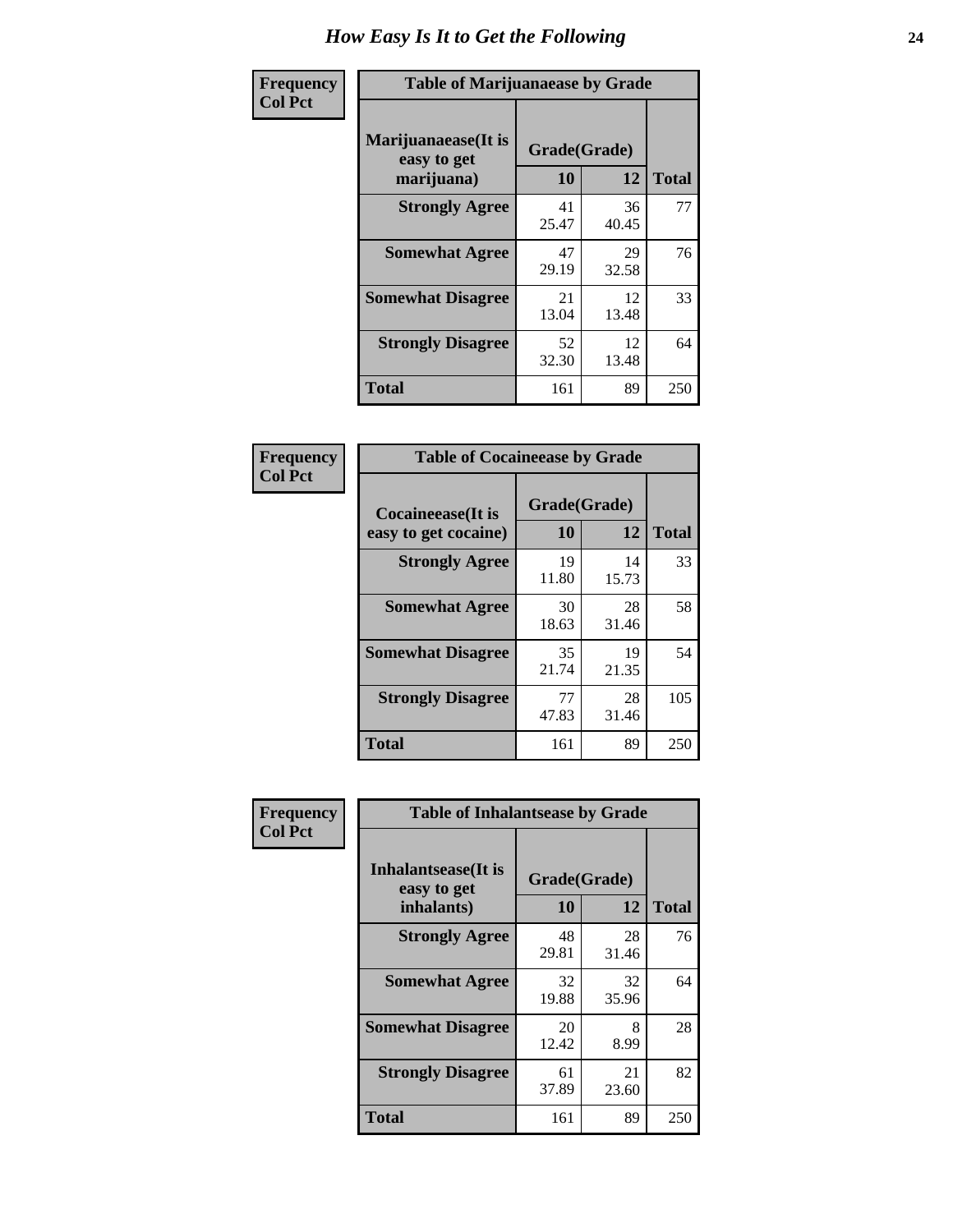| Frequency      | <b>Table of Steroidsease by Grade</b>               |                    |              |     |  |  |
|----------------|-----------------------------------------------------|--------------------|--------------|-----|--|--|
| <b>Col Pct</b> | <b>Steroidsease</b> (It is<br>easy to get steroids) | Grade(Grade)<br>10 | <b>Total</b> |     |  |  |
|                | <b>Strongly Agree</b>                               | 20<br>12.42        | 22<br>24.72  | 42  |  |  |
|                | <b>Somewhat Agree</b>                               | 37<br>22.98        | 27<br>30.34  | 64  |  |  |
|                | <b>Somewhat Disagree</b>                            | 33<br>20.50        | 15<br>16.85  | 48  |  |  |
|                | <b>Strongly Disagree</b>                            | 71<br>44.10        | 25<br>28.09  | 96  |  |  |
|                | <b>Total</b>                                        | 161                | 89           | 250 |  |  |

| Frequency      | <b>Table of Ecstasyease by Grade</b>              |                    |             |              |
|----------------|---------------------------------------------------|--------------------|-------------|--------------|
| <b>Col Pct</b> | <b>Ecstasyease</b> (It is<br>easy to get ecstasy) | Grade(Grade)<br>10 | 12          | <b>Total</b> |
|                | <b>Strongly Agree</b>                             | 21<br>13.04        | 21<br>23.60 | 42           |
|                | <b>Somewhat Agree</b>                             | 28<br>17.39        | 20<br>22.47 | 48           |
|                | <b>Somewhat Disagree</b>                          | 34<br>21.12        | 23<br>25.84 | 57           |
|                | <b>Strongly Disagree</b>                          | 78<br>48.45        | 25<br>28.09 | 103          |
|                | <b>Total</b>                                      | 161                | 89          | 250          |

| Frequency      | <b>Table of Methease by Grade</b>                          |                    |             |              |
|----------------|------------------------------------------------------------|--------------------|-------------|--------------|
| <b>Col Pct</b> | <b>Methease</b> (It is easy<br>to get<br>methamphetamines) | Grade(Grade)<br>10 | 12          | <b>Total</b> |
|                | <b>Strongly Agree</b>                                      | 14<br>8.70         | 13<br>14.61 | 27           |
|                | <b>Somewhat Agree</b>                                      | 26<br>16.15        | 21<br>23.60 | 47           |
|                | <b>Somewhat Disagree</b>                                   | 30<br>18.63        | 26<br>29.21 | 56           |
|                | <b>Strongly Disagree</b>                                   | 91<br>56.52        | 29<br>32.58 | 120          |
|                | <b>Total</b>                                               | 161                | 89          | 250          |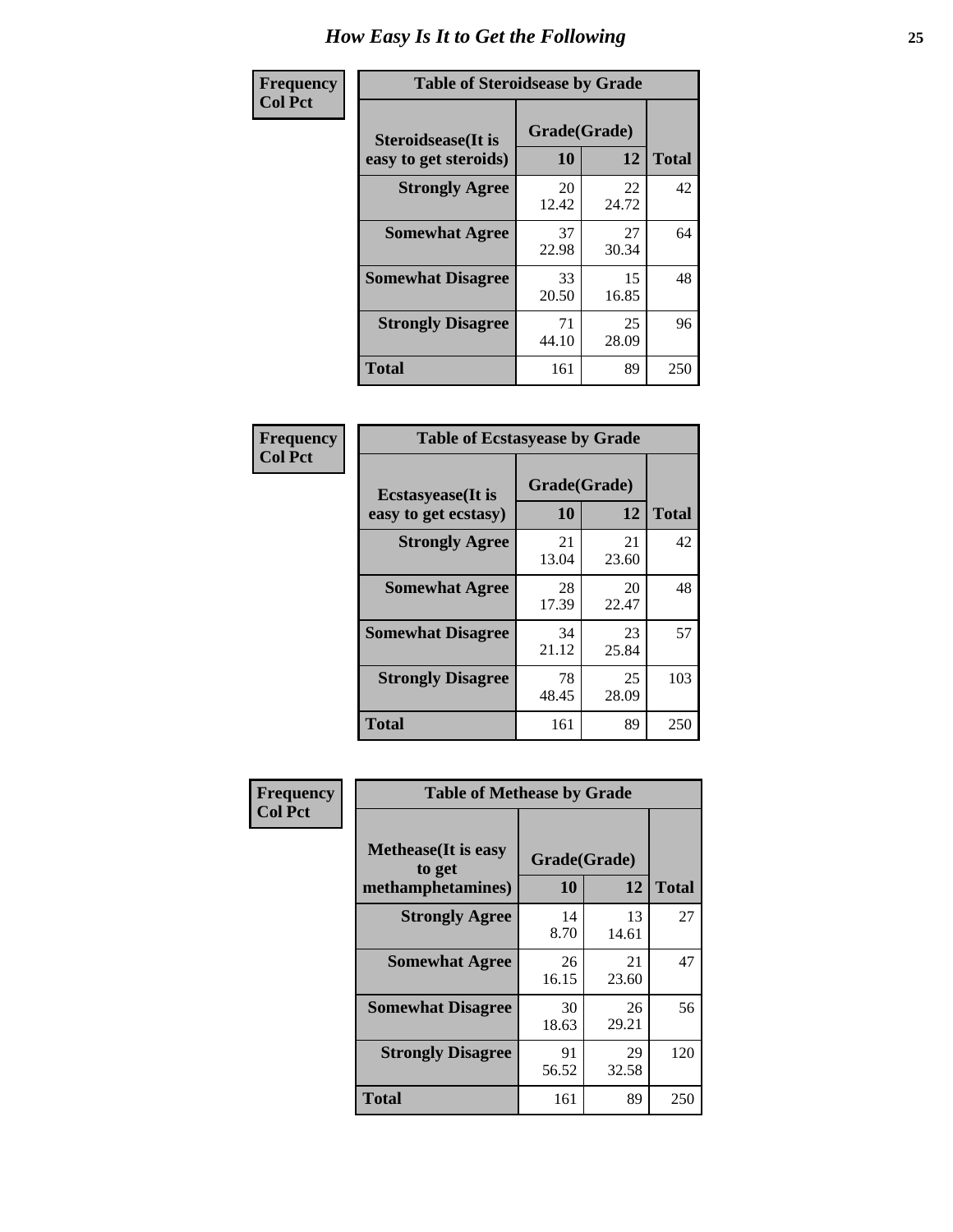| <b>Frequency</b> | <b>Table of Hallucinogensease by Grade</b>               |                    |             |              |  |  |  |  |  |  |  |
|------------------|----------------------------------------------------------|--------------------|-------------|--------------|--|--|--|--|--|--|--|
| <b>Col Pct</b>   | Hallucinogensease(It<br>is easy to get<br>hallucinogens) | Grade(Grade)<br>10 | 12          | <b>Total</b> |  |  |  |  |  |  |  |
|                  | <b>Strongly Agree</b>                                    | 10<br>6.21         | 16<br>17.98 | 26           |  |  |  |  |  |  |  |
|                  | <b>Somewhat Agree</b>                                    | 35<br>21.74        | 21<br>23.60 | 56           |  |  |  |  |  |  |  |
|                  | <b>Somewhat Disagree</b>                                 | 31<br>19.25        | 23<br>25.84 | 54           |  |  |  |  |  |  |  |
|                  | <b>Strongly Disagree</b>                                 | 85<br>52.80        | 29<br>32.58 | 114          |  |  |  |  |  |  |  |
|                  | <b>Total</b>                                             | 161                | 89          | 250          |  |  |  |  |  |  |  |

| Frequency<br>Col Pct |
|----------------------|
|                      |

| <b>Table of Prescriptionease by Grade</b>                                                |             |              |              |  |  |  |  |  |
|------------------------------------------------------------------------------------------|-------------|--------------|--------------|--|--|--|--|--|
| <b>Prescriptionease</b> (It<br>is easy to get<br>prescription drugs<br>not prescribed to |             | Grade(Grade) |              |  |  |  |  |  |
| me)                                                                                      | 10          | 12           | <b>Total</b> |  |  |  |  |  |
| <b>Strongly Agree</b>                                                                    | 54<br>33.54 | 43<br>48.31  | 97           |  |  |  |  |  |
| <b>Somewhat Agree</b>                                                                    | 38<br>23.60 | 23<br>25.84  | 61           |  |  |  |  |  |
| <b>Somewhat Disagree</b>                                                                 | 16<br>9.94  | 8<br>8.99    | 24           |  |  |  |  |  |
| <b>Strongly Disagree</b>                                                                 | 53<br>32.92 | 15<br>16.85  | 68           |  |  |  |  |  |
| Total                                                                                    | 161         | 89           | 250          |  |  |  |  |  |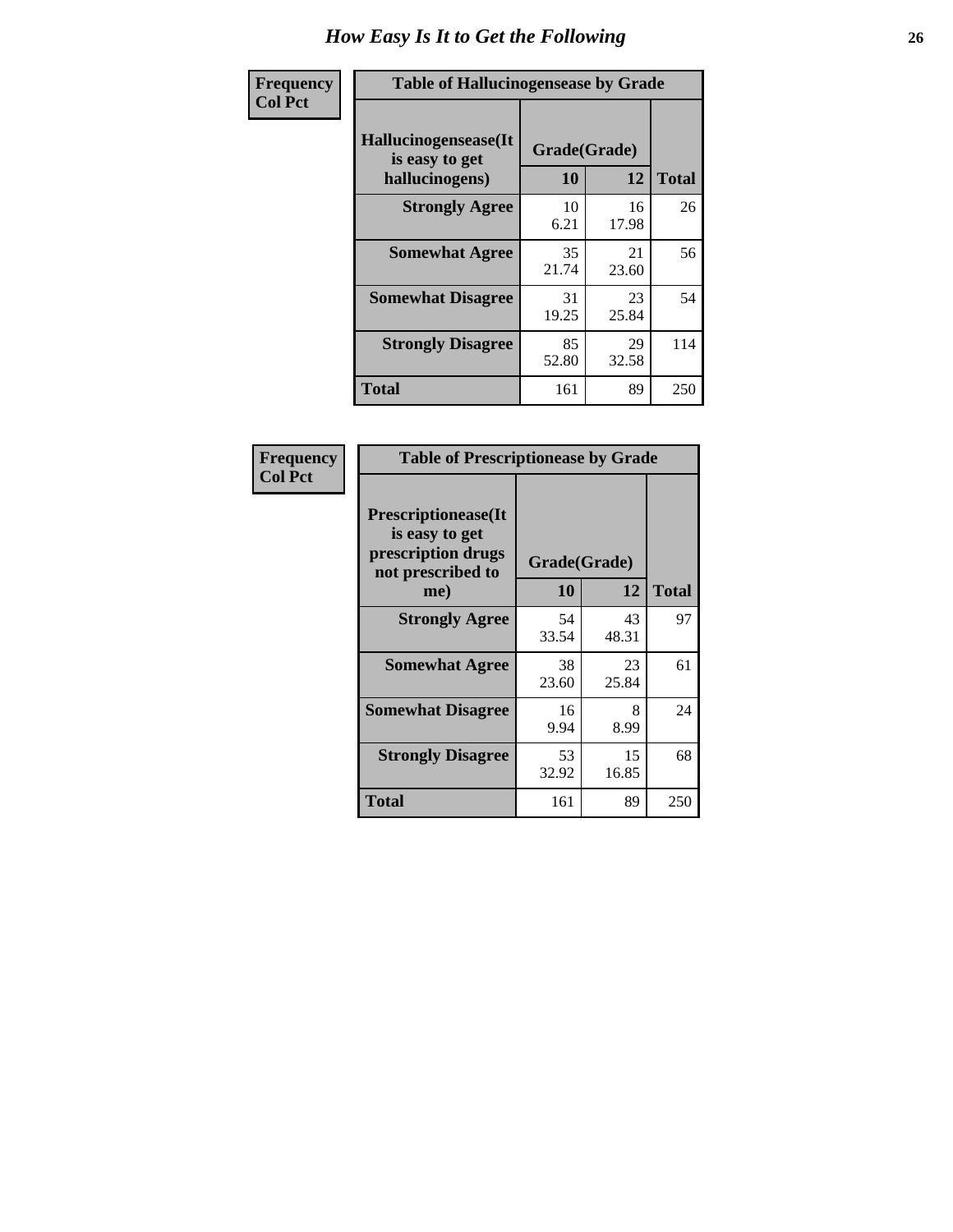#### *Age at Onset of Use* **27** *Results for "Age at Onset of Use" questions exclude students who said they did not use that substance*

| Frequency      |                                                  |                        |           |                  |                      |           | <b>Table of Grade by Alcoholinit</b> |             |             |             |           |                       |              |
|----------------|--------------------------------------------------|------------------------|-----------|------------------|----------------------|-----------|--------------------------------------|-------------|-------------|-------------|-----------|-----------------------|--------------|
| <b>Row Pct</b> | Alcoholinit (I started using alcohol when I was) |                        |           |                  |                      |           |                                      |             |             |             |           |                       |              |
|                | Grade(Grade)                                     | <b>8 or</b><br>younger | 9         | <b>10</b>        | 11                   | 12        | 13                                   | 14          | 15          | 16          | 17        | <b>18 or</b><br>older | <b>Total</b> |
|                | 10                                               | 1.61                   | ∍<br>3.23 | 1.61             | 1.61                 | 1.61      | 9<br>14.52                           | 15<br>24.19 | 22<br>35.48 | 7<br>11.29  | 2<br>3.23 | 1.61                  | 62           |
|                | 12                                               | $\overline{0}$<br>0.00 | 2.17      | $\Omega$<br>0.00 | $\Omega$<br>$0.00\,$ | 3<br>6.52 | 4<br>8.70                            | 5<br>10.87  | 12<br>26.09 | 16<br>34.78 | 3<br>6.52 | 2<br>4.35             | 46           |
|                | <b>Total</b>                                     |                        | 3         |                  |                      | 4         | 13                                   | 20          | 34          | 23          | 5         | 3                     | 108          |
|                |                                                  |                        |           |                  |                      |           | Frequency Missing $= 142$            |             |             |             |           |                       |              |

| <b>Frequency</b> |              | <b>Table of Grade by Cigarettesinit</b> |                      |           |            |                           |            |            |                                                       |                       |       |
|------------------|--------------|-----------------------------------------|----------------------|-----------|------------|---------------------------|------------|------------|-------------------------------------------------------|-----------------------|-------|
| <b>Row Pct</b>   |              |                                         |                      |           |            |                           |            |            | Cigarettesinit (I started smoking tobacco when I was) |                       |       |
|                  | Grade(Grade) | 9                                       | 11                   | 12        | 13         | 14                        | 15         | <b>16</b>  | 17                                                    | <b>18 or</b><br>older | Total |
|                  | 10           | 3<br>9.68                               | 4<br>12.90           | 3<br>9.68 | 5<br>16.13 | 4<br>12.90                | 8<br>25.81 | 3<br>9.68  | $\Omega$<br>0.00                                      | 3.23                  | 31    |
|                  | 12           | 2.86                                    | $\Omega$<br>$0.00\,$ | 3<br>8.57 | 3<br>8.57  | $\overline{2}$<br>5.71    | 20.00      | 8<br>22.86 | $\mathcal{I}$<br>20.00                                | 4<br>11.43            | 35    |
|                  | <b>Total</b> | $\overline{4}$                          | $\overline{4}$       | 6         | 8          | 6                         | 15         | 11         | 7                                                     | 5                     | 66    |
|                  |              |                                         |                      |           |            | Frequency Missing $= 184$ |            |            |                                                       |                       |       |

| <b>Frequency</b><br><b>Row Pct</b> |
|------------------------------------|
|                                    |

| <b>Table of Grade by Smokelessinit</b> |                                                                          |                                                      |           |                  |            |            |                |            |                  |    |  |  |  |
|----------------------------------------|--------------------------------------------------------------------------|------------------------------------------------------|-----------|------------------|------------|------------|----------------|------------|------------------|----|--|--|--|
|                                        |                                                                          | Smokelessinit (I started chewing tobacco when I was) |           |                  |            |            |                |            |                  |    |  |  |  |
| Grade(Grade)                           | 12<br>13<br>15<br>9<br>14<br>17<br>10<br><b>16</b><br>11<br><b>Total</b> |                                                      |           |                  |            |            |                |            |                  |    |  |  |  |
| 10                                     | 2<br>12.50                                                               | 6.25                                                 | 0<br>0.00 | 3<br>18.75       | 3<br>18.75 | 3<br>18.75 | 3<br>18.75     | 6.25       | $\theta$<br>0.00 | 16 |  |  |  |
| 12                                     | 0.00                                                                     | $\Omega$<br>$0.00^{\circ}$                           | 5.88      | $\Omega$<br>0.00 | 6<br>35.29 | 2<br>11.76 | 5.88           | 4<br>23.53 | 3<br>17.65       | 17 |  |  |  |
| <b>Total</b>                           | 2                                                                        |                                                      |           | 3                | 9          | 5          | $\overline{4}$ | 5          | 3                | 33 |  |  |  |
|                                        | Frequency Missing $= 217$                                                |                                                      |           |                  |            |            |                |            |                  |    |  |  |  |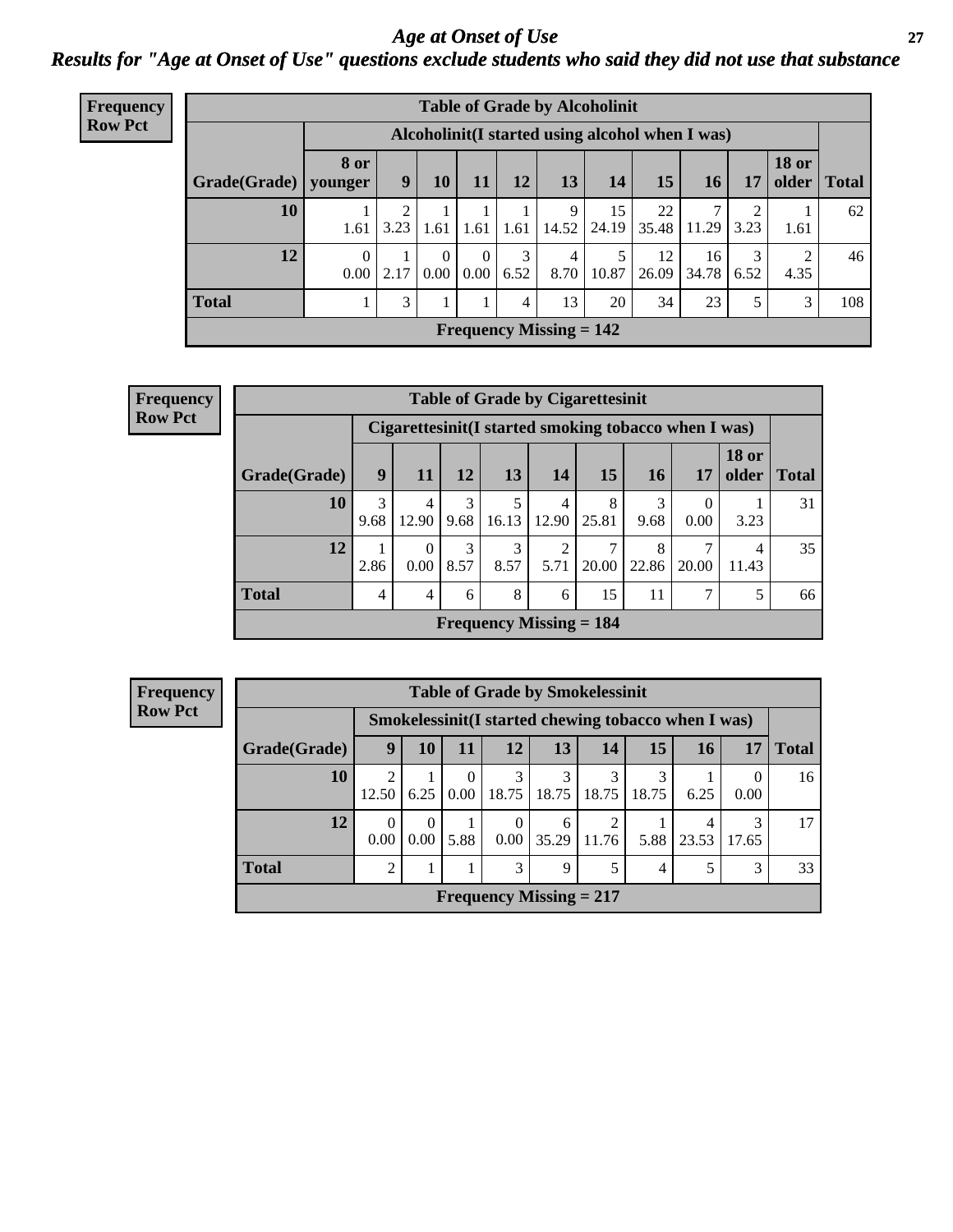#### *Age at Onset of Use* **28**

*Results for "Age at Onset of Use" questions exclude students who said they did not use that substance*

| <b>Frequency</b> |              | <b>Table of Grade by Marijuanainit</b> |                        |                        |                                                |                        |                        |                  |                       |              |
|------------------|--------------|----------------------------------------|------------------------|------------------------|------------------------------------------------|------------------------|------------------------|------------------|-----------------------|--------------|
| <b>Row Pct</b>   |              |                                        |                        |                        | Marijuanainit(I started using marijuana when I | was)                   |                        |                  |                       |              |
|                  | Grade(Grade) | 11                                     | <b>12</b>              | 13                     | <b>14</b>                                      | 15                     | 16                     | 17               | <b>18 or</b><br>older | <b>Total</b> |
|                  | 10           | 3.85                                   | $\mathfrak{D}$<br>7.69 | $\mathcal{R}$<br>11.54 | 7<br>26.92                                     | 11<br>42.31            | $\overline{2}$<br>7.69 | $\Omega$<br>0.00 | 0<br>0.00             | 26           |
|                  | 12           | 1<br>4.17                              | 4.17                   | 4.17                   | $\mathcal{R}$<br>12.50                         | $\mathcal{R}$<br>12.50 | 8<br>33.33             | 4<br>16.67       | 3<br>12.50            | 24           |
|                  | <b>Total</b> | $\overline{2}$                         | 3                      | $\overline{4}$         | 10                                             | 14                     | 10                     | 4                | 3                     | 50           |
|                  |              |                                        |                        |                        | Frequency Missing $= 200$                      |                        |                        |                  |                       |              |

| <b>Frequency</b> | <b>Table of Grade by Cocaineinit</b> |                                                          |       |              |
|------------------|--------------------------------------|----------------------------------------------------------|-------|--------------|
| <b>Row Pct</b>   |                                      | Cocaineinit(I<br>started using<br>cocaine when I<br>was) |       |              |
|                  | Grade(Grade)                         | 12                                                       | 15    | <b>Total</b> |
|                  | 10                                   | 2<br>66.67                                               | 33.33 | 3            |
|                  | 12                                   | $\theta$                                                 | 0     | 0            |
|                  |                                      |                                                          |       |              |
|                  | <b>Total</b>                         | 2                                                        |       | 3            |
|                  | <b>Frequency Missing = 247</b>       |                                                          |       |              |

| <b>Frequency</b> | <b>Table of Grade by Inhalantsinit</b> |                                                         |                |                  |           |              |
|------------------|----------------------------------------|---------------------------------------------------------|----------------|------------------|-----------|--------------|
| <b>Row Pct</b>   |                                        | Inhalantsinit (I started using<br>inhalants when I was) |                |                  |           |              |
|                  | Grade(Grade)                           | 8 or<br>younger                                         | <b>10</b>      | <b>11</b>        | 14        | <b>Total</b> |
|                  | 10                                     | 25.00                                                   | 25.00          | 25.00            | 25.00     | 4            |
|                  | 12                                     | 0<br>0.00                                               | 100.00         | $\Omega$<br>0.00 | 0<br>0.00 |              |
|                  | <b>Total</b>                           |                                                         | $\overline{c}$ |                  |           | 5            |
|                  |                                        | Frequency Missing $= 245$                               |                |                  |           |              |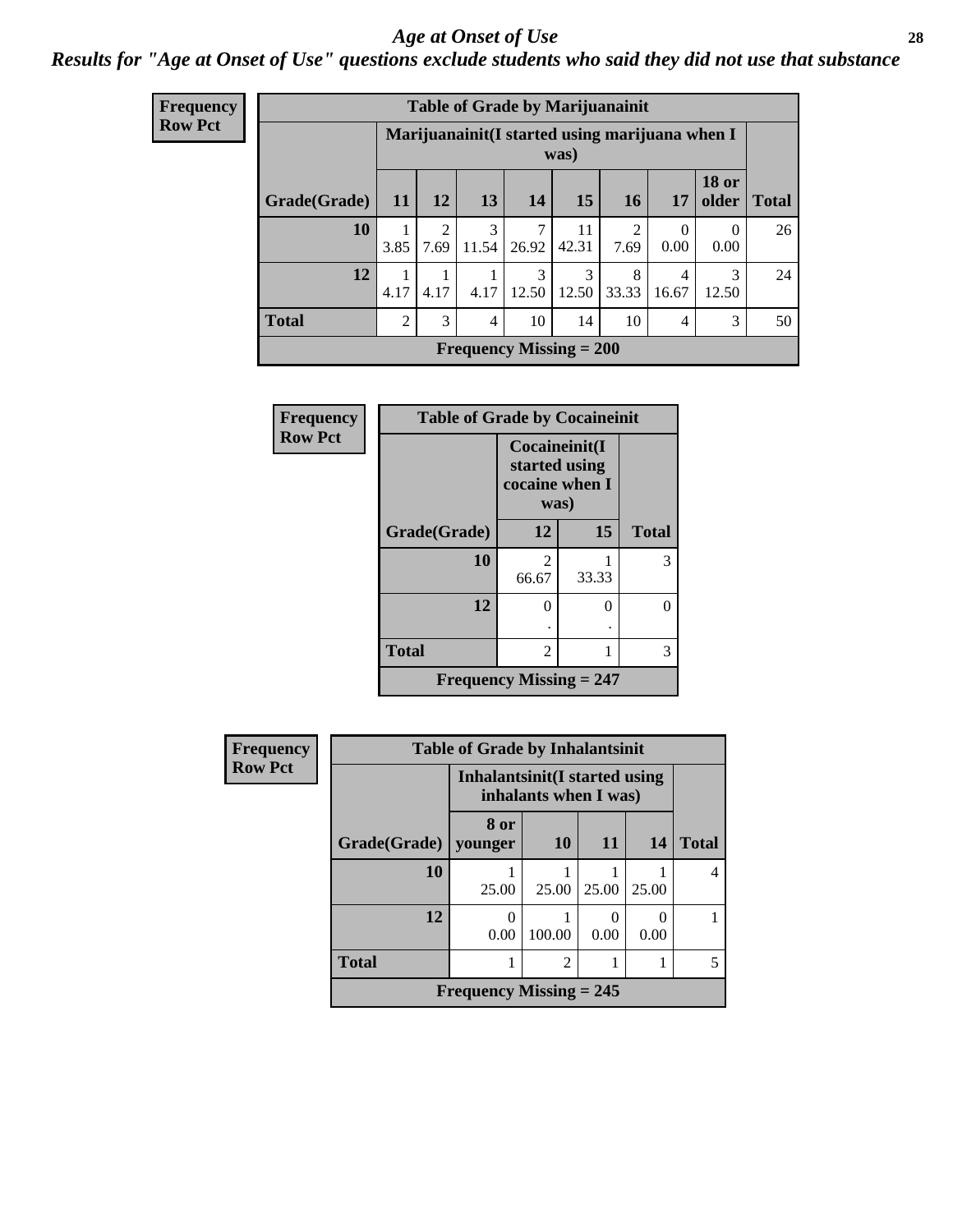#### *Age at Onset of Use* **29**

*Results for "Age at Onset of Use" questions exclude students who said they did not use that substance*

| Frequency      | <b>Table of Grade by Steroidsinit</b> |                                                            |       |                |  |
|----------------|---------------------------------------|------------------------------------------------------------|-------|----------------|--|
| <b>Row Pct</b> |                                       | Steroidsinit(I<br>started using<br>steroids when<br>I was) |       |                |  |
|                | Grade(Grade)                          | 10                                                         | 16    | <b>Total</b>   |  |
|                | 10                                    | 50.00                                                      | 50.00 | $\overline{2}$ |  |
|                | 12                                    | 0<br>٠                                                     | 0     | 0              |  |
|                | <b>Total</b>                          |                                                            |       | $\overline{2}$ |  |
|                | <b>Frequency Missing = 248</b>        |                                                            |       |                |  |

| <b>Frequency</b> | <b>Table of Grade by Ecstasyinit</b> |                                                               |                  |                |           |                |
|------------------|--------------------------------------|---------------------------------------------------------------|------------------|----------------|-----------|----------------|
| <b>Row Pct</b>   |                                      | <b>Ecstasyinit</b> (I started<br>using ecstasy when I<br>was) |                  |                |           |                |
|                  | Grade(Grade)                         | 13                                                            | 14               | 16             | 17        | <b>Total</b>   |
|                  | 10                                   | 33.33                                                         | 33.33            | 33.33          | 0<br>0.00 | 3              |
|                  | 12                                   | 0.00                                                          | $\Omega$<br>0.00 | 50.00          | 50.00     | $\mathfrak{D}$ |
|                  | <b>Total</b>                         |                                                               |                  | $\overline{2}$ |           | 5              |
|                  | Frequency Missing $= 245$            |                                                               |                  |                |           |                |

| <b>Frequency</b> | <b>Table of Grade by Methinit</b> |                                                                          |              |  |
|------------------|-----------------------------------|--------------------------------------------------------------------------|--------------|--|
| <b>Row Pct</b>   |                                   | <b>Methinit</b> (I started<br>using<br>methamphetamines<br>when $I$ was) |              |  |
|                  | Grade(Grade)                      | 14                                                                       | <b>Total</b> |  |
|                  | 10                                | 100.00                                                                   |              |  |
|                  | 12                                | 0                                                                        |              |  |
|                  | <b>Total</b>                      |                                                                          |              |  |
|                  |                                   | <b>Frequency Missing = 249</b>                                           |              |  |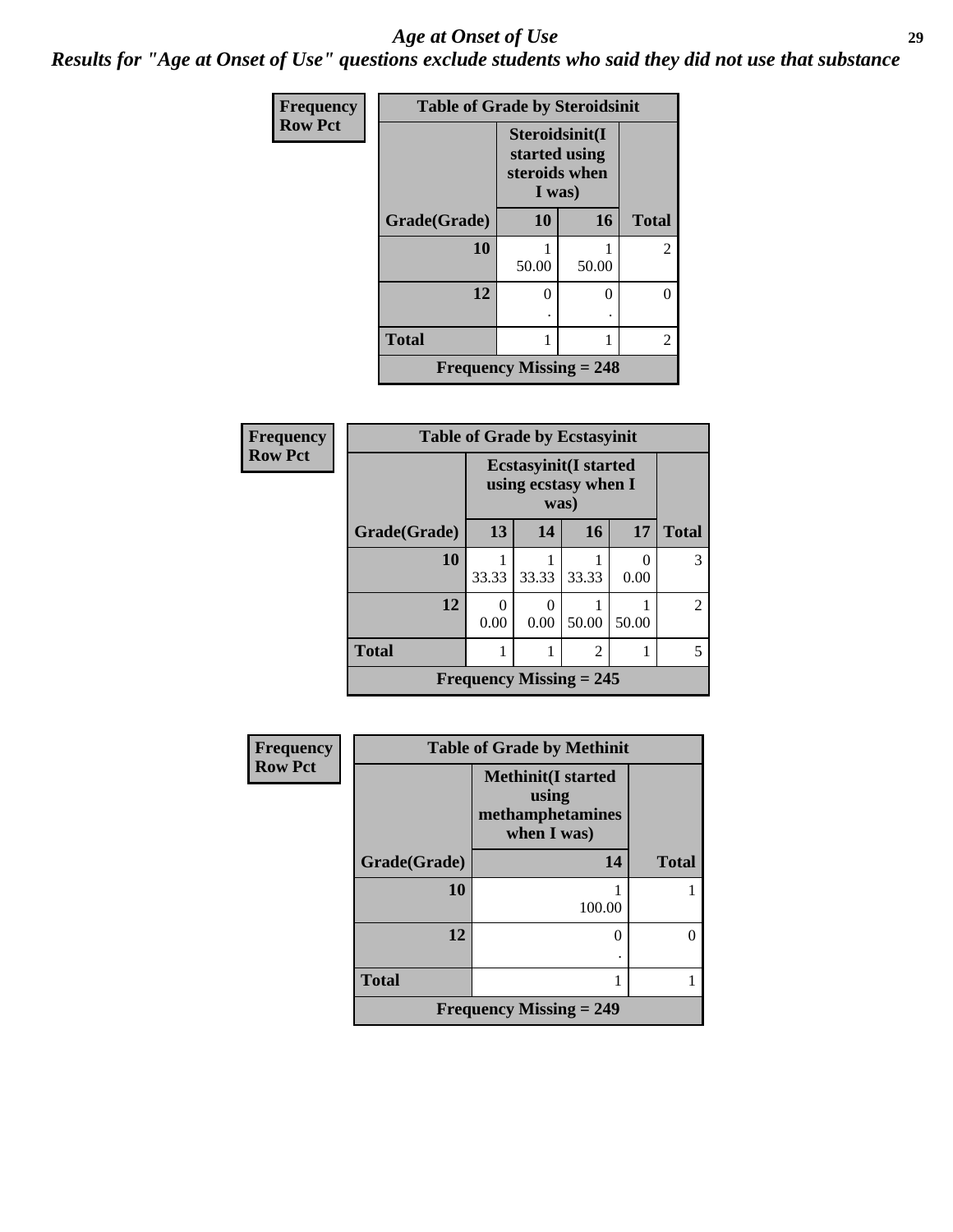#### Age at Onset of Use **30**

*Results for "Age at Onset of Use" questions exclude students who said they did not use that substance*

| <b>Frequency</b> | <b>Table of Grade by Hallucinogensinit</b> |                                                                      |              |  |
|------------------|--------------------------------------------|----------------------------------------------------------------------|--------------|--|
| <b>Row Pct</b>   |                                            | Hallucinogensinit(I<br>started using<br>hallucinogens<br>when I was) |              |  |
|                  | Grade(Grade)                               | 16                                                                   | <b>Total</b> |  |
|                  | 10                                         | 0                                                                    |              |  |
|                  | 12                                         | 100.00                                                               |              |  |
|                  | <b>Total</b>                               |                                                                      |              |  |
|                  |                                            | <b>Frequency Missing = 249</b>                                       |              |  |

| Frequency      | <b>Table of Grade by Prescriptioninit</b> |                                                                                                  |                           |            |                |              |
|----------------|-------------------------------------------|--------------------------------------------------------------------------------------------------|---------------------------|------------|----------------|--------------|
| <b>Row Pct</b> |                                           | Prescriptioninit(I<br>started using<br>prescription drugs not<br>prescribed to me when I<br>was) |                           |            |                |              |
|                | Grade(Grade)                              | 10                                                                                               | 14                        | 15         | 16             | <b>Total</b> |
|                | 10                                        | 14.29                                                                                            | 2<br>28.57                | 3<br>42.86 | 14.29          |              |
|                | 12                                        | 20.00                                                                                            | 2<br>40.00                | 20.00      | 20.00          | 5            |
|                | <b>Total</b>                              | $\mathfrak{D}$                                                                                   | 4                         | 4          | $\mathfrak{D}$ | 12           |
|                |                                           |                                                                                                  | Frequency Missing $= 238$ |            |                |              |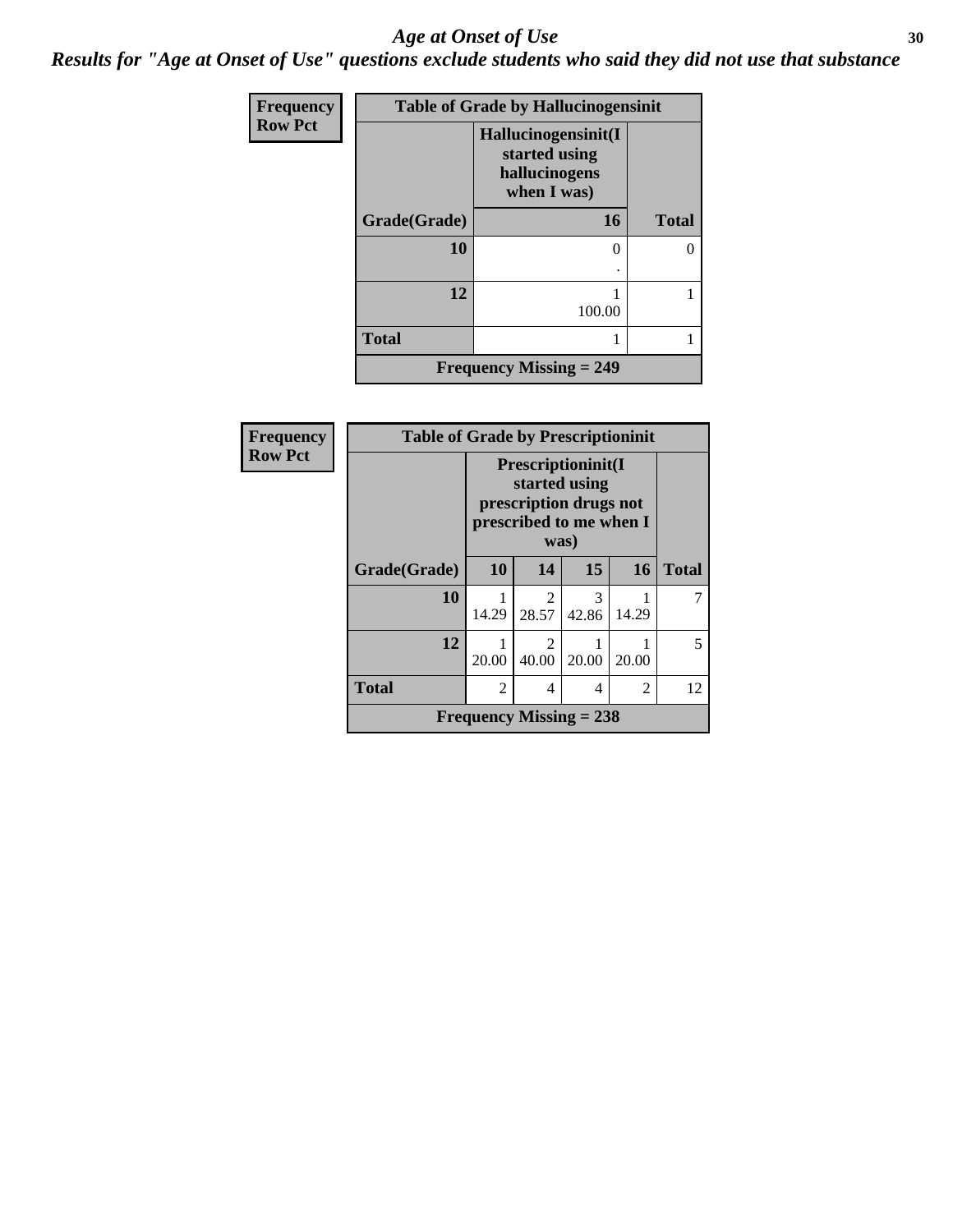| Frequency      | <b>Table of Alcoholharm by Grade</b>          |                    |             |              |  |
|----------------|-----------------------------------------------|--------------------|-------------|--------------|--|
| <b>Col Pct</b> | Alcoholharm(I<br>think alcohol is<br>harmful) | Grade(Grade)<br>10 | 12          | <b>Total</b> |  |
|                | <b>Strongly Agree</b>                         | 90<br>55.90        | 39<br>43.82 | 129          |  |
|                | <b>Somewhat Agree</b>                         | 45<br>27.95        | 32<br>35.96 | 77           |  |
|                | <b>Somewhat Disagree</b>                      | 16<br>9.94         | 13<br>14.61 | 29           |  |
|                | <b>Strongly Disagree</b>                      | 10<br>6.21         | 5<br>5.62   | 15           |  |
|                | <b>Total</b>                                  | 161                | 89          | 250          |  |

| <b>Table of Cigarettesharm by Grade</b>                  |                    |                        |     |  |  |
|----------------------------------------------------------|--------------------|------------------------|-----|--|--|
| Cigarettesharm(I<br>think smoking<br>tobacco is harmful) | Grade(Grade)<br>10 | <b>Total</b>           |     |  |  |
| <b>Strongly Agree</b>                                    | 134<br>83.23       | 66<br>74.16            | 200 |  |  |
| <b>Somewhat Agree</b>                                    | 16<br>9.94         | 18<br>20.22            | 34  |  |  |
| <b>Somewhat Disagree</b>                                 | 4<br>2.48          | 3<br>3.37              |     |  |  |
| <b>Strongly Disagree</b>                                 | 7<br>4.35          | $\mathfrak{D}$<br>2.25 | 9   |  |  |
| <b>Total</b>                                             | 161                | 89                     | 250 |  |  |

| Frequency      | <b>Table of Smokelessharm by Grade</b>                  |                    |             |              |
|----------------|---------------------------------------------------------|--------------------|-------------|--------------|
| <b>Col Pct</b> | Smokelessharm(I<br>think chewing<br>tobacco is harmful) | Grade(Grade)<br>10 | 12          | <b>Total</b> |
|                | <b>Strongly Agree</b>                                   | 130<br>80.75       | 66<br>74.16 | 196          |
|                | <b>Somewhat Agree</b>                                   | 17<br>10.56        | 18<br>20.22 | 35           |
|                | <b>Somewhat Disagree</b>                                | 3<br>1.86          | 3<br>3.37   | 6            |
|                | <b>Strongly Disagree</b>                                | 11<br>6.83         | 2<br>2.25   | 13           |
|                | <b>Total</b>                                            | 161                | 89          | 250          |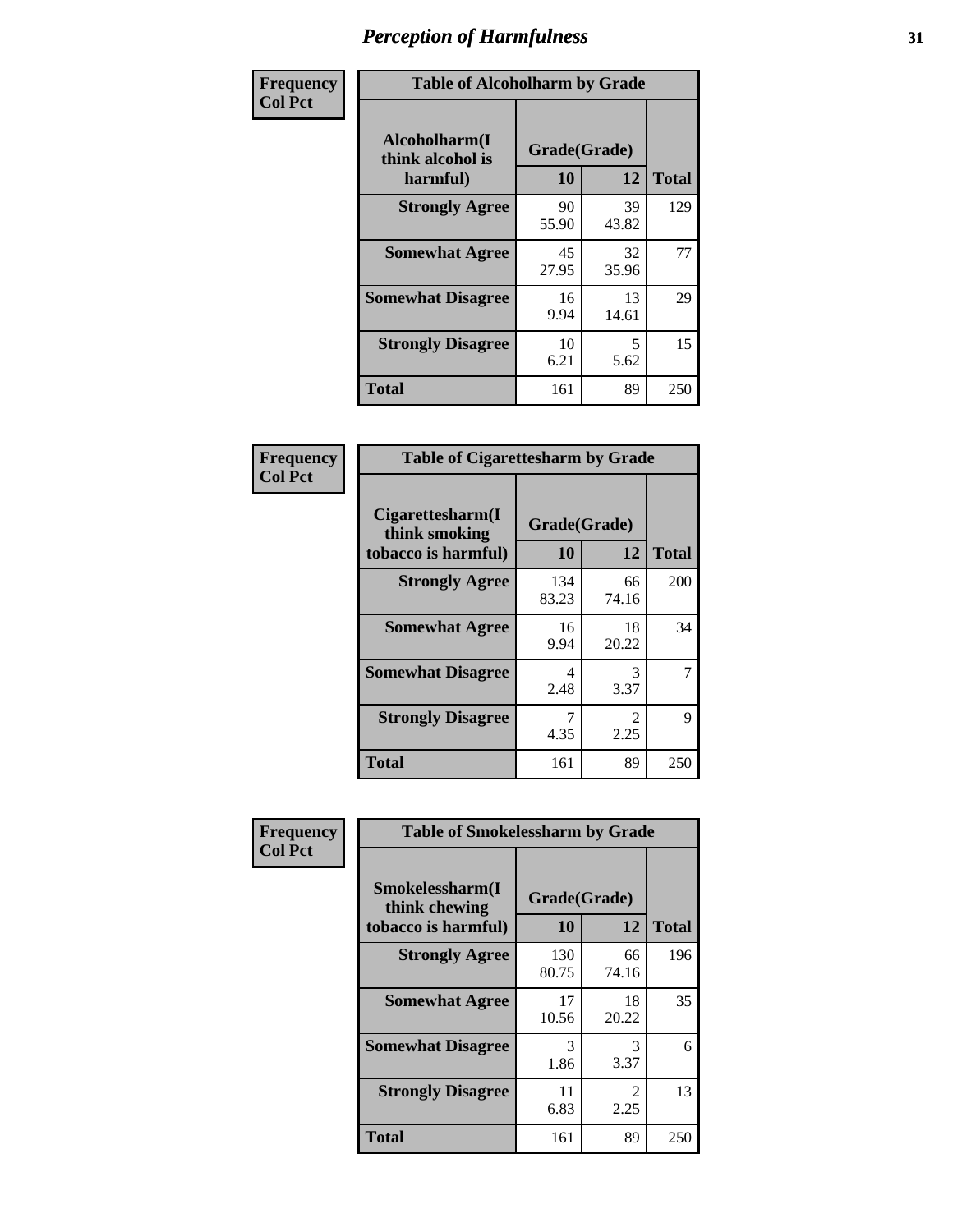| Frequency      | <b>Table of Marijuanaharm by Grade</b>            |                    |             |              |  |
|----------------|---------------------------------------------------|--------------------|-------------|--------------|--|
| <b>Col Pct</b> | Marijuanaharm(I<br>think marijuana is<br>harmful) | Grade(Grade)<br>10 | 12          | <b>Total</b> |  |
|                | <b>Strongly Agree</b>                             | 118<br>73.29       | 57<br>64.04 | 175          |  |
|                | <b>Somewhat Agree</b>                             | 19<br>11.80        | 18<br>20.22 | 37           |  |
|                | <b>Somewhat Disagree</b>                          | 12<br>7.45         | 7.87        | 19           |  |
|                | <b>Strongly Disagree</b>                          | 12<br>7.45         | 7.87        | 19           |  |
|                | <b>Total</b>                                      | 161                | 89          | 250          |  |

| <b>Table of Cocaineharm by Grade</b> |              |                                     |              |  |  |  |
|--------------------------------------|--------------|-------------------------------------|--------------|--|--|--|
| Cocaineharm(I<br>think cocaine is    | Grade(Grade) |                                     |              |  |  |  |
| harmful)                             | 10           | 12                                  | <b>Total</b> |  |  |  |
| <b>Strongly Agree</b>                | 150<br>93.17 | 86<br>96.63                         | 236          |  |  |  |
| <b>Somewhat Agree</b>                | 3<br>1.86    | $\mathcal{D}_{\mathcal{L}}$<br>2.25 | 5            |  |  |  |
| <b>Strongly Disagree</b>             | 8<br>4.97    | 1.12                                | 9            |  |  |  |
| <b>Total</b>                         | 161          | 89                                  | 250          |  |  |  |

| Frequency      | <b>Table of Inhalantsharm by Grade</b>  |              |             |              |  |
|----------------|-----------------------------------------|--------------|-------------|--------------|--|
| <b>Col Pct</b> | Inhalantsharm(I)<br>think inhalants are | Grade(Grade) |             |              |  |
|                | harmful)                                | 10           | 12          | <b>Total</b> |  |
|                | <b>Strongly Agree</b>                   | 145<br>90.06 | 84<br>94.38 | 229          |  |
|                | <b>Somewhat Agree</b>                   | 5<br>3.11    | 4<br>4.49   | 9            |  |
|                | <b>Somewhat Disagree</b>                | 3<br>1.86    | 0<br>0.00   | 3            |  |
|                | <b>Strongly Disagree</b>                | 8<br>4.97    | 1.12        | 9            |  |
|                | <b>Total</b>                            | 161          | 89          | 250          |  |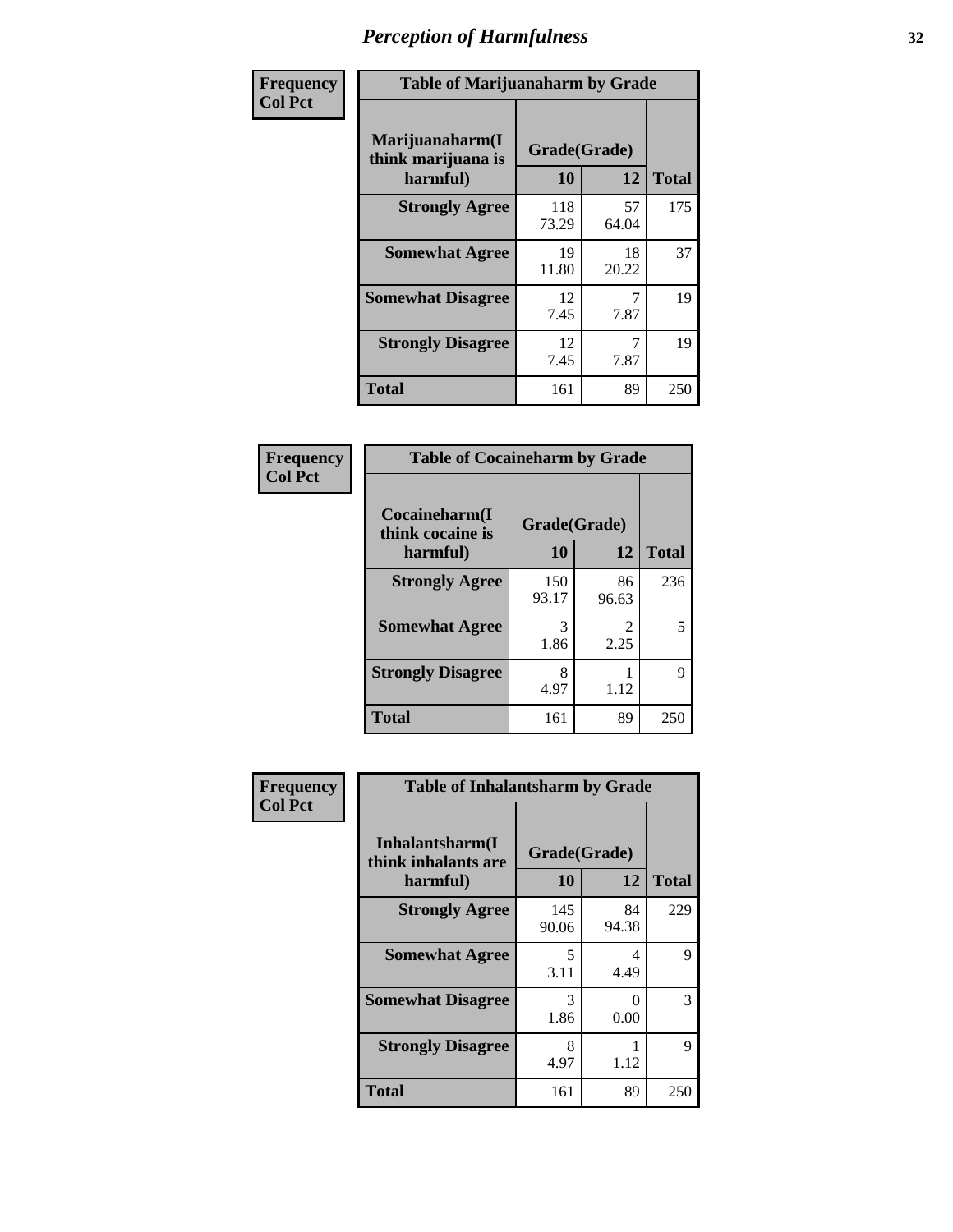| Frequency      | <b>Table of Steroidsharm by Grade</b>            |                                     |             |              |
|----------------|--------------------------------------------------|-------------------------------------|-------------|--------------|
| <b>Col Pct</b> | Steroidsharm(I<br>think steroids are<br>harmful) | Grade(Grade)<br>10                  | 12          | <b>Total</b> |
|                | <b>Strongly Agree</b>                            | 138<br>85.71                        | 79<br>88.76 | 217          |
|                | <b>Somewhat Agree</b>                            | 14<br>8.70                          | 8<br>8.99   | 22           |
|                | <b>Somewhat Disagree</b>                         | $\mathcal{D}_{\mathcal{L}}$<br>1.24 | 1.12        | 3            |
|                | <b>Strongly Disagree</b>                         | 4.35                                | 1.12        | 8            |
|                | <b>Total</b>                                     | 161                                 | 89          | 250          |

| <b>Table of Ecstasyharm by Grade</b>          |                    |              |     |  |  |
|-----------------------------------------------|--------------------|--------------|-----|--|--|
| Ecstasyharm(I<br>think ecstasy is<br>harmful) | Grade(Grade)<br>10 | <b>Total</b> |     |  |  |
| <b>Strongly Agree</b>                         | 145<br>90.06       | 84<br>94.38  | 229 |  |  |
| <b>Somewhat Agree</b>                         | 6<br>3.73          | 4<br>4.49    | 10  |  |  |
| <b>Somewhat Disagree</b>                      | 2<br>1.24          | 0<br>0.00    | 2   |  |  |
| <b>Strongly Disagree</b>                      | 8<br>4.97          | 1.12         | 9   |  |  |
| <b>Total</b>                                  | 161                | 89           | 250 |  |  |

| Frequency      | <b>Table of Methharm by Grade</b>                           |                    |             |              |
|----------------|-------------------------------------------------------------|--------------------|-------------|--------------|
| <b>Col Pct</b> | <b>Methharm(I think</b><br>methamphetamines<br>are harmful) | Grade(Grade)<br>10 | 12          | <b>Total</b> |
|                | <b>Strongly Agree</b>                                       | 149<br>92.55       | 86<br>96.63 | 235          |
|                | <b>Somewhat Agree</b>                                       | 3<br>1.86          | 2<br>2.25   | 5            |
|                | <b>Somewhat Disagree</b>                                    | 0.62               | 0<br>0.00   |              |
|                | <b>Strongly Disagree</b>                                    | 8<br>4.97          | 1.12        | 9            |
|                | <b>Total</b>                                                | 161                | 89          | 250          |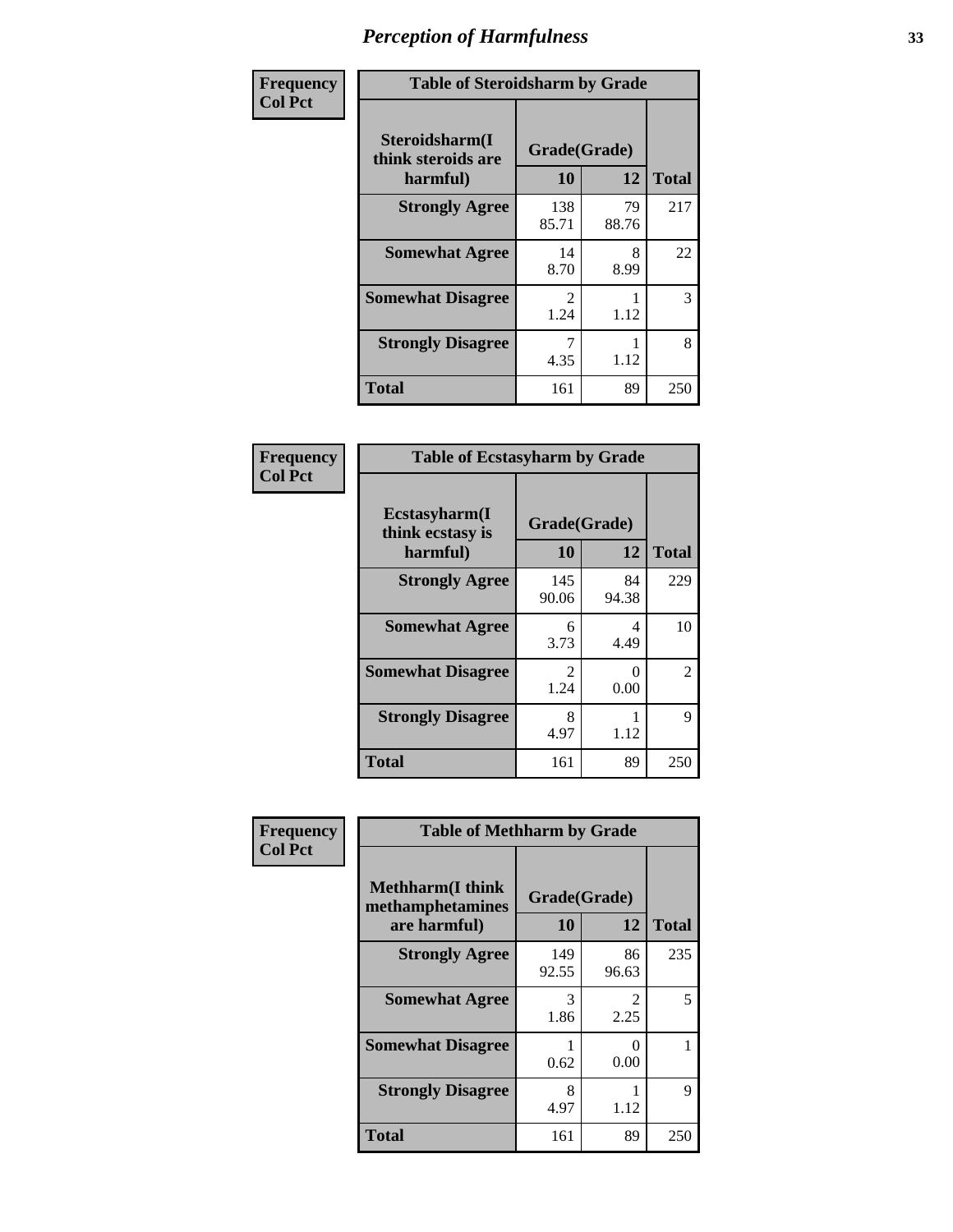| Frequency | <b>Table of Hallucinogensharm by Grade</b>                 |                    |                       |              |
|-----------|------------------------------------------------------------|--------------------|-----------------------|--------------|
| Col Pct   | Hallucinogensharm(I<br>think hallucinogens<br>are harmful) | Grade(Grade)<br>10 | 12                    | <b>Total</b> |
|           | <b>Strongly Agree</b>                                      | 147<br>91.30       | 82<br>92.13           | 229          |
|           | <b>Somewhat Agree</b>                                      | 6<br>3.73          | 5<br>5.62             | 11           |
|           | <b>Strongly Disagree</b>                                   | 8<br>4.97          | $\mathcal{L}$<br>2.25 | 10           |
|           | <b>Total</b>                                               | 161                | 89                    | 250          |

| Frequency      | <b>Table of Prescriptionharm by Grade</b>                                 |              |             |              |
|----------------|---------------------------------------------------------------------------|--------------|-------------|--------------|
| <b>Col Pct</b> | Prescriptionharm(I<br>think prescription<br>drugs not<br>prescribed to me | Grade(Grade) |             |              |
|                | are harmful)                                                              | 10           | 12          | <b>Total</b> |
|                | <b>Strongly Agree</b>                                                     | 132<br>81.99 | 69<br>77.53 | 201          |
|                | <b>Somewhat Agree</b>                                                     | 14<br>8.70   | 11<br>12.36 | 25           |
|                | <b>Somewhat Disagree</b>                                                  | 6<br>3.73    | 6<br>6.74   | 12           |
|                | <b>Strongly Disagree</b>                                                  | 9<br>5.59    | 3<br>3.37   | 12           |
|                | Total                                                                     | 161          | 89          | 250          |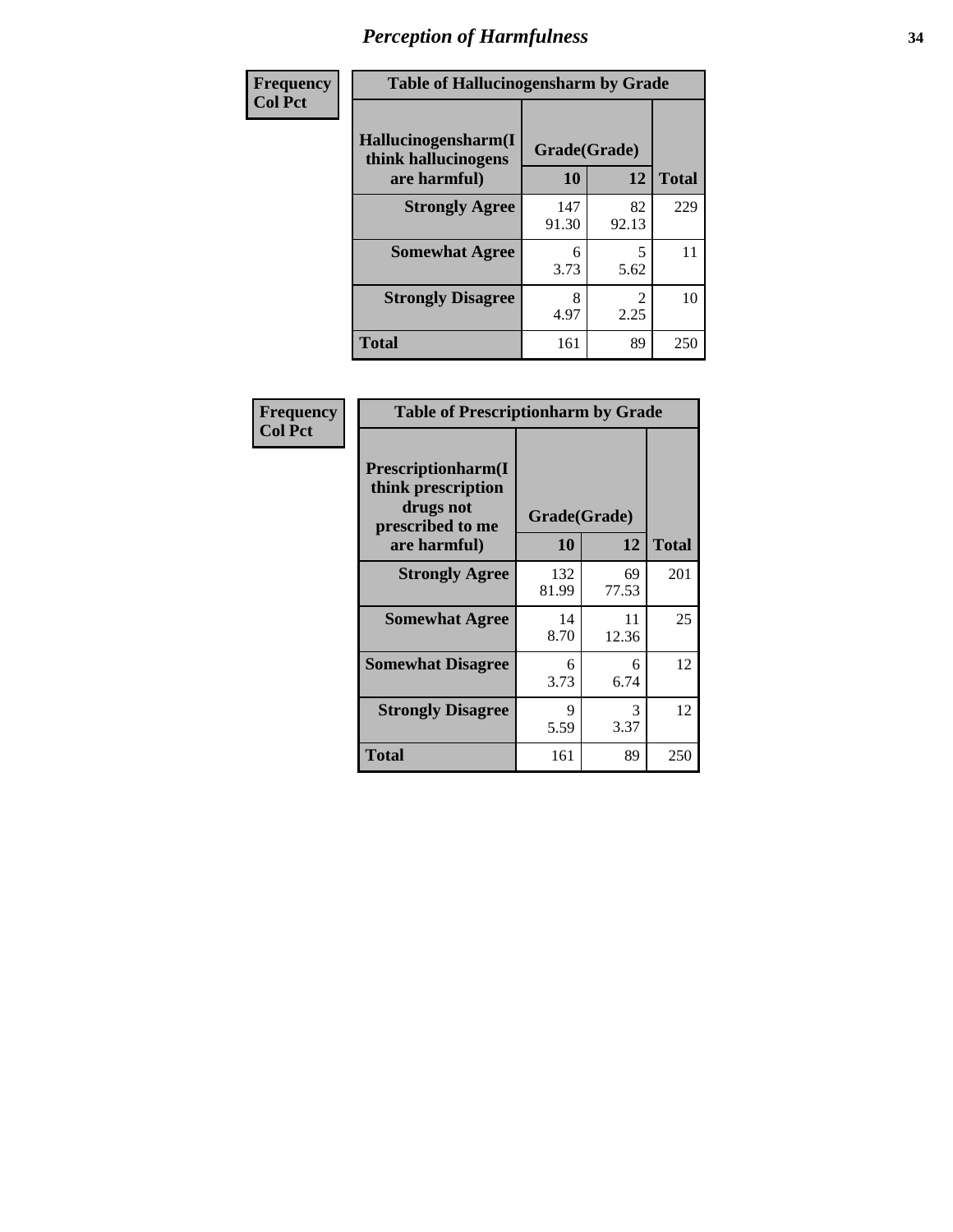# *Disapproval by Adults* **35**

| Frequency      | <b>Table of Alcoholadult by Grade</b>                                 |                    |                       |              |
|----------------|-----------------------------------------------------------------------|--------------------|-----------------------|--------------|
| <b>Col Pct</b> | <b>Alcoholadult</b> (Adults<br>would disapprove if<br>I used alcohol) | Grade(Grade)<br>10 | 12                    | <b>Total</b> |
|                | <b>Strongly Agree</b>                                                 | 109<br>67.70       | 65<br>73.03           | 174          |
|                | <b>Somewhat Agree</b>                                                 | 36<br>22.36        | 11<br>12.36           | 47           |
|                | <b>Somewhat Disagree</b>                                              | 5<br>3.11          | 10<br>11.24           | 15           |
|                | <b>Strongly Disagree</b>                                              | 11<br>6.83         | $\mathcal{F}$<br>3.37 | 14           |
|                | <b>Total</b>                                                          | 161                | 89                    | 250          |

| <b>Table of Tobaccoadult by Grade</b>                                 |                          |             |     |  |  |
|-----------------------------------------------------------------------|--------------------------|-------------|-----|--|--|
| <b>Tobaccoadult</b> (Adults<br>would disapprove if<br>I used tobacco) | Grade(Grade)<br>10<br>12 |             |     |  |  |
| <b>Strongly Agree</b>                                                 | 120<br>74.53             | 63<br>70.79 | 183 |  |  |
| <b>Somewhat Agree</b>                                                 | 20<br>12.42              | 14<br>15.73 | 34  |  |  |
| <b>Somewhat Disagree</b>                                              | 10<br>6.21               | 8<br>8.99   | 18  |  |  |
| <b>Strongly Disagree</b>                                              | 11<br>6.83               | 4<br>4.49   | 15  |  |  |
| <b>Total</b>                                                          | 161                      | 89          | 250 |  |  |

| Frequency      | <b>Table of Marijuanaadult by Grade</b>                           |                    |             |              |
|----------------|-------------------------------------------------------------------|--------------------|-------------|--------------|
| <b>Col Pct</b> | Marijuanaadult(Adults<br>would disapprove if I<br>used marijuana) | Grade(Grade)<br>10 | 12          | <b>Total</b> |
|                | <b>Strongly Agree</b>                                             | 143<br>88.82       | 77<br>86.52 | 220          |
|                | <b>Somewhat Agree</b>                                             | 5<br>3.11          | 8<br>8.99   | 13           |
|                | <b>Somewhat Disagree</b>                                          | 3<br>1.86          | 2<br>2.25   | 5            |
|                | <b>Strongly Disagree</b>                                          | 10<br>6.21         | 2<br>2.25   | 12           |
|                | <b>Total</b>                                                      | 161                | 89          | 250          |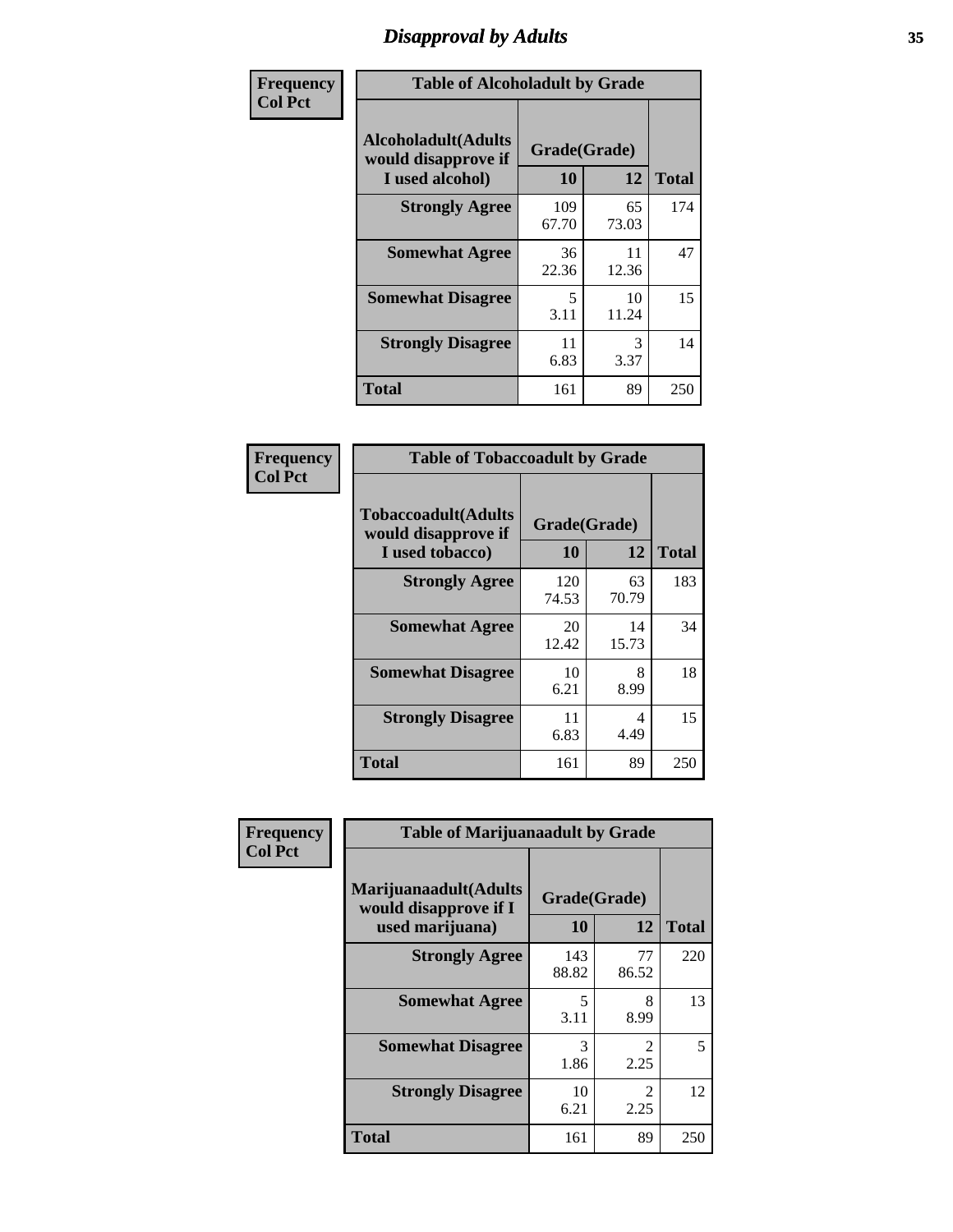### *Disapproval by Adults* **36**

| Frequency      | <b>Table of Otherdrugadult by Grade</b>                                     |                                     |             |              |
|----------------|-----------------------------------------------------------------------------|-------------------------------------|-------------|--------------|
| <b>Col Pct</b> | <b>Otherdrugadult</b> (Adults<br>would disapprove if I<br>used other drugs) | Grade(Grade)<br>10                  | 12          | <b>Total</b> |
|                | <b>Strongly Agree</b>                                                       | 146<br>90.68                        | 84<br>94.38 | 230          |
|                | <b>Somewhat Agree</b>                                                       | $\mathcal{D}_{\mathcal{L}}$<br>1.24 | 1.12        | 3            |
|                | <b>Somewhat Disagree</b>                                                    | 3<br>1.86                           | 1.12        | 4            |
|                | <b>Strongly Disagree</b>                                                    | 10<br>6.21                          | 3<br>3.37   | 13           |
|                | <b>Total</b>                                                                | 161                                 | 89          | 250          |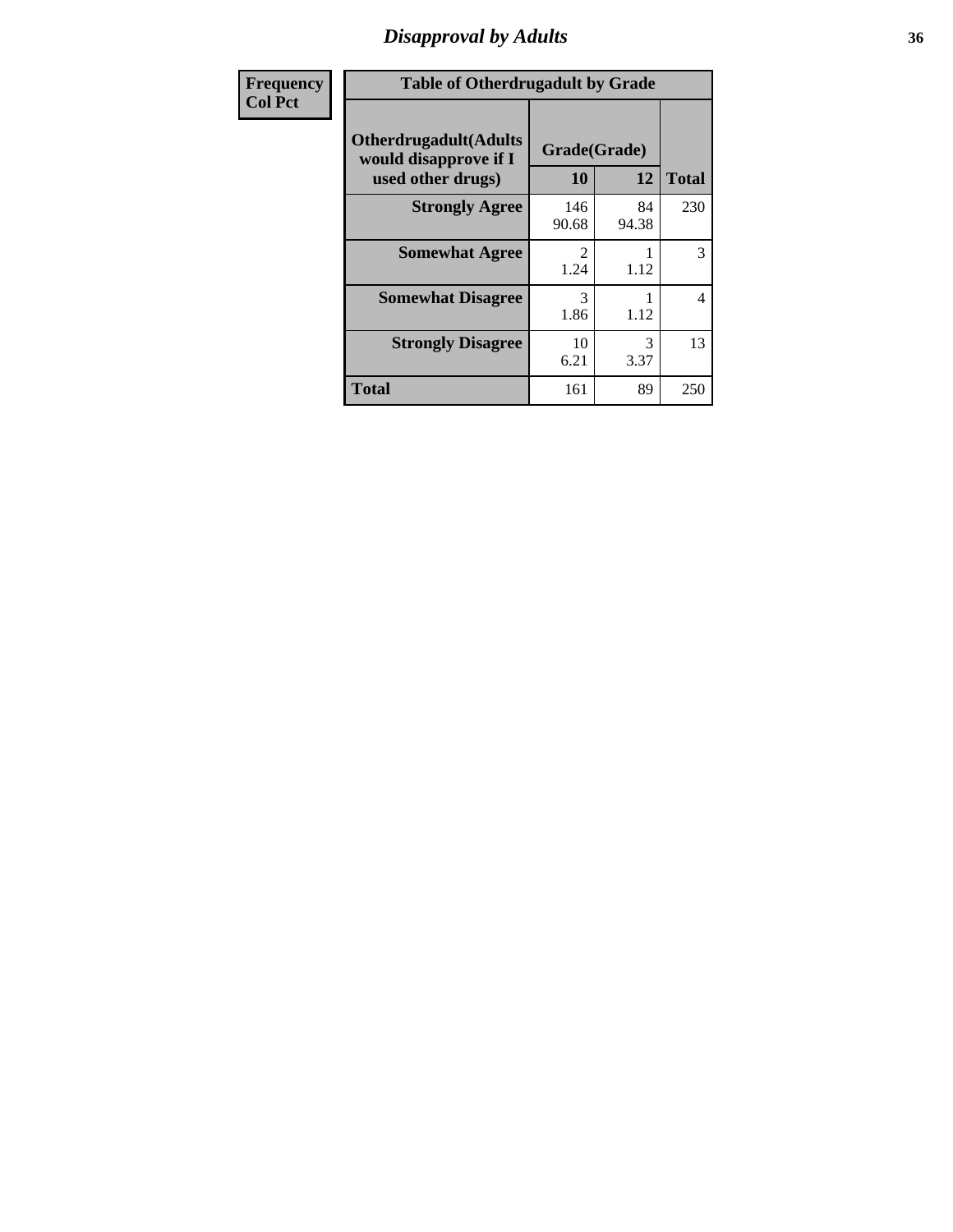# *Disapproval by Peers* **37**

| Frequency      | <b>Table of Alcoholpeer by Grade</b>                    |              |             |              |  |
|----------------|---------------------------------------------------------|--------------|-------------|--------------|--|
| <b>Col Pct</b> | Alcoholpeer(My<br>friends would<br>disapprove if I used | Grade(Grade) |             |              |  |
|                | alcohol)                                                | 10           | 12          | <b>Total</b> |  |
|                | <b>Strongly Agree</b>                                   | 41<br>25.47  | 23<br>25.84 | 64           |  |
|                | <b>Somewhat Agree</b>                                   | 45<br>27.95  | 12<br>13.48 | 57           |  |
|                | <b>Somewhat Disagree</b>                                | 40<br>24.84  | 21<br>23.60 | 61           |  |
|                | <b>Strongly Disagree</b>                                | 35<br>21.74  | 33<br>37.08 | 68           |  |
|                | Total                                                   | 161          | 89          | 250          |  |

| Frequency      | <b>Table of Tobaccopeer by Grade</b>                                |                    |             |              |
|----------------|---------------------------------------------------------------------|--------------------|-------------|--------------|
| <b>Col Pct</b> | Tobaccopeer(My<br>friends would<br>disapprove if I used<br>tobacco) | Grade(Grade)<br>10 | 12          | <b>Total</b> |
|                | <b>Strongly Agree</b>                                               | 72<br>44.72        | 30<br>33.71 | 102          |
|                | <b>Somewhat Agree</b>                                               | 31<br>19.25        | 12<br>13.48 | 43           |
|                | <b>Somewhat Disagree</b>                                            | 32<br>19.88        | 15<br>16.85 | 47           |
|                | <b>Strongly Disagree</b>                                            | 26<br>16.15        | 32<br>35.96 | 58           |
|                | Total                                                               | 161                | 89          | 250          |

| Frequency<br><b>Col Pct</b> | <b>Table of Marijuanapeer by Grade</b>                    |              |             |              |
|-----------------------------|-----------------------------------------------------------|--------------|-------------|--------------|
|                             | Marijuanapeer(My<br>friends would<br>disapprove if I used | Grade(Grade) |             |              |
|                             | marijuana)                                                | 10           | 12          | <b>Total</b> |
|                             | <b>Strongly Agree</b>                                     | 82<br>50.93  | 42<br>47.19 | 124          |
|                             | <b>Somewhat Agree</b>                                     | 30<br>18.63  | 13<br>14.61 | 43           |
|                             | <b>Somewhat Disagree</b>                                  | 29<br>18.01  | 18<br>20.22 | 47           |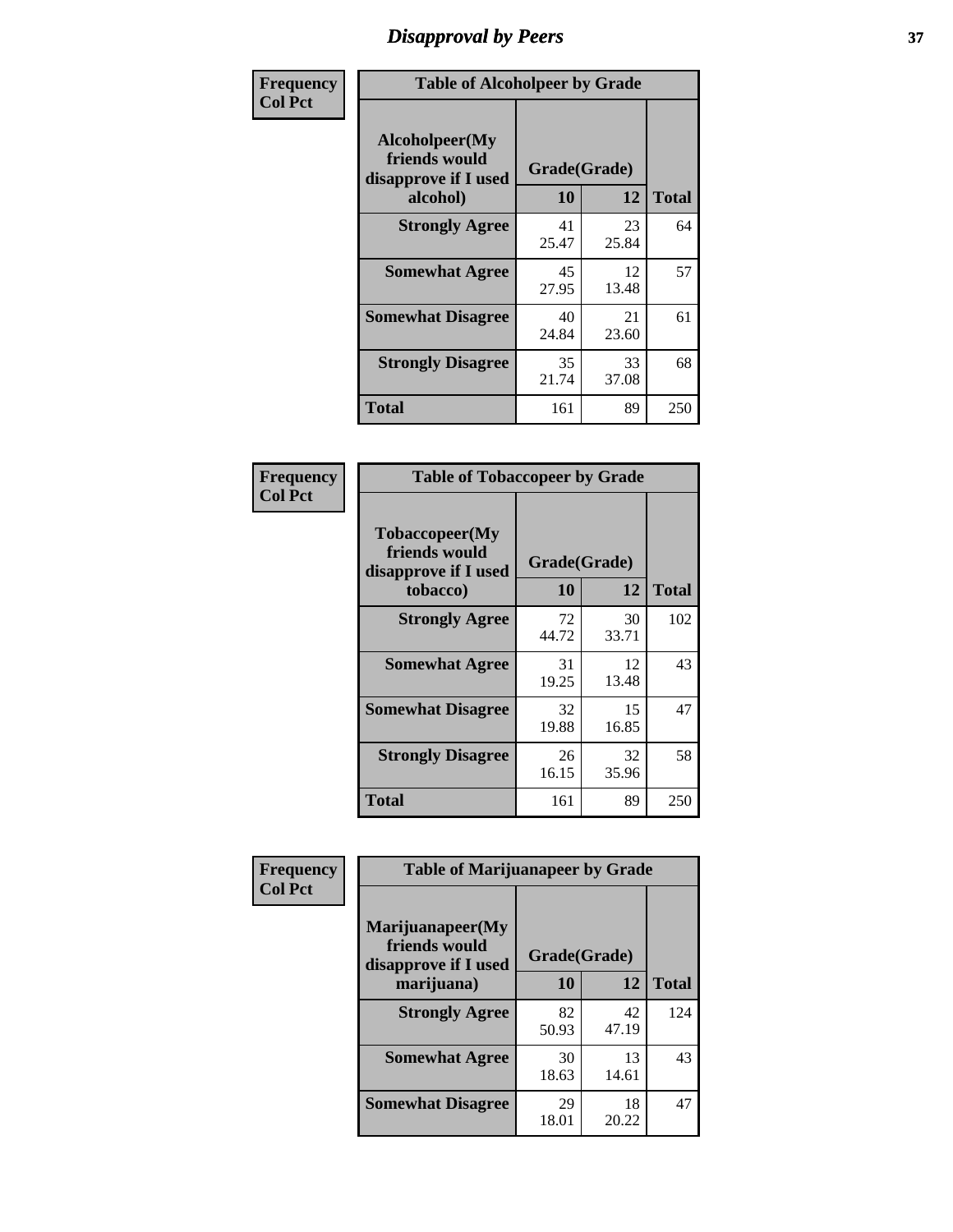# *Disapproval by Peers* **38**

| Frequency<br><b>Col Pct</b> | <b>Table of Marijuanapeer by Grade</b>                                  |                    |             |              |
|-----------------------------|-------------------------------------------------------------------------|--------------------|-------------|--------------|
|                             | Marijuanapeer(My<br>friends would<br>disapprove if I used<br>marijuana) | Grade(Grade)<br>10 | 12          | <b>Total</b> |
|                             | <b>Strongly Disagree</b>                                                | 20<br>12.42        | 16<br>17.98 | 36           |
|                             | Total                                                                   | 161                | 89          | 250          |

| Frequency      | <b>Table of Otherdrugpeer by Grade</b>                                    |                    |             |              |
|----------------|---------------------------------------------------------------------------|--------------------|-------------|--------------|
| <b>Col Pct</b> | Otherdrugpeer(My<br>friends would<br>disapprove if I used<br>other drugs) | Grade(Grade)<br>10 | 12          | <b>Total</b> |
|                | <b>Strongly Agree</b>                                                     | 105<br>65.22       | 60<br>67.42 | 165          |
|                | <b>Somewhat Agree</b>                                                     | 25<br>15.53        | 10<br>11.24 | 35           |
|                | <b>Somewhat Disagree</b>                                                  | 17<br>10.56        | 10<br>11.24 | 27           |
|                | <b>Strongly Disagree</b>                                                  | 14<br>8.70         | 9<br>10.11  | 23           |
|                | Total                                                                     | 161                | 89          | 250          |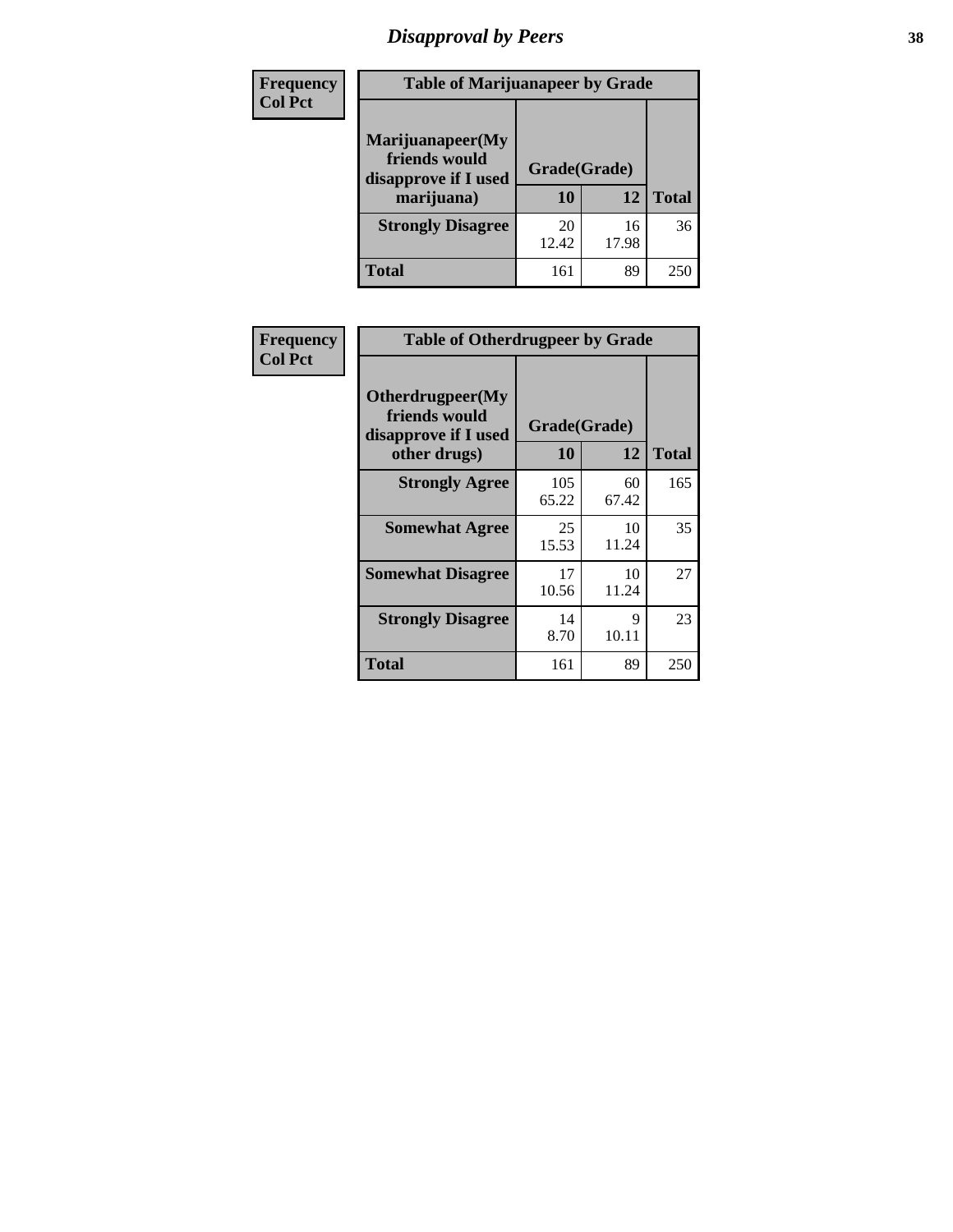| Frequency<br><b>Col Pct</b> | <b>Table of Alcohollocation1 by Grade</b> |              |             |              |  |
|-----------------------------|-------------------------------------------|--------------|-------------|--------------|--|
|                             | <b>Alcohollocation1(Places</b>            | Grade(Grade) |             |              |  |
|                             | <b>Friends Use Alcohol)</b>               | 10           | 12          | <b>Total</b> |  |
|                             |                                           | 98<br>60.87  | 64<br>71.91 | 162          |  |
|                             | Do Not Use                                | 63<br>39.13  | 25<br>28.09 | 88           |  |
|                             | <b>Total</b>                              | 161          | 89          | 250          |  |

| Frequency      | <b>Table of Alcohollocation2 by Grade</b>                     |                    |             |              |
|----------------|---------------------------------------------------------------|--------------------|-------------|--------------|
| <b>Col Pct</b> | <b>Alcohollocation2(Places</b><br><b>Friends Use Alcohol)</b> | Grade(Grade)<br>10 | 12          | <b>Total</b> |
|                |                                                               |                    |             |              |
|                |                                                               | 119<br>73.91       | 55<br>61.80 | 174          |
|                | Home                                                          | 42<br>26.09        | 34<br>38.20 | 76           |
|                | Total                                                         | 161                | 89          | 250          |

| <b>Frequency</b> | <b>Table of Alcohollocation 3 by Grade</b> |              |             |              |
|------------------|--------------------------------------------|--------------|-------------|--------------|
| <b>Col Pct</b>   | <b>Alcohollocation3(Places</b>             | Grade(Grade) |             |              |
|                  | <b>Friends Use Alcohol)</b>                | <b>10</b>    | 12          | <b>Total</b> |
|                  |                                            | 153<br>95.03 | 83<br>93.26 | 236          |
|                  | <b>School</b>                              | 8<br>4.97    | 6<br>6.74   | 14           |
|                  | <b>Total</b>                               | 161          | 89          | 250          |

| <b>Frequency</b> | <b>Table of Alcohollocation4 by Grade</b> |              |             |              |  |
|------------------|-------------------------------------------|--------------|-------------|--------------|--|
| <b>Col Pct</b>   | <b>Alcohollocation4(Places</b>            | Grade(Grade) |             |              |  |
|                  | <b>Friends Use Alcohol)</b>               | 10           | 12          | <b>Total</b> |  |
|                  |                                           | 148<br>91.93 | 74<br>83.15 | 222          |  |
|                  | Car                                       | 13<br>8.07   | 15<br>16.85 | 28           |  |
|                  | <b>Total</b>                              | 161          | 89          | 250          |  |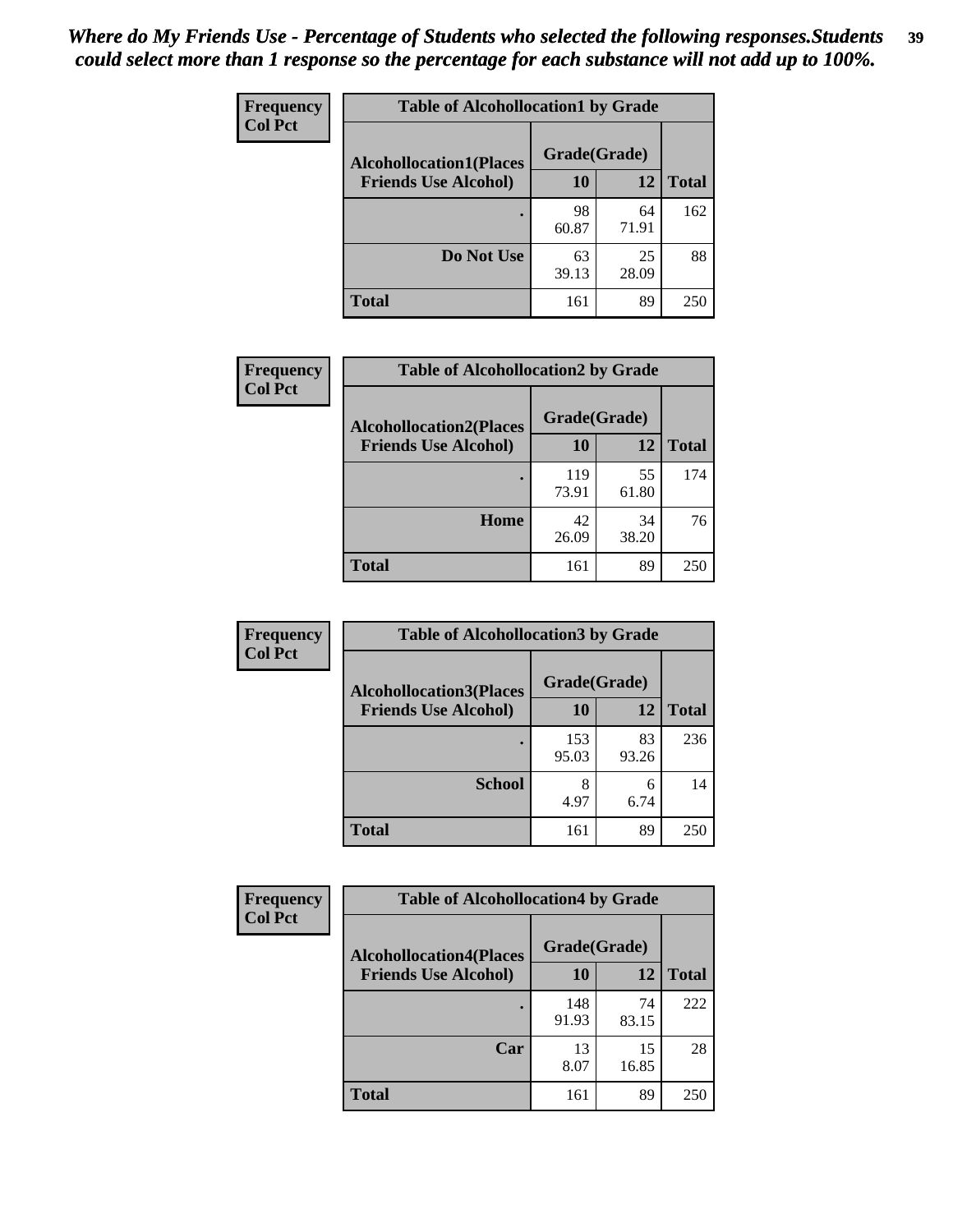| Frequency<br><b>Col Pct</b> | <b>Table of Alcohollocation5 by Grade</b> |             |             |              |  |
|-----------------------------|-------------------------------------------|-------------|-------------|--------------|--|
|                             | <b>Alcohollocation5(Places</b>            |             |             |              |  |
|                             | <b>Friends Use Alcohol)</b>               | 10          | 12          | <b>Total</b> |  |
|                             |                                           | 81<br>50.31 | 38<br>42.70 | 119          |  |
|                             | <b>Friend's House</b>                     | 80<br>49.69 | 51<br>57.30 | 131          |  |
|                             | <b>Total</b>                              | 161         | 89          | 250          |  |

| <b>Frequency</b> |                                | <b>Table of Alcohollocation6 by Grade</b> |             |              |
|------------------|--------------------------------|-------------------------------------------|-------------|--------------|
| <b>Col Pct</b>   | <b>Alcohollocation6(Places</b> | Grade(Grade)                              |             |              |
|                  | <b>Friends Use Alcohol)</b>    | 10                                        | 12          | <b>Total</b> |
|                  |                                | 110<br>68.32                              | 53<br>59.55 | 163          |
|                  | <b>Other</b>                   | 51<br>31.68                               | 36<br>40.45 | 87           |
|                  | <b>Total</b>                   | 161                                       | 89          | 250          |

| Frequency      | <b>Table of Tobaccolocation1 by Grade</b> |              |             |              |
|----------------|-------------------------------------------|--------------|-------------|--------------|
| <b>Col Pct</b> | <b>Tobaccolocation1(Places</b>            | Grade(Grade) |             |              |
|                | <b>Friends Use Tobacco)</b>               | 10           | 12          | <b>Total</b> |
|                |                                           | 78<br>48.45  | 58<br>65.17 | 136          |
|                | Do Not Use                                | 83<br>51.55  | 31<br>34.83 | 114          |
|                | <b>Total</b>                              | 161          | 89          | 250          |

| <b>Frequency</b> | <b>Table of Tobaccolocation2 by Grade</b> |              |             |              |
|------------------|-------------------------------------------|--------------|-------------|--------------|
| <b>Col Pct</b>   | <b>Tobaccolocation2(Places</b>            | Grade(Grade) |             |              |
|                  | <b>Friends Use Tobacco)</b>               | 10           | 12          | <b>Total</b> |
|                  |                                           | 106<br>65.84 | 43<br>48.31 | 149          |
|                  | Home                                      | 55<br>34.16  | 46<br>51.69 | 101          |
|                  | <b>Total</b>                              | 161          | 89          | 250          |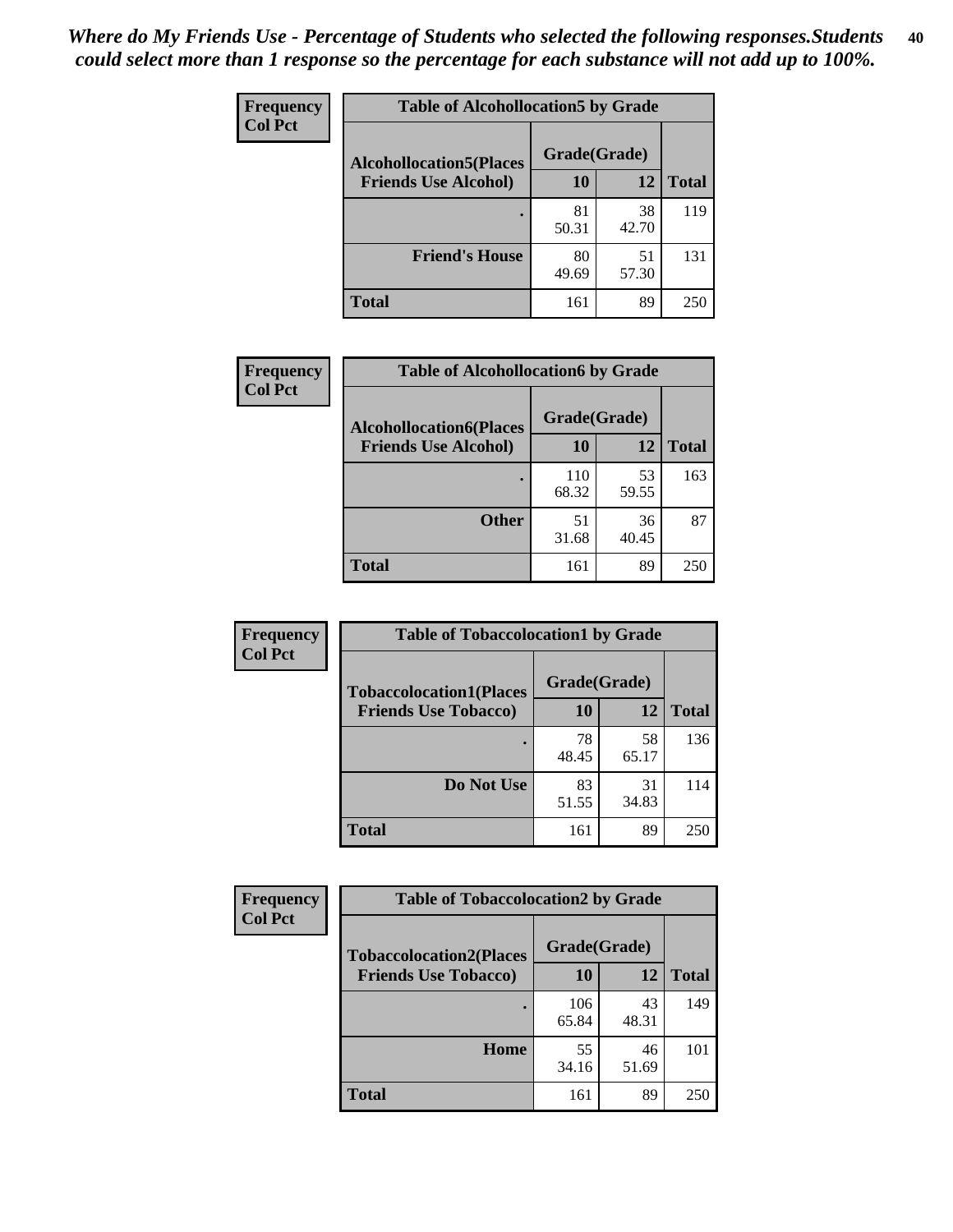| Frequency      | <b>Table of Tobaccolocation 3 by Grade</b> |              |             |              |  |
|----------------|--------------------------------------------|--------------|-------------|--------------|--|
| <b>Col Pct</b> | <b>Tobaccolocation3(Places</b>             | Grade(Grade) |             |              |  |
|                | <b>Friends Use Tobacco)</b>                | 10           | 12          | <b>Total</b> |  |
|                |                                            | 126<br>78.26 | 65<br>73.03 | 191          |  |
|                | <b>School</b>                              | 35<br>21.74  | 24<br>26.97 | 59           |  |
|                | <b>Total</b>                               | 161          | 89          | 250          |  |

| <b>Frequency</b> | <b>Table of Tobaccolocation4 by Grade</b>                     |                    |             |              |
|------------------|---------------------------------------------------------------|--------------------|-------------|--------------|
| <b>Col Pct</b>   | <b>Tobaccolocation4(Places</b><br><b>Friends Use Tobacco)</b> | Grade(Grade)<br>10 | 12          | <b>Total</b> |
|                  |                                                               |                    |             |              |
|                  |                                                               | 112<br>69.57       | 47<br>52.81 | 159          |
|                  | Car                                                           | 49<br>30.43        | 42<br>47.19 | 91           |
|                  | <b>Total</b>                                                  | 161                | 89          | 250          |

| Frequency      | <b>Table of Tobaccolocation5 by Grade</b> |              |             |              |  |
|----------------|-------------------------------------------|--------------|-------------|--------------|--|
| <b>Col Pct</b> | <b>Tobaccolocation5(Places</b>            | Grade(Grade) |             |              |  |
|                | <b>Friends Use Tobacco)</b>               | 10           | <b>12</b>   | <b>Total</b> |  |
|                |                                           | 110<br>68.32 | 43<br>48.31 | 153          |  |
|                | <b>Friend's House</b>                     | 51<br>31.68  | 46<br>51.69 | 97           |  |
|                | <b>Total</b>                              | 161          | 89          | 250          |  |

| <b>Frequency</b> | <b>Table of Tobaccolocation6 by Grade</b> |              |             |              |  |
|------------------|-------------------------------------------|--------------|-------------|--------------|--|
| <b>Col Pct</b>   | <b>Tobaccolocation6(Places</b>            | Grade(Grade) |             |              |  |
|                  | <b>Friends Use Tobacco)</b>               | 10           | 12          | <b>Total</b> |  |
|                  |                                           | 121<br>75.16 | 58<br>65.17 | 179          |  |
|                  | <b>Other</b>                              | 40<br>24.84  | 31<br>34.83 | 71           |  |
|                  | <b>Total</b>                              | 161          | 89          | 250          |  |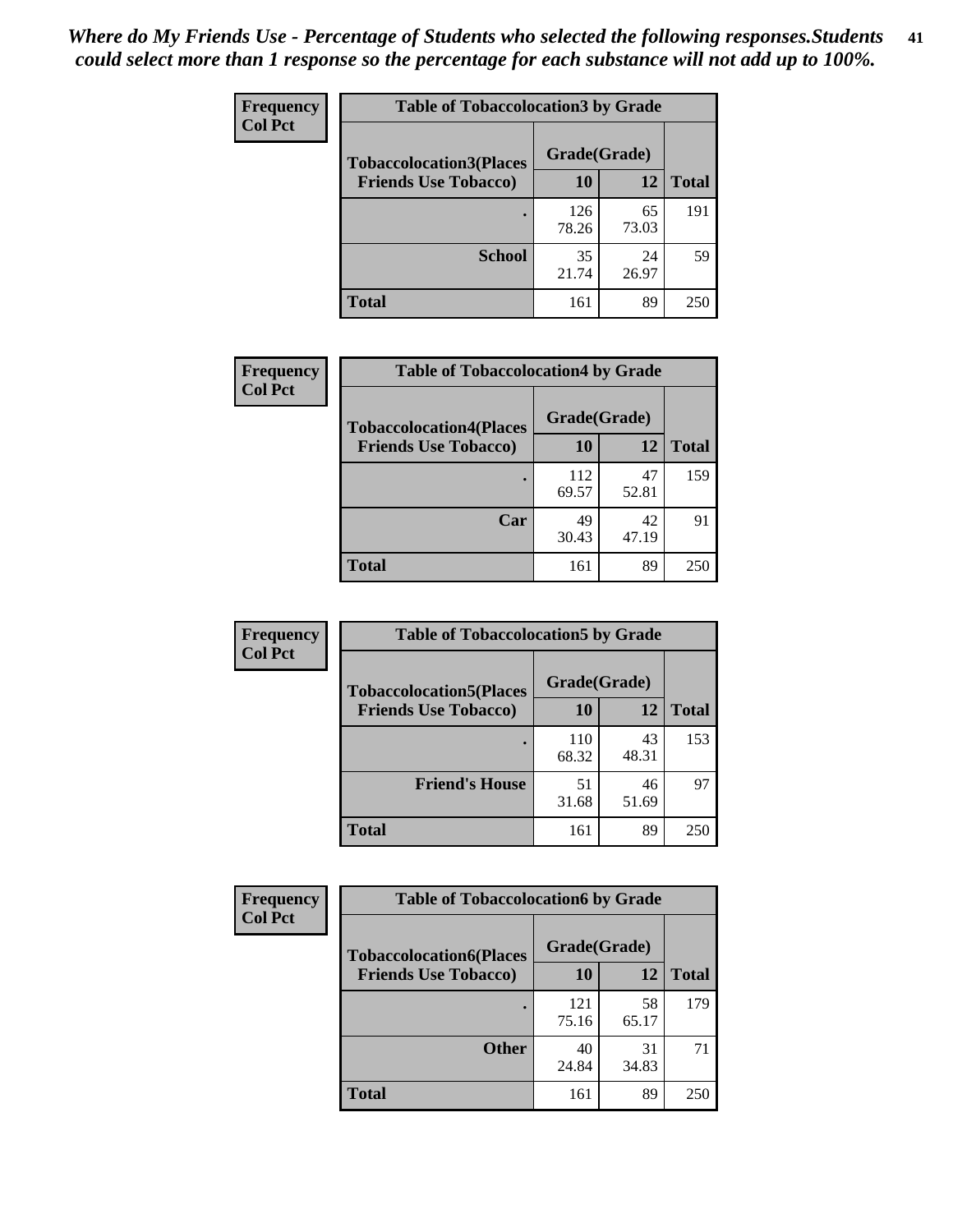| <b>Frequency</b> | <b>Table of Marijuanalocation1 by Grade</b> |              |             |              |
|------------------|---------------------------------------------|--------------|-------------|--------------|
| <b>Col Pct</b>   | <b>Marijuanalocation1(Places</b>            | Grade(Grade) |             |              |
|                  | <b>Friends Use Marijuana</b> )              | 10           | 12          | <b>Total</b> |
|                  |                                             | 61<br>37.89  | 44<br>49.44 | 105          |
|                  | Do Not Use                                  | 100<br>62.11 | 45<br>50.56 | 145          |
|                  | <b>Total</b>                                | 161          | 89          | 250          |

| <b>Frequency</b> | <b>Table of Marijuanalocation2 by Grade</b> |                    |             |              |
|------------------|---------------------------------------------|--------------------|-------------|--------------|
| <b>Col Pct</b>   | <b>Marijuanalocation2(Places</b>            | Grade(Grade)<br>10 | 12          |              |
|                  | <b>Friends Use Marijuana</b> )              |                    |             | <b>Total</b> |
|                  |                                             | 126<br>78.26       | 61<br>68.54 | 187          |
|                  | Home                                        | 35<br>21.74        | 28<br>31.46 | 63           |
|                  | <b>Total</b>                                | 161                | 89          | 250          |

| Frequency<br><b>Col Pct</b> | <b>Table of Marijuanalocation3 by Grade</b> |              |             |       |
|-----------------------------|---------------------------------------------|--------------|-------------|-------|
|                             | <b>Marijuanalocation3</b> (Places           | Grade(Grade) |             |       |
|                             | <b>Friends Use Marijuana</b> )              | 10           | 12          | Total |
|                             |                                             | 153<br>95.03 | 74<br>83.15 | 227   |
|                             | <b>School</b>                               | 8<br>4.97    | 15<br>16.85 | 23    |
|                             | <b>Total</b>                                | 161          | 89          | 250   |

| Frequency      | <b>Table of Marijuanalocation4 by Grade</b> |              |             |              |
|----------------|---------------------------------------------|--------------|-------------|--------------|
| <b>Col Pct</b> | <b>Marijuanalocation4(Places</b>            | Grade(Grade) |             |              |
|                | <b>Friends Use Marijuana</b> )              | <b>10</b>    | 12          | <b>Total</b> |
|                |                                             | 146<br>90.68 | 66<br>74.16 | 212          |
|                | Car                                         | 15<br>9.32   | 23<br>25.84 | 38           |
|                | <b>Total</b>                                | 161          | 89          | 250          |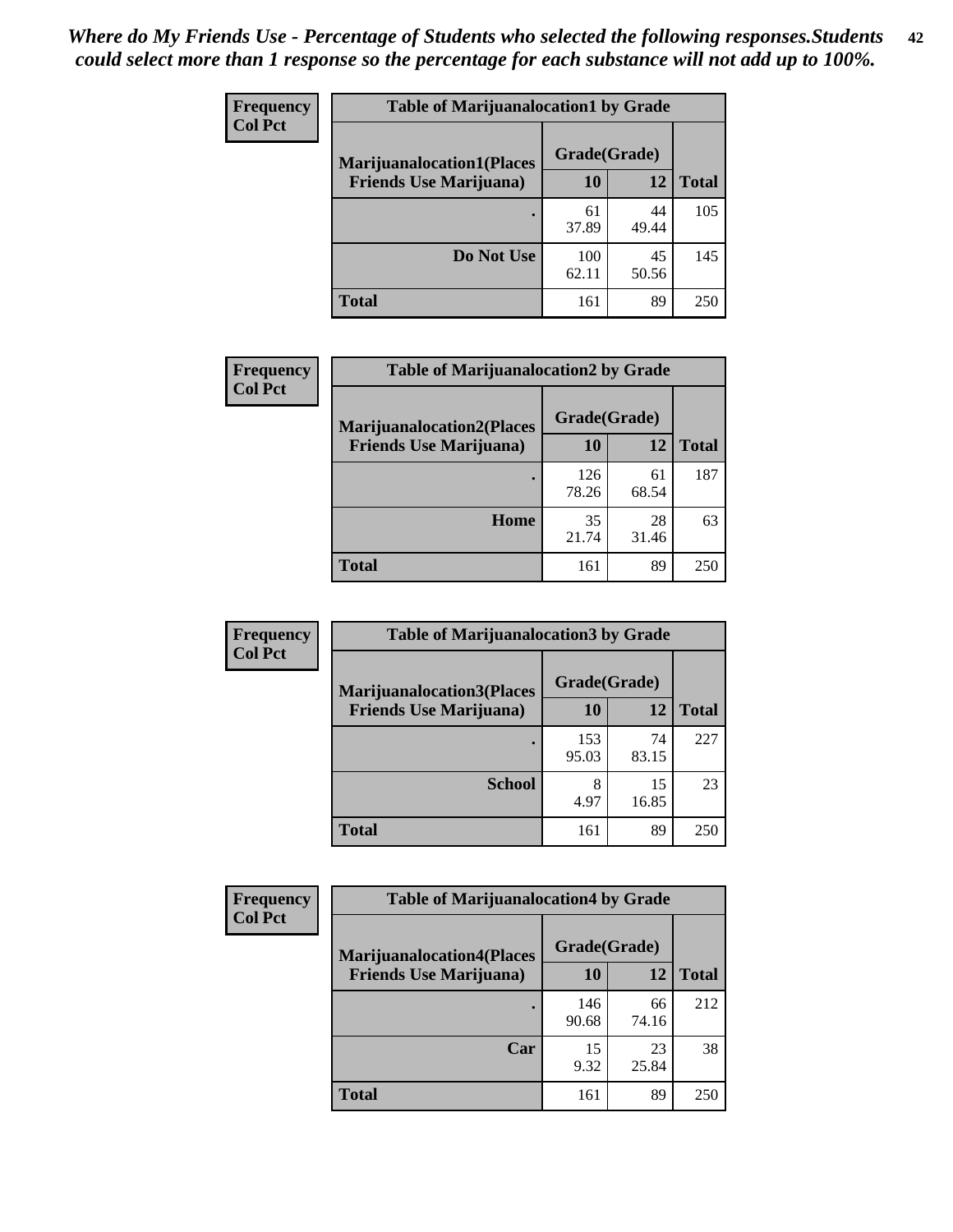| <b>Frequency</b> | <b>Table of Marijuanalocation5 by Grade</b> |              |             |              |
|------------------|---------------------------------------------|--------------|-------------|--------------|
| <b>Col Pct</b>   | <b>Marijuanalocation5</b> (Places           | Grade(Grade) |             |              |
|                  | <b>Friends Use Marijuana</b> )              | 10           | 12          | <b>Total</b> |
|                  |                                             | 121<br>75.16 | 53<br>59.55 | 174          |
|                  | <b>Friend's House</b>                       | 40<br>24.84  | 36<br>40.45 | 76           |
|                  | <b>Total</b>                                | 161          | 89          | 250          |

| <b>Frequency</b> | <b>Table of Marijuanalocation6 by Grade</b>                        |                    |             |              |
|------------------|--------------------------------------------------------------------|--------------------|-------------|--------------|
| <b>Col Pct</b>   | <b>Marijuanalocation6(Places</b><br><b>Friends Use Marijuana</b> ) | Grade(Grade)<br>10 | 12          | <b>Total</b> |
|                  |                                                                    | 127<br>78.88       | 66<br>74.16 | 193          |
|                  | <b>Other</b>                                                       | 34<br>21.12        | 23<br>25.84 | 57           |
|                  | <b>Total</b>                                                       | 161                | 89          | 250          |

| <b>Frequency</b> | <b>Table of Otherdruglocation1 by Grade</b>                          |              |             |              |
|------------------|----------------------------------------------------------------------|--------------|-------------|--------------|
| <b>Col Pct</b>   | <b>Otherdruglocation1(Places</b><br><b>Friends Use Other Illegal</b> | Grade(Grade) |             |              |
|                  | Drugs)                                                               | 10           | 12          | <b>Total</b> |
|                  |                                                                      | 38<br>23.60  | 23<br>25.84 | 61           |
|                  | Do Not Use                                                           | 123<br>76.40 | 66<br>74.16 | 189          |
|                  | <b>Total</b>                                                         | 161          | 89          | 250          |

| Frequency      | <b>Table of Otherdruglocation2 by Grade</b>                          |              |             |              |
|----------------|----------------------------------------------------------------------|--------------|-------------|--------------|
| <b>Col Pct</b> | <b>Otherdruglocation2(Places</b><br><b>Friends Use Other Illegal</b> | Grade(Grade) |             |              |
|                | Drugs)                                                               | 10           | 12          | <b>Total</b> |
|                |                                                                      | 137<br>85.09 | 77<br>86.52 | 214          |
|                | Home                                                                 | 24<br>14.91  | 12<br>13.48 | 36           |
|                | <b>Total</b>                                                         | 161          | 89          | 250          |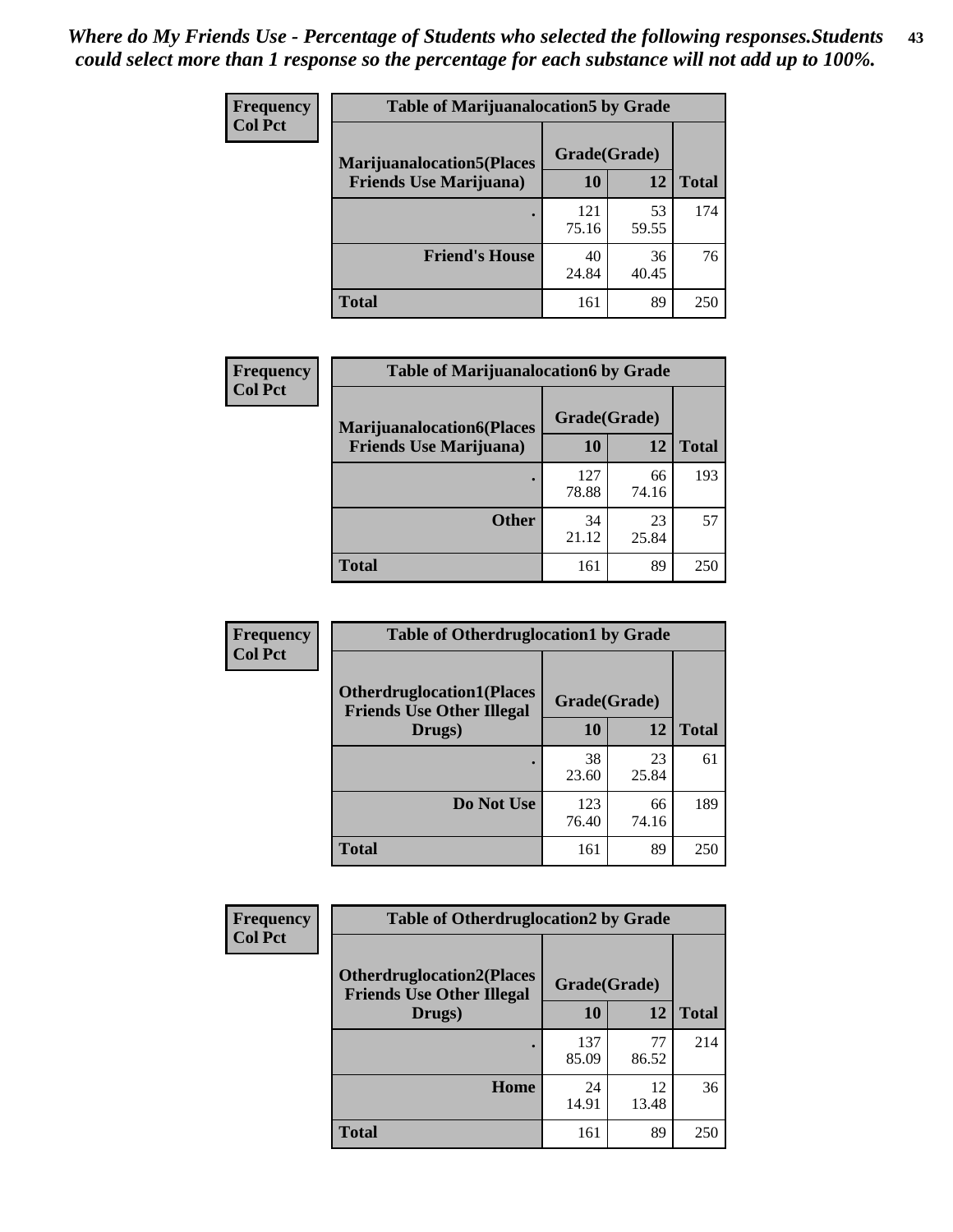| <b>Frequency</b> | <b>Table of Otherdruglocation 3 by Grade</b>                         |              |             |              |
|------------------|----------------------------------------------------------------------|--------------|-------------|--------------|
| <b>Col Pct</b>   | <b>Otherdruglocation3(Places</b><br><b>Friends Use Other Illegal</b> | Grade(Grade) |             |              |
|                  | Drugs)                                                               | 10           | 12          | <b>Total</b> |
|                  |                                                                      | 150<br>93.17 | 77<br>86.52 | 227          |
|                  | <b>School</b>                                                        | 11<br>6.83   | 12<br>13.48 | 23           |
|                  | <b>Total</b>                                                         | 161          | 89          | 250          |

| Frequency      | <b>Table of Otherdruglocation4 by Grade</b>                          |              |             |              |
|----------------|----------------------------------------------------------------------|--------------|-------------|--------------|
| <b>Col Pct</b> | <b>Otherdruglocation4(Places</b><br><b>Friends Use Other Illegal</b> | Grade(Grade) |             |              |
|                | Drugs)                                                               | 10           | 12          | <b>Total</b> |
|                |                                                                      | 148<br>91.93 | 81<br>91.01 | 229          |
|                | Car                                                                  | 13<br>8.07   | 8<br>8.99   | 21           |
|                | <b>Total</b>                                                         | 161          | 89          | 250          |

| Frequency      | <b>Table of Otherdruglocation5 by Grade</b>                          |              |             |              |
|----------------|----------------------------------------------------------------------|--------------|-------------|--------------|
| <b>Col Pct</b> | <b>Otherdruglocation5(Places</b><br><b>Friends Use Other Illegal</b> | Grade(Grade) |             |              |
|                | Drugs)                                                               | 10           | 12          | <b>Total</b> |
|                |                                                                      | 136<br>84.47 | 76<br>85.39 | 212          |
|                | <b>Friend's House</b>                                                | 25<br>15.53  | 13<br>14.61 | 38           |
|                | <b>Total</b>                                                         | 161          | 89          | 250          |

| <b>Frequency</b> | <b>Table of Otherdruglocation6 by Grade</b>                          |              |             |              |
|------------------|----------------------------------------------------------------------|--------------|-------------|--------------|
| <b>Col Pct</b>   | <b>Otherdruglocation6(Places</b><br><b>Friends Use Other Illegal</b> | Grade(Grade) |             |              |
|                  | Drugs)                                                               | 10           | 12          | <b>Total</b> |
|                  |                                                                      | 137<br>85.09 | 77<br>86.52 | 214          |
|                  | <b>Other</b>                                                         | 24<br>14.91  | 12<br>13.48 | 36           |
|                  | <b>Total</b>                                                         | 161          | 89          | 250          |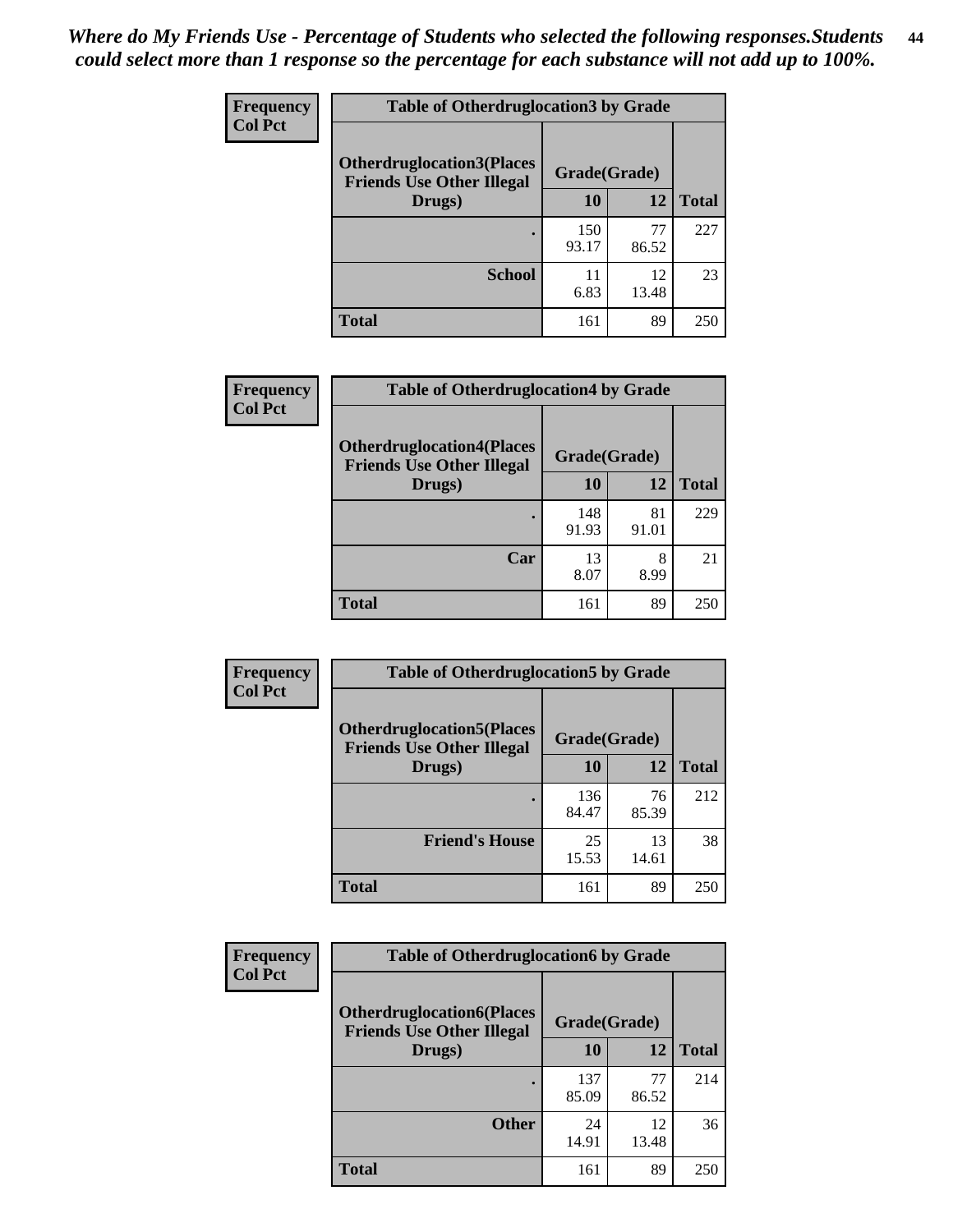| Frequency      | <b>Table of Alcoholtime1 by Grade</b>           |              |             |              |
|----------------|-------------------------------------------------|--------------|-------------|--------------|
| <b>Col Pct</b> | <b>Alcoholtime1(Times</b><br><b>Friends Use</b> | Grade(Grade) |             |              |
|                | Alcohol)                                        | <b>10</b>    | 12          | <b>Total</b> |
|                |                                                 | 104<br>64.60 | 66<br>74.16 | 170          |
|                | Do Not Use                                      | 57<br>35.40  | 23<br>25.84 | 80           |
|                | <b>Total</b>                                    | 161          | 89          | 250          |

| <b>Frequency</b> | <b>Table of Alcoholtime2 by Grade</b>           |              |             |              |
|------------------|-------------------------------------------------|--------------|-------------|--------------|
| <b>Col Pct</b>   | <b>Alcoholtime2(Times</b><br><b>Friends Use</b> | Grade(Grade) |             |              |
|                  | Alcohol)                                        | 10           | 12          | <b>Total</b> |
|                  |                                                 | 158<br>98.14 | 84<br>94.38 | 242          |
|                  | <b>On Way to School</b>                         | 3<br>1.86    | 5<br>5.62   | 8            |
|                  | <b>Total</b>                                    | 161          | 89          | 250          |

| Frequency<br><b>Col Pct</b> | <b>Table of Alcoholtime3 by Grade</b>           |              |             |              |
|-----------------------------|-------------------------------------------------|--------------|-------------|--------------|
|                             | <b>Alcoholtime3(Times</b><br><b>Friends Use</b> | Grade(Grade) |             |              |
|                             | Alcohol)                                        | 10           | 12          | <b>Total</b> |
|                             |                                                 | 159<br>98.76 | 84<br>94.38 | 243          |
|                             | <b>During School</b>                            | 2<br>1.24    | 5<br>5.62   | 7            |
|                             | <b>Total</b>                                    | 161          | 89          | 250          |

| <b>Frequency</b><br><b>Col Pct</b> | <b>Table of Alcoholtime4 by Grade</b> |              |             |              |
|------------------------------------|---------------------------------------|--------------|-------------|--------------|
|                                    | <b>Alcoholtime4(Times</b>             | Grade(Grade) |             |              |
|                                    | <b>Friends Use Alcohol)</b>           | 10           | 12          | <b>Total</b> |
|                                    |                                       | 158<br>98.14 | 81<br>91.01 | 239          |
|                                    | <b>On Way Home From School</b>        | 3<br>1.86    | 8<br>8.99   | 11           |
|                                    | <b>Total</b>                          | 161          | 89          | 250          |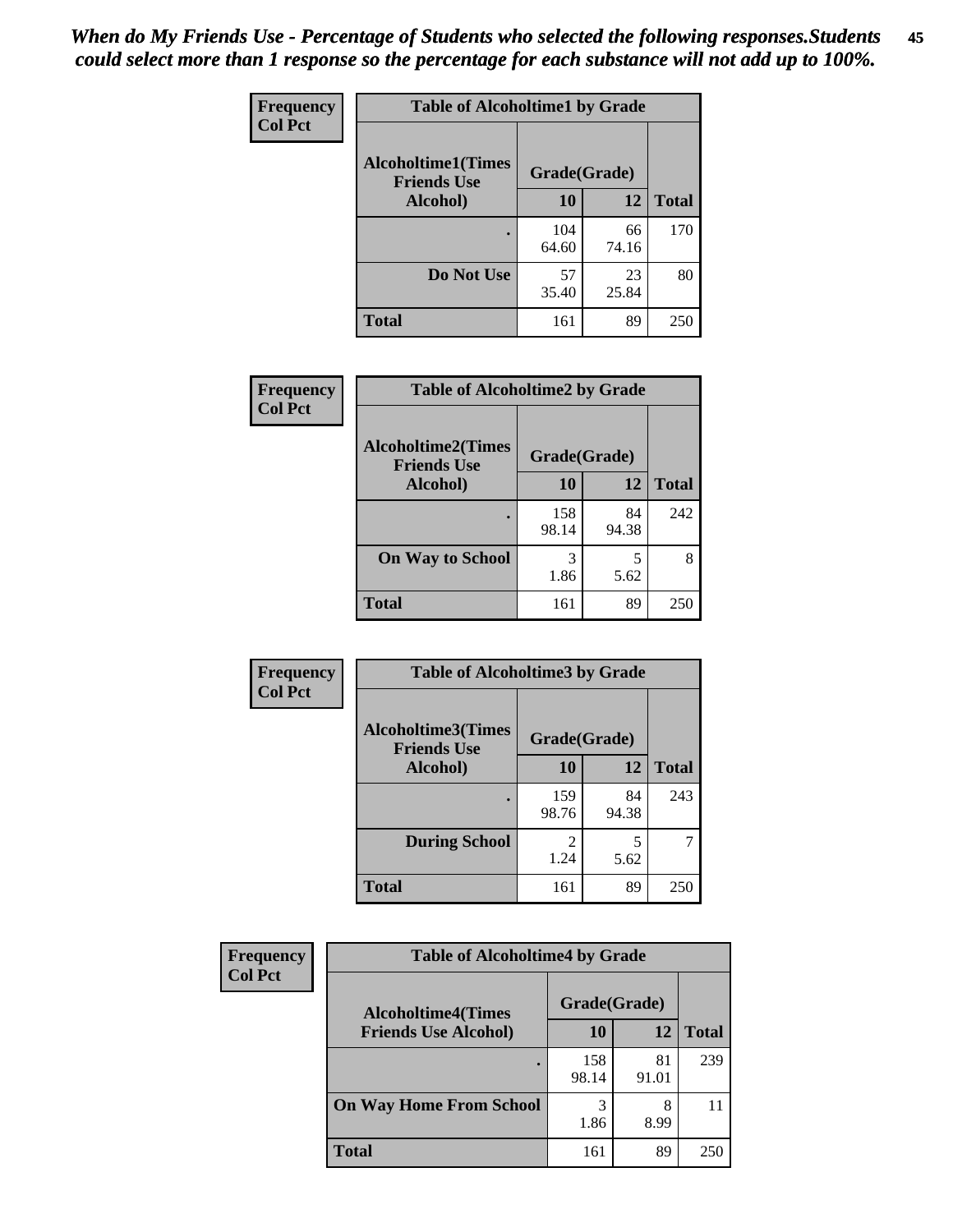*When do My Friends Use - Percentage of Students who selected the following responses.Students could select more than 1 response so the percentage for each substance will not add up to 100%.* **46**

| Frequency      | <b>Table of Alcoholtime5 by Grade</b>           |              |             |              |
|----------------|-------------------------------------------------|--------------|-------------|--------------|
| <b>Col Pct</b> | <b>Alcoholtime5(Times</b><br><b>Friends Use</b> | Grade(Grade) |             |              |
|                | Alcohol)                                        | 10           | 12          | <b>Total</b> |
|                |                                                 | 138<br>85.71 | 70<br>78.65 | 208          |
|                | Weeknights                                      | 23<br>14.29  | 19<br>21.35 | 42           |
|                | <b>Total</b>                                    | 161          | 89          | 250          |

| <b>Frequency</b> | <b>Table of Alcoholtime6 by Grade</b>           |              |             |              |
|------------------|-------------------------------------------------|--------------|-------------|--------------|
| <b>Col Pct</b>   | <b>Alcoholtime6(Times</b><br><b>Friends Use</b> | Grade(Grade) |             |              |
|                  | Alcohol)                                        | 10           | 12          | <b>Total</b> |
|                  |                                                 | 54<br>33.54  | 18<br>20.22 | 72           |
|                  | Weekends                                        | 107<br>66.46 | 71<br>79.78 | 178          |
|                  | <b>Total</b>                                    | 161          | 89          | 250          |

| Frequency      | <b>Table of Tobaccotime1 by Grade</b>           |              |             |              |
|----------------|-------------------------------------------------|--------------|-------------|--------------|
| <b>Col Pct</b> | <b>Tobaccotime1(Times</b><br><b>Friends Use</b> | Grade(Grade) |             |              |
|                | <b>Tobacco</b> )                                | 10           | 12          | <b>Total</b> |
|                | ٠                                               | 84<br>52.17  | 59<br>66.29 | 143          |
|                | Do Not Use                                      | 77<br>47.83  | 30<br>33.71 | 107          |
|                | <b>Total</b>                                    | 161          | 89          | 250          |

| <b>Frequency</b> | <b>Table of Tobaccotime2 by Grade</b>           |              |             |              |
|------------------|-------------------------------------------------|--------------|-------------|--------------|
| <b>Col Pct</b>   | <b>Tobaccotime2(Times</b><br><b>Friends Use</b> | Grade(Grade) |             |              |
|                  | Tobacco)                                        | 10           | 12          | <b>Total</b> |
|                  |                                                 | 118<br>73.29 | 52<br>58.43 | 170          |
|                  | <b>On Way to School</b>                         | 43<br>26.71  | 37<br>41.57 | 80           |
|                  | <b>Total</b>                                    | 161          | 89          | 250          |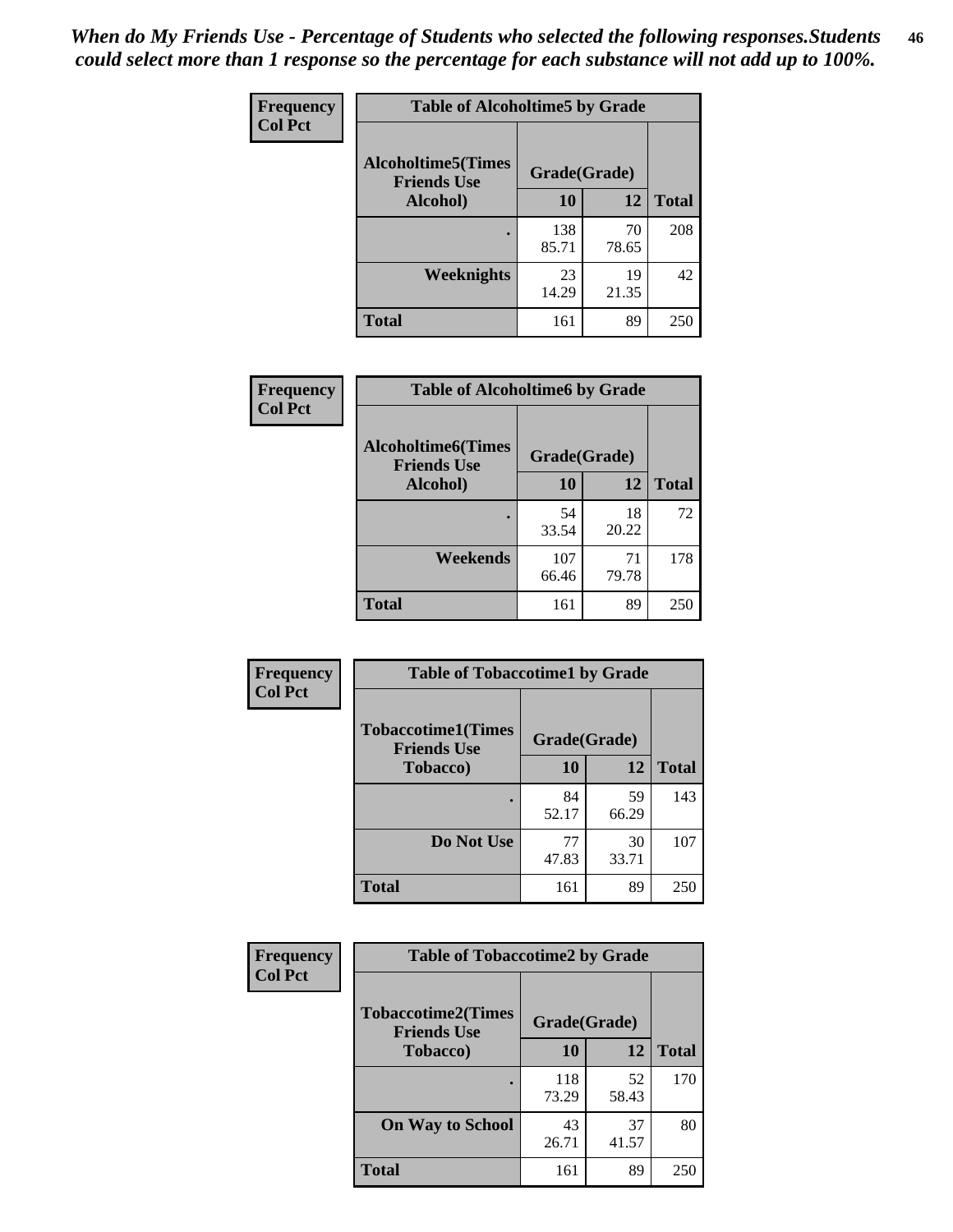| Frequency      | <b>Table of Tobaccotime3 by Grade</b>                           |              |             |              |
|----------------|-----------------------------------------------------------------|--------------|-------------|--------------|
| <b>Col Pct</b> | <b>Tobaccotime3(Times</b><br>Grade(Grade)<br><b>Friends Use</b> |              |             |              |
|                | <b>Tobacco</b> )                                                | 10           | 12          | <b>Total</b> |
|                | ٠                                                               | 130<br>80.75 | 67<br>75.28 | 197          |
|                | <b>During School</b>                                            | 31<br>19.25  | 22<br>24.72 | 53           |
|                | <b>Total</b>                                                    | 161          | 89          | 250          |

| <b>Frequency</b> | <b>Table of Tobaccotime4 by Grade</b>                    |              |             |              |
|------------------|----------------------------------------------------------|--------------|-------------|--------------|
| <b>Col Pct</b>   | <b>Tobaccotime4(Times</b><br><b>Friends Use Tobacco)</b> | Grade(Grade) |             |              |
|                  |                                                          | 10           | 12          | <b>Total</b> |
|                  |                                                          | 158<br>98.14 | 81<br>91.01 | 239          |
|                  | <b>On Way Home From School</b>                           | 3<br>1.86    | 8<br>8.99   |              |
|                  | <b>Total</b>                                             | 161          | 89          | 250          |

| Frequency      | <b>Table of Tobaccotime5 by Grade</b>           |              |             |              |
|----------------|-------------------------------------------------|--------------|-------------|--------------|
| <b>Col Pct</b> | <b>Tobaccotime5(Times</b><br><b>Friends Use</b> | Grade(Grade) |             |              |
|                | <b>Tobacco</b> )                                | 10           | 12          | <b>Total</b> |
|                |                                                 | 100<br>62.11 | 43<br>48.31 | 143          |
|                | Weeknights                                      | 61<br>37.89  | 46<br>51.69 | 107          |
|                | <b>Total</b>                                    | 161          | 89          | 250          |

| Frequency      | <b>Table of Tobaccotime6 by Grade</b>                           |             |             |              |
|----------------|-----------------------------------------------------------------|-------------|-------------|--------------|
| <b>Col Pct</b> | <b>Tobaccotime6(Times</b><br>Grade(Grade)<br><b>Friends Use</b> |             |             |              |
|                | <b>Tobacco</b> )                                                | 10          | 12          | <b>Total</b> |
|                | ٠                                                               | 82<br>50.93 | 36<br>40.45 | 118          |
|                | Weekends                                                        | 79<br>49.07 | 53<br>59.55 | 132          |
|                | <b>Total</b>                                                    | 161         | 89          | 250          |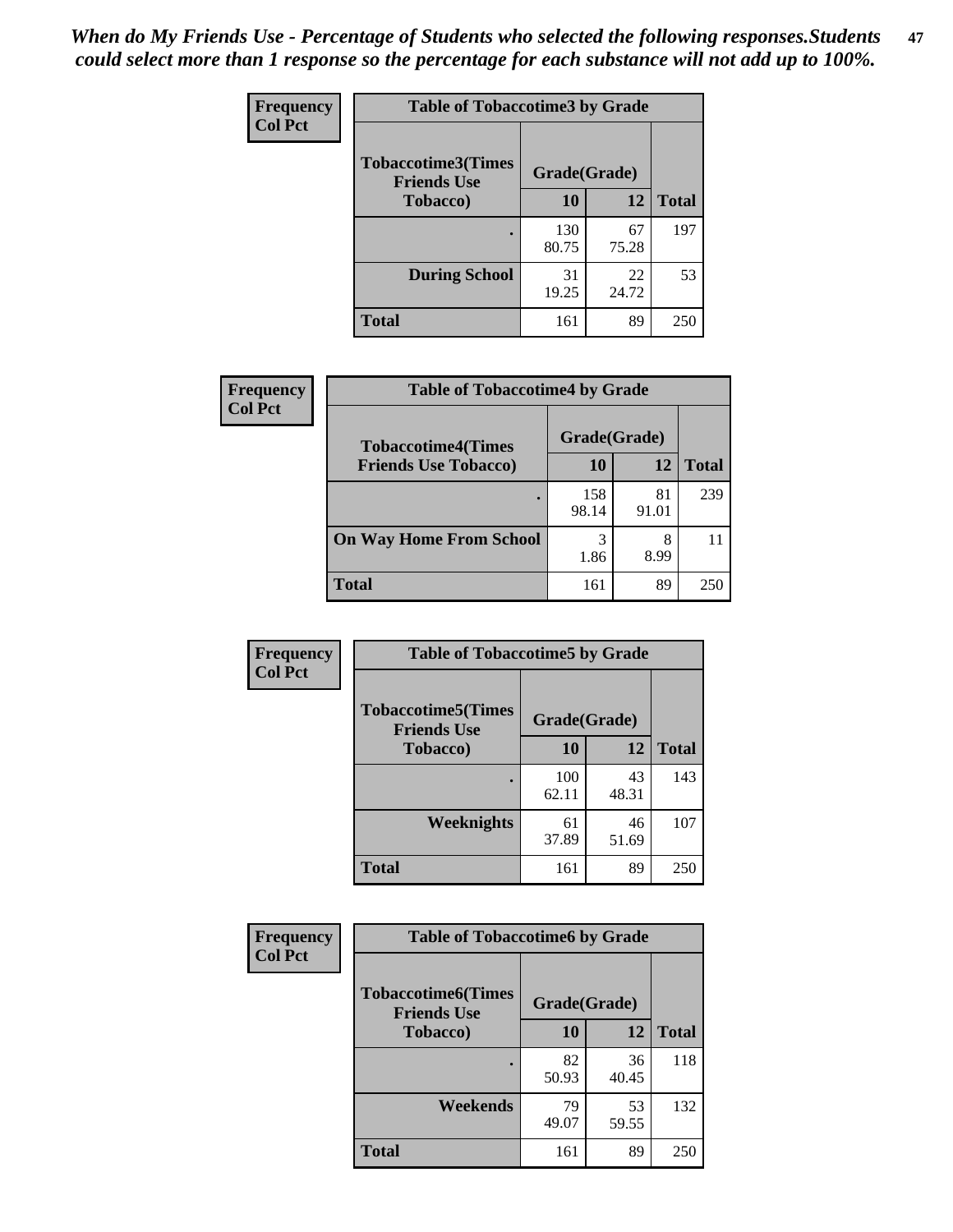| Frequency      | <b>Table of Marijuanatime1 by Grade</b>           |              |             |              |  |
|----------------|---------------------------------------------------|--------------|-------------|--------------|--|
| <b>Col Pct</b> | <b>Marijuanatime1(Times</b><br><b>Friends Use</b> | Grade(Grade) |             |              |  |
|                | Marijuana)                                        | 10           | 12          | <b>Total</b> |  |
|                |                                                   | 64<br>39.75  | 42<br>47.19 | 106          |  |
|                | Do Not Use                                        | 97<br>60.25  | 47<br>52.81 | 144          |  |
|                | <b>Total</b>                                      | 161          | 89          | 250          |  |

| <b>Frequency</b> | <b>Table of Marijuanatime2 by Grade</b>           |              |             |              |
|------------------|---------------------------------------------------|--------------|-------------|--------------|
| <b>Col Pct</b>   | <b>Marijuanatime2(Times</b><br><b>Friends Use</b> | Grade(Grade) |             |              |
|                  | Marijuana)                                        | 10           | 12          | <b>Total</b> |
|                  |                                                   | 151<br>93.79 | 74<br>83.15 | 225          |
|                  | <b>On Way to School</b>                           | 10<br>6.21   | 15<br>16.85 | 25           |
|                  | <b>Total</b>                                      | 161          | 89          | 250          |

| Frequency      | <b>Table of Marijuanatime3 by Grade</b>    |              |             |              |
|----------------|--------------------------------------------|--------------|-------------|--------------|
| <b>Col Pct</b> | Marijuanatime3(Times<br><b>Friends Use</b> | Grade(Grade) |             |              |
|                | Marijuana)                                 | 10           | 12          | <b>Total</b> |
|                |                                            | 154<br>95.65 | 77<br>86.52 | 231          |
|                | <b>During School</b>                       | 4.35         | 12<br>13.48 | 19           |
|                | <b>Total</b>                               | 161          | 89          | 250          |

| <b>Frequency</b> | <b>Table of Marijuanatime4 by Grade</b> |              |             |              |
|------------------|-----------------------------------------|--------------|-------------|--------------|
| <b>Col Pct</b>   | <b>Marijuanatime4(Times</b>             | Grade(Grade) |             |              |
|                  | <b>Friends Use Marijuana</b> )          | 10           | 12          | <b>Total</b> |
|                  |                                         | 149<br>92.55 | 77<br>86.52 | 226          |
|                  | <b>On Way Home From School</b>          | 12<br>7.45   | 12<br>13.48 | 24           |
|                  | <b>Total</b>                            | 161          | 89          | 250          |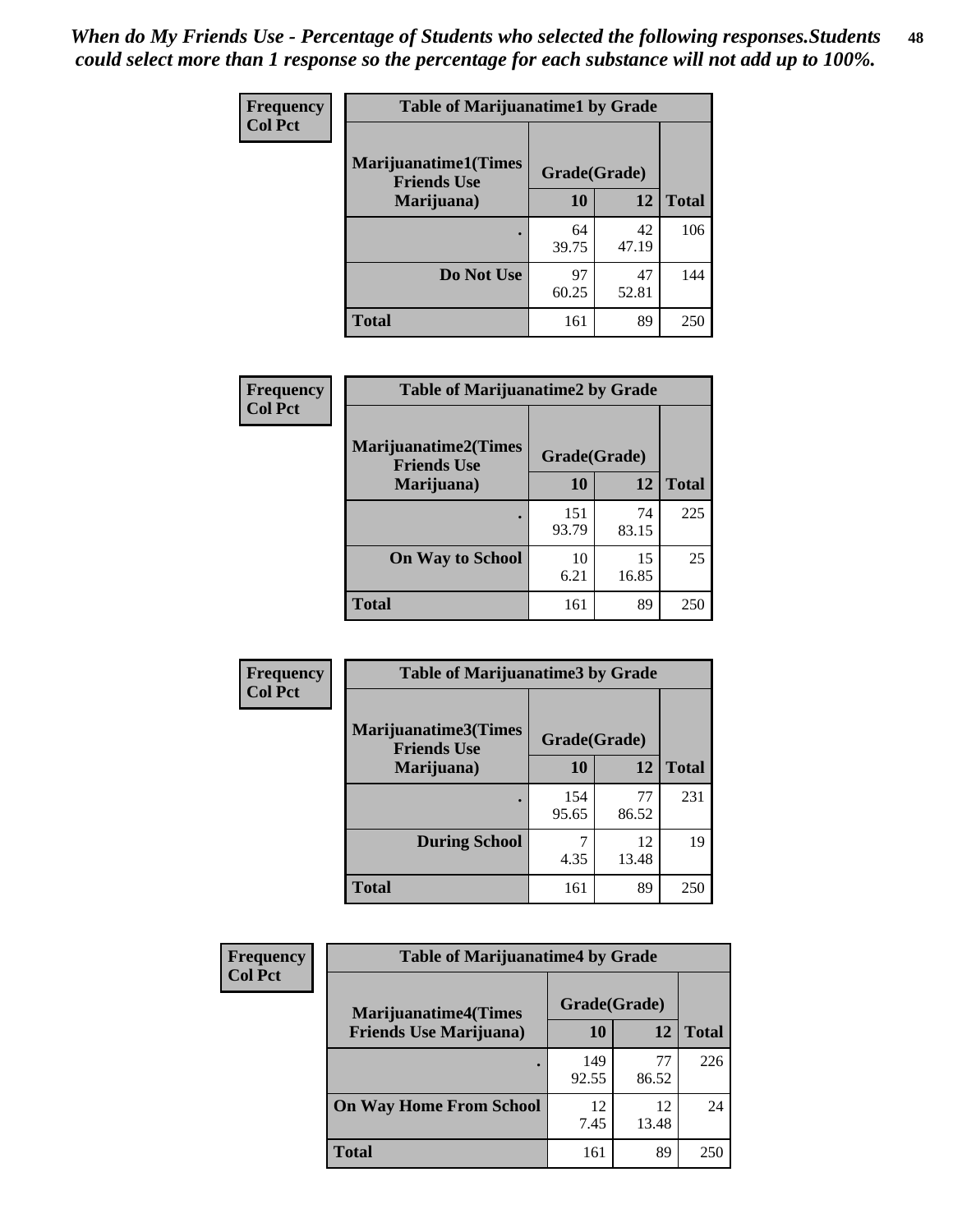| Frequency      | <b>Table of Marijuanatime5 by Grade</b>            |              |             |              |
|----------------|----------------------------------------------------|--------------|-------------|--------------|
| <b>Col Pct</b> | <b>Marijuanatime5</b> (Times<br><b>Friends Use</b> | Grade(Grade) |             |              |
|                | Marijuana)                                         | 10           | 12          | <b>Total</b> |
|                |                                                    | 135<br>83.85 | 65<br>73.03 | 200          |
|                | Weeknights                                         | 26<br>16.15  | 24<br>26.97 | 50           |
|                | <b>Total</b>                                       | 161          | 89          | 250          |

| <b>Frequency</b> | <b>Table of Marijuanatime6 by Grade</b>            |              |             |              |
|------------------|----------------------------------------------------|--------------|-------------|--------------|
| <b>Col Pct</b>   | <b>Marijuanatime6</b> (Times<br><b>Friends Use</b> | Grade(Grade) |             |              |
|                  | Marijuana)                                         | 10           | 12          | <b>Total</b> |
|                  |                                                    | 97<br>60.25  | 46<br>51.69 | 143          |
|                  | Weekends                                           | 64<br>39.75  | 43<br>48.31 | 107          |
|                  | <b>Total</b>                                       | 161          | 89          | 250          |

| <b>Frequency</b> | <b>Table of Otherdrugtime1 by Grade</b>                  |              |             |              |
|------------------|----------------------------------------------------------|--------------|-------------|--------------|
| <b>Col Pct</b>   | <b>Otherdrugtime1</b> (Times<br><b>Friends Use Other</b> | Grade(Grade) |             |              |
|                  | <b>Illegal Drugs</b> )                                   | 10           | 12          | <b>Total</b> |
|                  |                                                          | 34<br>21.12  | 20<br>22.47 | 54           |
|                  | Do Not Use                                               | 127<br>78.88 | 69<br>77.53 | 196          |
|                  | <b>Total</b>                                             | 161          | 89          | 25(          |

| <b>Frequency</b> | <b>Table of Otherdrugtime2 by Grade</b>                 |                                  |             |              |  |  |  |
|------------------|---------------------------------------------------------|----------------------------------|-------------|--------------|--|--|--|
| <b>Col Pct</b>   | <b>Otherdrugtime2(Times</b><br><b>Friends Use Other</b> | Grade(Grade)                     |             |              |  |  |  |
|                  | <b>Illegal Drugs</b> )                                  | 10                               | 12          | <b>Total</b> |  |  |  |
|                  |                                                         | 159<br>98.76                     | 84<br>94.38 | 243          |  |  |  |
|                  | <b>On Way to School</b>                                 | $\overline{\mathcal{L}}$<br>1.24 | 5<br>5.62   | 7            |  |  |  |
|                  | <b>Total</b>                                            | 161                              | 89          | 250          |  |  |  |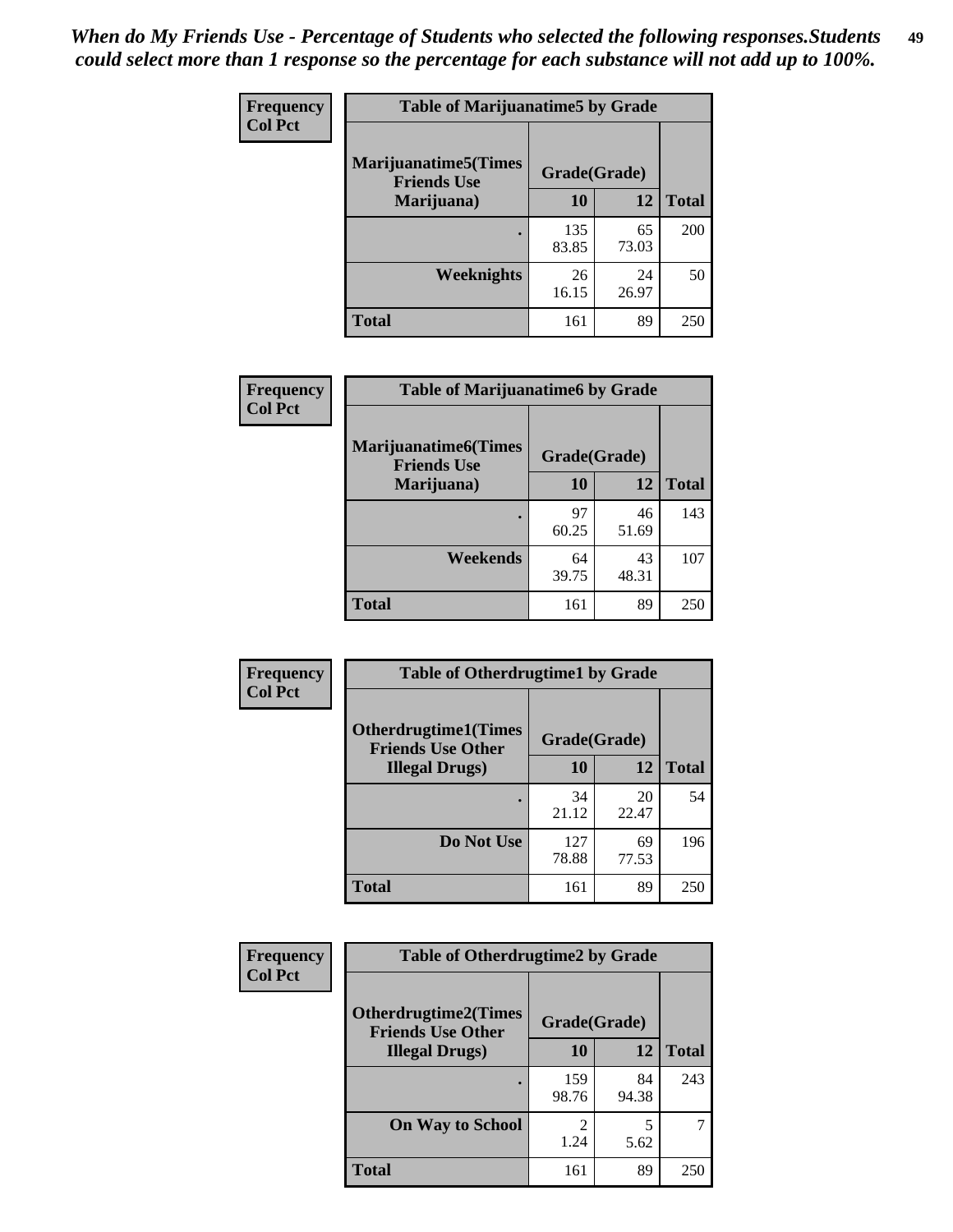| <b>Frequency</b> | <b>Table of Otherdrugtime3 by Grade</b>          |              |             |              |  |  |
|------------------|--------------------------------------------------|--------------|-------------|--------------|--|--|
| <b>Col Pct</b>   | Otherdrugtime3(Times<br><b>Friends Use Other</b> | Grade(Grade) |             |              |  |  |
|                  | <b>Illegal Drugs</b> )                           | 10           | 12          | <b>Total</b> |  |  |
|                  |                                                  | 157<br>97.52 | 80<br>89.89 | 237          |  |  |
|                  | <b>During School</b>                             | 4<br>2.48    | 9<br>10.11  | 13           |  |  |
|                  | Total                                            | 161          | 89          | 250          |  |  |

| Frequency      | <b>Table of Otherdrugtime4 by Grade</b>                         |              |             |              |  |  |
|----------------|-----------------------------------------------------------------|--------------|-------------|--------------|--|--|
| <b>Col Pct</b> | <b>Otherdrugtime4(Times</b><br><b>Friends Use Other Illegal</b> | Grade(Grade) |             |              |  |  |
|                | Drugs)                                                          | 10           | 12          | <b>Total</b> |  |  |
|                | ٠                                                               | 158<br>98.14 | 83<br>93.26 | 241          |  |  |
|                | <b>On Way Home From School</b>                                  | 3<br>1.86    | 6<br>6.74   | Q            |  |  |
|                | <b>Total</b>                                                    | 161          | 89          | 250          |  |  |

| <b>Frequency</b> | <b>Table of Otherdrugtime5 by Grade</b>                  |              |             |              |  |  |
|------------------|----------------------------------------------------------|--------------|-------------|--------------|--|--|
| <b>Col Pct</b>   | <b>Otherdrugtime5</b> (Times<br><b>Friends Use Other</b> | Grade(Grade) |             |              |  |  |
|                  | <b>Illegal Drugs</b> )                                   | 10           | 12          | <b>Total</b> |  |  |
|                  |                                                          | 145<br>90.06 | 80<br>89.89 | 225          |  |  |
|                  | Weeknights                                               | 16<br>9.94   | Q<br>10.11  | 25           |  |  |
|                  | Total                                                    | 161          | 89          | 250          |  |  |

| <b>Frequency</b> | <b>Table of Otherdrugtime6 by Grade</b>                                 |              |             |              |  |  |
|------------------|-------------------------------------------------------------------------|--------------|-------------|--------------|--|--|
| <b>Col Pct</b>   | <b>Otherdrugtime6(Times</b><br>Grade(Grade)<br><b>Friends Use Other</b> |              |             |              |  |  |
|                  | <b>Illegal Drugs</b> )                                                  | 10           | 12          | <b>Total</b> |  |  |
|                  |                                                                         | 125<br>77.64 | 70<br>78.65 | 195          |  |  |
|                  | Weekends                                                                | 36<br>22.36  | 19<br>21.35 | 55           |  |  |
|                  | Total                                                                   | 161          | 89          | 250          |  |  |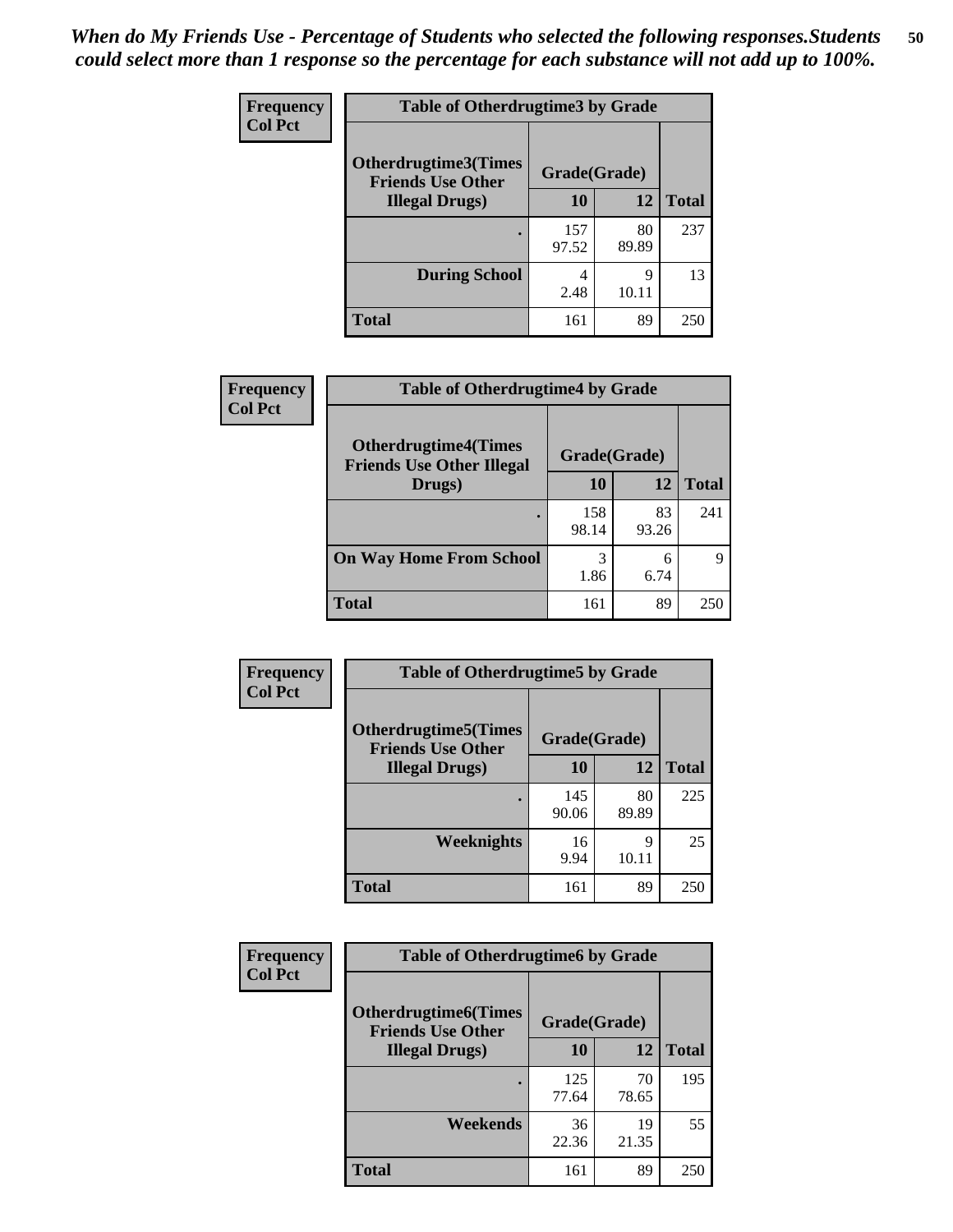| Frequency      | <b>Table of Educationalcohol by Grade</b>                                                                  |              |             |              |  |  |
|----------------|------------------------------------------------------------------------------------------------------------|--------------|-------------|--------------|--|--|
| <b>Col Pct</b> | Educationalcohol(I<br>have been taught<br>about alcohol,<br>tobacco,<br>and other drugs<br>within the last | Grade(Grade) |             |              |  |  |
|                | year at school)                                                                                            | 10           | 12          | <b>Total</b> |  |  |
|                | Yes                                                                                                        | 147<br>91.30 | 39<br>43.82 | 186          |  |  |
|                | N <sub>0</sub>                                                                                             | 14<br>8.70   | 50<br>56.18 | 64           |  |  |
|                | <b>Total</b>                                                                                               | 161          | 89          | 250          |  |  |

| Frequency      | <b>Table of Eversmoked by Grade</b> |              |             |              |  |  |  |
|----------------|-------------------------------------|--------------|-------------|--------------|--|--|--|
| <b>Col Pct</b> | Eversmoked(I<br>have smoked         | Grade(Grade) |             |              |  |  |  |
|                | a cigarette)                        | 10           | 12          | <b>Total</b> |  |  |  |
|                | Yes                                 | 62<br>38.51  | 46<br>51.69 | 108          |  |  |  |
|                | N <sub>0</sub>                      | 99<br>61.49  | 43<br>48.31 | 142          |  |  |  |
|                | <b>Total</b>                        | 161          | 89          | 250          |  |  |  |

| Frequency      | <b>Table of Drovedrinking by Grade</b>                                                                              |              |                    |     |  |  |
|----------------|---------------------------------------------------------------------------------------------------------------------|--------------|--------------------|-----|--|--|
| <b>Col Pct</b> | Drovedrinking(In<br>the past 30 days I<br>have driven a car<br>or other vehicle<br>while I was<br>drinking alcohol) | 10           | Grade(Grade)<br>12 |     |  |  |
|                | <b>Yes</b>                                                                                                          | 6<br>3.73    | 8<br>8.99          | 14  |  |  |
|                | N <sub>0</sub>                                                                                                      | 155<br>96.27 | 81<br>91.01        | 236 |  |  |
|                | <b>Total</b>                                                                                                        | 161          | 89                 | 250 |  |  |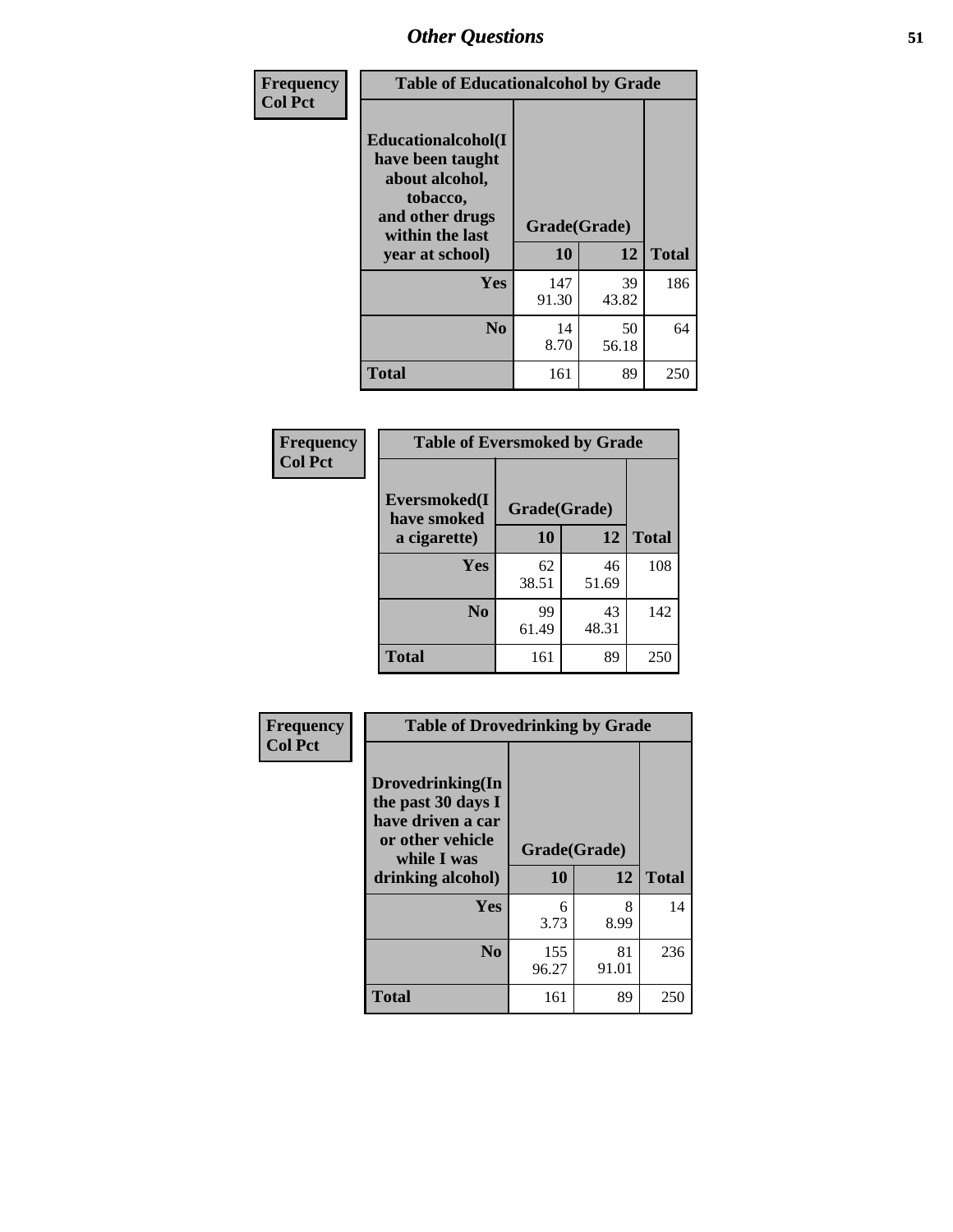| Frequency      | <b>Table of Rodedrinking by Grade</b>                                                                      |              |             |              |  |  |  |
|----------------|------------------------------------------------------------------------------------------------------------|--------------|-------------|--------------|--|--|--|
| <b>Col Pct</b> | Rodedrinking(In<br>the past 30 days<br>I have ridden in<br>a car with a<br>driver who had<br>been drinking | Grade(Grade) |             |              |  |  |  |
|                | alcohol)                                                                                                   | 10           | 12          | <b>Total</b> |  |  |  |
|                | <b>Yes</b>                                                                                                 | 22<br>13.66  | 21<br>23.60 | 43           |  |  |  |
|                | N <sub>0</sub>                                                                                             | 139<br>86.34 | 68<br>76.40 | 207          |  |  |  |
|                | <b>Total</b>                                                                                               | 161          | 89          | 250          |  |  |  |

#### **Frequency Col Pct**

| <b>Table of Drugsschool by Grade</b>                                                                                      |              |             |              |  |  |  |
|---------------------------------------------------------------------------------------------------------------------------|--------------|-------------|--------------|--|--|--|
| <b>Drugsschool</b> (During<br>the past 12 months,<br>I have been offered,<br>sold,<br>or given illegal<br>drugs on school | Grade(Grade) |             |              |  |  |  |
| property)                                                                                                                 | 10           | 12          | <b>Total</b> |  |  |  |
| Yes                                                                                                                       | 23<br>14.29  | 18<br>20.22 | 41           |  |  |  |
| N <sub>0</sub>                                                                                                            | 138<br>85.71 | 71<br>79.78 | 209          |  |  |  |
| <b>Total</b>                                                                                                              | 161          | 89          | 250          |  |  |  |

| Frequency      | <b>Table of Helpbullied by Grade</b>                                   |                          |             |              |  |  |  |
|----------------|------------------------------------------------------------------------|--------------------------|-------------|--------------|--|--|--|
| <b>Col Pct</b> | $Helpb$ ullied $(I$<br>would help<br>someone who was<br>being bullied) | Grade(Grade)<br>10<br>12 |             | <b>Total</b> |  |  |  |
|                |                                                                        |                          |             |              |  |  |  |
|                | <b>Strongly Agree</b>                                                  | 67<br>41.61              | 42<br>47.19 | 109          |  |  |  |
|                | <b>Somewhat Agree</b>                                                  | 66<br>40.99              | 40<br>44.94 | 106          |  |  |  |
|                | <b>Somewhat Disagree</b>                                               | 21<br>13.04              | 5<br>5.62   | 26           |  |  |  |
|                | <b>Strongly Disagree</b>                                               | 4.35                     | 2<br>2.25   | 9            |  |  |  |
|                | <b>Total</b>                                                           | 161                      | 89          | 250          |  |  |  |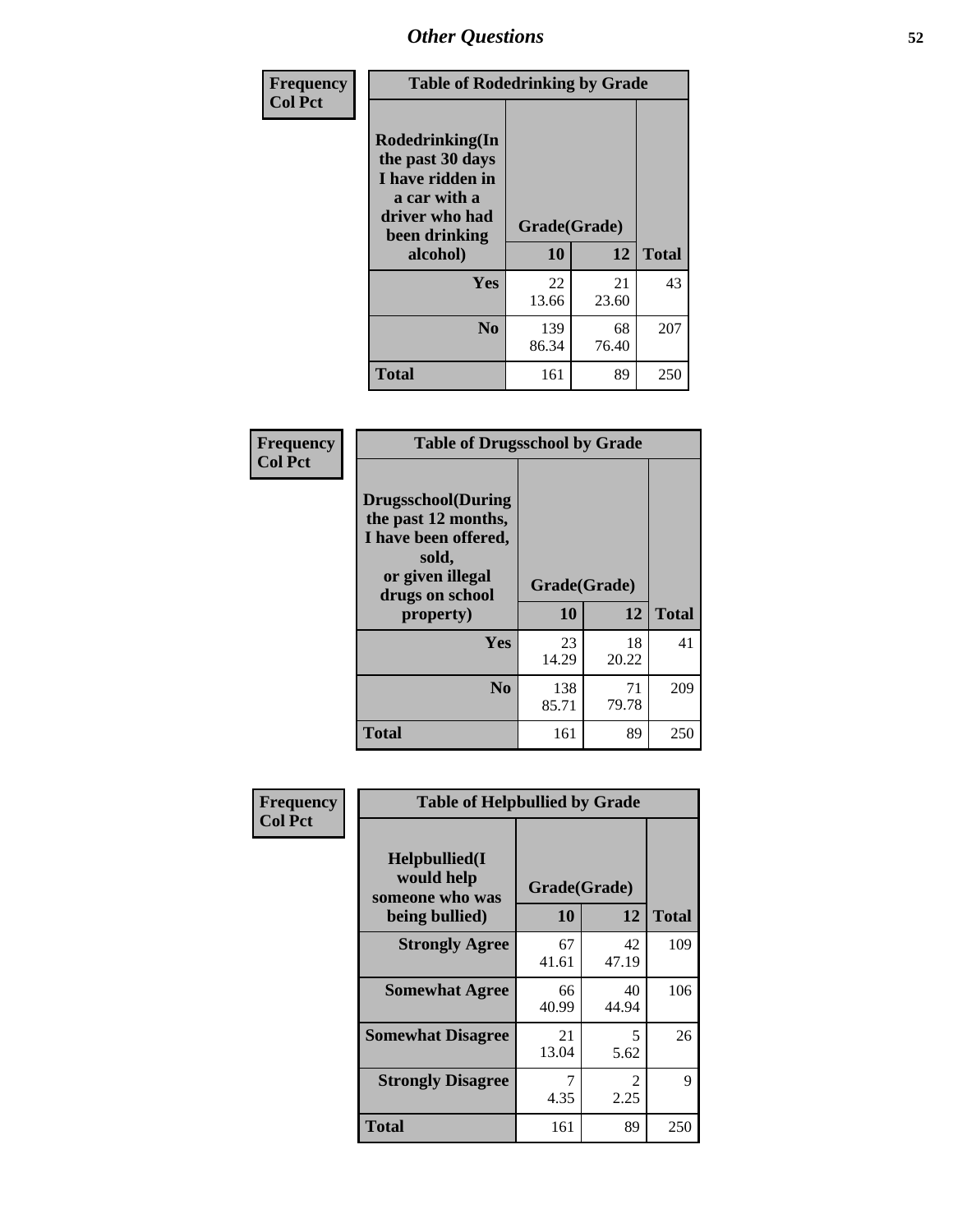| <b>Frequency</b><br><b>Row Pct</b> |              | <b>Table of Grade by Bingedrinking</b><br>Bingedrinking(I have drunk five or more<br>drinks of alcohol at one sitting during the<br>last 30 days) |                     |                              |                              |                                                                            |                               |                   |              |
|------------------------------------|--------------|---------------------------------------------------------------------------------------------------------------------------------------------------|---------------------|------------------------------|------------------------------|----------------------------------------------------------------------------|-------------------------------|-------------------|--------------|
|                                    | Grade(Grade) | $\boldsymbol{0}$<br>  Days                                                                                                                        | $1$ or<br>2<br>days | 3 <sub>to</sub><br>5<br>days | 6 <sup>to</sup><br>9<br>days | <b>10</b><br>$\mathbf{t}$ <sup><math>\mathbf{0}</math></sup><br>19<br>days | <b>20</b><br>to<br>29<br>days | All<br>30<br>days | <b>Total</b> |
|                                    | 10           | 148<br>91.93                                                                                                                                      | 3<br>1.86           | 5<br>3.11                    | $\Omega$<br>0.00             | $\overline{2}$<br>1.24                                                     | $\overline{c}$<br>1.24        | 0.62              | 161          |
|                                    | 12           | 66<br>74.16                                                                                                                                       | 5<br>5.62           | 7<br>7.87                    | $\mathfrak{D}$<br>2.25       | 5<br>5.62                                                                  | 1.12                          | 3<br>3.37         | 89           |
|                                    | <b>Total</b> | 214                                                                                                                                               | 8                   | 12                           | $\overline{2}$               | 7                                                                          | 3                             | $\overline{4}$    | 250          |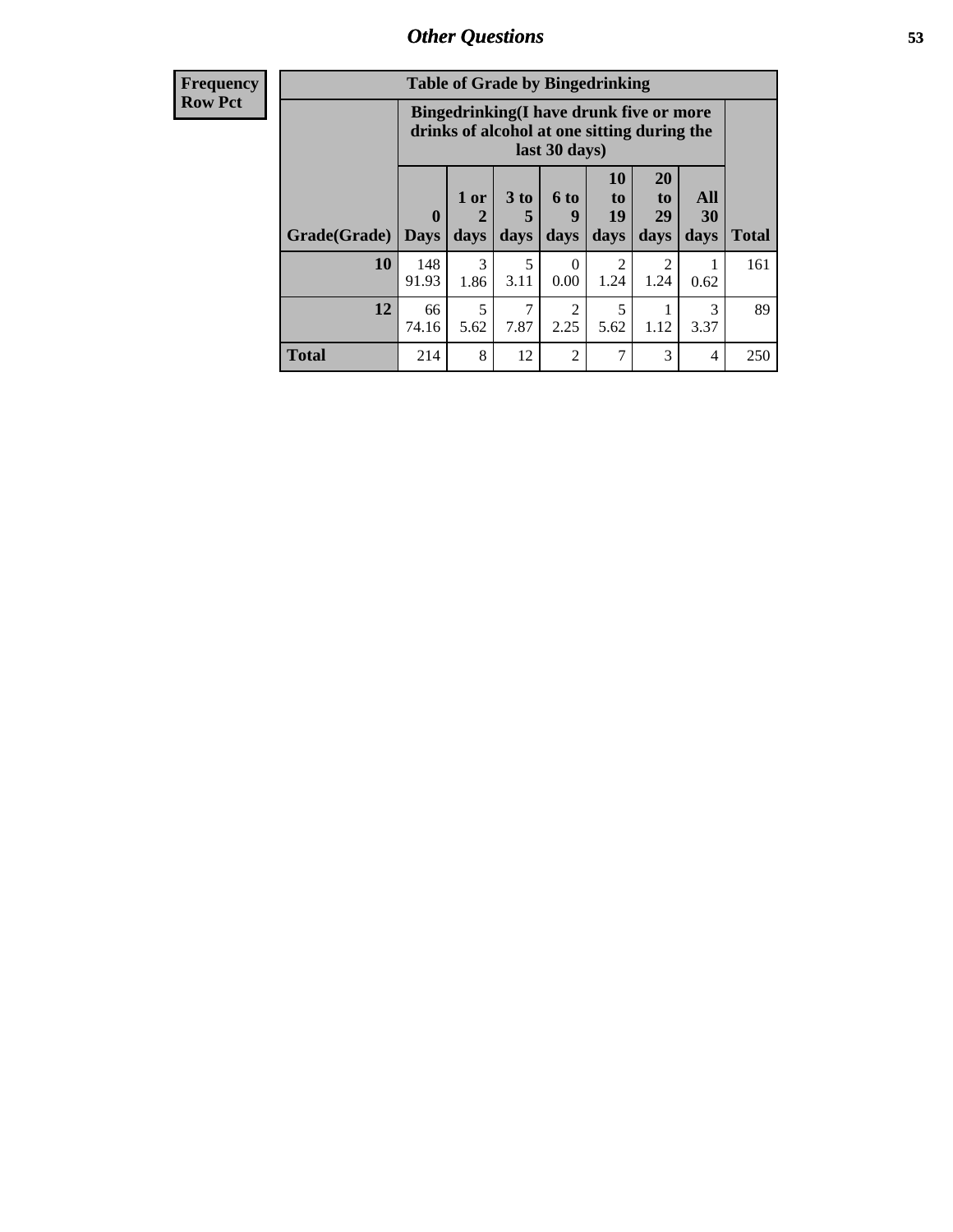### *Nutrition* **54**

| <b>Frequency</b> |
|------------------|
| Row Pct          |

| <b>Table of Grade by Dairy</b> |                          |                                                                 |                                    |                                    |              |  |
|--------------------------------|--------------------------|-----------------------------------------------------------------|------------------------------------|------------------------------------|--------------|--|
|                                |                          | Dairy (I eat at least 3 servings of dairy<br>products each day) |                                    |                                    |              |  |
| Grade(Grade)                   | <b>Strongly</b><br>Agree | Somewhat  <br>Agree                                             | <b>Somewhat</b><br><b>Disagree</b> | <b>Strongly</b><br><b>Disagree</b> | <b>Total</b> |  |
| 10                             | 32<br>19.88              | 74<br>45.96                                                     | 38<br>23.60                        | 17<br>10.56                        | 161          |  |
| 12                             | 17<br>19.10              | 32<br>35.96                                                     | 21<br>23.60                        | 19<br>21.35                        | 89           |  |
| <b>Total</b>                   | 49                       | 106                                                             | 59                                 | 36                                 | 250          |  |

| <b>Frequency</b> |
|------------------|
| <b>Row Pct</b>   |

| y | <b>Table of Grade by Fruitveg</b>                                        |                          |             |                                        |                                    |              |
|---|--------------------------------------------------------------------------|--------------------------|-------------|----------------------------------------|------------------------------------|--------------|
|   | Fruitveg(I eat at least 5 servings of fruits<br>and vegetables each day) |                          |             |                                        |                                    |              |
|   | Grade(Grade)                                                             | <b>Strongly</b><br>Agree | Agree       | Somewhat   Somewhat<br><b>Disagree</b> | <b>Strongly</b><br><b>Disagree</b> | <b>Total</b> |
|   | 10                                                                       | 15<br>9.32               | 55<br>34.16 | 58<br>36.02                            | 33<br>20.50                        | 161          |
|   | 12                                                                       | 10<br>11.24              | 26<br>29.21 | 31<br>34.83                            | 22<br>24.72                        | 89           |
|   | <b>Total</b>                                                             | 25                       | 81          | 89                                     | 55                                 | 250          |

| Frequency      | <b>Table of Grade by Cafeteriahealthy</b> |                                                                       |             |                                   |                                    |              |
|----------------|-------------------------------------------|-----------------------------------------------------------------------|-------------|-----------------------------------|------------------------------------|--------------|
| <b>Row Pct</b> |                                           | Cafeteriahealthy (School meals in my<br>school cafeteria are healthy) |             |                                   |                                    |              |
|                | Grade(Grade)                              | <b>Strongly</b><br>Agree                                              | Agree       | Somewhat   Somewhat  <br>Disagree | <b>Strongly</b><br><b>Disagree</b> | <b>Total</b> |
|                | 10                                        | 14<br>8.70                                                            | 81<br>50.31 | 41<br>25.47                       | 25<br>15.53                        | 161          |
|                | 12                                        | 10<br>11.24                                                           | 33<br>37.08 | 19<br>21.35                       | 27<br>30.34                        | 89           |
|                | <b>Total</b>                              | 24                                                                    | 114         | 60                                | 52                                 | 250          |

| <b>Frequency</b> |
|------------------|
| <b>Row Pct</b>   |

| <b>Table of Grade by Cafeterianutrition</b> |                                                                                           |             |                                   |                                    |              |  |
|---------------------------------------------|-------------------------------------------------------------------------------------------|-------------|-----------------------------------|------------------------------------|--------------|--|
|                                             | <b>Cafeterianutrition</b> (Facts about nutrition<br>are available in my school cafeteria) |             |                                   |                                    |              |  |
| Grade(Grade)                                | <b>Strongly</b><br>Agree                                                                  | Agree       | Somewhat   Somewhat  <br>Disagree | <b>Strongly</b><br><b>Disagree</b> | <b>Total</b> |  |
| 10                                          | 29<br>18.01                                                                               | 68<br>42.24 | 40<br>24.84                       | 24<br>14.91                        | 161          |  |
| 12                                          | 20<br>22.47                                                                               | 38<br>42.70 | 19<br>21.35                       | 12<br>13.48                        | 89           |  |
| <b>Total</b>                                | 49                                                                                        | 106         | 59                                | 36                                 | 250          |  |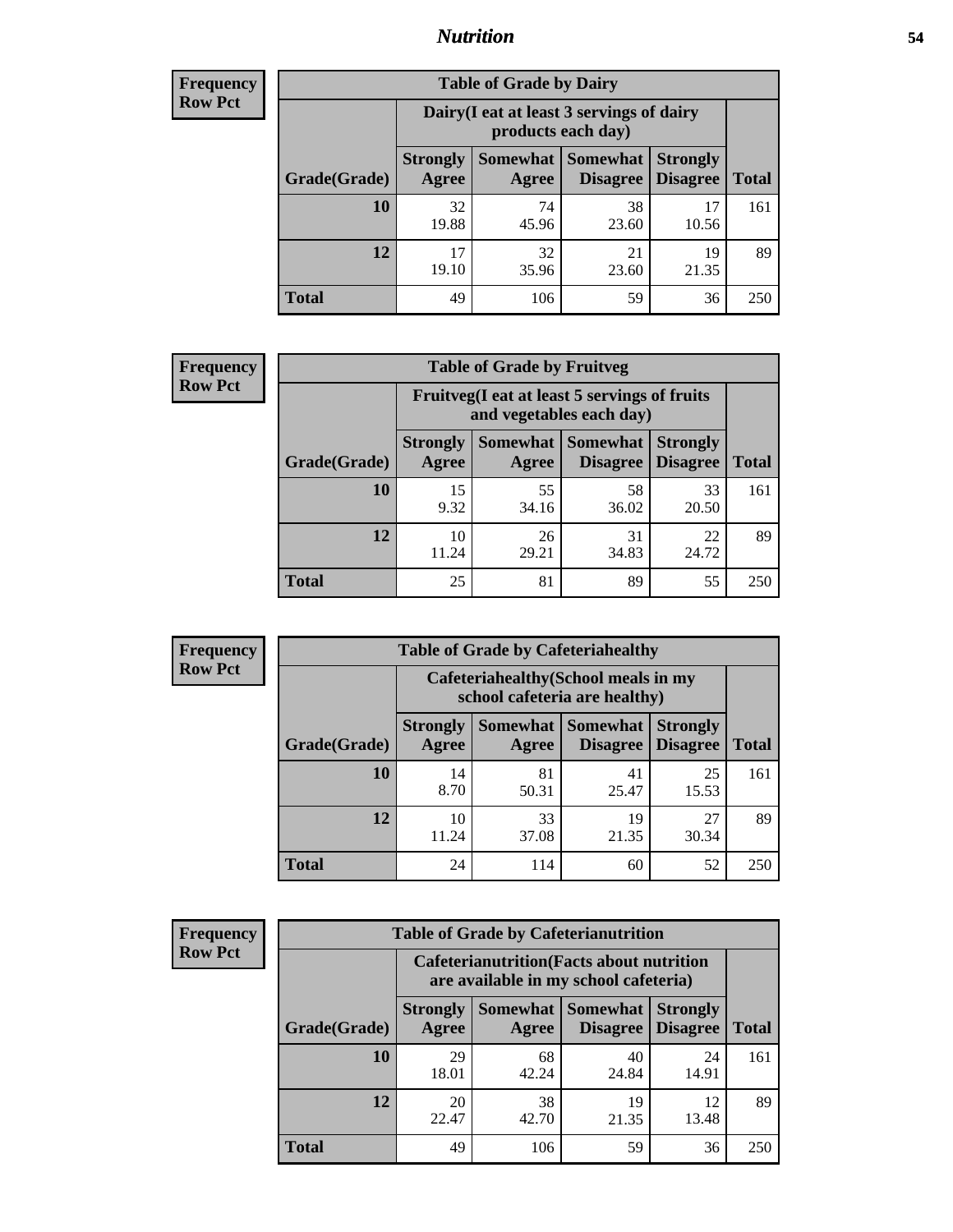## *Nutrition* **55**

| Frequency |
|-----------|
| Row Pct   |

| <b>Table of Grade by Schoollunch</b> |                          |                                                                 |                                 |                                    |              |  |
|--------------------------------------|--------------------------|-----------------------------------------------------------------|---------------------------------|------------------------------------|--------------|--|
|                                      |                          | Schoollunch(I eat school lunch three or<br>more times per week) |                                 |                                    |              |  |
| Grade(Grade)                         | <b>Strongly</b><br>Agree | Agree                                                           | Somewhat   Somewhat<br>Disagree | <b>Strongly</b><br><b>Disagree</b> | <b>Total</b> |  |
| 10                                   | 74<br>45.96              | 45<br>27.95                                                     | 14<br>8.70                      | 28<br>17.39                        | 161          |  |
| 12                                   | 37<br>41.57              | 17<br>19.10                                                     | 4<br>4.49                       | 31<br>34.83                        | 89           |  |
| <b>Total</b>                         | 111                      | 62                                                              | 18                              | 59                                 | 250          |  |

| <b>Frequency</b> |  |
|------------------|--|
| <b>Row Pct</b>   |  |

| <b>Table of Grade by Foodchoices</b>                                |                          |             |                                        |                                    |              |
|---------------------------------------------------------------------|--------------------------|-------------|----------------------------------------|------------------------------------|--------------|
| Foodchoices (I make healthy food choices in<br>my school cafeteria) |                          |             |                                        |                                    |              |
| Grade(Grade)                                                        | <b>Strongly</b><br>Agree | Agree       | <b>Somewhat   Somewhat</b><br>Disagree | <b>Strongly</b><br><b>Disagree</b> | <b>Total</b> |
| 10                                                                  | 31<br>19.25              | 60<br>37.27 | 43<br>26.71                            | 27<br>16.77                        | 161          |
| 12                                                                  | 12<br>13.48              | 36<br>40.45 | 18<br>20.22                            | 23<br>25.84                        | 89           |
| <b>Total</b>                                                        | 43                       | 96          | 61                                     | 50                                 | 250          |

| Frequency      | <b>Table of Grade by Wholewheat</b> |                          |             |                                                                                                             |                                    |              |  |
|----------------|-------------------------------------|--------------------------|-------------|-------------------------------------------------------------------------------------------------------------|------------------------------------|--------------|--|
| <b>Row Pct</b> |                                     |                          |             | Wholewheat (There are whole wheat and<br>multigrain breads and cereals available in<br>my school cafeteria) |                                    |              |  |
|                | Grade(Grade)                        | <b>Strongly</b><br>Agree | Agree       | Somewhat Somewhat<br><b>Disagree</b>                                                                        | <b>Strongly</b><br><b>Disagree</b> | <b>Total</b> |  |
|                | 10                                  | 60<br>37.27              | 68<br>42.24 | 23<br>14.29                                                                                                 | 10<br>6.21                         | 161          |  |
|                | 12                                  | 28<br>31.46              | 43<br>48.31 | 10<br>11.24                                                                                                 | 8<br>8.99                          | 89           |  |
|                | <b>Total</b>                        | 88                       | 111         | 33                                                                                                          | 18                                 | 250          |  |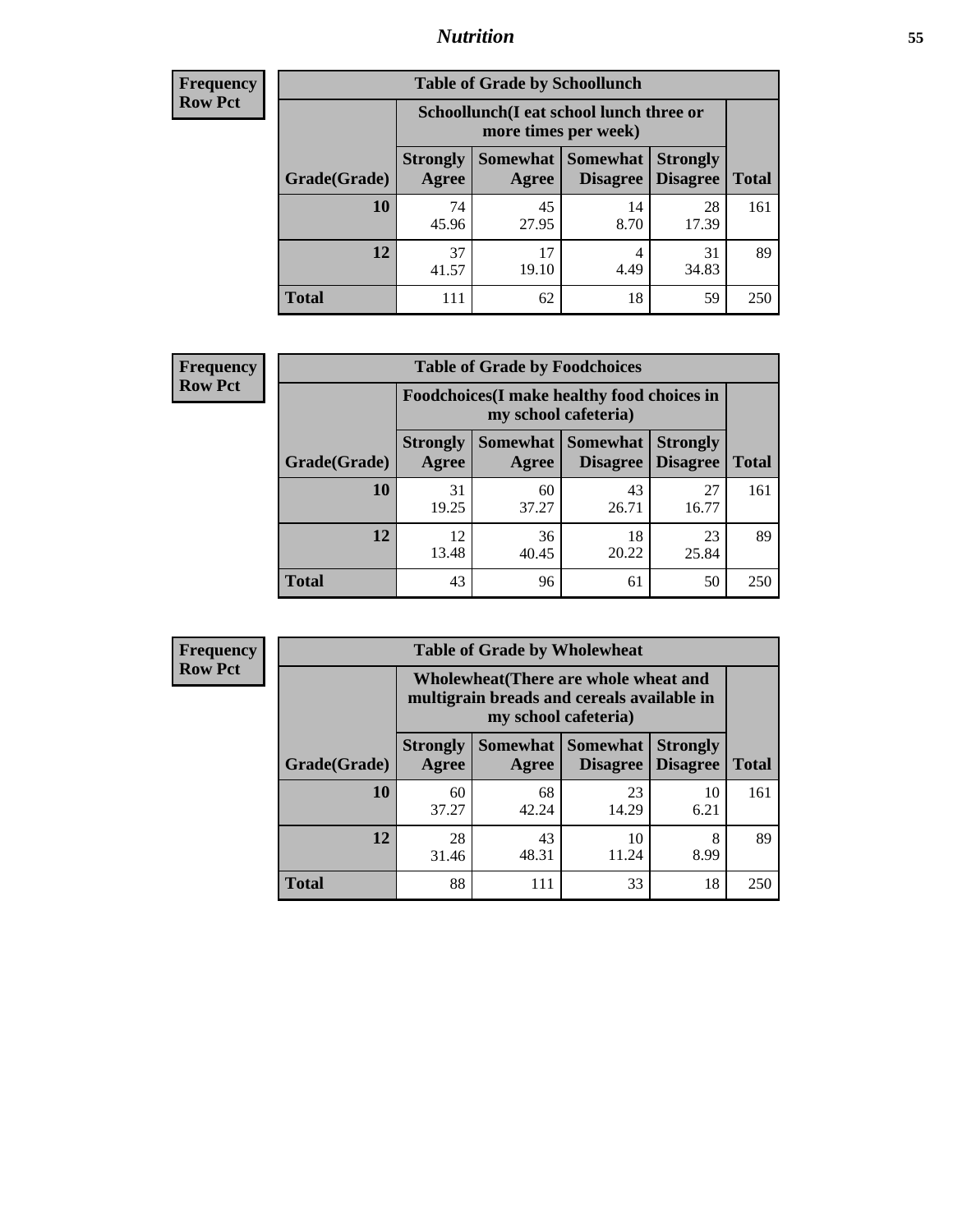### *Nutrition* **56**

**Frequency Row Pct**

| <b>Table of Grade by Healthyvending</b> |                                                                                                                                               |             |                                        |                                    |              |  |
|-----------------------------------------|-----------------------------------------------------------------------------------------------------------------------------------------------|-------------|----------------------------------------|------------------------------------|--------------|--|
|                                         | Healthyvending (If only healthy snacks and<br>beverages were available in the vending<br>machines during the school day,<br>I would buy them) |             |                                        |                                    |              |  |
| Grade(Grade)                            | <b>Strongly</b><br>Agree                                                                                                                      | Agree       | Somewhat   Somewhat<br><b>Disagree</b> | <b>Strongly</b><br><b>Disagree</b> | <b>Total</b> |  |
| 10                                      | 39<br>24.22                                                                                                                                   | 57<br>35.40 | 30<br>18.63                            | 35<br>21.74                        | 161          |  |
| 12                                      | 18<br>20.22                                                                                                                                   | 29<br>32.58 | 14<br>15.73                            | 28<br>31.46                        | 89           |  |
| <b>Total</b>                            | 57                                                                                                                                            | 86          | 44                                     | 63                                 | 250          |  |

**Frequency Row Pct**

| <b>Table of Grade by Schoolbreakfast</b> |                                                                                                                                         |             |                                        |                                    |              |  |  |
|------------------------------------------|-----------------------------------------------------------------------------------------------------------------------------------------|-------------|----------------------------------------|------------------------------------|--------------|--|--|
|                                          | Schoolbreakfast (If breakfast were<br>available at school,<br>but outside the cafeteria,<br>I would eat breakfast at school more often) |             |                                        |                                    |              |  |  |
| Grade(Grade)                             | <b>Strongly</b><br>Agree                                                                                                                | Agree       | Somewhat   Somewhat<br><b>Disagree</b> | <b>Strongly</b><br><b>Disagree</b> | <b>Total</b> |  |  |
| <b>10</b>                                | 46<br>28.57                                                                                                                             | 53<br>32.92 | 30<br>18.63                            | 32<br>19.88                        | 161          |  |  |
| 12                                       | 33<br>37.08                                                                                                                             | 25<br>28.09 | 15<br>16.85                            | 16<br>17.98                        | 89           |  |  |
| <b>Total</b>                             | 79                                                                                                                                      | 78          | 45                                     | 48                                 | 250          |  |  |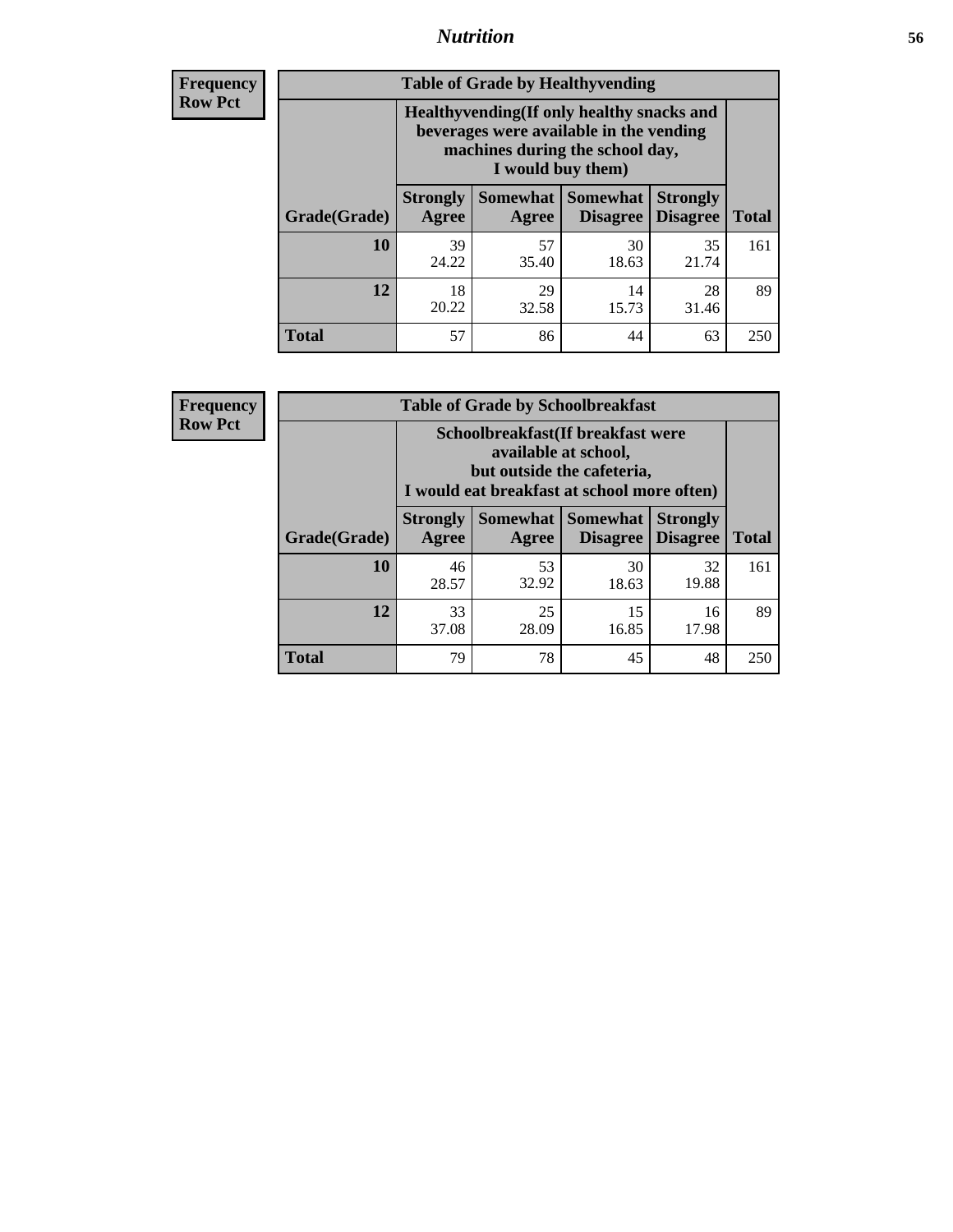| Frequency<br><b>Col Pct</b> | <b>Table of Educationaids by Grade</b>                                                                    |                    |             |              |
|-----------------------------|-----------------------------------------------------------------------------------------------------------|--------------------|-------------|--------------|
|                             | <b>Educationaids</b> (I<br>have been<br>taught about<br><b>HIV/AIDS</b> at<br>school in the<br>past year) | Grade(Grade)<br>10 | 12          | <b>Total</b> |
|                             | <b>Yes</b>                                                                                                | 148<br>91.93       | 44<br>49.44 | 192          |
|                             | N <sub>0</sub>                                                                                            | 13<br>8.07         | 45<br>50.56 | 58           |
|                             | <b>Total</b>                                                                                              | 161                | 89          | 250          |

| Frequency<br><b>Col Pct</b> | <b>Table of Educationcharacter by Grade</b> |              |             |              |
|-----------------------------|---------------------------------------------|--------------|-------------|--------------|
|                             | Educationcharacter(I<br>have been taught    |              |             |              |
|                             | about character<br>education in the past    | Grade(Grade) |             |              |
|                             | year at school)                             | <b>10</b>    | 12          | <b>Total</b> |
|                             | Yes                                         | 120<br>74.53 | 49<br>55.06 | 169          |
|                             | N <sub>0</sub>                              | 41<br>25.47  | 40<br>44.94 | 81           |
|                             | <b>Total</b>                                | 161          | 89          | 250          |

| Frequency      | <b>Table of Gradcoach1 by Grade</b> |              |             |              |
|----------------|-------------------------------------|--------------|-------------|--------------|
| <b>Col Pct</b> | Gradcoach1(I<br>know who my         | Grade(Grade) |             |              |
|                | <b>Graduation</b><br>Coach is)      | 10           | 12          | <b>Total</b> |
|                | Yes                                 | 48<br>29.81  | 31<br>34.83 | 79           |
|                | N <sub>0</sub>                      | 113<br>70.19 | 58<br>65.17 | 171          |
|                | <b>Total</b>                        | 161          | 89          | 250          |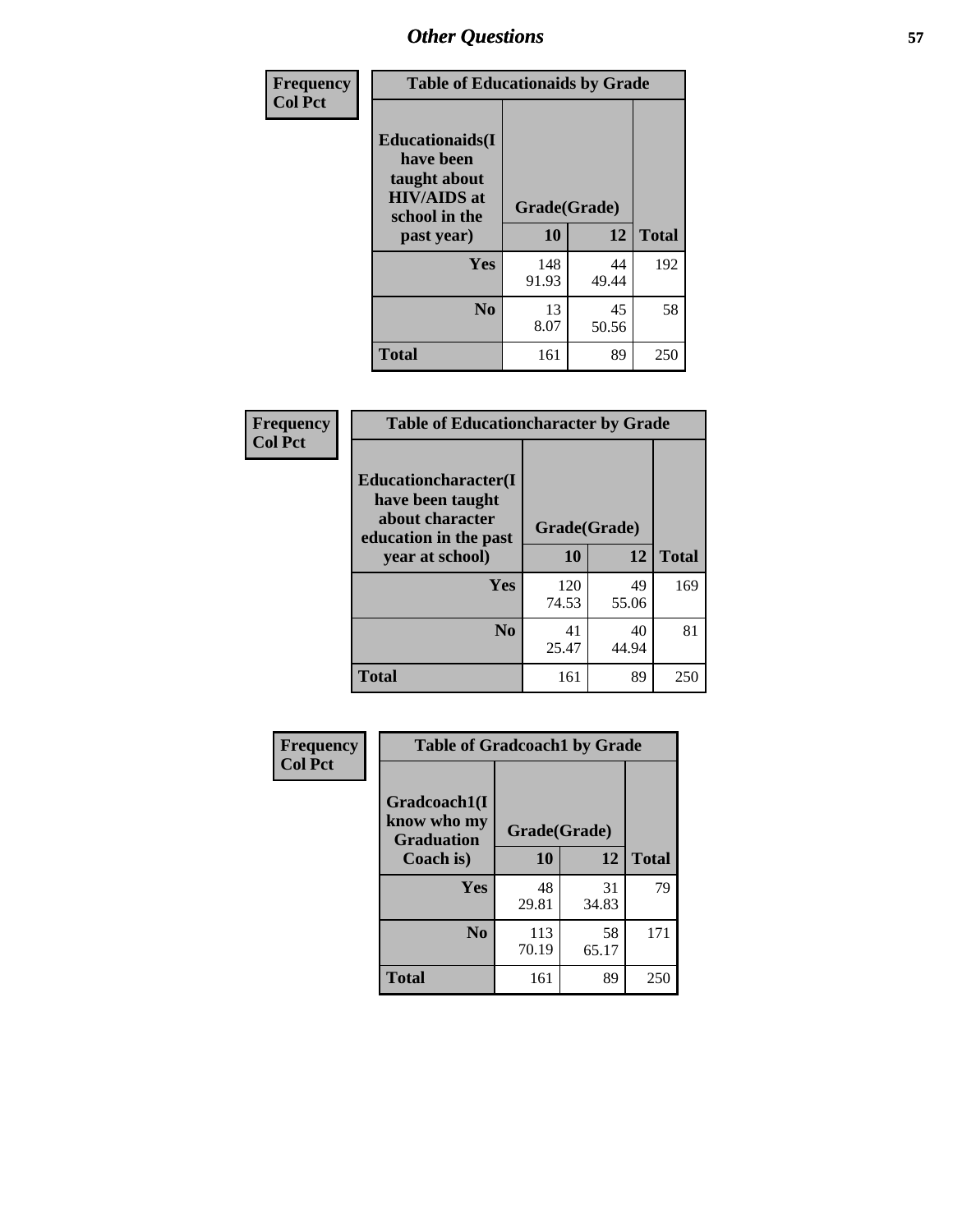| Frequency      | <b>Table of Gradcoach2 by Grade</b> |              |             |              |
|----------------|-------------------------------------|--------------|-------------|--------------|
| <b>Col Pct</b> |                                     |              |             |              |
|                | Gradcoach2(I<br>have                |              |             |              |
|                | contacted my<br><b>Graduation</b>   | Grade(Grade) |             |              |
|                | Coach)                              | 10           | 12          | <b>Total</b> |
|                | Yes                                 | 23<br>14.29  | 12<br>13.48 | 35           |
|                | N <sub>0</sub>                      | 138<br>85.71 | 77<br>86.52 | 215          |
|                | <b>Total</b>                        | 161          | 89          | 250          |

| <b>Frequency</b><br><b>Col Pct</b> | <b>Table of Gradcoach3 by Grade</b>                                         |              |             |              |
|------------------------------------|-----------------------------------------------------------------------------|--------------|-------------|--------------|
|                                    | Gradcoach3(I<br>have received<br>assistance<br>from my<br><b>Graduation</b> | Grade(Grade) |             |              |
|                                    | Coach)                                                                      | 10           | 12          | <b>Total</b> |
|                                    | Yes                                                                         | 14<br>8.70   | 11<br>12.36 | 25           |
|                                    | N <sub>0</sub>                                                              | 34<br>21.12  | 25<br>28.09 | 59           |
|                                    | Don't know                                                                  | 113<br>70.19 | 53<br>59.55 | 166          |
|                                    | <b>Total</b>                                                                | 161          | 89          | 250          |

| Frequency      | <b>Table of Selfharm by Grade</b>                                                                                                                                                      |                    |             |              |
|----------------|----------------------------------------------------------------------------------------------------------------------------------------------------------------------------------------|--------------------|-------------|--------------|
| <b>Col Pct</b> | <b>Selfharm</b> (During<br>the past 12<br>months,<br>I harmed myself<br>on purpose<br><b>Suicideconsider</b><br>During the past<br>12 months,<br>I seriously<br>considered<br>suicide) | Grade(Grade)<br>10 | 12          | <b>Total</b> |
|                | Yes                                                                                                                                                                                    | 21<br>13.04        | 4<br>4.49   | 25           |
|                | N <sub>0</sub>                                                                                                                                                                         | 140<br>86.96       | 85<br>95.51 | 225          |
|                | <b>Total</b>                                                                                                                                                                           | 161                | 89          | 250          |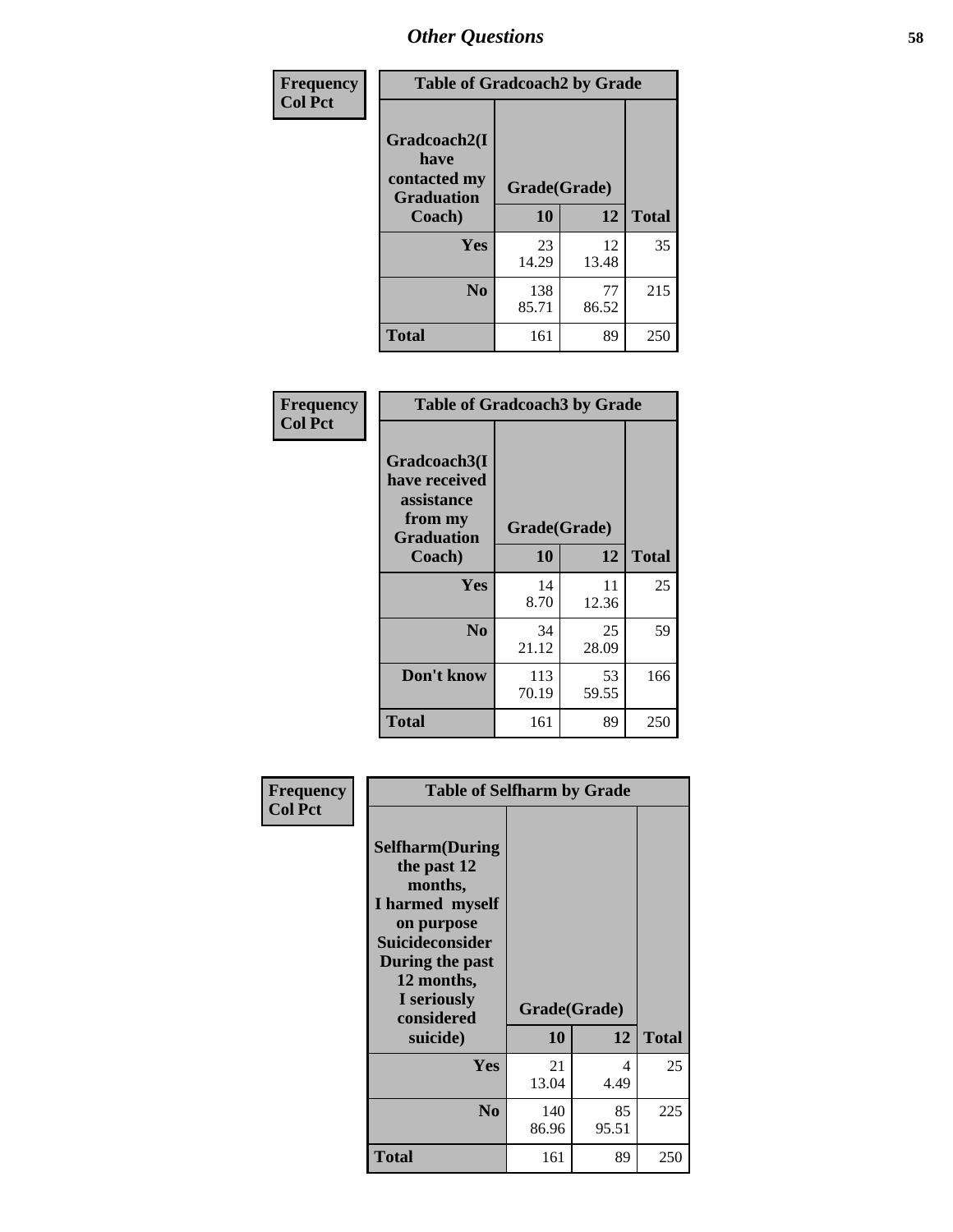| <b>Frequency</b> | <b>Table of Suicideconsider by Grade</b> |              |             |              |
|------------------|------------------------------------------|--------------|-------------|--------------|
| <b>Col Pct</b>   |                                          | Grade(Grade) |             |              |
|                  | Suicideconsider                          | <b>10</b>    | 12          | <b>Total</b> |
|                  | Yes                                      | 14<br>8.70   | 6<br>6.74   | 20           |
|                  | N <sub>0</sub>                           | 147<br>91.30 | 83<br>93.26 | 230          |
|                  | <b>Total</b>                             | 161          | 89          | 250          |

| Frequency<br><b>Col Pct</b> | <b>Table of Suicideattempt by Grade</b>              |              |             |              |
|-----------------------------|------------------------------------------------------|--------------|-------------|--------------|
|                             | Suicideattempt(I<br>have attempted<br>suicide in the | Grade(Grade) |             |              |
|                             | last year)                                           | 10           | 12          | <b>Total</b> |
|                             | Yes                                                  | 9<br>5.59    | 4<br>4.49   | 13           |
|                             | N <sub>0</sub>                                       | 152<br>94.41 | 85<br>95.51 | 237          |
|                             | <b>Total</b>                                         | 161          | 89          | 250          |

| Frequency      | <b>Table of Instantmessaged by Grade</b>               |              |             |              |
|----------------|--------------------------------------------------------|--------------|-------------|--------------|
| <b>Col Pct</b> | Instantmessaged(I<br>have instant<br>messaged people I | Grade(Grade) |             |              |
|                | do not even know)                                      | 10           | 12          | <b>Total</b> |
|                | Yes                                                    | 67<br>41.61  | 41<br>46.07 | 108          |
|                | N <sub>0</sub>                                         | 94<br>58.39  | 48<br>53.93 | 142          |
|                | <b>Total</b>                                           | 161          | 89          | 250          |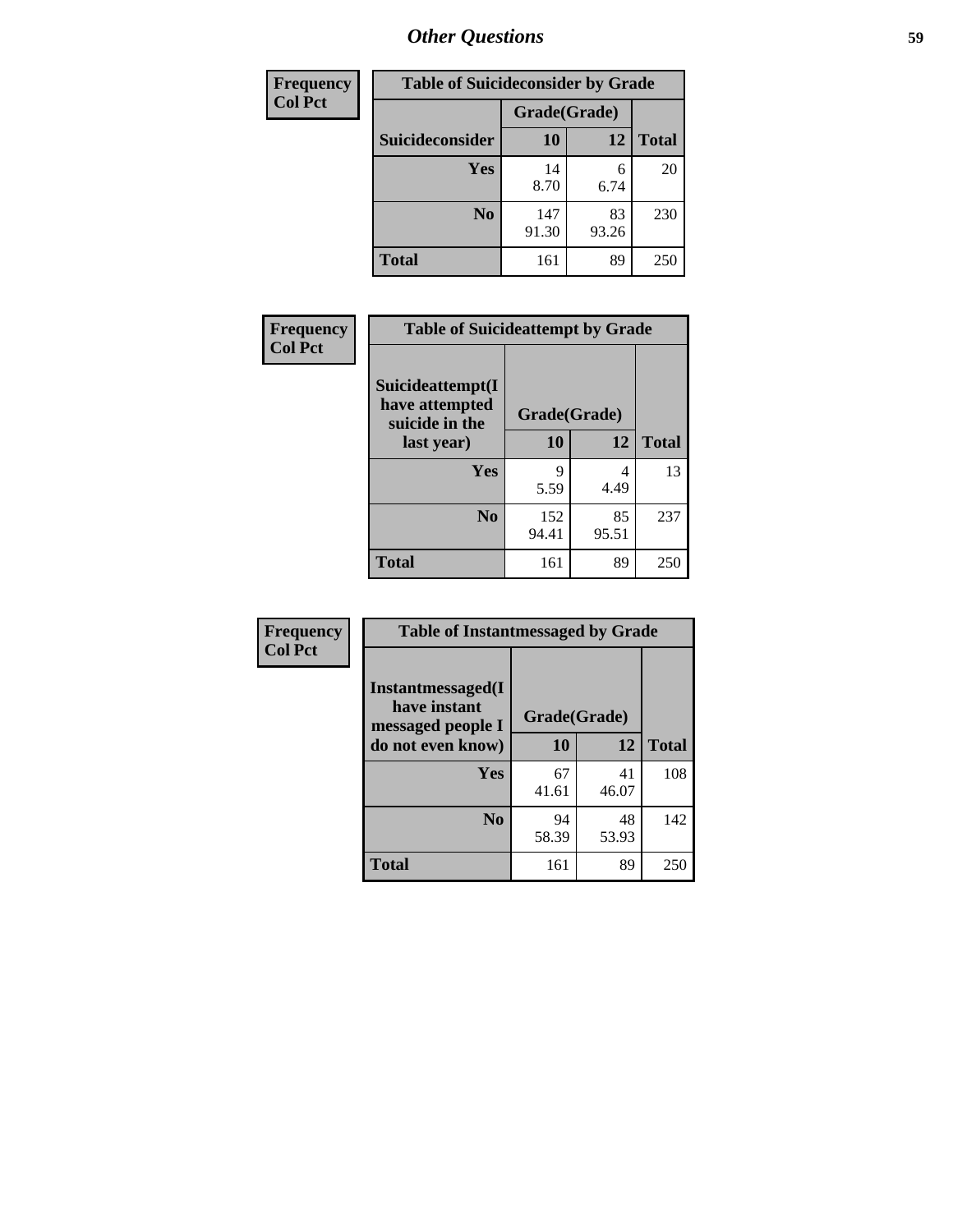| Frequency      | <b>Table of Getsalong by Grade</b>                                     |                    |                        |              |
|----------------|------------------------------------------------------------------------|--------------------|------------------------|--------------|
| <b>Col Pct</b> | <b>Getsalong</b> (I get<br>along with other<br>students and<br>adults) | Grade(Grade)<br>10 | 12                     | <b>Total</b> |
|                | <b>Strongly Agree</b>                                                  | 82<br>50.93        | 50<br>56.18            | 132          |
|                | <b>Somewhat Agree</b>                                                  | 66<br>40.99        | 35<br>39.33            | 101          |
|                | <b>Somewhat Disagree</b>                                               | 9<br>5.59          | $\mathfrak{D}$<br>2.25 | 11           |
|                | <b>Strongly Disagree</b>                                               | 4<br>2.48          | $\mathfrak{D}$<br>2.25 | 6            |
|                | <b>Total</b>                                                           | 161                | 89                     | 250          |

| Frequency<br><b>Col Pct</b> | <b>Table of Safehome by Grade</b> |                    |             |              |  |  |  |  |
|-----------------------------|-----------------------------------|--------------------|-------------|--------------|--|--|--|--|
|                             | Safehome(I feel<br>safe at home)  | Grade(Grade)<br>10 | 12          | <b>Total</b> |  |  |  |  |
|                             | <b>Strongly Agree</b>             | 124<br>77.02       | 72<br>80.90 | 196          |  |  |  |  |
|                             | <b>Somewhat Agree</b>             | 29<br>18.01        | 17<br>19.10 | 46           |  |  |  |  |
|                             | <b>Somewhat Disagree</b>          | 4<br>2.48          | 0<br>0.00   | 4            |  |  |  |  |
|                             | <b>Strongly Disagree</b>          | 4<br>2.48          | 0<br>0.00   | 4            |  |  |  |  |
|                             | <b>Total</b>                      | 161                | 89          | 250          |  |  |  |  |

| Frequency<br><b>Col Pct</b> | <b>Table of Adulttalk by Grade</b>                                                                 |                    |             |              |  |  |  |
|-----------------------------|----------------------------------------------------------------------------------------------------|--------------------|-------------|--------------|--|--|--|
|                             | <b>Adulttalk</b> (I<br>know an<br>adult at<br>school that<br>I can talk<br>with if I<br>need help) | Grade(Grade)<br>10 | 12          | <b>Total</b> |  |  |  |
|                             | Yes                                                                                                | 115<br>71.43       | 71<br>79.78 | 186          |  |  |  |
|                             | N <sub>0</sub>                                                                                     | 46<br>28.57        | 18<br>20.22 | 64           |  |  |  |
|                             | <b>Total</b>                                                                                       | 161                | 89          | 250          |  |  |  |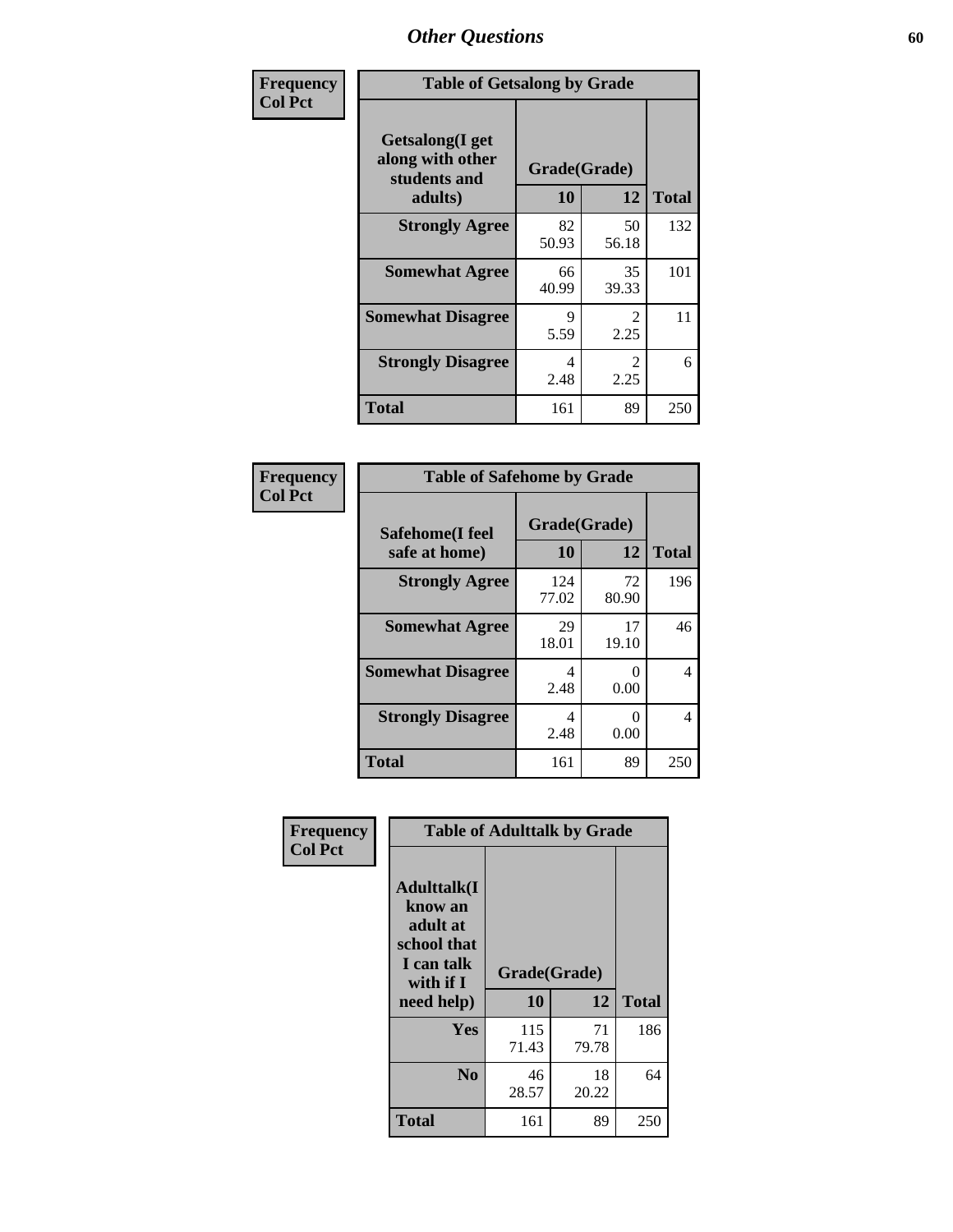**Frequency Row Pct**

| <b>Table of Grade by Tytime</b> |             |                                                                                         |             |             |             |             |              |  |  |
|---------------------------------|-------------|-----------------------------------------------------------------------------------------|-------------|-------------|-------------|-------------|--------------|--|--|
|                                 |             | Tytime (On an average school day,<br>how much unsupervised time do I spend watching TV) |             |             |             |             |              |  |  |
|                                 |             | <b>Less that</b><br>$2 - 3$<br>$4 - 5$<br>$6+$                                          |             |             |             |             |              |  |  |
| Grade(Grade)                    | None        | hour/day                                                                                | hour/day    | hours/day   | hours/day   | hours/day   | <b>Total</b> |  |  |
| 10                              | 26<br>16.15 | 29<br>18.01                                                                             | 15<br>9.32  | 47<br>29.19 | 21<br>13.04 | 23<br>14.29 | 161          |  |  |
| 12                              | 17<br>19.10 | 19<br>21.35                                                                             | 14<br>15.73 | 21<br>23.60 | 16<br>17.98 | 2.25        | 89           |  |  |
| <b>Total</b>                    | 43          | 48                                                                                      | 29          | 68          | 37          | 25          | 250          |  |  |

**Frequency Row Pct**

| <b>Table of Grade by Computertime</b> |             |                                                                                                   |                     |             |           |            |              |  |  |
|---------------------------------------|-------------|---------------------------------------------------------------------------------------------------|---------------------|-------------|-----------|------------|--------------|--|--|
|                                       |             | Computertime (On an average school day,<br>how much unsupervised time do I spend on the computer) |                     |             |           |            |              |  |  |
|                                       |             | <b>Less that</b>                                                                                  |                     | $2 - 3$     | $4 - 5$   | $6+$       |              |  |  |
| Grade(Grade)                          | None $ $    |                                                                                                   | hour/day   hour/day | hours/day   | hours/day | hours/day  | <b>Total</b> |  |  |
| 10                                    | 38<br>23.60 | 37<br>22.98                                                                                       | 32<br>19.88         | 34<br>21.12 | 6<br>3.73 | 14<br>8.70 | 161          |  |  |
| 12                                    | 17<br>19.10 | 28<br>31.46                                                                                       | 20<br>22.47         | 18<br>20.22 | 4.49      | 2.25       | 89           |  |  |
| <b>Total</b>                          | 55          | 65                                                                                                | 52                  | 52          | 10        | 16         | 250          |  |  |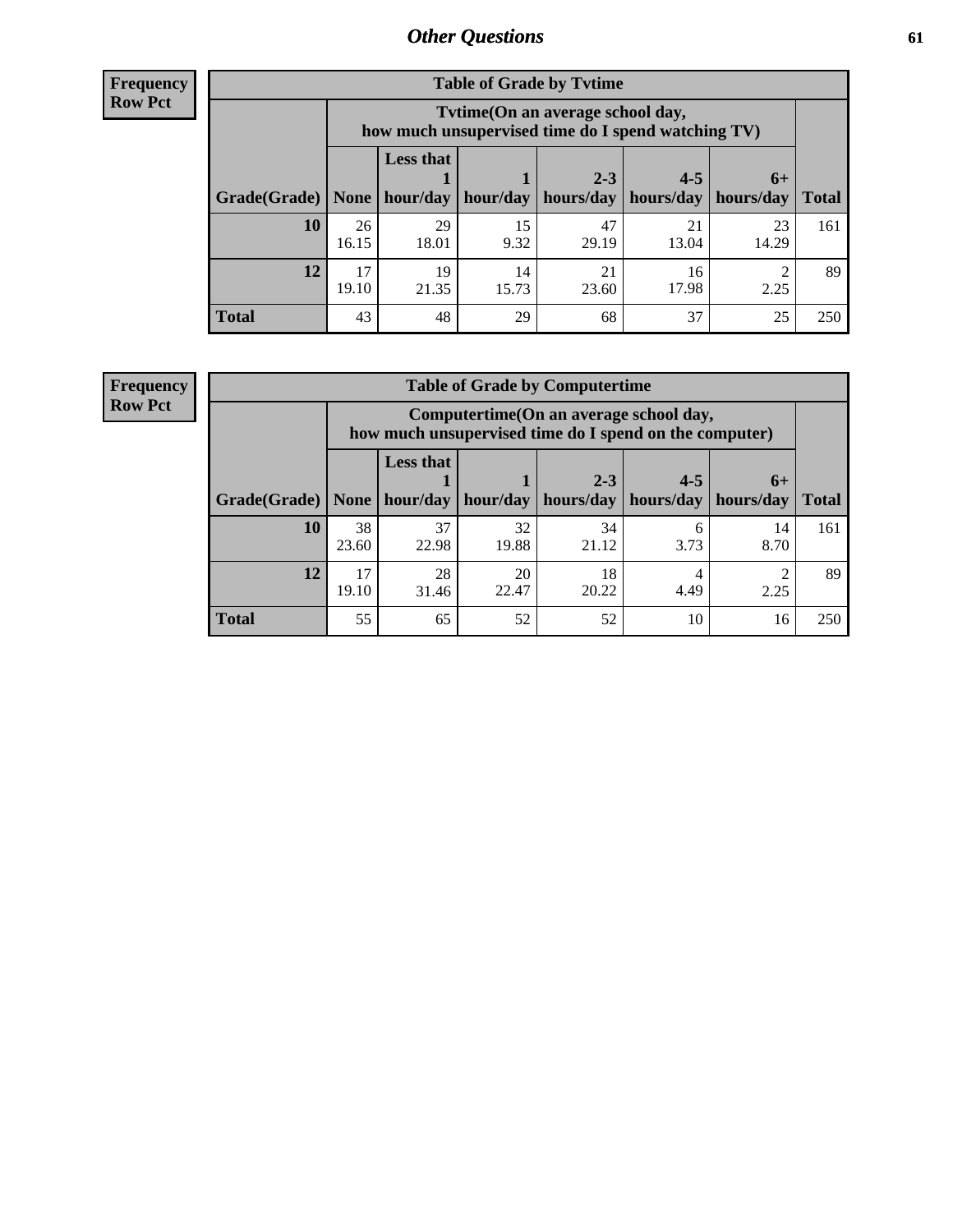#### *Questions about Driving Laws* **62** *Driving Questions were asked only of high school students.*

| <b>Frequency</b> |
|------------------|
| <b>Row Pct</b>   |

| <b>Table of Grade by License1</b> |                              |                                                                                                                                           |                |            |               |              |  |  |  |
|-----------------------------------|------------------------------|-------------------------------------------------------------------------------------------------------------------------------------------|----------------|------------|---------------|--------------|--|--|--|
|                                   |                              | License1(During the first 6 months of driving<br>with a provisional license,<br>the only passengers who can ride with the<br>driver are:) |                |            |               |              |  |  |  |
| Grade(Grade)                      | <b>Parent or</b><br>Guardian | Family<br>  Members                                                                                                                       | <b>Friends</b> | Anyone     | Don't<br>Know | <b>Total</b> |  |  |  |
| 10                                | 61<br>37.89                  | 68<br>42.24                                                                                                                               | 4<br>2.48      | 15<br>9.32 | 13<br>8.07    | 161          |  |  |  |
| 12                                | 24<br>26.97                  | 53<br>59.55                                                                                                                               | 0.00           | 7<br>7.87  | 5<br>5.62     | 89           |  |  |  |
| <b>Total</b>                      | 85                           | 121                                                                                                                                       | 4              | 22         | 18            | 250          |  |  |  |

| <b>Frequency</b> |              | <b>Table of Grade by License2</b> |                  |                  |                                                                                                          |               |              |  |  |  |
|------------------|--------------|-----------------------------------|------------------|------------------|----------------------------------------------------------------------------------------------------------|---------------|--------------|--|--|--|
| <b>Row Pct</b>   |              |                                   |                  |                  | License2(17 yr old drivers with a<br>provisional driver's license cannot<br>drive between the hours of:) |               |              |  |  |  |
|                  | Grade(Grade) | <b>Midnight</b><br>to 6am         | 1am<br>to<br>5am | 1am<br>to<br>6am | N <sub>0</sub><br>curfew<br>for $17$<br>year<br>olds                                                     | Don't<br>Know | <b>Total</b> |  |  |  |
|                  | 10           | 90<br>55.90                       | 8<br>4.97        | 15<br>9.32       | 8<br>4.97                                                                                                | 40<br>24.84   | 161          |  |  |  |
|                  | 12           | 56<br>62.92                       | 10<br>11.24      | 7<br>7.87        | 5<br>5.62                                                                                                | 11<br>12.36   | 89           |  |  |  |
|                  | <b>Total</b> | 146                               | 18               | 22               | 13                                                                                                       | 51            | 250          |  |  |  |

| Frequency      |              | <b>Table of Grade by License3</b>     |                                     |              |            |            |               |              |
|----------------|--------------|---------------------------------------|-------------------------------------|--------------|------------|------------|---------------|--------------|
| <b>Row Pct</b> |              | License3(For drivers under the age of | what level of alcohol is considered | 21,<br>DUI?) |            |            |               |              |
|                | Grade(Grade) | Any<br>Amount                         | 0.02                                | 0.04         | 0.06       | 0.08       | Don't<br>know | <b>Total</b> |
|                | 10           | 49<br>30.43                           | 38<br>23.60                         | 11<br>6.83   | 10<br>6.21 | 10<br>6.21 | 43<br>26.71   | 161          |
|                | 12           | 28<br>31.46                           | 18<br>20.22                         | 3<br>3.37    | 3<br>3.37  | 6<br>6.74  | 31<br>34.83   | 89           |
|                | <b>Total</b> | 77                                    | 56                                  | 14           | 13         | 16         | 74            | 250          |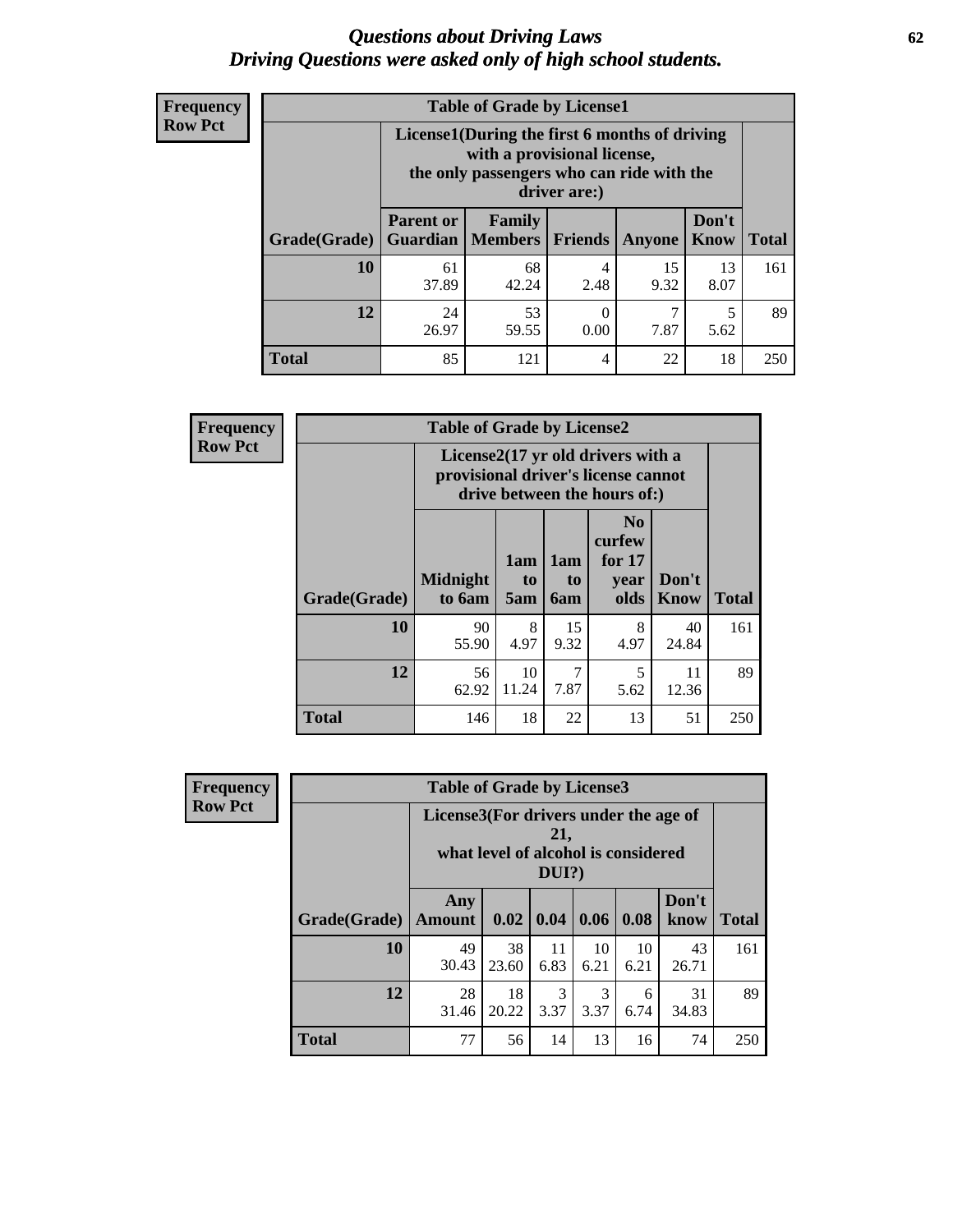#### *Questions about Driving Laws* **63** *Driving Questions were asked only of high school students.*

**Frequency Row Pct**

| <b>Table of Grade by License4</b> |              |                                                                                                                                                      |             |             |           |             |     |  |
|-----------------------------------|--------------|------------------------------------------------------------------------------------------------------------------------------------------------------|-------------|-------------|-----------|-------------|-----|--|
|                                   |              | License4(A driver under 21 automatically<br>loses his/her license if caught exceeding the<br>posted speet limit by:)                                 |             |             |           |             |     |  |
| Grade(Grade)                      | $15+$<br>mph | Can't<br>lose<br><b>Depends</b><br>license<br>$25+$<br>$35+$<br>Don't<br>for<br><b>on</b><br><b>Total</b><br>mph<br>speeding<br>know<br>mph<br>judge |             |             |           |             |     |  |
| 10                                | 47<br>29.19  | 17<br>10.56                                                                                                                                          | 19<br>11.80 | 20<br>12.42 | 9<br>5.59 | 49<br>30.43 | 161 |  |
| 12                                | 16<br>17.98  | 20<br>22.47                                                                                                                                          | 11<br>12.36 | 6<br>6.74   | 4<br>4.49 | 32<br>35.96 | 89  |  |
| <b>Total</b>                      | 63           | 37                                                                                                                                                   | 30          | 26          | 13        | 81          | 250 |  |

| Frequency      | <b>Table of Grade by License5</b> |             |                                                                                                                                      |                     |       |  |
|----------------|-----------------------------------|-------------|--------------------------------------------------------------------------------------------------------------------------------------|---------------------|-------|--|
| <b>Row Pct</b> |                                   |             | License5(A)<br>Georgia teenager<br>with family<br>connections or a<br>good lawyer can<br>break a teen<br>driving law and<br>license) | keep their driver's |       |  |
|                | Grade(Grade)                      | <b>Yes</b>  | N <sub>0</sub>                                                                                                                       | Don't<br>know       | Total |  |
|                | 10                                | 30<br>18.63 | 74<br>45.96                                                                                                                          | 57<br>35.40         | 161   |  |
|                | 12                                | 23<br>25.84 | 48<br>53.93                                                                                                                          | 18<br>20.22         | 89    |  |
|                | <b>Total</b>                      | 53          | 122                                                                                                                                  | 75                  | 250   |  |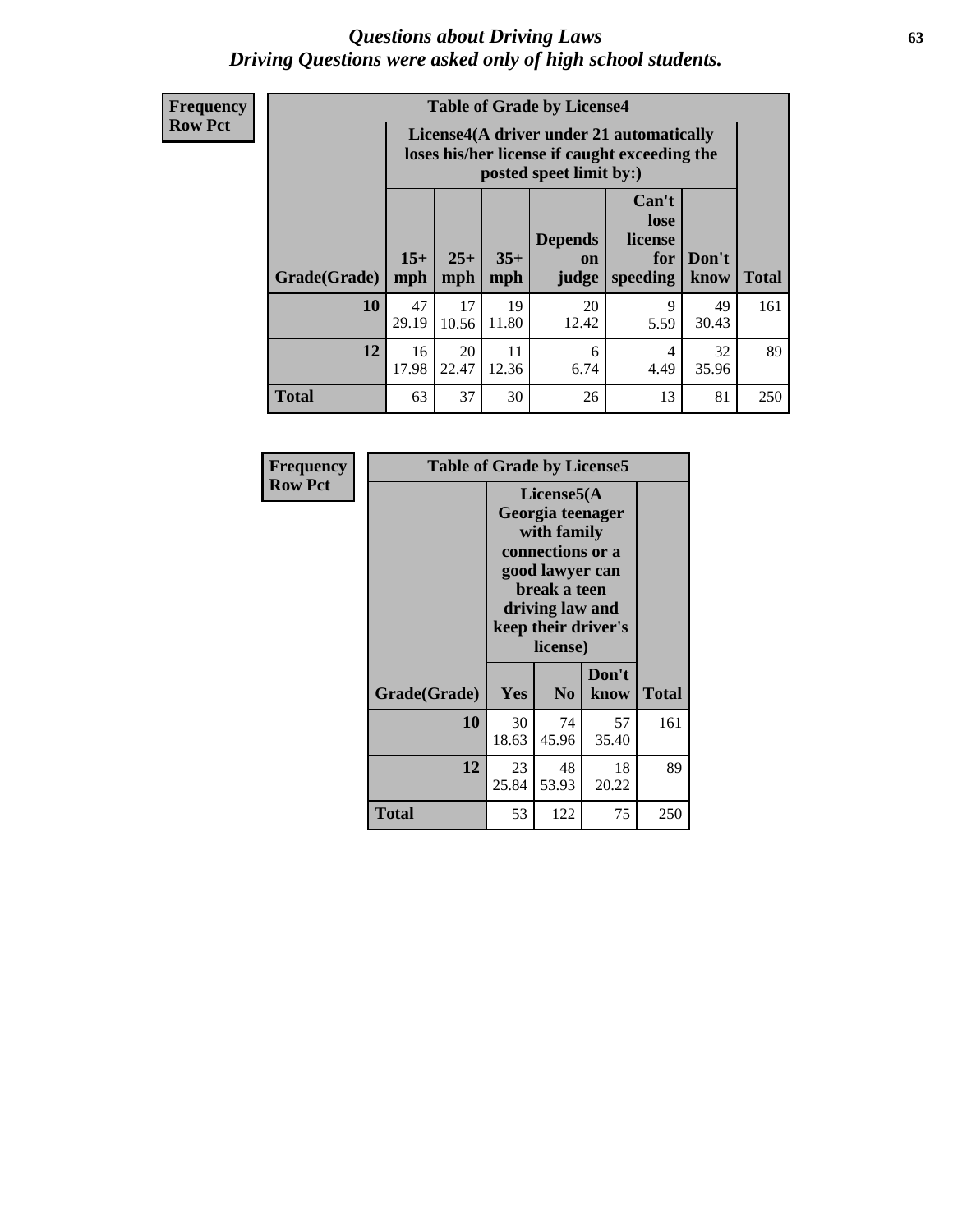#### *Questions about Driving Laws* **64** *Driving Questions were asked only of high school students.*

| <b>Frequency</b> | <b>Table of Grade by License6</b> |             |                                                                                                                           |                    |              |  |  |
|------------------|-----------------------------------|-------------|---------------------------------------------------------------------------------------------------------------------------|--------------------|--------------|--|--|
| <b>Row Pct</b>   |                                   |             | License <sub>6</sub> (I know a<br>friend or<br>classmate that<br>broke a teen<br>driving law,<br>keep his/her<br>license) | but was allowed to |              |  |  |
|                  | Grade(Grade)                      | Yes         | N <sub>0</sub>                                                                                                            | Don't<br>know      | <b>Total</b> |  |  |
|                  | 10                                | 43<br>26.71 | 71<br>44.10                                                                                                               | 47<br>29.19        | 161          |  |  |
|                  | 12                                | 43<br>48.31 | 33<br>37.08                                                                                                               | 13<br>14.61        | 89           |  |  |
|                  | <b>Total</b>                      | 86          | 104                                                                                                                       | 60                 | 250          |  |  |

| <b>Frequency</b> |              |                                                                             | <b>Table of Grade by License7</b>                                                             |                                                   |                        |              |  |  |  |
|------------------|--------------|-----------------------------------------------------------------------------|-----------------------------------------------------------------------------------------------|---------------------------------------------------|------------------------|--------------|--|--|--|
| <b>Row Pct</b>   |              |                                                                             | License7(A student under the age of 18 cam loser<br>his/her driving privileges if he or she:) |                                                   |                        |              |  |  |  |
|                  | Grade(Grade) | <b>Have</b><br>more than<br>10<br>unexcused<br>absences<br>per school<br>yr | Drop out<br>without  <br>graduating                                                           | <b>Bring</b><br>alcohol/drugs/weapon<br>to school | All of<br>the<br>above | <b>Total</b> |  |  |  |
|                  | 10           | 29<br>18.01                                                                 | 9<br>5.59                                                                                     | 4<br>2.48                                         | 119<br>73.91           | 161          |  |  |  |
|                  | 12           | 24<br>26.97                                                                 | 3<br>3.37                                                                                     | 0<br>0.00                                         | 62<br>69.66            | 89           |  |  |  |
|                  | <b>Total</b> | 53                                                                          | 12                                                                                            | 4                                                 | 181                    | 250          |  |  |  |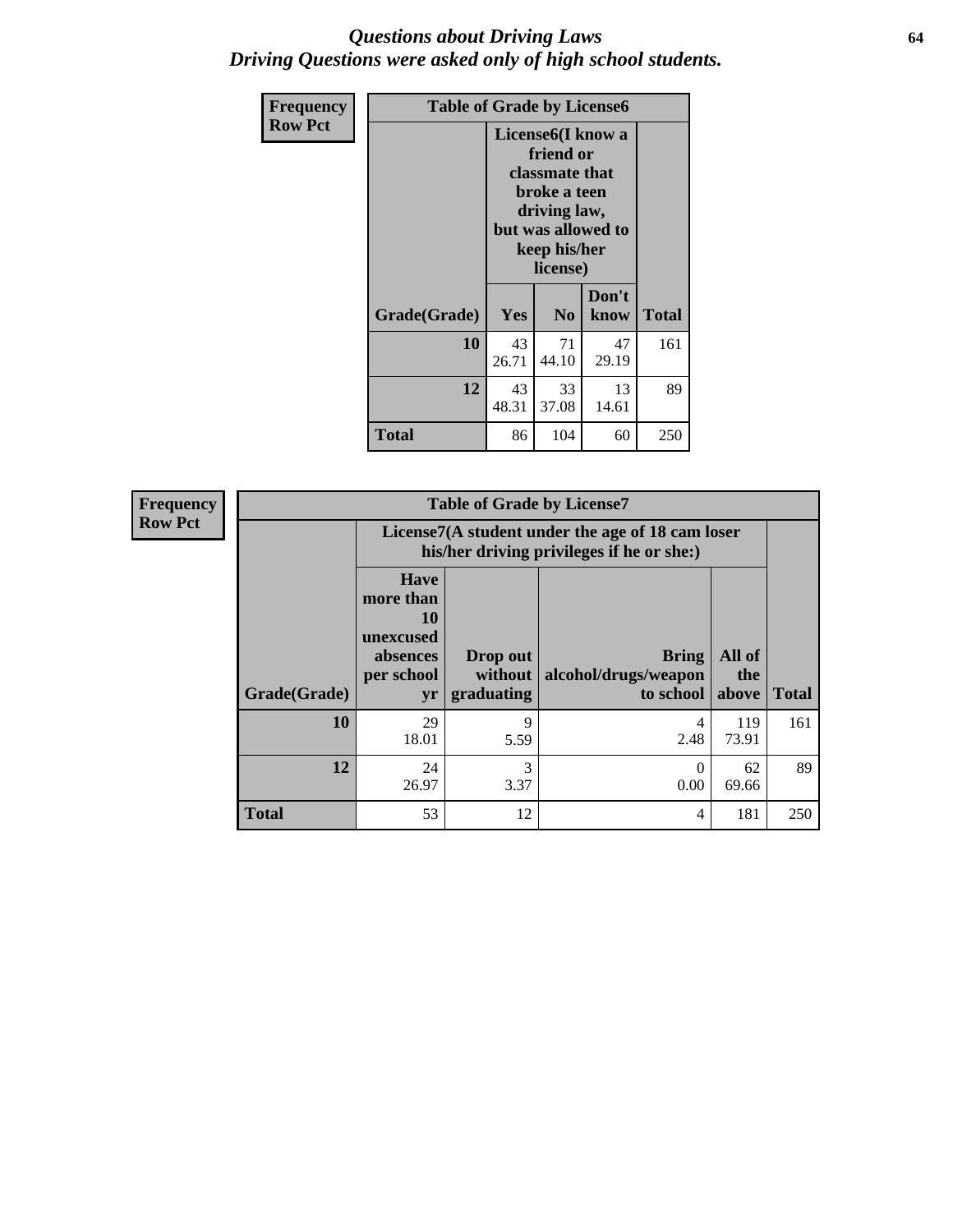# *Select Results by Gender* **65**

| Frequency      | <b>Table of SchoolClimate2 by Gender</b>          |                                 |             |              |  |
|----------------|---------------------------------------------------|---------------------------------|-------------|--------------|--|
| <b>Col Pct</b> | SchoolClimate2(I<br>feel successful at<br>school) | Gender(Gender)<br><b>Female</b> | <b>Male</b> | <b>Total</b> |  |
|                | <b>Strongly Agree</b>                             | 60<br>41.67                     | 42<br>39.62 | 102          |  |
|                | <b>Somewhat Agree</b>                             | 71<br>49.31                     | 59<br>55.66 | 130          |  |
|                | <b>Somewhat Disagree</b>                          | 10<br>6.94                      | 4<br>3.77   | 14           |  |
|                | <b>Strongly Disagree</b>                          | $\mathcal{R}$<br>2.08           | 0.94        | 4            |  |
|                | <b>Total</b>                                      | 144                             | 106         | 250          |  |

| Frequency      | <b>Table of SchoolClimate6 by Gender</b>                 |                                 |             |              |  |
|----------------|----------------------------------------------------------|---------------------------------|-------------|--------------|--|
| <b>Col Pct</b> | <b>SchoolClimate6(Teachers</b><br>treat me with respect) | Gender(Gender)<br><b>Female</b> | <b>Male</b> | <b>Total</b> |  |
|                | <b>Strongly Agree</b>                                    | 50<br>34.72                     | 47<br>44.34 | 97           |  |
|                | <b>Somewhat Agree</b>                                    | 65<br>45.14                     | 34<br>32.08 | 99           |  |
|                | <b>Somewhat Disagree</b>                                 | 21<br>14.58                     | 22<br>20.75 | 43           |  |
|                | <b>Strongly Disagree</b>                                 | 8<br>5.56                       | 3<br>2.83   | 11           |  |
|                | Total                                                    | 144                             | 106         | 250          |  |

| <b>Frequency</b> | <b>Table of SchoolClimate8 by Gender</b>                                             |               |                               |              |
|------------------|--------------------------------------------------------------------------------------|---------------|-------------------------------|--------------|
| <b>Col Pct</b>   | <b>SchoolClimate8(Students</b><br>are frequently<br>recognized for good<br>behavior) | <b>Female</b> | Gender(Gender)<br><b>Male</b> | <b>Total</b> |
|                  | <b>Strongly Agree</b>                                                                | 25<br>17.36   | 14<br>13.21                   | 39           |
|                  | <b>Somewhat Agree</b>                                                                | 43<br>29.86   | 36<br>33.96                   | 79           |
|                  | <b>Somewhat Disagree</b>                                                             | 52<br>36.11   | 34<br>32.08                   | 86           |
|                  | <b>Strongly Disagree</b>                                                             | 24<br>16.67   | 22<br>20.75                   | 46           |
|                  | Total                                                                                | 144           | 106                           | 250          |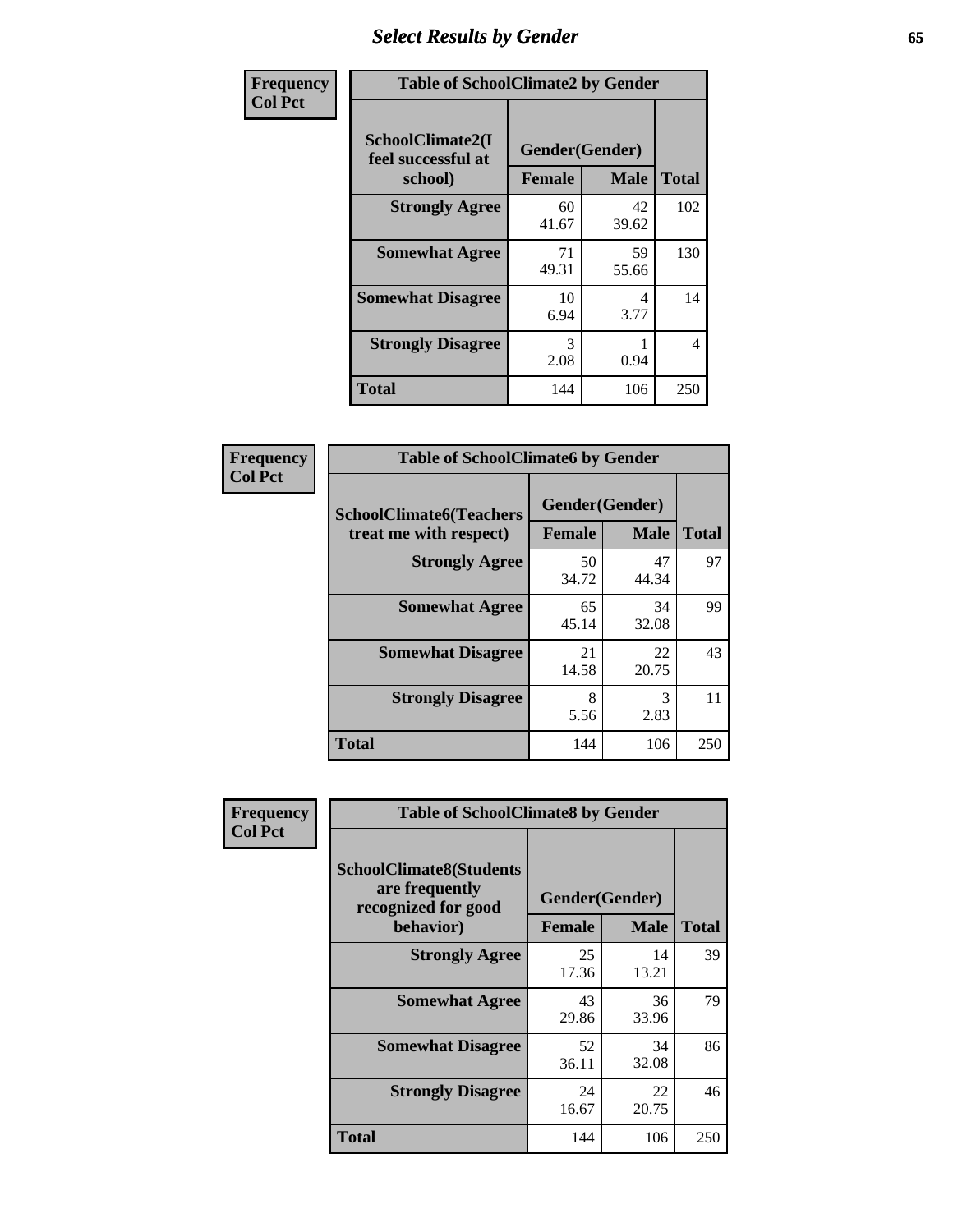## *Select Results by Gender* **66**

| Frequency      | <b>Table of Gender by Dropout</b> |                                                                        |                |              |
|----------------|-----------------------------------|------------------------------------------------------------------------|----------------|--------------|
| <b>Row Pct</b> |                                   | Dropout(I<br>have<br>thought<br>about<br>dropping<br>out of<br>school) |                |              |
|                | Gender(Gender)                    | Yes                                                                    | N <sub>0</sub> | <b>Total</b> |
|                | <b>Female</b>                     | 45<br>31.25                                                            | 99<br>68.75    | 144          |
|                | <b>Male</b>                       | 26<br>24.53                                                            | 80<br>75.47    | 106          |
|                | <b>Total</b>                      | 71                                                                     | 179            | 250          |

| <b>Frequency</b> | <b>Table of Gender by Dropoutreason</b> |                                                                    |              |                          |                                |              |              |
|------------------|-----------------------------------------|--------------------------------------------------------------------|--------------|--------------------------|--------------------------------|--------------|--------------|
| <b>Row Pct</b>   |                                         | Dropoutreason(If I dropped out the<br>reason would most likely be) |              |                          |                                |              |              |
|                  | Gender(Gender)                          | Won't<br><b>Drop</b><br>out                                        | <b>Bored</b> | Family<br><b>Reasons</b> | <b>Being</b><br><b>Bullied</b> | <b>Other</b> | <b>Total</b> |
|                  | <b>Female</b>                           | 92<br>63.89                                                        | 14<br>9.72   | 17<br>11.81              | 0.69                           | 20<br>13.89  | 144          |
|                  | <b>Male</b>                             | 66<br>62.26                                                        | 17<br>16.04  | $\mathbf Q$<br>8.49      | 0.00                           | 14<br>13.21  | 106          |
|                  | <b>Total</b>                            | 158                                                                | 31           | 26                       |                                | 34           | 250          |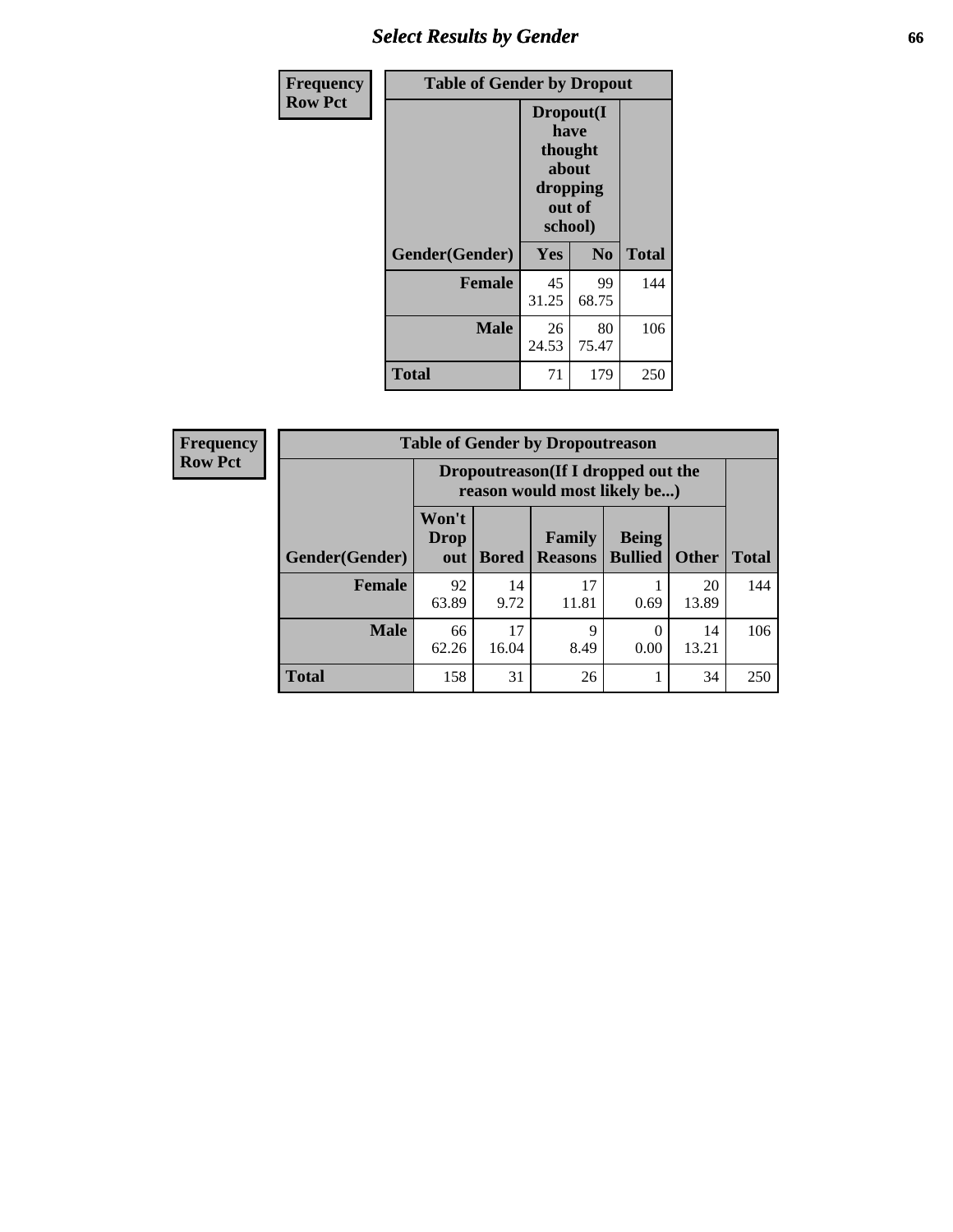*School Safety* **67**

| <b>Frequency</b> | <b>Table of Gender by Bullied2</b> |                 |                |              |
|------------------|------------------------------------|-----------------|----------------|--------------|
| <b>Row Pct</b>   |                                    | <b>Bullied2</b> |                |              |
|                  | Gender(Gender)                     | Yes             | N <sub>0</sub> | <b>Total</b> |
|                  | <b>Female</b>                      | 17<br>11.81     | 127<br>88.19   | 144          |
|                  | <b>Male</b>                        | 11<br>10.38     | 95<br>89.62    | 106          |
|                  | <b>Total</b>                       | 28              | 222            | 250          |

| <b>Frequency</b> | <b>Table of Gender by Bulliedothers2</b> |                       |                |              |
|------------------|------------------------------------------|-----------------------|----------------|--------------|
| <b>Row Pct</b>   |                                          | <b>Bulliedothers2</b> |                |              |
|                  | Gender(Gender)                           | <b>Yes</b>            | N <sub>0</sub> | <b>Total</b> |
|                  | <b>Female</b>                            | 3<br>2.08             | 141<br>97.92   | 144          |
|                  | <b>Male</b>                              | 8<br>7.55             | 98<br>92.45    | 106          |
|                  | Total                                    | 11                    | 239            | 250          |

| <b>Frequency</b> | <b>Table of Gender by Weaponschool2</b> |               |                |              |
|------------------|-----------------------------------------|---------------|----------------|--------------|
| <b>Row Pct</b>   |                                         | Weaponschool2 |                |              |
|                  | Gender(Gender)                          | Yes           | N <sub>0</sub> | <b>Total</b> |
|                  | <b>Female</b>                           | 0.69          | 143<br>99.31   | 144          |
|                  | <b>Male</b>                             | 5<br>4.72     | 101<br>95.28   | 106          |
|                  | <b>Total</b>                            | 6             | 244            | 250          |

| Frequency      | <b>Table of Gender by Absentunsafe2</b> |               |                |              |
|----------------|-----------------------------------------|---------------|----------------|--------------|
| <b>Row Pct</b> |                                         | Absentunsafe2 |                |              |
|                | Gender(Gender)                          | Yes           | N <sub>0</sub> | <b>Total</b> |
|                | <b>Female</b>                           | 4.86          | 137<br>95.14   | 144          |
|                | <b>Male</b>                             | 1.89          | 104<br>98.11   | 106          |
|                | <b>Total</b>                            | q             | 241            | 250          |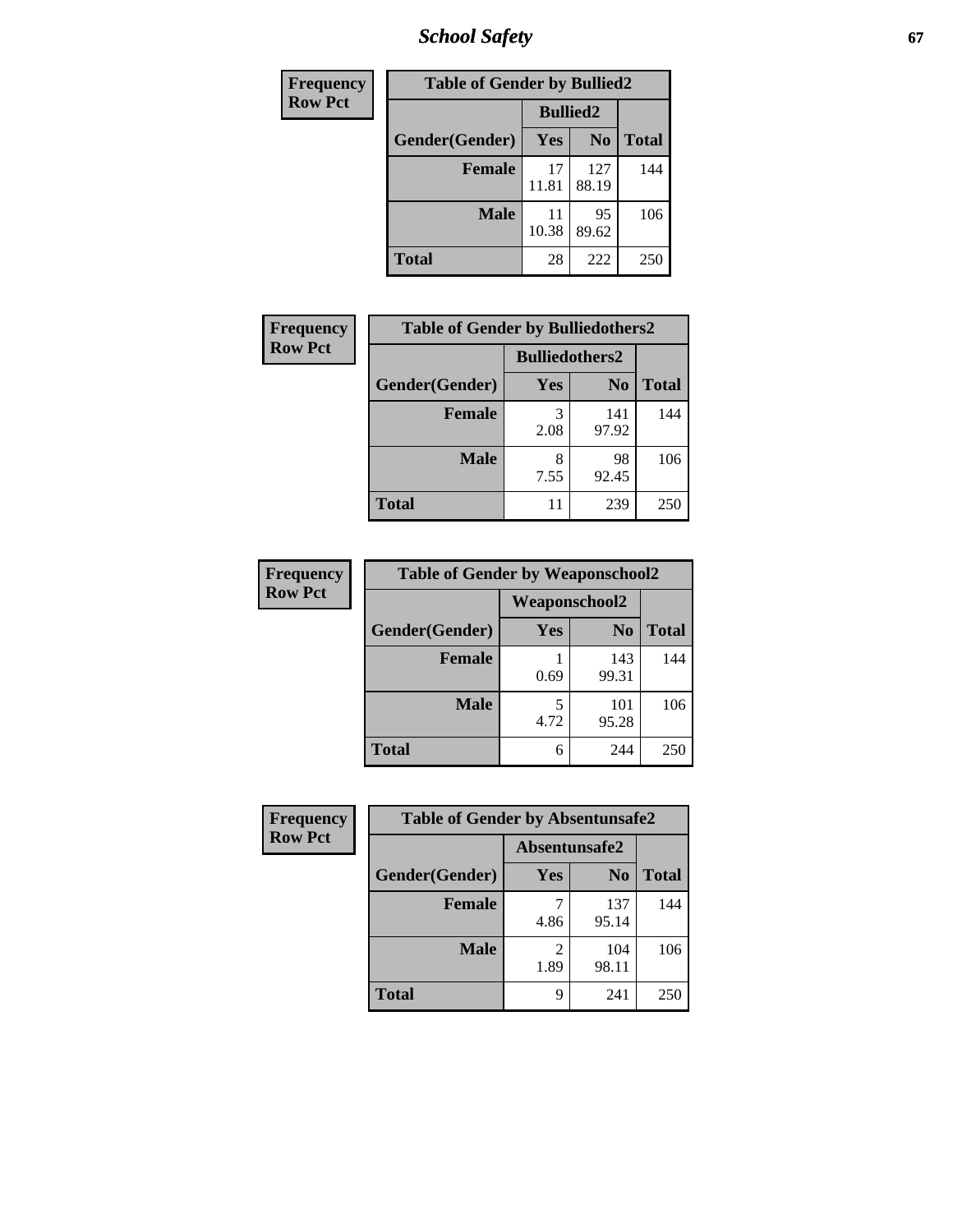*School Safety* **68**

| Frequency      | <b>Table of Gender by Gangself</b> |                                                                                                |                |              |
|----------------|------------------------------------|------------------------------------------------------------------------------------------------|----------------|--------------|
| <b>Row Pct</b> |                                    | Gangself(I<br>have<br>participated<br>in illegal gang<br>activities in<br>the past 30<br>days) |                |              |
|                | Gender(Gender)                     | Yes                                                                                            | N <sub>0</sub> | <b>Total</b> |
|                | <b>Female</b>                      | 0.69                                                                                           | 143<br>99.31   | 144          |
|                | <b>Male</b>                        | 0.94                                                                                           | 105<br>99.06   | 106          |
|                | <b>Total</b>                       | 2                                                                                              | 248            | 250          |

| Frequency      | <b>Table of Gender by Gangpeers</b> |                                                                                                                             |                |       |  |
|----------------|-------------------------------------|-----------------------------------------------------------------------------------------------------------------------------|----------------|-------|--|
| <b>Row Pct</b> |                                     | <b>Gangpeers</b> (I<br>have friends<br>who have<br>participated<br>in illegal gang<br>activities in<br>the past 30<br>days) |                |       |  |
|                | Gender(Gender)                      | Yes                                                                                                                         | N <sub>0</sub> | Total |  |
|                | <b>Female</b>                       | 22<br>15.28                                                                                                                 | 122<br>84.72   | 144   |  |
|                | <b>Male</b>                         | 18<br>16.98                                                                                                                 | 88<br>83.02    | 106   |  |
|                | <b>Total</b>                        | 40                                                                                                                          | 210            | 250   |  |

| Frequency      | <b>Table of Gender by Pickedon2</b> |             |                |              |
|----------------|-------------------------------------|-------------|----------------|--------------|
| <b>Row Pct</b> |                                     | Pickedon2   |                |              |
|                | Gender(Gender)                      | <b>Yes</b>  | N <sub>0</sub> | <b>Total</b> |
|                | <b>Female</b>                       | 50<br>34.72 | 94<br>65.28    | 144          |
|                | <b>Male</b>                         | 24<br>22.64 | 82<br>77.36    | 106          |
|                | <b>Total</b>                        | 74          | 176            | 250          |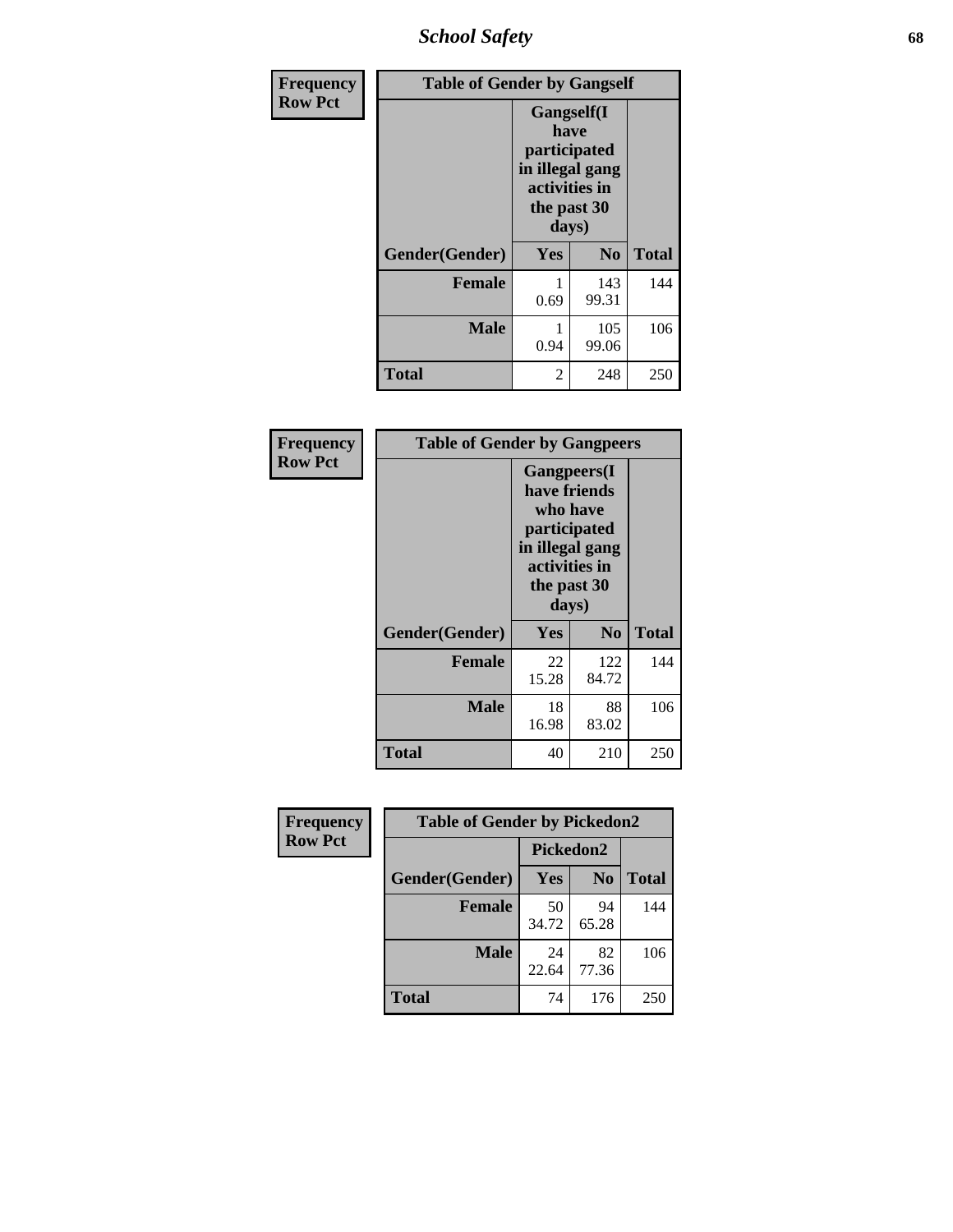*School Safety* **69**

| Frequency      | <b>Table of Gender by Safeschool2</b> |              |                |              |  |
|----------------|---------------------------------------|--------------|----------------|--------------|--|
| <b>Row Pct</b> |                                       |              | Safeschool2    |              |  |
|                | Gender(Gender)                        | <b>Yes</b>   | N <sub>0</sub> | <b>Total</b> |  |
|                | <b>Female</b>                         | 101<br>70.14 | 43<br>29.86    | 144          |  |
|                | <b>Male</b>                           | 67<br>63.21  | 39<br>36.79    | 106          |  |
|                | <b>Total</b>                          | 168          | 82             | 250          |  |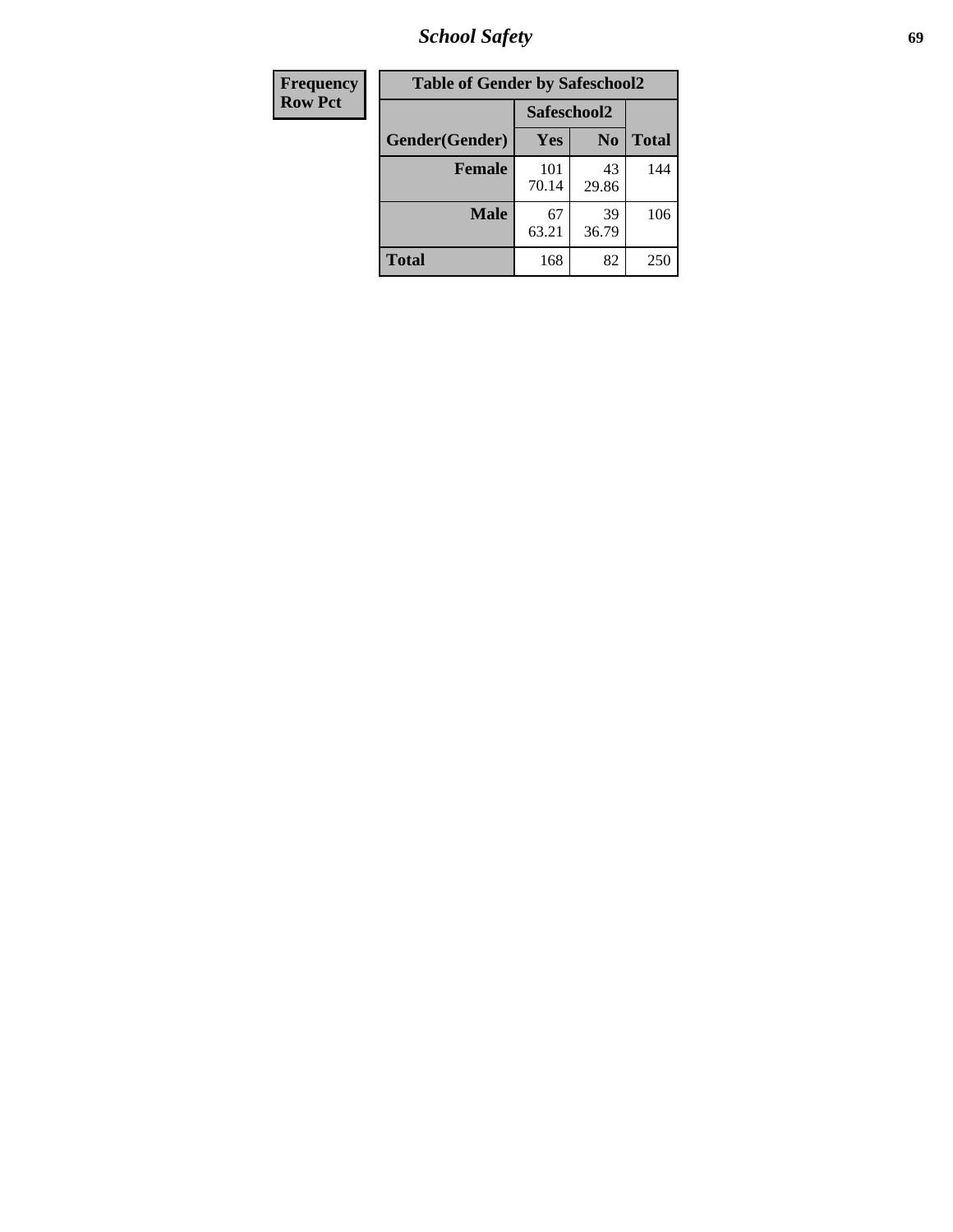# *Incidence of Drug Use* **70**

| <b>Frequency</b> | <b>Table of Gender by AlcoholAlt</b> |                                          |                |              |
|------------------|--------------------------------------|------------------------------------------|----------------|--------------|
| <b>Row Pct</b>   |                                      | AlcoholAlt(Alcohol<br>use, past 30 days) |                |              |
|                  | Gender(Gender)                       | Yes                                      | N <sub>0</sub> | <b>Total</b> |
|                  | <b>Female</b>                        | 31<br>21.53                              | 113<br>78.47   | 144          |
|                  | <b>Male</b>                          | 31<br>29.25                              | 75<br>70.75    | 106          |
|                  | <b>Total</b>                         | 62                                       | 188            | 250          |

| <b>Frequency</b> | <b>Table of Gender by TobaccoAny</b> |                    |                    |              |  |
|------------------|--------------------------------------|--------------------|--------------------|--------------|--|
| <b>Row Pct</b>   |                                      | use, past 30 days) | TobaccoAny(Tobacco |              |  |
|                  | Gender(Gender)                       | Yes                | N <sub>0</sub>     | <b>Total</b> |  |
|                  | <b>Female</b>                        | 24<br>16.67        | 120<br>83.33       | 144          |  |
|                  | <b>Male</b>                          | 32<br>30.19        | 74<br>69.81        | 106          |  |
|                  | <b>Total</b>                         | 56                 | 194                | 250          |  |

| <b>Frequency</b> | <b>Table of Gender by MarijuanaAlt</b> |                                              |                |              |
|------------------|----------------------------------------|----------------------------------------------|----------------|--------------|
| <b>Row Pct</b>   |                                        | MarijuanaAlt(Marijuana<br>use, past 30 days) |                |              |
|                  | Gender(Gender)                         | <b>Yes</b>                                   | N <sub>0</sub> | <b>Total</b> |
|                  | <b>Female</b>                          | 14<br>9.72                                   | 130<br>90.28   | 144          |
|                  | <b>Male</b>                            | 12<br>11.32                                  | 94<br>88.68    | 106          |
|                  | <b>Total</b>                           | 26                                           | 224            | 250          |

| <b>Frequency</b> | <b>Table of Gender by OtherDrugAny</b> |                                                      |                |              |
|------------------|----------------------------------------|------------------------------------------------------|----------------|--------------|
| <b>Row Pct</b>   |                                        | <b>OtherDrugAny(Other</b><br>drug use, past 30 days) |                |              |
|                  | Gender(Gender)                         | <b>Yes</b>                                           | N <sub>0</sub> | <b>Total</b> |
|                  | <b>Female</b>                          | 9<br>6.25                                            | 135<br>93.75   | 144          |
|                  | <b>Male</b>                            | 6<br>5.66                                            | 100<br>94.34   | 106          |
|                  | <b>Total</b>                           | 15                                                   | 235            | 250          |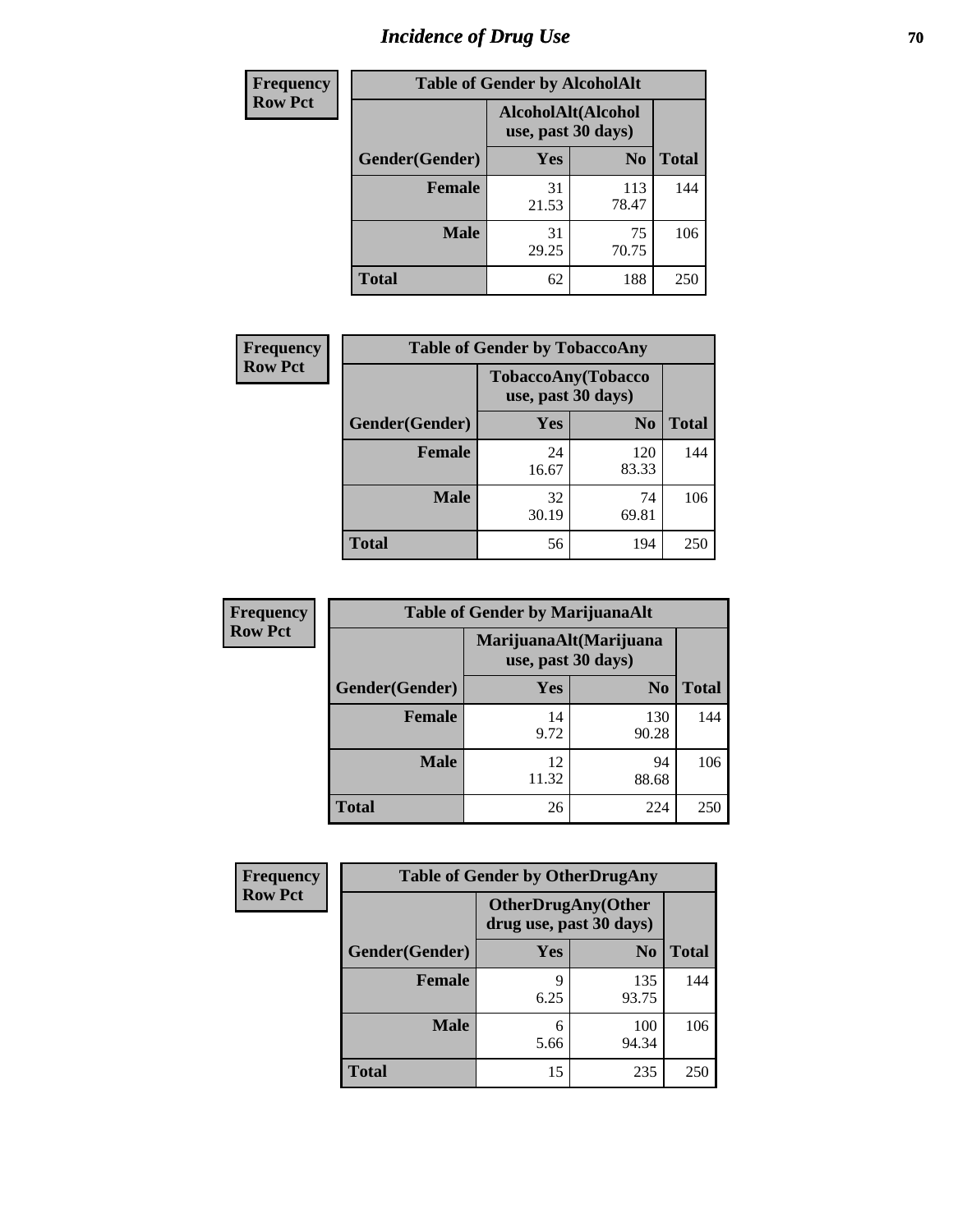#### *Average Age at Onset of Use* **71** *Results for "Average Age at Onset of Use" questions exclude students who said they did not use that substance*

#### **Gender=Female**

| <b>Variable</b>    | <b>Label</b>                                                       | <b>Mean</b> |
|--------------------|--------------------------------------------------------------------|-------------|
| Alcoholinit2       | I started using alcohol when I was                                 | 14.51       |
| Cigarettesinit2    | I started smoking tobacco when I was                               | 14.14       |
| Smokelessinit2     | I started chewing tobacco when I was                               | 13.20       |
| Marijuanainit2     | I started using marijuana when I was                               | 14.57       |
| Cocaineinit2       | I started using cocaine when I was                                 | 13.00       |
| Inhalantsinit2     | I started using inhalants when I was                               | 9.75        |
| Steroidsinit2      | I started using steroids when I was                                |             |
| Ecstasyinit2       | I started using ecstasy when I was                                 | 15.33       |
| Methinit2          | I started using methamphetamines when I was                        | 14.00       |
| Hallucinogensinit2 | I started using hallucinogens when I was                           |             |
| Prescription in t2 | I started using prescription drugs not prescribed to me when I was | 13.78       |

#### **Gender=Male**

| <b>Variable</b>    | Label                                                              | <b>Mean</b> |
|--------------------|--------------------------------------------------------------------|-------------|
| Alcoholinit2       | I started using alcohol when I was                                 | 14.57       |
| Cigarettesinit2    | I started smoking tobacco when I was                               | 14.70       |
| Smokelessinit2     | I started chewing tobacco when I was                               | 13.82       |
| Marijuanainit2     | I started using marijuana when I was                               | 15.18       |
| Cocaineinit2       | I started using cocaine when I was                                 |             |
| Inhalantsinit2     | I started using inhalants when I was                               | 14.00       |
| Steroidsinit2      | I started using steroids when I was                                | 13.00       |
| Ecstasyinit2       | I started using ecstasy when I was                                 | 15.00       |
| Methinit2          | I started using methamphetamines when I was                        |             |
| Hallucinogensinit2 | I started using hallucinogens when I was                           | 16.00       |
| Prescriptioninit2  | I started using prescription drugs not prescribed to me when I was | 14.67       |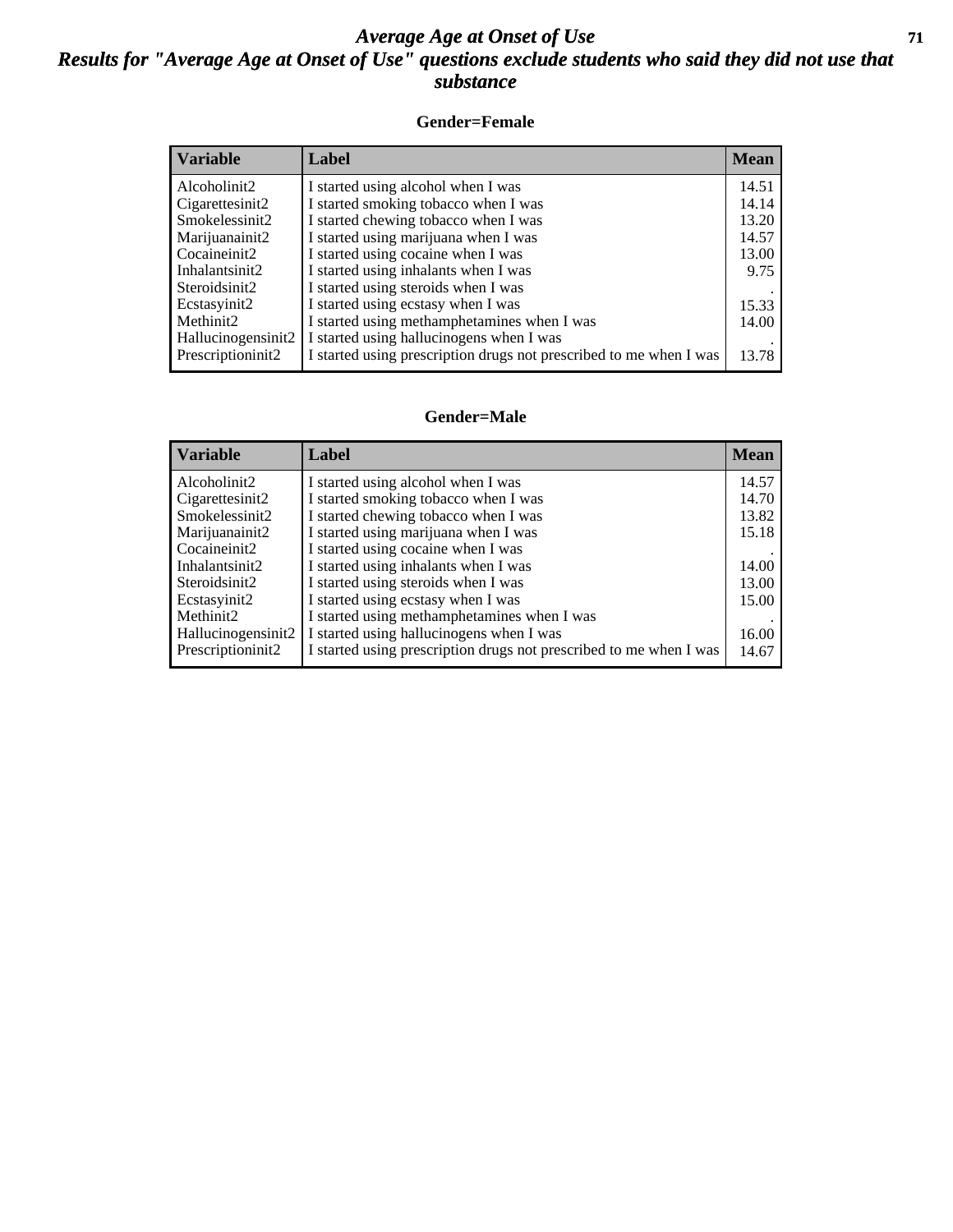# *I Think These Drugs are Harmful* **72**

| Frequency      | <b>Table of Gender by Alcoholharmdich</b> |                                                   |                |              |
|----------------|-------------------------------------------|---------------------------------------------------|----------------|--------------|
| <b>Row Pct</b> |                                           | Alcoholharmdich(I<br>think alcohol is<br>harmful) |                |              |
|                | Gender(Gender)                            | <b>Yes</b>                                        | N <sub>0</sub> | <b>Total</b> |
|                | <b>Female</b>                             | 124<br>86.11                                      | 20<br>13.89    | 144          |
|                | <b>Male</b>                               | 82<br>77.36                                       | 24<br>22.64    | 106          |
|                | <b>Total</b>                              | 206                                               | 44             | 250          |

| Frequency      | <b>Table of Gender by Tobaccoharmdich</b> |                                                   |                |              |
|----------------|-------------------------------------------|---------------------------------------------------|----------------|--------------|
| <b>Row Pct</b> |                                           | Tobaccoharmdich(I<br>think tobacco is<br>harmful) |                |              |
|                | Gender(Gender)                            | Yes                                               | N <sub>0</sub> | <b>Total</b> |
|                | <b>Female</b>                             | 137<br>95.14                                      | 4.86           | 144          |
|                | <b>Male</b>                               | 100<br>94.34                                      | 6<br>5.66      | 106          |
|                | <b>Total</b>                              | 237                                               | 13             | 250          |

| Frequency      | <b>Table of Gender by Marijuanaharmdich</b> |                                                       |                |              |  |
|----------------|---------------------------------------------|-------------------------------------------------------|----------------|--------------|--|
| <b>Row Pct</b> |                                             | Marijuanaharmdich(I<br>think marijuana is<br>harmful) |                |              |  |
|                | Gender(Gender)                              | <b>Yes</b>                                            | N <sub>0</sub> | <b>Total</b> |  |
|                | <b>Female</b>                               | 126<br>87.50                                          | 18<br>12.50    | 144          |  |
|                | <b>Male</b>                                 | 86<br>81.13                                           | 20<br>18.87    | 106          |  |
|                | <b>Total</b>                                | 212                                                   | 38             | 250          |  |

| Frequency      | <b>Table of Gender by Otherdrugharmdich</b> |                                                          |                        |              |  |
|----------------|---------------------------------------------|----------------------------------------------------------|------------------------|--------------|--|
| <b>Row Pct</b> |                                             | Otherdrugharmdich(I<br>think other drugs are<br>harmful) |                        |              |  |
|                | Gender(Gender)                              | <b>Yes</b>                                               | N <sub>0</sub>         | <b>Total</b> |  |
|                | <b>Female</b>                               | 138<br>95.83                                             | 6<br>4.17              | 144          |  |
|                | <b>Male</b>                                 | 104<br>98.11                                             | $\overline{c}$<br>1.89 | 106          |  |
|                | <b>Total</b>                                | 242                                                      | 8                      | 250          |  |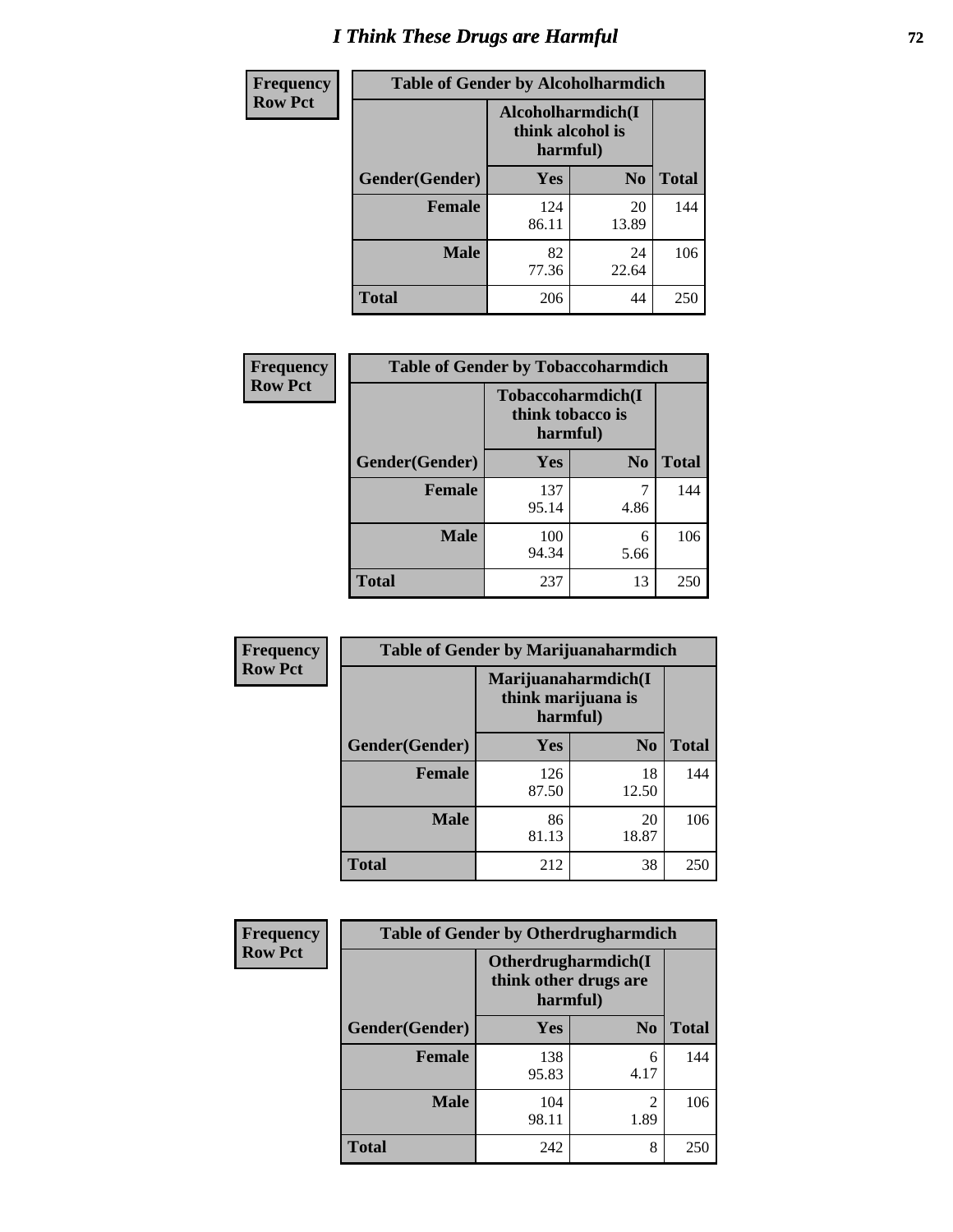| <b>Frequency</b> | <b>Table of Gender by Alcohollocation1</b> |                                                               |             |              |
|------------------|--------------------------------------------|---------------------------------------------------------------|-------------|--------------|
| <b>Row Pct</b>   |                                            | <b>Alcohollocation1(Places</b><br><b>Friends Use Alcohol)</b> |             |              |
|                  | Gender(Gender)                             |                                                               | Do Not Use  | <b>Total</b> |
|                  | <b>Female</b>                              | 90<br>62.50                                                   | 54<br>37.50 | 144          |
|                  | <b>Male</b>                                | 72<br>67.92                                                   | 34<br>32.08 | 106          |
|                  | <b>Total</b>                               | 162                                                           | 88          | 250          |

| <b>Frequency</b> | <b>Table of Gender by Alcohollocation2</b> |              |                                                               |              |
|------------------|--------------------------------------------|--------------|---------------------------------------------------------------|--------------|
| <b>Row Pct</b>   |                                            |              | <b>Alcohollocation2(Places</b><br><b>Friends Use Alcohol)</b> |              |
|                  | Gender(Gender)                             |              | Home                                                          | <b>Total</b> |
|                  | <b>Female</b>                              | 105<br>72.92 | 39<br>27.08                                                   | 144          |
|                  | <b>Male</b>                                | 69<br>65.09  | 37<br>34.91                                                   | 106          |
|                  | <b>Total</b>                               | 174          | 76                                                            | 250          |

| Frequency      | <b>Table of Gender by Alcohollocation3</b> |                                                               |               |              |
|----------------|--------------------------------------------|---------------------------------------------------------------|---------------|--------------|
| <b>Row Pct</b> |                                            | <b>Alcohollocation3(Places</b><br><b>Friends Use Alcohol)</b> |               |              |
|                | Gender(Gender)                             |                                                               | <b>School</b> | <b>Total</b> |
|                | <b>Female</b>                              | 138<br>95.83                                                  | 6<br>4.17     | 144          |
|                | <b>Male</b>                                | 98<br>92.45                                                   | 7.55          | 106          |
|                | <b>Total</b>                               | 236                                                           | 14            | 250          |

| Frequency      | <b>Table of Gender by Alcohollocation4</b> |                                                               |             |              |
|----------------|--------------------------------------------|---------------------------------------------------------------|-------------|--------------|
| <b>Row Pct</b> |                                            | <b>Alcohollocation4(Places</b><br><b>Friends Use Alcohol)</b> |             |              |
|                | Gender(Gender)                             |                                                               | Car         | <b>Total</b> |
|                | <b>Female</b>                              | 125<br>86.81                                                  | 19<br>13.19 | 144          |
|                | <b>Male</b>                                | 97<br>91.51                                                   | q<br>8.49   | 106          |
|                | <b>Total</b>                               | 222                                                           | 28          | 250          |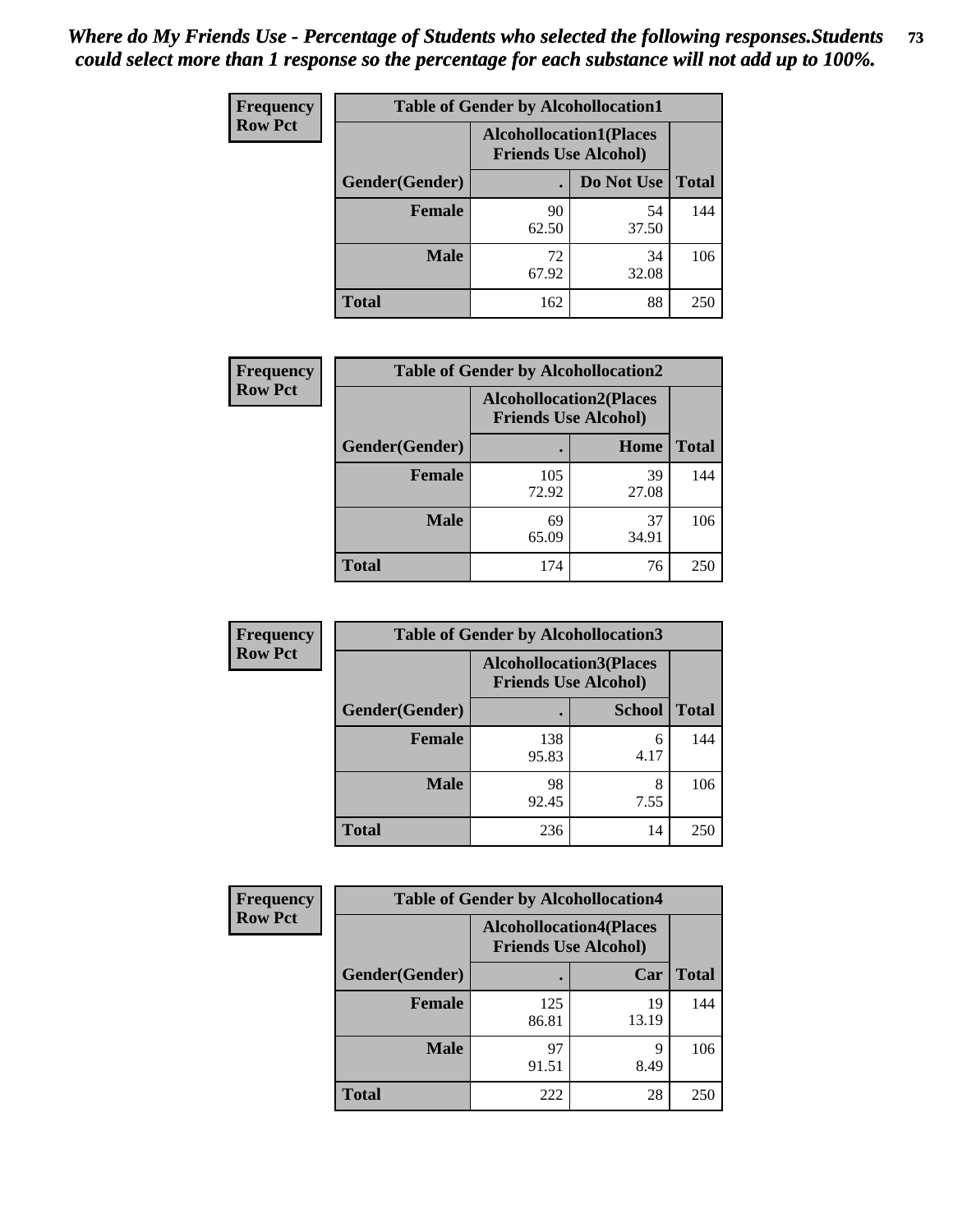| <b>Frequency</b> |                | <b>Table of Gender by Alcohollocation5</b>                    |                                 |              |
|------------------|----------------|---------------------------------------------------------------|---------------------------------|--------------|
| <b>Row Pct</b>   |                | <b>Alcohollocation5(Places</b><br><b>Friends Use Alcohol)</b> |                                 |              |
|                  | Gender(Gender) | $\bullet$                                                     | <b>Friend's</b><br><b>House</b> | <b>Total</b> |
|                  | <b>Female</b>  | 67<br>46.53                                                   | 77<br>53.47                     | 144          |
|                  | <b>Male</b>    | 52<br>49.06                                                   | 54<br>50.94                     | 106          |
|                  | <b>Total</b>   | 119                                                           | 131                             | 250          |

| Frequency      | <b>Table of Gender by Alcohollocation6</b> |                                                               |              |              |
|----------------|--------------------------------------------|---------------------------------------------------------------|--------------|--------------|
| <b>Row Pct</b> |                                            | <b>Alcohollocation6(Places</b><br><b>Friends Use Alcohol)</b> |              |              |
|                | <b>Gender</b> (Gender)                     |                                                               | <b>Other</b> | <b>Total</b> |
|                | <b>Female</b>                              | 96<br>66.67                                                   | 48<br>33.33  | 144          |
|                | <b>Male</b>                                | 67<br>63.21                                                   | 39<br>36.79  | 106          |
|                | <b>Total</b>                               | 163                                                           | 87           | 250          |

| Frequency      | <b>Table of Gender by Tobaccolocation1</b> |                                                               |             |              |  |
|----------------|--------------------------------------------|---------------------------------------------------------------|-------------|--------------|--|
| <b>Row Pct</b> |                                            | <b>Tobaccolocation1(Places</b><br><b>Friends Use Tobacco)</b> |             |              |  |
|                | Gender(Gender)                             |                                                               | Do Not Use  | <b>Total</b> |  |
|                | <b>Female</b>                              | 68<br>47.22                                                   | 76<br>52.78 | 144          |  |
|                | <b>Male</b>                                | 68<br>64.15                                                   | 38<br>35.85 | 106          |  |
|                | <b>Total</b>                               | 136                                                           | 114         | 250          |  |

| <b>Frequency</b> |                | <b>Table of Gender by Tobaccolocation2</b>                    |             |              |
|------------------|----------------|---------------------------------------------------------------|-------------|--------------|
| <b>Row Pct</b>   |                | <b>Tobaccolocation2(Places</b><br><b>Friends Use Tobacco)</b> |             |              |
|                  | Gender(Gender) |                                                               | Home        | <b>Total</b> |
|                  | Female         | 92<br>63.89                                                   | 52<br>36.11 | 144          |
|                  | <b>Male</b>    | 57<br>53.77                                                   | 49<br>46.23 | 106          |
|                  | <b>Total</b>   | 149                                                           | 101         | 250          |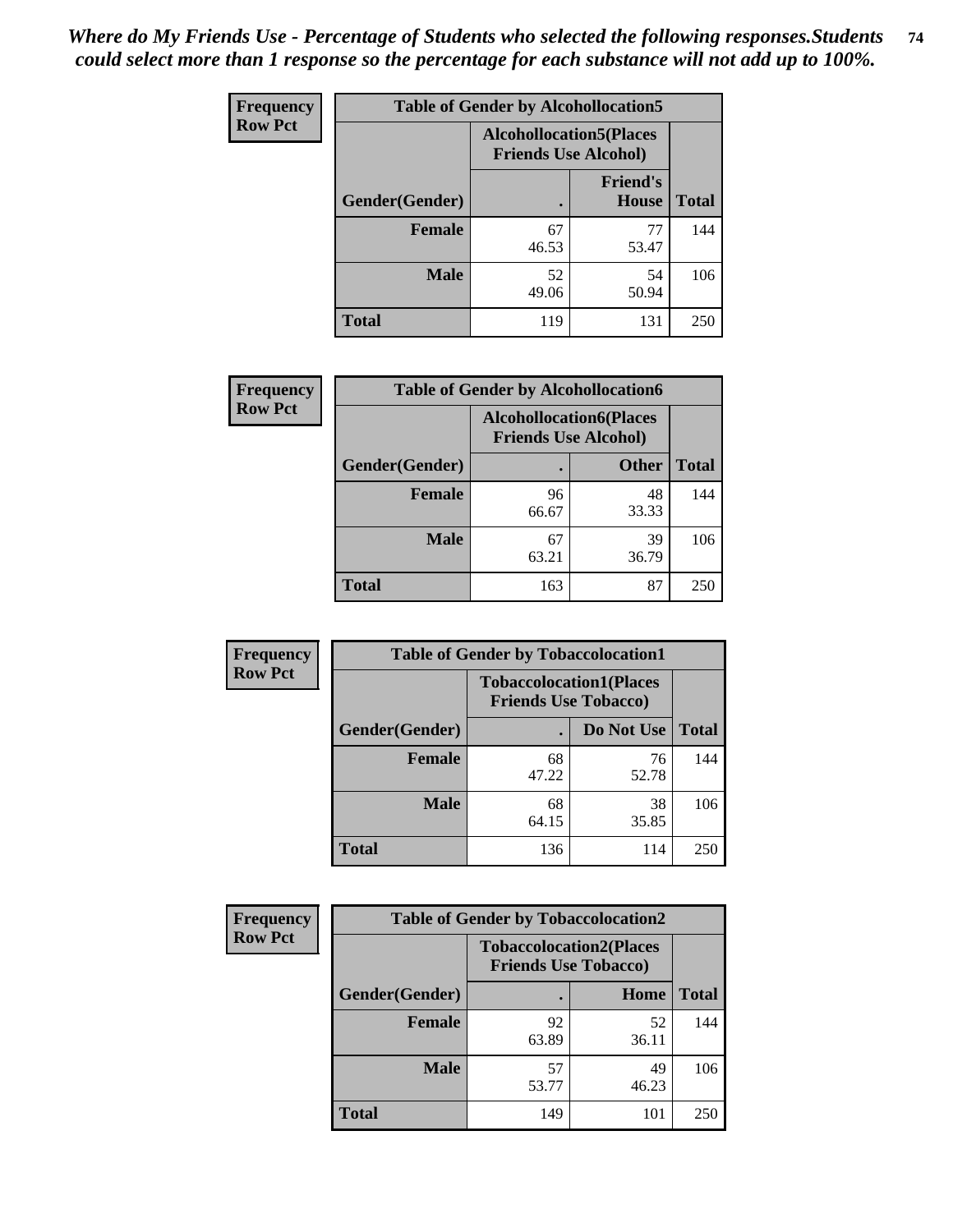| <b>Frequency</b> | <b>Table of Gender by Tobaccolocation3</b> |                             |                                |              |
|------------------|--------------------------------------------|-----------------------------|--------------------------------|--------------|
| <b>Row Pct</b>   |                                            | <b>Friends Use Tobacco)</b> | <b>Tobaccolocation3(Places</b> |              |
|                  | Gender(Gender)                             |                             | <b>School</b>                  | <b>Total</b> |
|                  | Female                                     | 119<br>82.64                | 25<br>17.36                    | 144          |
|                  | <b>Male</b>                                | 72<br>67.92                 | 34<br>32.08                    | 106          |
|                  | <b>Total</b>                               | 191                         | 59                             | 250          |

| <b>Frequency</b> | <b>Table of Gender by Tobaccolocation4</b> |                             |                                |              |
|------------------|--------------------------------------------|-----------------------------|--------------------------------|--------------|
| <b>Row Pct</b>   |                                            | <b>Friends Use Tobacco)</b> | <b>Tobaccolocation4(Places</b> |              |
|                  | Gender(Gender)                             |                             | Car                            | <b>Total</b> |
|                  | <b>Female</b>                              | 97<br>67.36                 | 47<br>32.64                    | 144          |
|                  | <b>Male</b>                                | 62<br>58.49                 | 44<br>41.51                    | 106          |
|                  | <b>Total</b>                               | 159                         | 91                             | 250          |

| <b>Frequency</b> | <b>Table of Gender by Tobaccolocation5</b> |                                                               |                                 |              |
|------------------|--------------------------------------------|---------------------------------------------------------------|---------------------------------|--------------|
| <b>Row Pct</b>   |                                            | <b>Tobaccolocation5(Places</b><br><b>Friends Use Tobacco)</b> |                                 |              |
|                  | Gender(Gender)                             |                                                               | <b>Friend's</b><br><b>House</b> | <b>Total</b> |
|                  | <b>Female</b>                              | 94<br>65.28                                                   | 50<br>34.72                     | 144          |
|                  | <b>Male</b>                                | 59<br>55.66                                                   | 47<br>44.34                     | 106          |
|                  | <b>Total</b>                               | 153                                                           | 97                              | 250          |

| <b>Frequency</b> | <b>Table of Gender by Tobaccolocation6</b> |                                                               |              |              |
|------------------|--------------------------------------------|---------------------------------------------------------------|--------------|--------------|
| <b>Row Pct</b>   |                                            | <b>Tobaccolocation6(Places</b><br><b>Friends Use Tobacco)</b> |              |              |
|                  | Gender(Gender)                             |                                                               | <b>Other</b> | <b>Total</b> |
|                  | Female                                     | 113<br>78.47                                                  | 31<br>21.53  | 144          |
|                  | <b>Male</b>                                | 66<br>62.26                                                   | 40<br>37.74  | 106          |
|                  | <b>Total</b>                               | 179                                                           | 71           | 250          |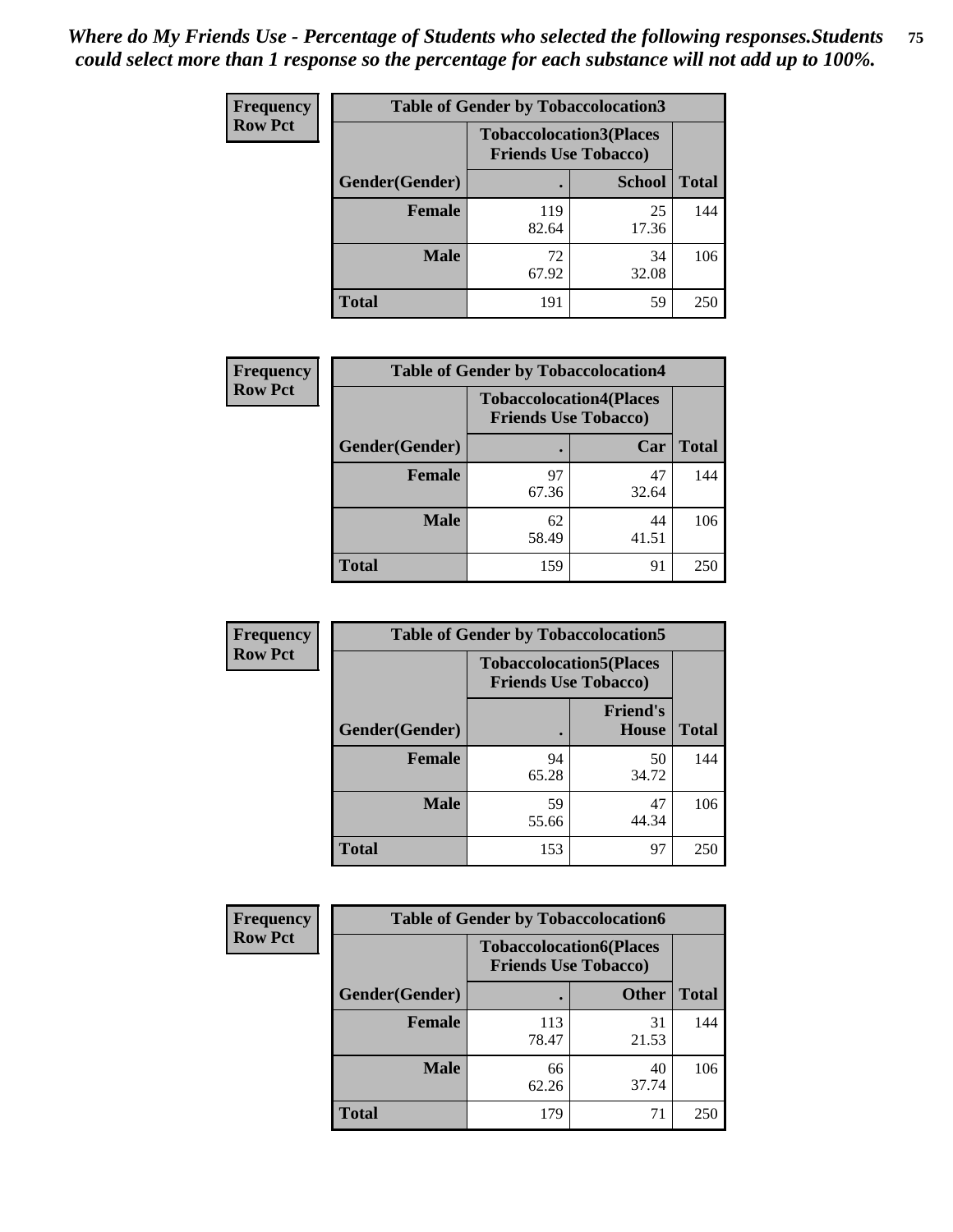| <b>Frequency</b> | <b>Table of Gender by Marijuanalocation1</b> |                                |                                  |              |  |
|------------------|----------------------------------------------|--------------------------------|----------------------------------|--------------|--|
| <b>Row Pct</b>   |                                              | <b>Friends Use Marijuana</b> ) | <b>Marijuanalocation1(Places</b> |              |  |
|                  | Gender(Gender)                               |                                | Do Not Use                       | <b>Total</b> |  |
|                  | <b>Female</b>                                | 63<br>43.75                    | 81<br>56.25                      | 144          |  |
|                  | <b>Male</b>                                  | 42<br>39.62                    | 64<br>60.38                      | 106          |  |
|                  | <b>Total</b>                                 | 105                            | 145                              | 250          |  |

| <b>Frequency</b> | <b>Table of Gender by Marijuanalocation2</b> |              |                                                                    |              |
|------------------|----------------------------------------------|--------------|--------------------------------------------------------------------|--------------|
| <b>Row Pct</b>   |                                              |              | <b>Marijuanalocation2(Places</b><br><b>Friends Use Marijuana</b> ) |              |
|                  | Gender(Gender)                               |              | Home                                                               | <b>Total</b> |
|                  | <b>Female</b>                                | 104<br>72.22 | 40<br>27.78                                                        | 144          |
|                  | <b>Male</b>                                  | 83<br>78.30  | 23<br>21.70                                                        | 106          |
|                  | <b>Total</b>                                 | 187          | 63                                                                 | 250          |

| Frequency      | <b>Table of Gender by Marijuanalocation3</b> |                                                                    |               |              |  |
|----------------|----------------------------------------------|--------------------------------------------------------------------|---------------|--------------|--|
| <b>Row Pct</b> |                                              | <b>Marijuanalocation3(Places</b><br><b>Friends Use Marijuana</b> ) |               |              |  |
|                | Gender(Gender)                               |                                                                    | <b>School</b> | <b>Total</b> |  |
|                | Female                                       | 135<br>93.75                                                       | q<br>6.25     | 144          |  |
|                | <b>Male</b>                                  | 92<br>86.79                                                        | 14<br>13.21   | 106          |  |
|                | <b>Total</b>                                 | 227                                                                | 23            | 250          |  |

| <b>Frequency</b> | <b>Table of Gender by Marijuanalocation4</b> |                                |                                   |              |
|------------------|----------------------------------------------|--------------------------------|-----------------------------------|--------------|
| <b>Row Pct</b>   |                                              | <b>Friends Use Marijuana</b> ) | <b>Marijuanalocation4(Places)</b> |              |
|                  | Gender(Gender)                               |                                | Car                               | <b>Total</b> |
|                  | Female                                       | 118<br>81.94                   | 26<br>18.06                       | 144          |
|                  | <b>Male</b>                                  | 94<br>88.68                    | 12<br>11.32                       | 106          |
|                  | <b>Total</b>                                 | 212                            | 38                                | 250          |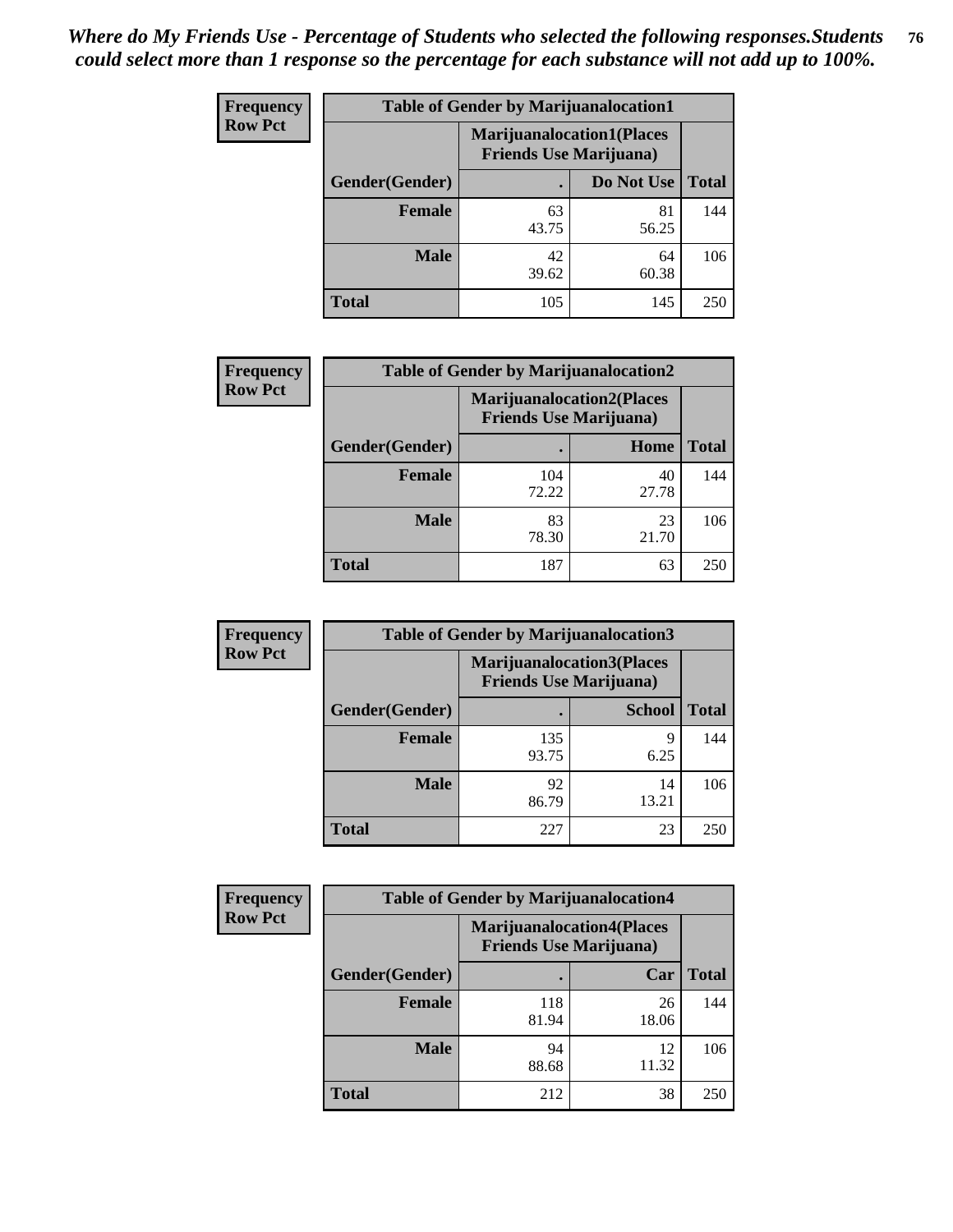| <b>Frequency</b> | <b>Table of Gender by Marijuanalocation5</b> |                                                                     |                          |              |
|------------------|----------------------------------------------|---------------------------------------------------------------------|--------------------------|--------------|
| <b>Row Pct</b>   |                                              | <b>Marijuanalocation5</b> (Places<br><b>Friends Use Marijuana</b> ) |                          |              |
|                  | Gender(Gender)                               |                                                                     | <b>Friend's</b><br>House | <b>Total</b> |
|                  | <b>Female</b>                                | 93<br>64.58                                                         | 51<br>35.42              | 144          |
|                  | <b>Male</b>                                  | 81<br>76.42                                                         | 25<br>23.58              | 106          |
|                  | <b>Total</b>                                 | 174                                                                 | 76                       | 250          |

| <b>Frequency</b> | <b>Table of Gender by Marijuanalocation6</b> |                                                                    |              |              |  |
|------------------|----------------------------------------------|--------------------------------------------------------------------|--------------|--------------|--|
| <b>Row Pct</b>   |                                              | <b>Marijuanalocation6(Places</b><br><b>Friends Use Marijuana</b> ) |              |              |  |
|                  | Gender(Gender)                               |                                                                    | <b>Other</b> | <b>Total</b> |  |
|                  | <b>Female</b>                                | 110<br>76.39                                                       | 34<br>23.61  | 144          |  |
|                  | <b>Male</b>                                  | 83<br>78.30                                                        | 23<br>21.70  | 106          |  |
|                  | <b>Total</b>                                 | 193                                                                | 57           | 250          |  |

| <b>Frequency</b> | <b>Table of Gender by Otherdruglocation1</b> |                                                                                |              |              |
|------------------|----------------------------------------------|--------------------------------------------------------------------------------|--------------|--------------|
| <b>Row Pct</b>   |                                              | <b>Otherdruglocation1(Places</b><br><b>Friends Use Other Illegal</b><br>Drugs) |              |              |
|                  | <b>Gender</b> (Gender)                       |                                                                                | Do Not Use   | <b>Total</b> |
|                  | <b>Female</b>                                | 39<br>27.08                                                                    | 105<br>72.92 | 144          |
|                  | <b>Male</b>                                  | 22<br>20.75                                                                    | 84<br>79.25  | 106          |
|                  | <b>Total</b>                                 | 61                                                                             | 189          | 250          |

| <b>Frequency</b> | <b>Table of Gender by Otherdruglocation2</b> |                                            |                                  |              |
|------------------|----------------------------------------------|--------------------------------------------|----------------------------------|--------------|
| <b>Row Pct</b>   |                                              | <b>Friends Use Other Illegal</b><br>Drugs) | <b>Otherdruglocation2(Places</b> |              |
|                  | Gender(Gender)                               |                                            | Home                             | <b>Total</b> |
|                  | Female                                       | 123<br>85.42                               | 21<br>14.58                      | 144          |
|                  | <b>Male</b>                                  | 91<br>85.85                                | 15<br>14.15                      | 106          |
|                  | <b>Total</b>                                 | 214                                        | 36                               | 250          |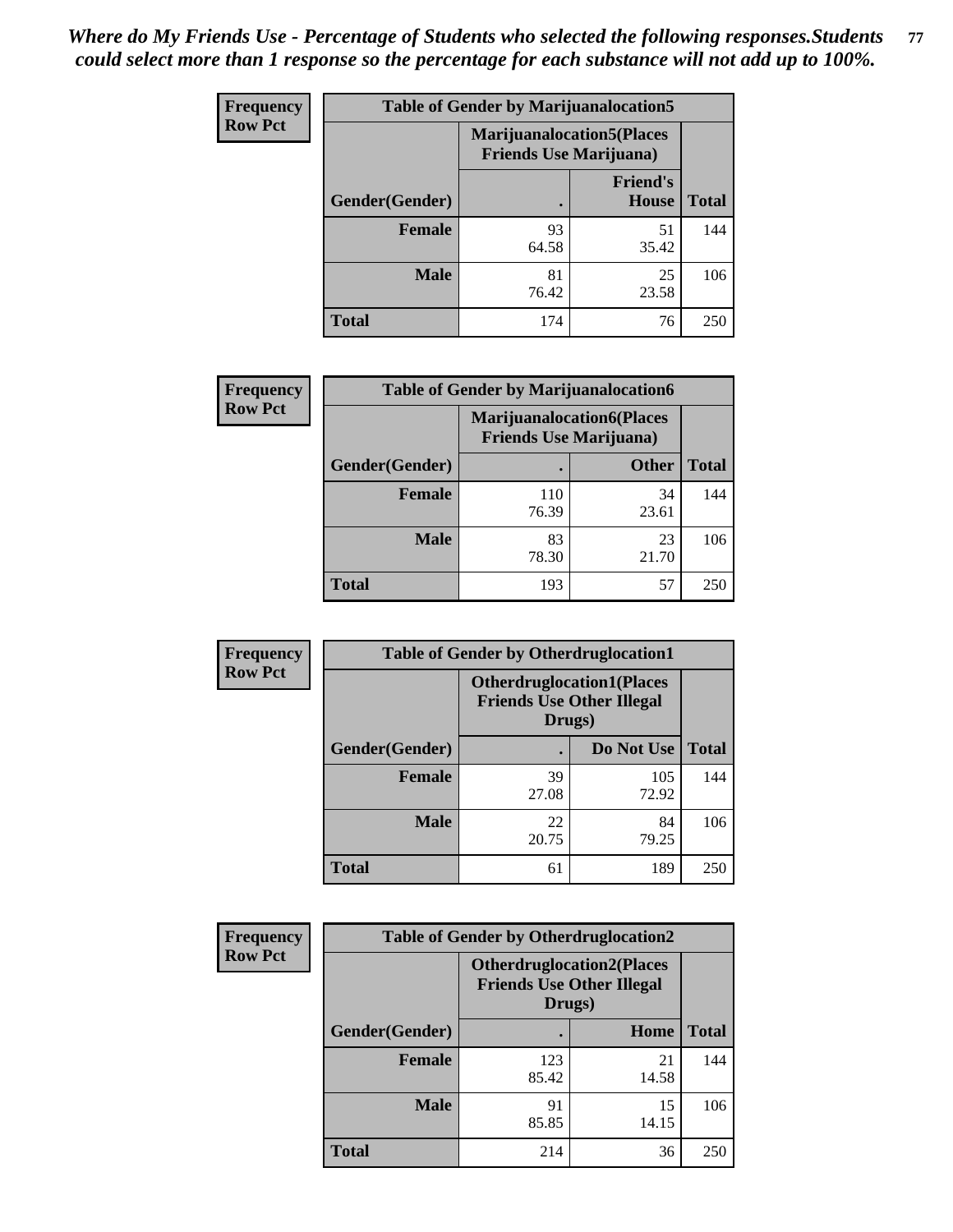| <b>Frequency</b> | <b>Table of Gender by Otherdruglocation3</b> |                                                                                |               |              |
|------------------|----------------------------------------------|--------------------------------------------------------------------------------|---------------|--------------|
| <b>Row Pct</b>   |                                              | <b>Otherdruglocation3(Places</b><br><b>Friends Use Other Illegal</b><br>Drugs) |               |              |
|                  | Gender(Gender)                               |                                                                                | <b>School</b> | <b>Total</b> |
|                  | <b>Female</b>                                | 131<br>90.97                                                                   | 13<br>9.03    | 144          |
|                  | <b>Male</b>                                  | 96<br>90.57                                                                    | 10<br>9.43    | 106          |
|                  | <b>Total</b>                                 | 227                                                                            | 23            | 250          |

| Frequency      | <b>Table of Gender by Otherdruglocation4</b> |                                            |                                   |              |
|----------------|----------------------------------------------|--------------------------------------------|-----------------------------------|--------------|
| <b>Row Pct</b> |                                              | <b>Friends Use Other Illegal</b><br>Drugs) | <b>Otherdruglocation4(Places)</b> |              |
|                | Gender(Gender)                               |                                            | Car                               | <b>Total</b> |
|                | <b>Female</b>                                | 131<br>90.97                               | 13<br>9.03                        | 144          |
|                | <b>Male</b>                                  | 98<br>92.45                                | 8<br>7.55                         | 106          |
|                | Total                                        | 229                                        | 21                                | 250          |

| Frequency      | <b>Table of Gender by Otherdruglocation5</b> |                                                                                |                                 |              |
|----------------|----------------------------------------------|--------------------------------------------------------------------------------|---------------------------------|--------------|
| <b>Row Pct</b> |                                              | <b>Otherdruglocation5(Places</b><br><b>Friends Use Other Illegal</b><br>Drugs) |                                 |              |
|                | Gender(Gender)                               |                                                                                | <b>Friend's</b><br><b>House</b> | <b>Total</b> |
|                | <b>Female</b>                                | 117<br>81.25                                                                   | 27<br>18.75                     | 144          |
|                | <b>Male</b>                                  | 95<br>89.62                                                                    | 11<br>10.38                     | 106          |
|                | <b>Total</b>                                 | 212                                                                            | 38                              | 250          |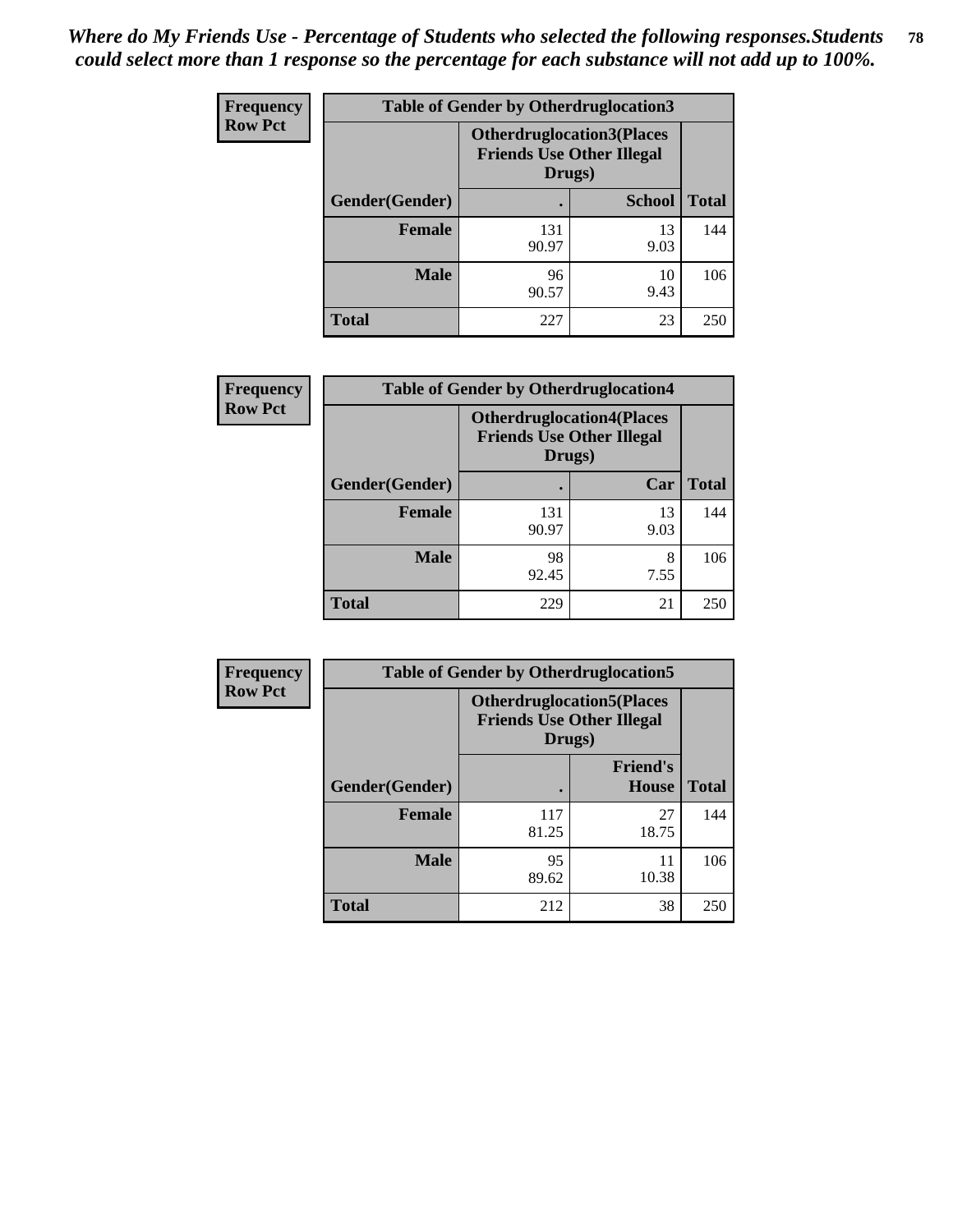| <b>Frequency</b> | <b>Table of Gender by Otherdruglocation6</b> |                                            |                                  |              |
|------------------|----------------------------------------------|--------------------------------------------|----------------------------------|--------------|
| <b>Row Pct</b>   |                                              | <b>Friends Use Other Illegal</b><br>Drugs) | <b>Otherdruglocation6(Places</b> |              |
|                  | Gender(Gender)                               |                                            | <b>Other</b>                     | <b>Total</b> |
|                  | Female                                       | 124<br>86.11                               | 20<br>13.89                      | 144          |
|                  | <b>Male</b>                                  | 90<br>84.91                                | 16<br>15.09                      | 106          |
|                  | <b>Total</b>                                 | 214                                        | 36                               | 250          |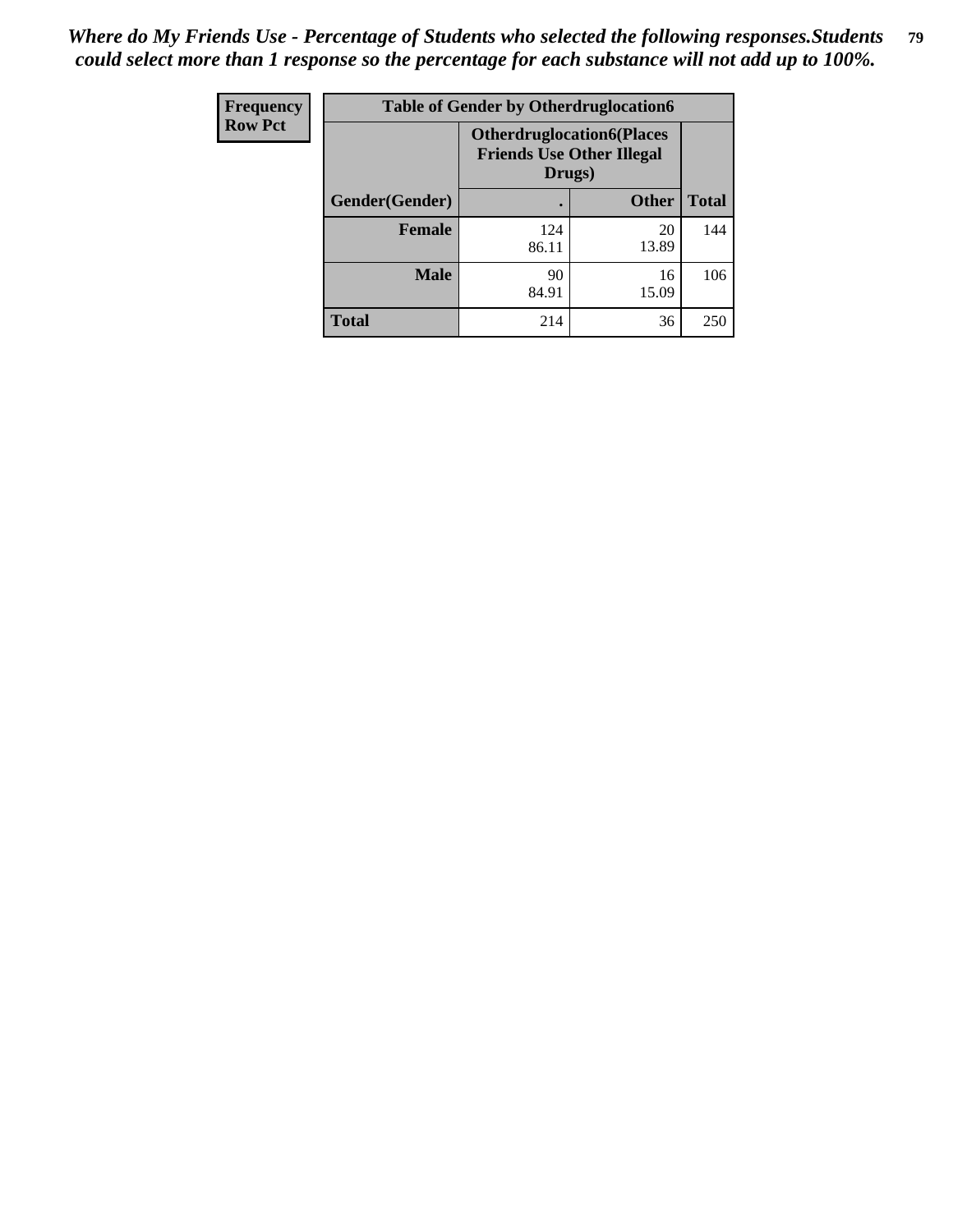| <b>Frequency</b> | <b>Table of Gender by Alcoholtime1</b> |                                                          |                      |              |
|------------------|----------------------------------------|----------------------------------------------------------|----------------------|--------------|
| <b>Row Pct</b>   |                                        | <b>Alcoholtime1(Times</b><br><b>Friends Use Alcohol)</b> |                      |              |
|                  | Gender(Gender)                         | $\bullet$                                                | Do Not<br><b>Use</b> | <b>Total</b> |
|                  | <b>Female</b>                          | 97<br>67.36                                              | 47<br>32.64          | 144          |
|                  | <b>Male</b>                            | 73<br>68.87                                              | 33<br>31.13          | 106          |
|                  | <b>Total</b>                           | 170                                                      | 80                   | 250          |

| Frequency      | <b>Table of Gender by Alcoholtime2</b> |                                                          |                            |              |
|----------------|----------------------------------------|----------------------------------------------------------|----------------------------|--------------|
| <b>Row Pct</b> |                                        | <b>Alcoholtime2(Times</b><br><b>Friends Use Alcohol)</b> |                            |              |
|                | Gender(Gender)                         |                                                          | <b>On Way</b><br>to School | <b>Total</b> |
|                | Female                                 | 141<br>97.92                                             | 3<br>2.08                  | 144          |
|                | <b>Male</b>                            | 101<br>95.28                                             | 5<br>4.72                  | 106          |
|                | <b>Total</b>                           | 242                                                      | 8                          | 250          |

| Frequency      | <b>Table of Gender by Alcoholtime3</b> |                                                   |                         |              |
|----------------|----------------------------------------|---------------------------------------------------|-------------------------|--------------|
| <b>Row Pct</b> |                                        | Alcoholtime3(Times<br><b>Friends Use Alcohol)</b> |                         |              |
|                | Gender(Gender)                         |                                                   | <b>During</b><br>School | <b>Total</b> |
|                | Female                                 | 140<br>97.22                                      | 4<br>2.78               | 144          |
|                | <b>Male</b>                            | 103<br>97.17                                      | 3<br>2.83               | 106          |
|                | <b>Total</b>                           | 243                                               | 7                       | 250          |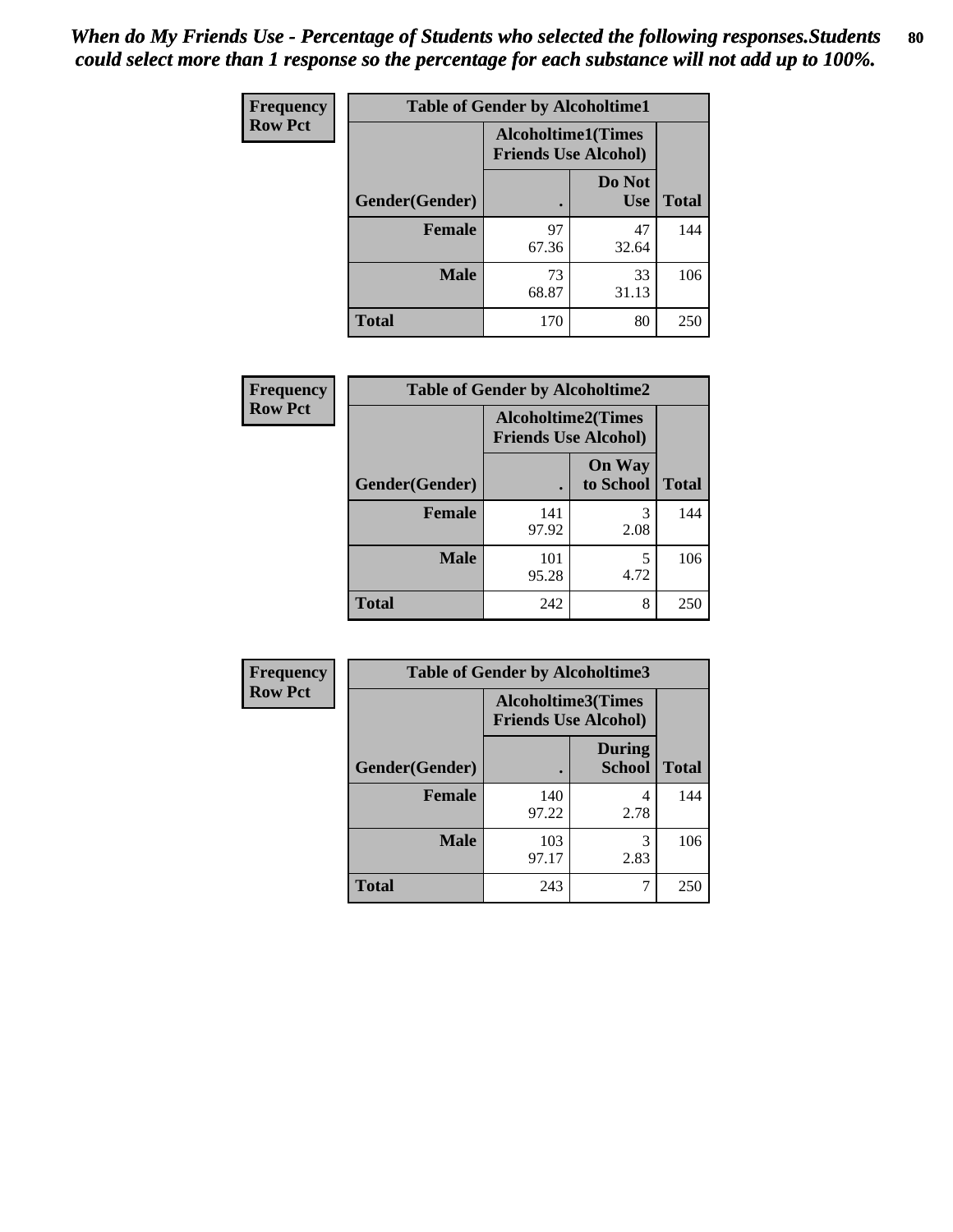*When do My Friends Use - Percentage of Students who selected the following responses.Students could select more than 1 response so the percentage for each substance will not add up to 100%.* **81**

| <b>Frequency</b> | <b>Table of Gender by Alcoholtime4</b> |                                                          |                                                |              |
|------------------|----------------------------------------|----------------------------------------------------------|------------------------------------------------|--------------|
| <b>Row Pct</b>   |                                        | <b>Alcoholtime4(Times</b><br><b>Friends Use Alcohol)</b> |                                                |              |
|                  | Gender(Gender)                         |                                                          | <b>On Way</b><br>Home<br>From<br><b>School</b> | <b>Total</b> |
|                  | <b>Female</b>                          | 138<br>95.83                                             | 6<br>4.17                                      | 144          |
|                  | <b>Male</b>                            | 101<br>95.28                                             | 5<br>4.72                                      | 106          |
|                  | <b>Total</b>                           | 239                                                      | 11                                             | 250          |

| <b>Frequency</b> | <b>Table of Gender by Alcoholtime5</b> |                                                           |                   |              |
|------------------|----------------------------------------|-----------------------------------------------------------|-------------------|--------------|
| <b>Row Pct</b>   |                                        | <b>Alcoholtime5</b> (Times<br><b>Friends Use Alcohol)</b> |                   |              |
|                  | Gender(Gender)                         |                                                           | <b>Weeknights</b> | <b>Total</b> |
|                  | <b>Female</b>                          | 116<br>80.56                                              | 28<br>19.44       | 144          |
|                  | <b>Male</b>                            | 92<br>86.79                                               | 14<br>13.21       | 106          |
|                  | <b>Total</b>                           | 208                                                       | 42                | 250          |

| <b>Frequency</b> | <b>Table of Gender by Alcoholtime6</b> |             |                                                          |              |
|------------------|----------------------------------------|-------------|----------------------------------------------------------|--------------|
| <b>Row Pct</b>   |                                        |             | <b>Alcoholtime6(Times</b><br><b>Friends Use Alcohol)</b> |              |
|                  | Gender(Gender)                         |             | <b>Weekends</b>                                          | <b>Total</b> |
|                  | Female                                 | 44<br>30.56 | 100<br>69.44                                             | 144          |
|                  | <b>Male</b>                            | 28<br>26.42 | 78<br>73.58                                              | 106          |
|                  | <b>Total</b>                           | 72          | 178                                                      | 250          |

| Frequency      | <b>Table of Gender by Tobaccotime1</b> |                                                          |                      |              |
|----------------|----------------------------------------|----------------------------------------------------------|----------------------|--------------|
| <b>Row Pct</b> |                                        | <b>Tobaccotime1(Times</b><br><b>Friends Use Tobacco)</b> |                      |              |
|                | Gender(Gender)                         |                                                          | Do Not<br><b>Use</b> | <b>Total</b> |
|                | Female                                 | 74<br>51.39                                              | 70<br>48.61          | 144          |
|                | <b>Male</b>                            | 69<br>65.09                                              | 37<br>34.91          | 106          |
|                | <b>Total</b>                           | 143                                                      | 107                  | 250          |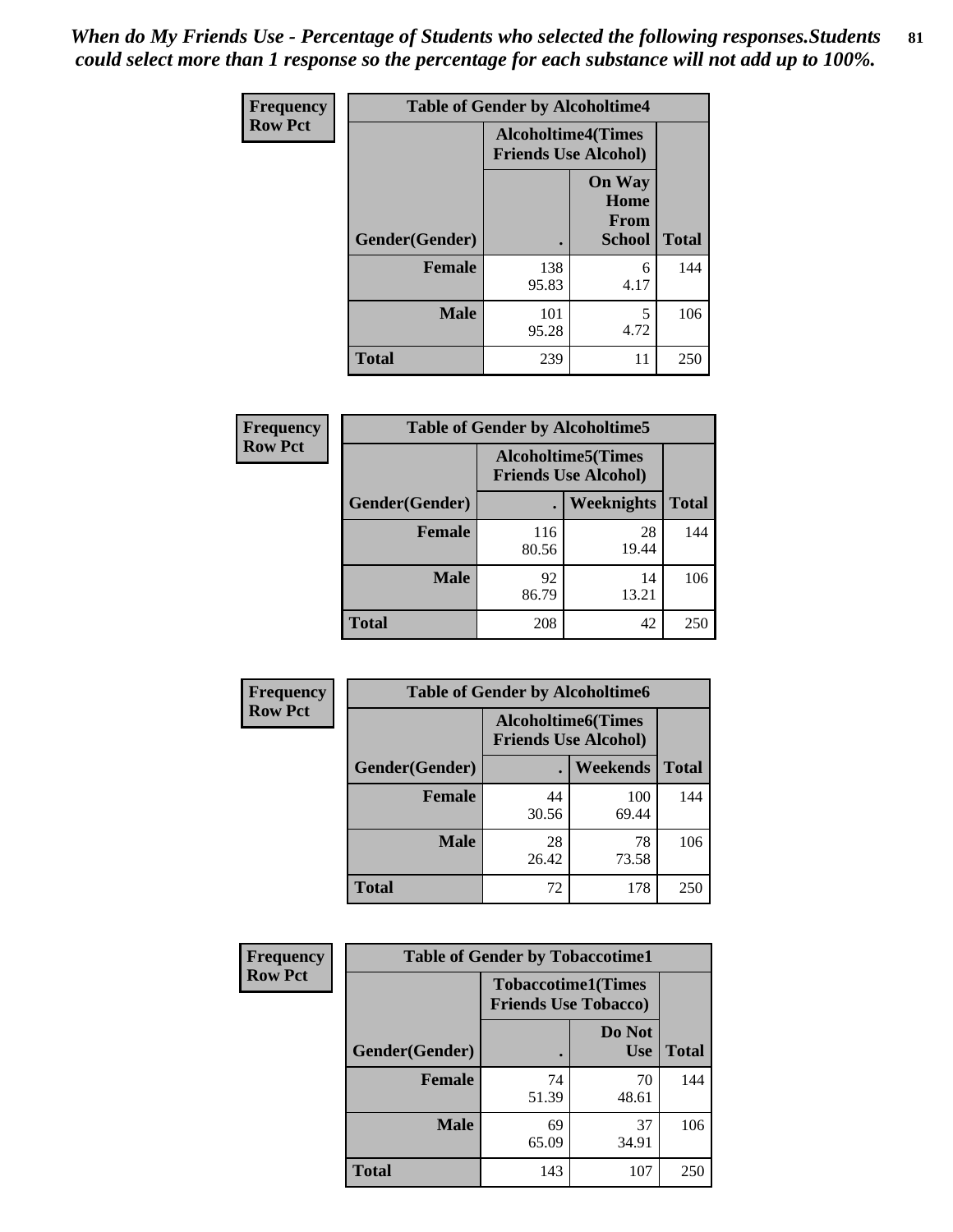| <b>Frequency</b> | <b>Table of Gender by Tobaccotime2</b> |                                                          |                            |              |
|------------------|----------------------------------------|----------------------------------------------------------|----------------------------|--------------|
| <b>Row Pct</b>   |                                        | <b>Tobaccotime2(Times</b><br><b>Friends Use Tobacco)</b> |                            |              |
|                  | Gender(Gender)                         |                                                          | <b>On Way</b><br>to School | <b>Total</b> |
|                  | <b>Female</b>                          | 102<br>70.83                                             | 42<br>29.17                | 144          |
|                  | <b>Male</b>                            | 68<br>64.15                                              | 38<br>35.85                | 106          |
|                  | <b>Total</b>                           | 170                                                      | 80                         | 250          |

| Frequency      | <b>Table of Gender by Tobaccotime3</b> |                                                          |                                |              |
|----------------|----------------------------------------|----------------------------------------------------------|--------------------------------|--------------|
| <b>Row Pct</b> |                                        | <b>Tobaccotime3(Times</b><br><b>Friends Use Tobacco)</b> |                                |              |
|                | Gender(Gender)                         |                                                          | <b>During</b><br><b>School</b> | <b>Total</b> |
|                | <b>Female</b>                          | 123<br>85.42                                             | 21<br>14.58                    | 144          |
|                | <b>Male</b>                            | 74<br>69.81                                              | 32<br>30.19                    | 106          |
|                | <b>Total</b>                           | 197                                                      | 53                             | 250          |

| Frequency      | <b>Table of Gender by Tobaccotime4</b> |                                                          |                                                       |              |
|----------------|----------------------------------------|----------------------------------------------------------|-------------------------------------------------------|--------------|
| <b>Row Pct</b> |                                        | <b>Tobaccotime4(Times</b><br><b>Friends Use Tobacco)</b> |                                                       |              |
|                | Gender(Gender)                         |                                                          | <b>On Way</b><br>Home<br><b>From</b><br><b>School</b> | <b>Total</b> |
|                | <b>Female</b>                          | 138<br>95.83                                             | 6<br>4.17                                             | 144          |
|                | <b>Male</b>                            | 101<br>95.28                                             | 5<br>4.72                                             | 106          |
|                | <b>Total</b>                           | 239                                                      | 11                                                    | 250          |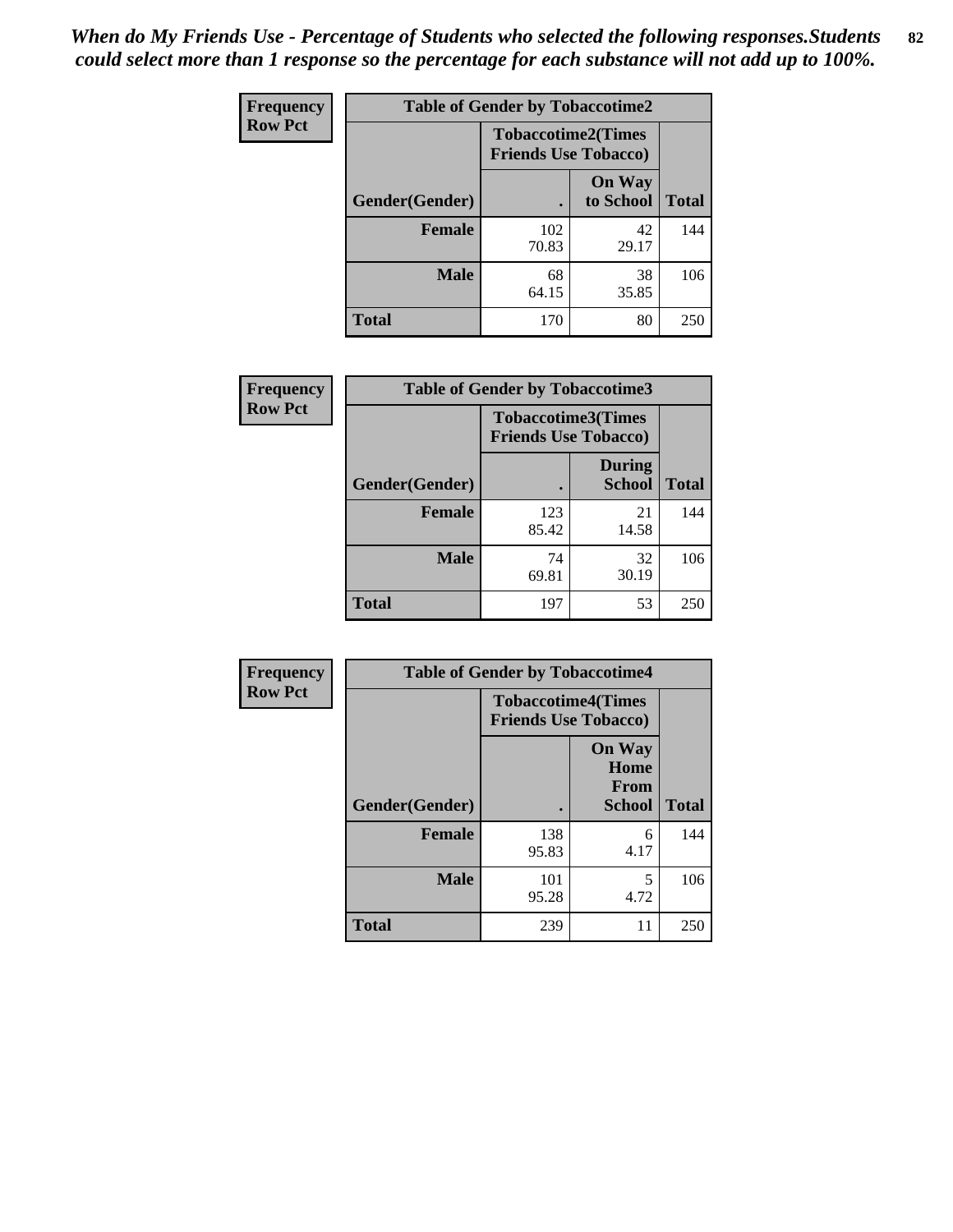| Frequency      | <b>Table of Gender by Tobaccotime5</b> |             |                                                          |              |  |
|----------------|----------------------------------------|-------------|----------------------------------------------------------|--------------|--|
| <b>Row Pct</b> |                                        |             | <b>Tobaccotime5(Times</b><br><b>Friends Use Tobacco)</b> |              |  |
|                | Gender(Gender)                         |             | Weeknights                                               | <b>Total</b> |  |
|                | <b>Female</b>                          | 88<br>61.11 | 56<br>38.89                                              | 144          |  |
|                | <b>Male</b>                            | 55<br>51.89 | 51<br>48.11                                              | 106          |  |
|                | <b>Total</b>                           | 143         | 107                                                      | 250          |  |

| <b>Frequency</b> | <b>Table of Gender by Tobaccotime6</b> |                                                          |                 |              |
|------------------|----------------------------------------|----------------------------------------------------------|-----------------|--------------|
| <b>Row Pct</b>   |                                        | <b>Tobaccotime6(Times</b><br><b>Friends Use Tobacco)</b> |                 |              |
|                  | Gender(Gender)                         |                                                          | <b>Weekends</b> | <b>Total</b> |
|                  | Female                                 | 75<br>52.08                                              | 69<br>47.92     | 144          |
|                  | <b>Male</b>                            | 43<br>40.57                                              | 63<br>59.43     | 106          |
|                  | <b>Total</b>                           | 118                                                      | 132             | 250          |

| <b>Frequency</b> | <b>Table of Gender by Marijuanatime1</b> |                                                               |             |              |
|------------------|------------------------------------------|---------------------------------------------------------------|-------------|--------------|
| <b>Row Pct</b>   |                                          | <b>Marijuanatime1(Times</b><br><b>Friends Use Marijuana</b> ) |             |              |
|                  | Gender(Gender)                           |                                                               | Do Not Use  | <b>Total</b> |
|                  | <b>Female</b>                            | 66<br>45.83                                                   | 78<br>54.17 | 144          |
|                  | <b>Male</b>                              | 40<br>37.74                                                   | 66<br>62.26 | 106          |
|                  | <b>Total</b>                             | 106                                                           | 144         | 250          |

| <b>Frequency</b> | <b>Table of Gender by Marijuanatime2</b> |                                                        |                            |              |
|------------------|------------------------------------------|--------------------------------------------------------|----------------------------|--------------|
| <b>Row Pct</b>   |                                          | Marijuanatime2(Times<br><b>Friends Use Marijuana</b> ) |                            |              |
|                  | Gender(Gender)                           |                                                        | On Way to<br><b>School</b> | <b>Total</b> |
|                  | <b>Female</b>                            | 128<br>88.89                                           | 16<br>11.11                | 144          |
|                  | <b>Male</b>                              | 97<br>91.51                                            | q<br>8.49                  | 106          |
|                  | <b>Total</b>                             | 225                                                    | 25                         | 250          |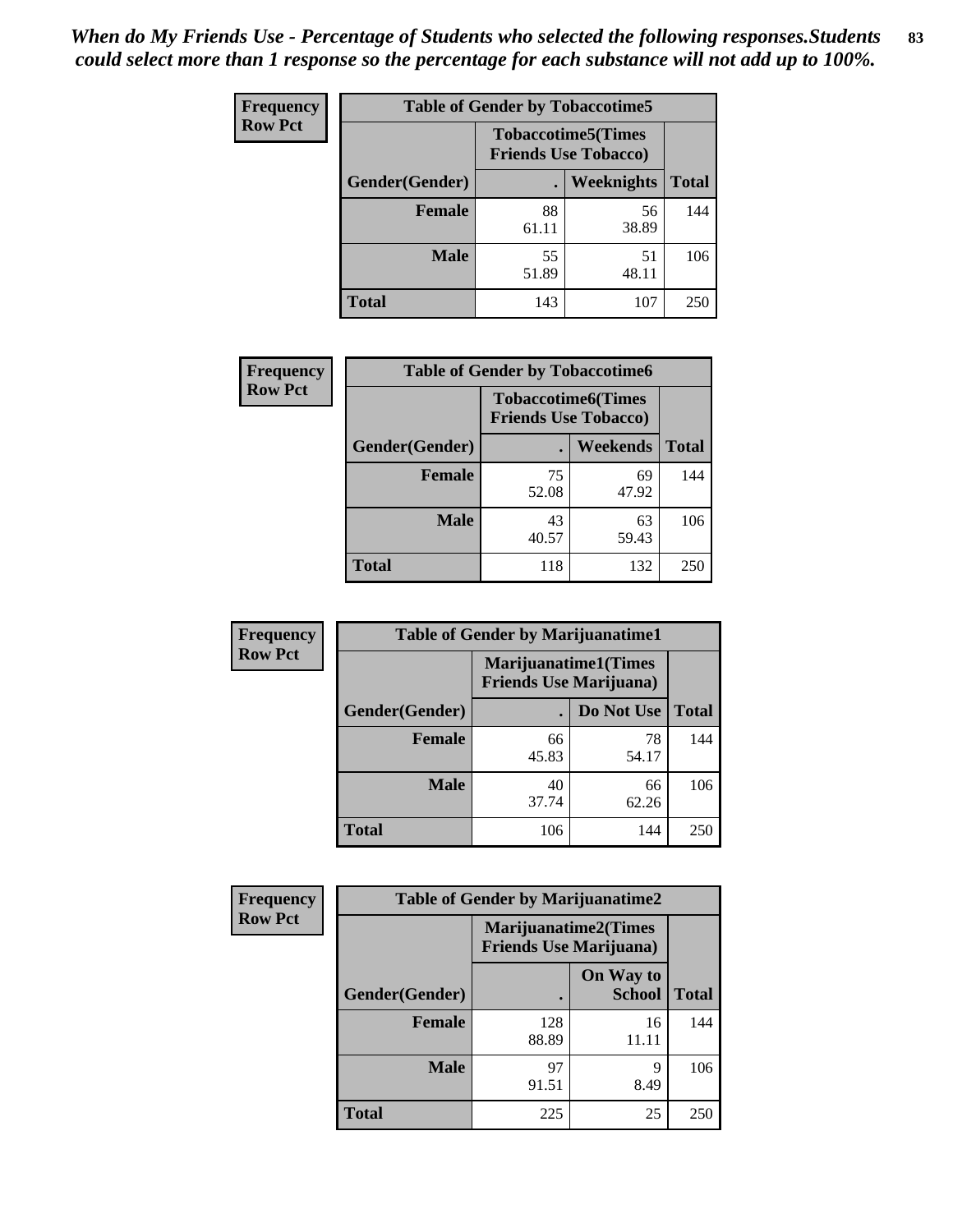| Frequency      | <b>Table of Gender by Marijuanatime3</b> |                                                        |                                |              |
|----------------|------------------------------------------|--------------------------------------------------------|--------------------------------|--------------|
| <b>Row Pct</b> |                                          | Marijuanatime3(Times<br><b>Friends Use Marijuana</b> ) |                                |              |
|                | Gender(Gender)                           |                                                        | <b>During</b><br><b>School</b> | <b>Total</b> |
|                | <b>Female</b>                            | 133<br>92.36                                           | 11<br>7.64                     | 144          |
|                | <b>Male</b>                              | 98<br>92.45                                            | 8<br>7.55                      | 106          |
|                | <b>Total</b>                             | 231                                                    | 19                             | 250          |

| Frequency      | <b>Table of Gender by Marijuanatime4</b> |                                                               |                                                |              |
|----------------|------------------------------------------|---------------------------------------------------------------|------------------------------------------------|--------------|
| <b>Row Pct</b> |                                          | <b>Marijuanatime4(Times</b><br><b>Friends Use Marijuana</b> ) |                                                |              |
|                | Gender(Gender)                           |                                                               | <b>On Way</b><br>Home<br>From<br><b>School</b> | <b>Total</b> |
|                | <b>Female</b>                            | 127<br>88.19                                                  | 17<br>11.81                                    | 144          |
|                | <b>Male</b>                              | 99<br>93.40                                                   | 7<br>6.60                                      | 106          |
|                | <b>Total</b>                             | 226                                                           | 24                                             | 250          |

| Frequency      | <b>Table of Gender by Marijuanatime5</b> |              |                                                                |              |  |
|----------------|------------------------------------------|--------------|----------------------------------------------------------------|--------------|--|
| <b>Row Pct</b> |                                          |              | <b>Marijuanatime5</b> (Times<br><b>Friends Use Marijuana</b> ) |              |  |
|                | Gender(Gender)                           |              | <b>Weeknights</b>                                              | <b>Total</b> |  |
|                | <b>Female</b>                            | 111<br>77.08 | 33<br>22.92                                                    | 144          |  |
|                | <b>Male</b>                              | 89<br>83.96  | 17<br>16.04                                                    | 106          |  |
|                | <b>Total</b>                             | 200          | 50                                                             | 250          |  |

| <b>Frequency</b> | <b>Table of Gender by Marijuanatime6</b> |                                                               |             |              |
|------------------|------------------------------------------|---------------------------------------------------------------|-------------|--------------|
| <b>Row Pct</b>   |                                          | <b>Marijuanatime6(Times</b><br><b>Friends Use Marijuana</b> ) |             |              |
|                  | Gender(Gender)                           |                                                               | Weekends    | <b>Total</b> |
|                  | <b>Female</b>                            | 77<br>53.47                                                   | 67<br>46.53 | 144          |
|                  | <b>Male</b>                              | 66<br>62.26                                                   | 40<br>37.74 | 106          |
|                  | <b>Total</b>                             | 143                                                           | 107         | 250          |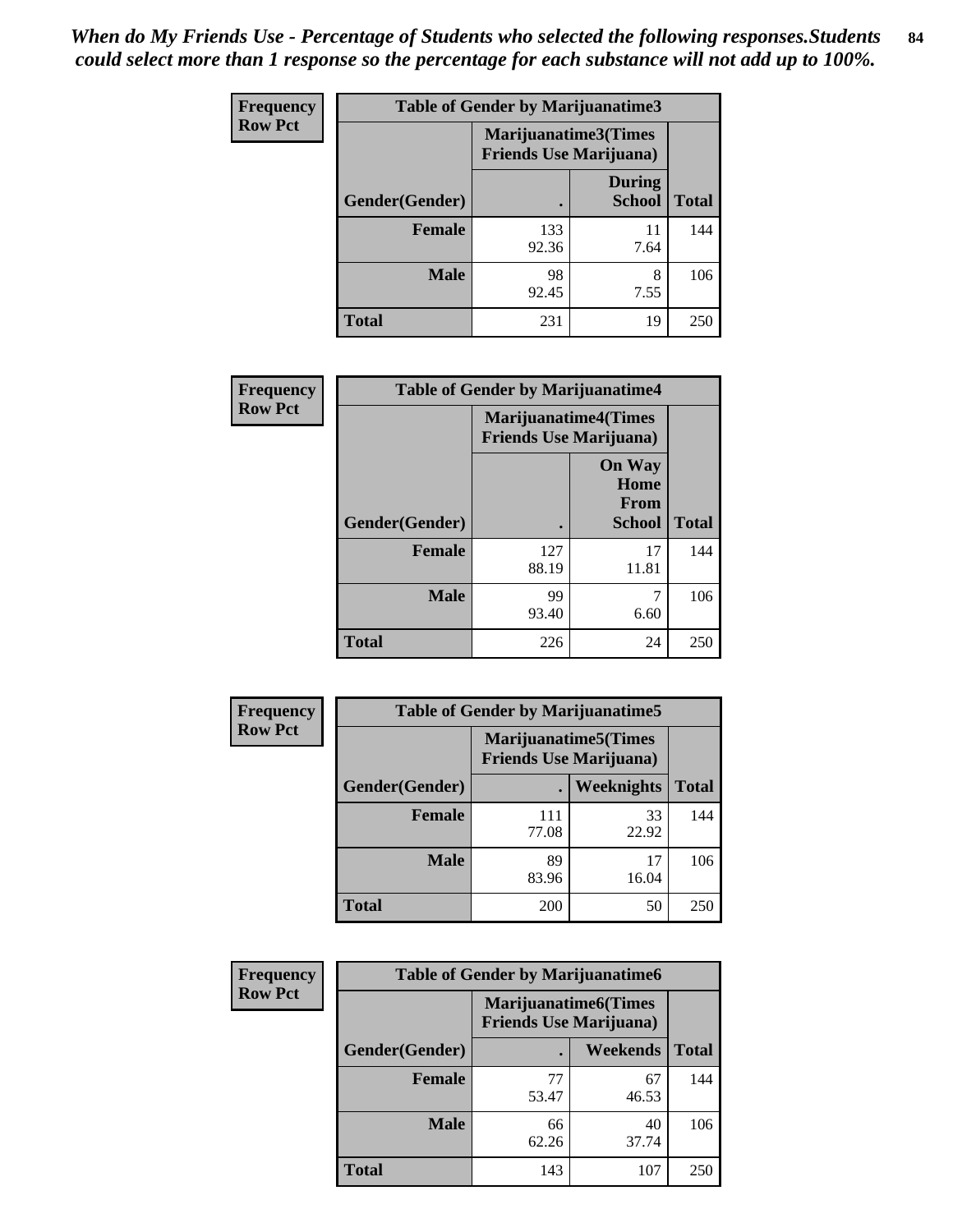| <b>Frequency</b> | <b>Table of Gender by Otherdrugtime1</b> |                                                                                    |              |              |
|------------------|------------------------------------------|------------------------------------------------------------------------------------|--------------|--------------|
| <b>Row Pct</b>   |                                          | <b>Otherdrugtime1</b> (Times<br><b>Friends Use Other</b><br><b>Illegal Drugs</b> ) |              |              |
|                  | Gender(Gender)                           |                                                                                    | Do Not Use   | <b>Total</b> |
|                  | <b>Female</b>                            | 38<br>26.39                                                                        | 106<br>73.61 | 144          |
|                  | <b>Male</b>                              | 16<br>15.09                                                                        | 90<br>84.91  | 106          |
|                  | <b>Total</b>                             | 54                                                                                 | 196          | 250          |

| Frequency      | <b>Table of Gender by Otherdrugtime2</b> |                                                                                   |                            |              |
|----------------|------------------------------------------|-----------------------------------------------------------------------------------|----------------------------|--------------|
| <b>Row Pct</b> |                                          | <b>Otherdrugtime2(Times</b><br><b>Friends Use Other</b><br><b>Illegal Drugs</b> ) |                            |              |
|                | Gender(Gender)                           |                                                                                   | On Way to<br><b>School</b> | <b>Total</b> |
|                | <b>Female</b>                            | 140<br>97.22                                                                      | 4<br>2.78                  | 144          |
|                | <b>Male</b>                              | 103<br>97.17                                                                      | 3<br>2.83                  | 106          |
|                | <b>Total</b>                             | 243                                                                               | 7                          | 250          |

| Frequency      | <b>Table of Gender by Otherdrugtime3</b> |                                                                                   |                                |              |
|----------------|------------------------------------------|-----------------------------------------------------------------------------------|--------------------------------|--------------|
| <b>Row Pct</b> |                                          | <b>Otherdrugtime3(Times</b><br><b>Friends Use Other</b><br><b>Illegal Drugs</b> ) |                                |              |
|                | Gender(Gender)                           |                                                                                   | <b>During</b><br><b>School</b> | <b>Total</b> |
|                | <b>Female</b>                            | 136<br>94.44                                                                      | 8<br>5.56                      | 144          |
|                | <b>Male</b>                              | 101<br>95.28                                                                      | 5<br>4.72                      | 106          |
|                | <b>Total</b>                             | 237                                                                               | 13                             | 250          |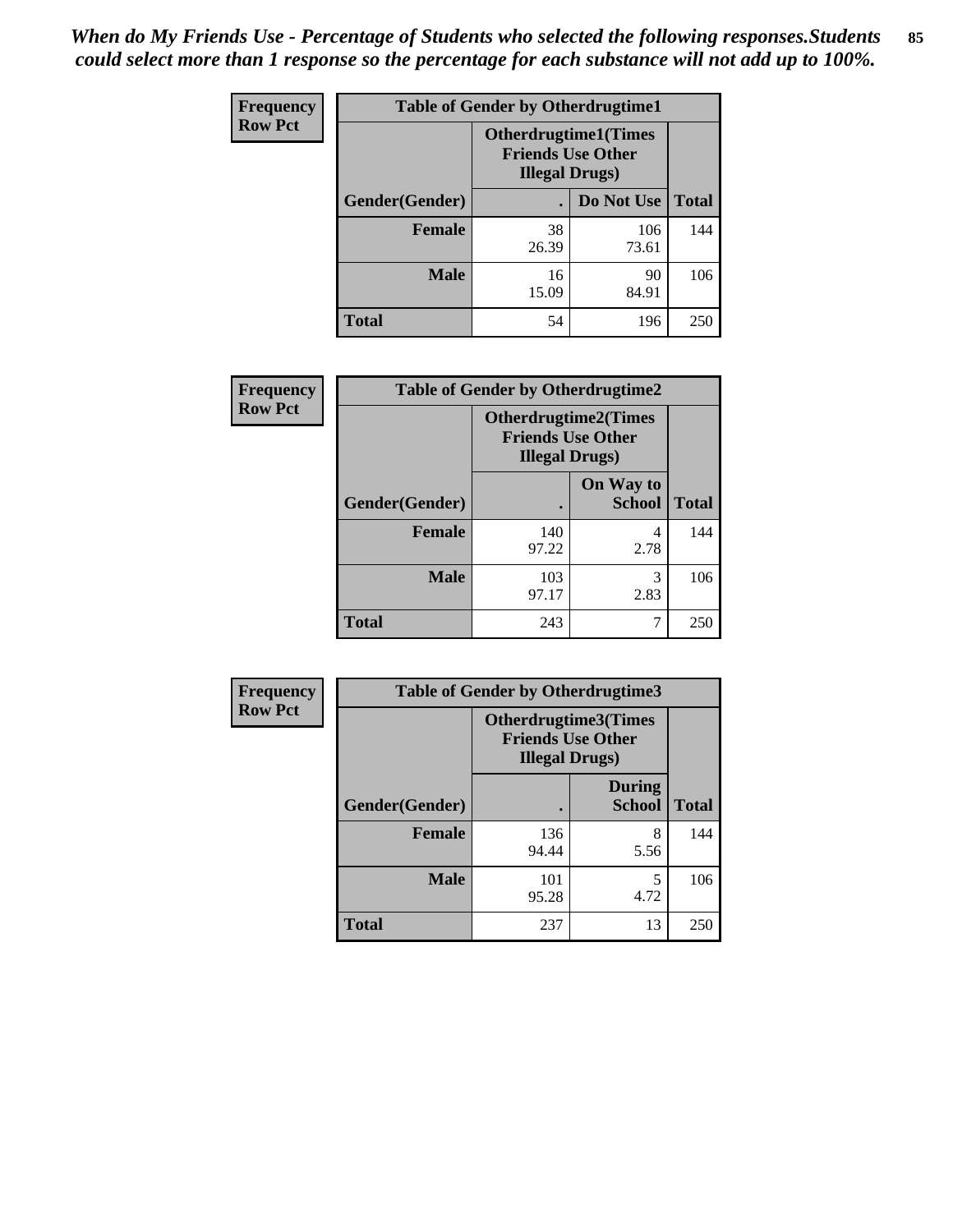*When do My Friends Use - Percentage of Students who selected the following responses.Students could select more than 1 response so the percentage for each substance will not add up to 100%.* **86**

| <b>Frequency</b> | <b>Table of Gender by Otherdrugtime4</b> |                                                    |                                                |              |
|------------------|------------------------------------------|----------------------------------------------------|------------------------------------------------|--------------|
| <b>Row Pct</b>   |                                          | <b>Friends Use Other</b><br><b>Illegal Drugs</b> ) | <b>Otherdrugtime4(Times</b>                    |              |
|                  | Gender(Gender)                           |                                                    | <b>On Way</b><br>Home<br>From<br><b>School</b> | <b>Total</b> |
|                  | <b>Female</b>                            | 138<br>95.83                                       | 6<br>4.17                                      | 144          |
|                  | <b>Male</b>                              | 103<br>97.17                                       | 3<br>2.83                                      | 106          |
|                  | <b>Total</b>                             | 241                                                | 9                                              | 250          |

| Frequency      | <b>Table of Gender by Otherdrugtime5</b> |                                                                                    |             |              |
|----------------|------------------------------------------|------------------------------------------------------------------------------------|-------------|--------------|
| <b>Row Pct</b> |                                          | <b>Otherdrugtime5</b> (Times<br><b>Friends Use Other</b><br><b>Illegal Drugs</b> ) |             |              |
|                | Gender(Gender)                           |                                                                                    | Weeknights  | <b>Total</b> |
|                | <b>Female</b>                            | 127<br>88.19                                                                       | 17<br>11.81 | 144          |
|                | <b>Male</b>                              | 98<br>92.45                                                                        | 8<br>7.55   | 106          |
|                | <b>Total</b>                             | 225                                                                                | 25          | 250          |

| <b>Frequency</b> | <b>Table of Gender by Otherdrugtime6</b> |                                                                                   |             |              |
|------------------|------------------------------------------|-----------------------------------------------------------------------------------|-------------|--------------|
| <b>Row Pct</b>   |                                          | <b>Otherdrugtime6(Times</b><br><b>Friends Use Other</b><br><b>Illegal Drugs</b> ) |             |              |
|                  | Gender(Gender)                           |                                                                                   | Weekends    | <b>Total</b> |
|                  | <b>Female</b>                            | 106<br>73.61                                                                      | 38<br>26.39 | 144          |
|                  | <b>Male</b>                              | 89<br>83.96                                                                       | 17<br>16.04 | 106          |
|                  | <b>Total</b>                             | 195                                                                               | 55          | 250          |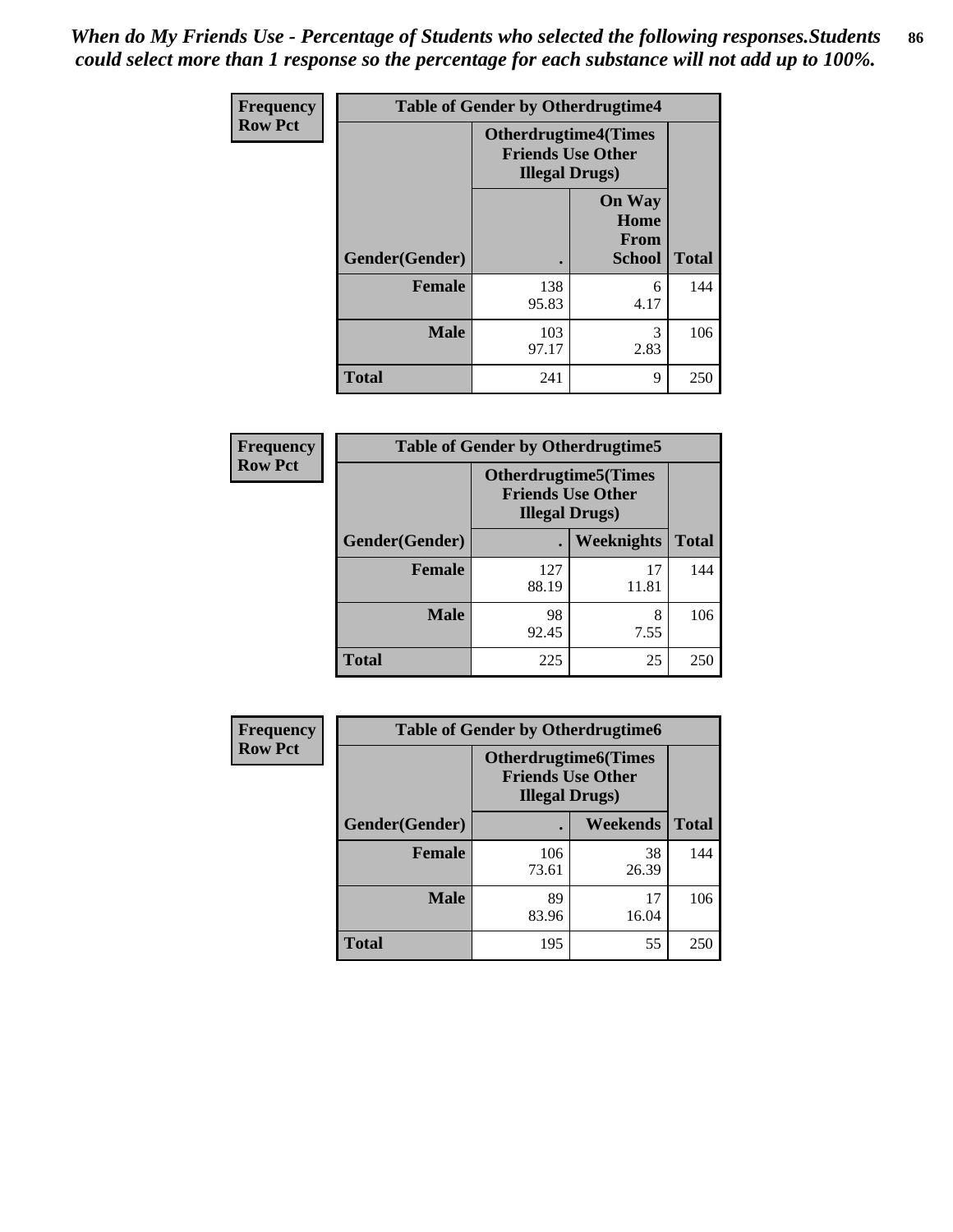# *Other Questions* **87**

| Frequency      | <b>Table of Gender by Educationalcohol</b> |                                                                                                                               |                |              |  |
|----------------|--------------------------------------------|-------------------------------------------------------------------------------------------------------------------------------|----------------|--------------|--|
| <b>Row Pct</b> |                                            | Educationalcohol(I<br>have been taught<br>about alcohol,<br>tobacco,<br>and other drugs<br>within the last year<br>at school) |                |              |  |
|                | Gender(Gender)                             | Yes                                                                                                                           | N <sub>0</sub> | <b>Total</b> |  |
|                | <b>Female</b>                              | 110<br>76.39                                                                                                                  | 34<br>23.61    | 144          |  |
|                | <b>Male</b>                                | 76<br>71.70                                                                                                                   | 30<br>28.30    | 106          |  |
|                | <b>Total</b>                               | 186                                                                                                                           | 64             | 250          |  |

| Frequency      | <b>Table of Gender by Rodedrinking</b> |                                                                                                                     |              |              |  |
|----------------|----------------------------------------|---------------------------------------------------------------------------------------------------------------------|--------------|--------------|--|
| <b>Row Pct</b> |                                        | Rodedrinking(In<br>the past 30 days I<br>have ridden in a<br>car with a driver<br>who had been<br>drinking alcohol) |              |              |  |
|                | Gender(Gender)                         | Yes                                                                                                                 | $\bf N_0$    | <b>Total</b> |  |
|                | <b>Female</b>                          | 25<br>17.36                                                                                                         | 119<br>82.64 | 144          |  |
|                | <b>Male</b>                            | 18<br>16.98                                                                                                         | 88<br>83.02  | 106          |  |
|                | <b>Total</b>                           | 43                                                                                                                  | 207          | 250          |  |

| Frequency      | <b>Table of Gender by Drugsschool</b> |                                                                                                                                     |                |              |  |
|----------------|---------------------------------------|-------------------------------------------------------------------------------------------------------------------------------------|----------------|--------------|--|
| <b>Row Pct</b> |                                       | <b>Drugsschool</b> (During<br>the past 12 months,<br>I have been offered,<br>sold,<br>or given illegal drugs<br>on school property) |                |              |  |
|                | Gender(Gender)                        | <b>Yes</b>                                                                                                                          | N <sub>0</sub> | <b>Total</b> |  |
|                | <b>Female</b>                         | 19<br>13.19                                                                                                                         | 125<br>86.81   | 144          |  |
|                | <b>Male</b>                           | 22<br>20.75                                                                                                                         | 84<br>79.25    | 106          |  |
|                | <b>Total</b>                          | 41                                                                                                                                  | 209            | 250          |  |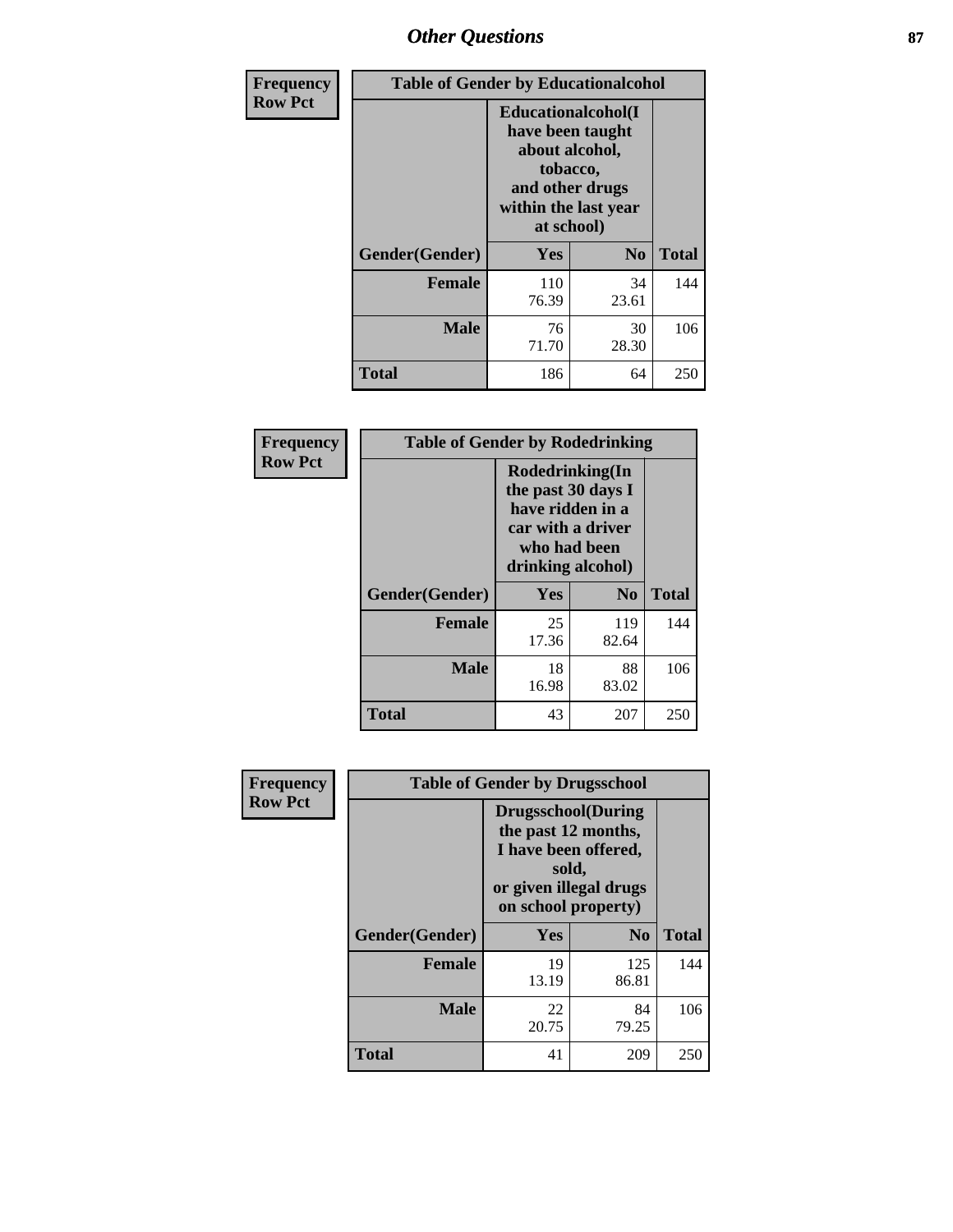# *Other Questions* **88**

**Frequency Row Pct**

| <b>Table of Gender by Bingedrinking</b> |                         |                                                                                                         |                   |                   |                        |                               |                   |              |
|-----------------------------------------|-------------------------|---------------------------------------------------------------------------------------------------------|-------------------|-------------------|------------------------|-------------------------------|-------------------|--------------|
|                                         |                         | Bingedrinking(I have drunk five or more<br>drinks of alcohol at one sitting during the<br>last 30 days) |                   |                   |                        |                               |                   |              |
| <b>Gender</b> (Gender)                  | $\bf{0}$<br><b>Days</b> | 1 or<br>days                                                                                            | 3 to<br>5<br>days | 6 to<br>9<br>days | 10<br>to<br>19<br>days | <b>20</b><br>to<br>29<br>days | All<br>30<br>days | <b>Total</b> |
| <b>Female</b>                           | 125<br>86.81            | 6<br>4.17                                                                                               | 7<br>4.86         | ∩<br>0.00         | 3<br>2.08              | 2<br>1.39                     | 0.69              | 144          |
| <b>Male</b>                             | 89                      | 2                                                                                                       | 5                 | $\mathfrak{D}$    | 4                      |                               | 3                 | 106          |
|                                         | 83.96                   | 1.89                                                                                                    | 4.72              | 1.89              | 3.77                   | 0.94                          | 2.83              |              |

| Frequency      | <b>Table of Gender by Educationaids</b> |                                                                                                 |             |              |  |
|----------------|-----------------------------------------|-------------------------------------------------------------------------------------------------|-------------|--------------|--|
| <b>Row Pct</b> |                                         | <b>Educationaids</b> (I<br>have been taught<br>about HIV/AIDS<br>at school in the<br>past year) |             |              |  |
|                | Gender(Gender)                          | Yes                                                                                             | $\bf N_0$   | <b>Total</b> |  |
|                | <b>Female</b>                           | 113<br>78.47                                                                                    | 31<br>21.53 | 144          |  |
|                | <b>Male</b>                             | 79<br>74.53                                                                                     | 27<br>25.47 | 106          |  |
|                | <b>Total</b>                            | 192                                                                                             | 58          | 250          |  |

| Frequency      | <b>Table of Gender by Suicideconsider</b> |                 |                |              |  |
|----------------|-------------------------------------------|-----------------|----------------|--------------|--|
| <b>Row Pct</b> |                                           | Suicideconsider |                |              |  |
|                | Gender(Gender)                            | <b>Yes</b>      | N <sub>0</sub> | <b>Total</b> |  |
|                | <b>Female</b>                             | 14<br>9.72      | 130<br>90.28   | 144          |  |
|                | <b>Male</b>                               | 6<br>5.66       | 100<br>94.34   | 106          |  |
|                | Total                                     | 20              | 230            | 250          |  |